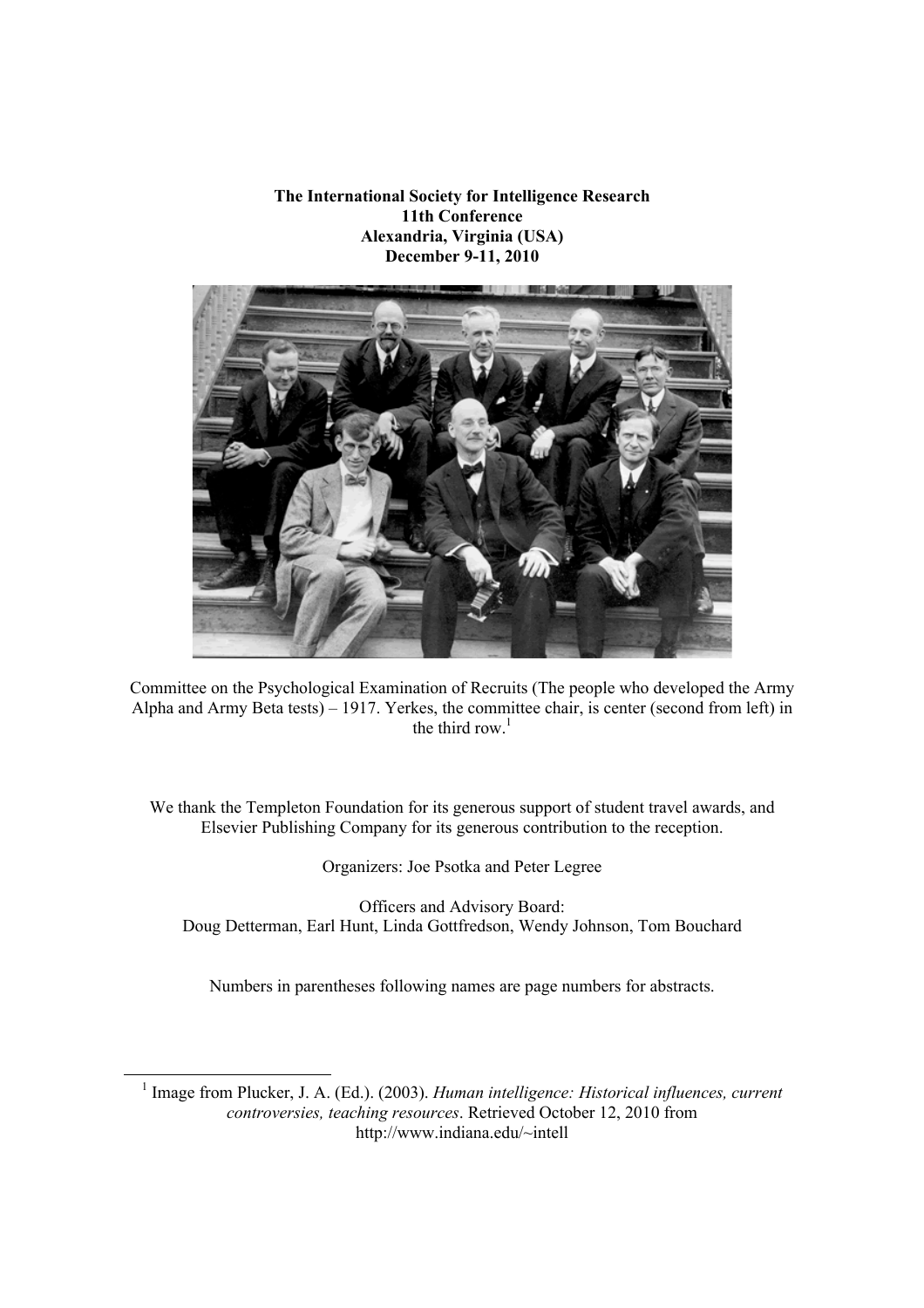# **Thursday, December 9**

# **8:00-8:30 am, Opening and welcome, Inauguration of new president, Introduction of other newly elected officers, Announcement of Lifetime Achievement Award**

**8:30-10:00, Symposium: Predicting Academic Achievement Using Non-***g* **Variance** Organizer: Thomas R. Coyle (6-10)

## **10:00-10:20 Coffee Break**

## **10:20-12:00 Talks, generally about achievement**

10:20-10:40 A genetically informed study of infant mental and motor predictors of kindergartenaged achievement**,** Christopher R. Beam (29)

10:40-11:00 Predictors of Mathematical Achievement: the nature of the association, Yulia Kovas (49) 11:00-11:20 Parents' education, less so their money, nurtures the intelligence of their children: Results of 19 studies in six countries at different development levels, Heiner Rindermann (68) 11:20-11:40 Ability Factors Underlying the National Assessment of Educational Progress (NAEP) Grade 8 Reading, Mathematics, and Science Assessments, William C. Tirre (75) 11:40-12:00 Educational achievement and attitudes: the individual and contextual national level, Karin Täht (73)

# **12:00-1:30 Lunch**

# **1:30-3:00 Symposium: The Relationship between Working Memory and Intelligence: New Insights from Executive Attention Theory**

Organizers: Randall W. Engle and Andrew R. A. Conway (11-15)

## **3:00-3:20 Coffee Break**

# **3:20-5:00 Talks, generally about aspects of processing**

3:20-3:40 How to get really smart: Practice and Training Effects in ability testing using computer-generated figural matrix items, Ph. Alexander Freund (40)

3:40-4:00 Differential use of peripheral stimuli in problem solving as a function of intelligence, E.V. Gavrilova (42)

4:00-4:20 Ratio Scale Measurement of Mental Processes by Means of Mental Chronometry, Arthur R. Jensen (46)

4:20-4:40 Response Time and Intelligence: Problems of Data Weighting and Averaging, Yury S. Dodonov (33)

4:40-5:00 Speed of Shape and Color Discrimination as Related to Nonverbal Intelligence**,** Yulia A. Dodonova (35)

## **5:00-5:30 Break**

# **5:30-6:30 Distinguished Interview with Frank Schmidt**

## **6:30-8:30 Reception and Poster Session**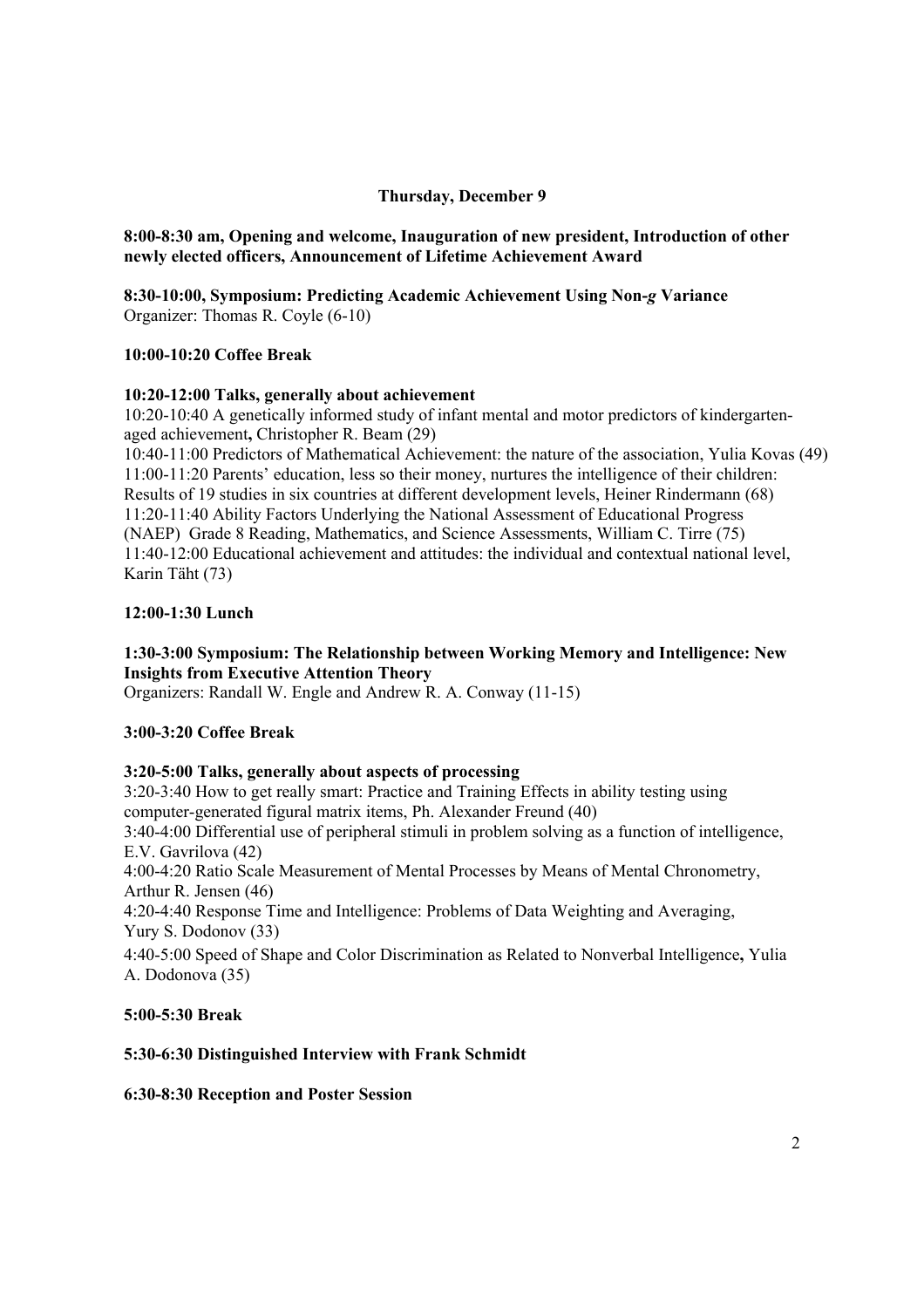## **Friday, December 10**

# **8:30-10:00 Symposium: Intellectual Giftedness: Mechanisms, Malleability and Manifestations**

Organizer: Scott Barry Kaufman (16-20)

# **10:00-10:20 Coffee Break**

# **10:20-12:00 Talks, generally about occupation**

10:20-10:40 Occupational Achievement as a Function of Information Processing Ability, Knowledge, Self Control and Race, Joseph F. Fagan (37)

10:40-11:00 Testing for Cognitive Ability with Reduced Adverse Impact: Hiring in Work Organizations*,* Harold W. Goldstein (43)

11:00-11:20 An examination of sex differences in the top 5% of cognitive abilities: 1981-2010, Jonathan Wai (78)

11:20-11:40 Development of scientific excellence in top STEM graduate students as a function of the adviser-advisee relationship, Stijn Smeets (72)

11:40-12:00 Time-saving from acceleration and the effect on STEM productivity in adulthood, Gregory Park (60)

# **12:00-1:30 Lunch**

**1:30-3:00 Symposium: Challenges in Reporting Mainstream Science on Human Variation in Socially Important Traits: In Memoriam of Science Writer Constance Holden**  Organizer: Linda S. Gottfredson (21)

## **3:00-3:20 Coffee Break**

# **3:20-5:00 Talks, generally about neuroscience**

3:20-3:40 White Matter Integrity and General Cognitive Performance: a Tract-based Spatial Statistics approach, M. Burgaleta (31)

3:40-4:00 Hippocampal Structure and Human Cognition, Roberto Colom (32)

4:00-4:20 Global cortical thickness-based network efficiency is associated to rate of cognitive growth in developing children and adolescents, Sherif Karama (47)

4:20-4:40 A Comparison of the Gray-Matter Correlates of Vocational-Interest and Cognitive-Ability Scales, David H. Schroeder (70)

4:40-5:00 Of valid concerns and invalid effects: Meta-analyzing associations of in-vivo brain volume and IQ, Jakob Pietschnig (63)

## **5:00-5:30 Break**

# **5:30-6:30 Featured Speaker, David Geary, Evolution of Sex Differences in Brain and Cognition**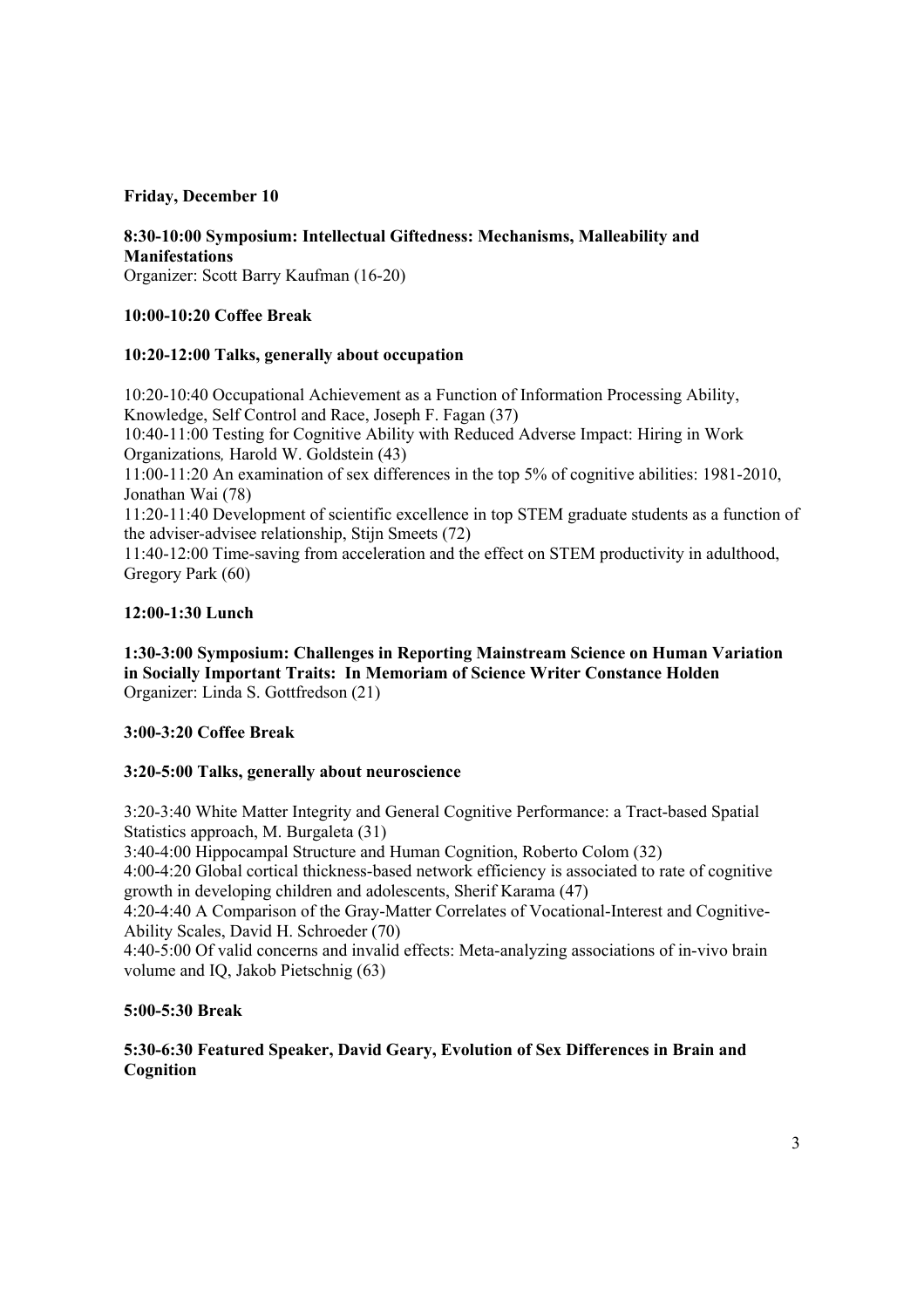# **Saturday, December 11**

**8:30-10:00 Symposium: Research on the Biological Basis of Intelligence** Organizers: Con Stough and Tim Bates (22-27)

# **10:00-10:20 Coffee Break**

# **10:20-12:00 Talks, mostly technical**

10:20-10:40 The dependability of the general factor of intelligence: Why *g* is not a first principal component, Jason T. Major (55)

10:40-11:00 Are We Really Overfactoring Modern Cognitive Tests? Test of a Hypothesis via Plausible Simulated Data, Timothy Keith (48)

11:00-11:20 Scoring Emotional Intelligence Tests Using Profile Similarity Metrics, Peter Legree (51)

11:20-11:40 Practical Intelligence and Self Awareness: An evaluation of alternative scoring procedures for Situation Judgment Tests (SJTs), Joseph Psotka (65)

11:40-12:00 The Utility of CHC Taxonomy in Identifying the Factorial Composition of Intelligence Subtests: A Joint Confirmatory Factor Analysis, Matthew R. Reynolds (67)

# **12:00-1:30 Lunch**

# **1:30-2:00 ISIR Business Meeting**

## **2:00-3:00 Talks, generally about health and cognition**

2:00-2:20 The Dynamic Relationship Between Health and Cognition: Findings From the Seattle Longitudinal Study, Tara Madhyastha (53)

2:20-2:40 Differential Epidemiology: IQ, Neuroticism and Chronic Disease by the 50 U.S. States, Bryan J. Pesta (62)

2:40-3:00 Empirical Verification of the Model of Relation of Cognitive and Emotional Abilities, Ekaterina Valueva (77)

# **3:00-3:20 Coffee Break**

## **3:20-5:00 Talks, generally about evolution**

3:20-3:40 General Intelligence, Creativity, and Runaway Sexual Selection, Sacha Devine Brown (30)

3:40-4:00 IQ, Pigmentocracy, Crime, and Income in 50 U.S. States, J. Philippe Rushton (69) 4:00-4:20 Executive Functions, Emotional Intelligence, and Life History Strategy, Aurelio José Figueredo (38)

4:20-4:00 Are *g* and the General Factor of Personality (GFP) correlated? Paul Irwing (45) 4:40-5:00 Introducing the cognitive differentiation-integration effort hypothesis: A coherent evolutionary explanation for SLODR and related effects, Michael A. Woodley (80)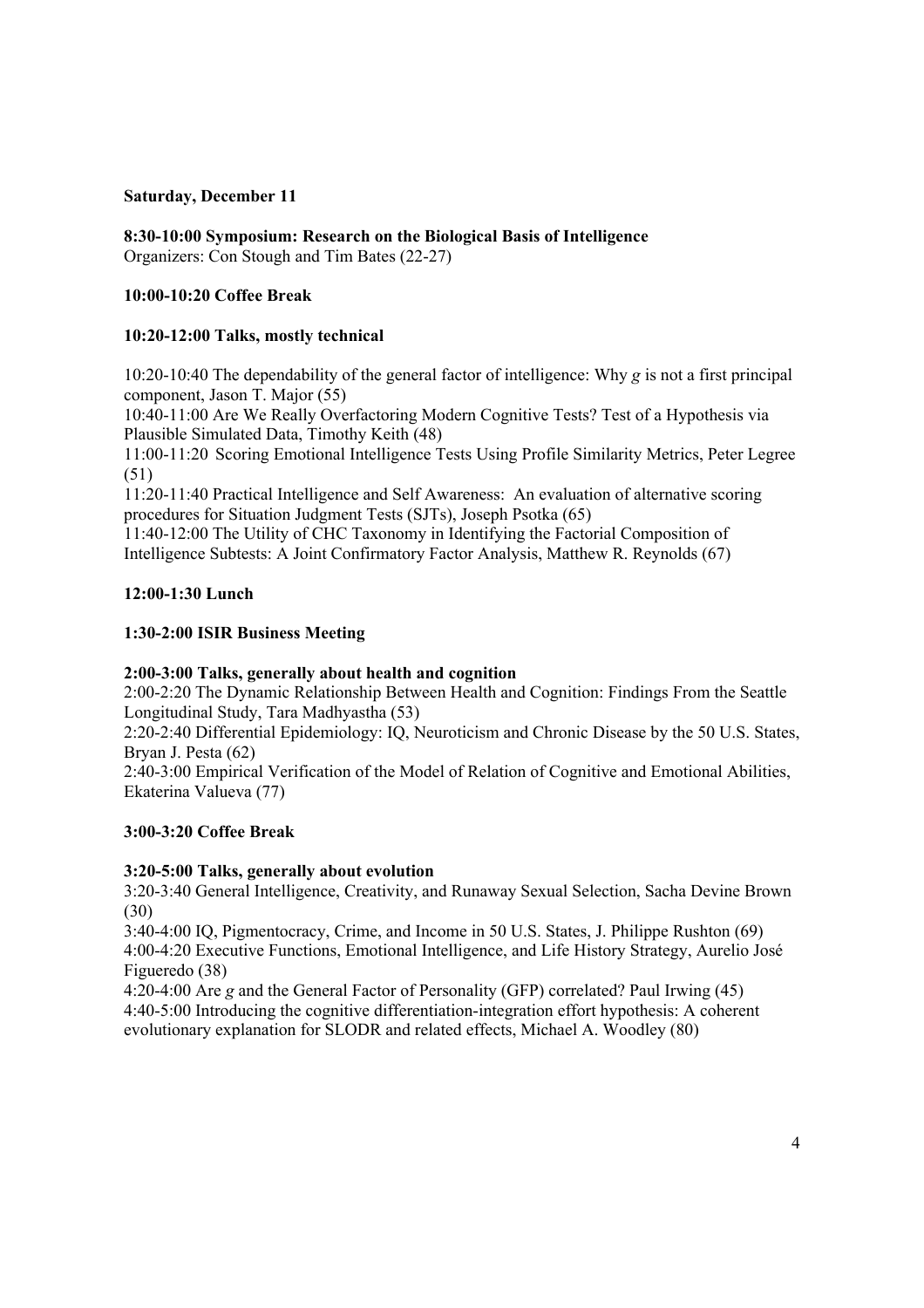# **SYMPOSIA**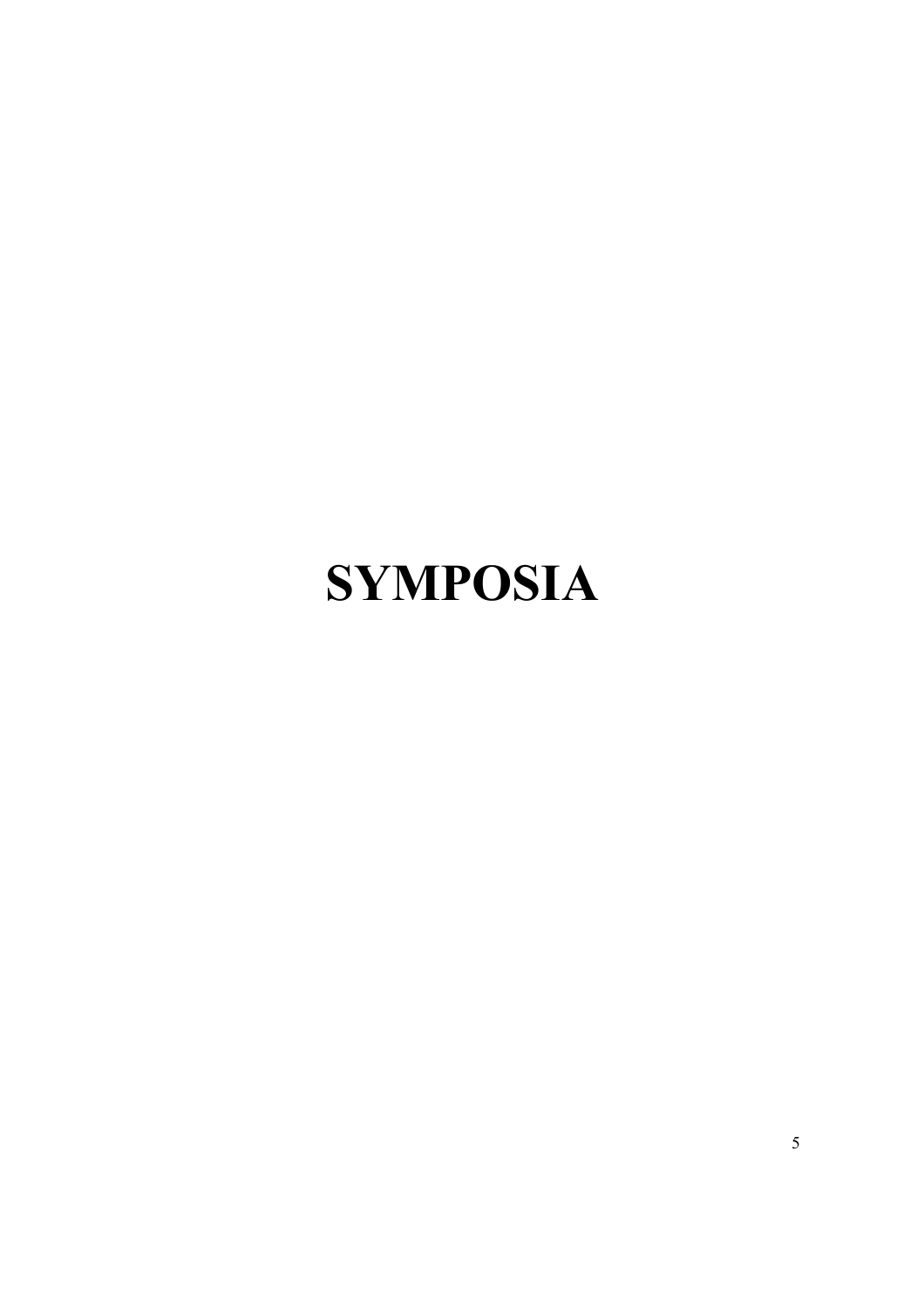#### **Predicting Academic Achievement Using Non-***g* **Variance**

Organizer/chair/correspondent: Thomas R. Coyle (Thomas.Coyle@utsa.edu) Department of Psychology, University of Texas at San Antonio

Discussant: David Lubinski (David.Lubinski@vanderbilt.edu) Department of Psychology & Human Development, Vanderbilt University

An axiom of psychometrics is that general intelligence (*g*), empirically defined as variance common to cognitive tests, contributes substantially to the predictive validity of cognitive tests. This axiom has received considerable support: (a) the predictive validity of cognitive tests varies directly with their *g* loading; (b) removing *g* from tests generally neutralizes their predictive validity; and (c) non-*g* variance from tests generally contributes little to predictive validity.

Although the contribution of *g* to predictive validity is well established, recent research has shown that, in some cases, non-*g* variance also contributes significantly to predictive validity. This symposium presents a sample of this research, with emphasis on predicting academic achievement using non-*g* variance.

The symposium includes four presentations. Thomas Coyle examines whether testspecific variances (TSVs) from the SAT subtests, obtained after removing general variance from the SAT, predict college GPAs in specific subject areas (e.g., science and humanities). Meredith Frey examines whether residual variances from the ACT subtests, obtained after removing *g*, predict college GPA. Jason Purcell examines whether non-*g* variances from the SAT and Armed Services Vocational Aptitude Battery contribute to predictive validity for college GPA. Anssia Snyder examines whether a high-stakes, high-school exit test in Texas (Texas Assessment of Knowledge and Skills) predicts college GPA after removing *g* from the test. David Lubinski will serve as a discussant.

A goal of the symposium is to encourage researchers to look beyond *g* and pay more attention to non-*g* variances that contribute to predictive validity.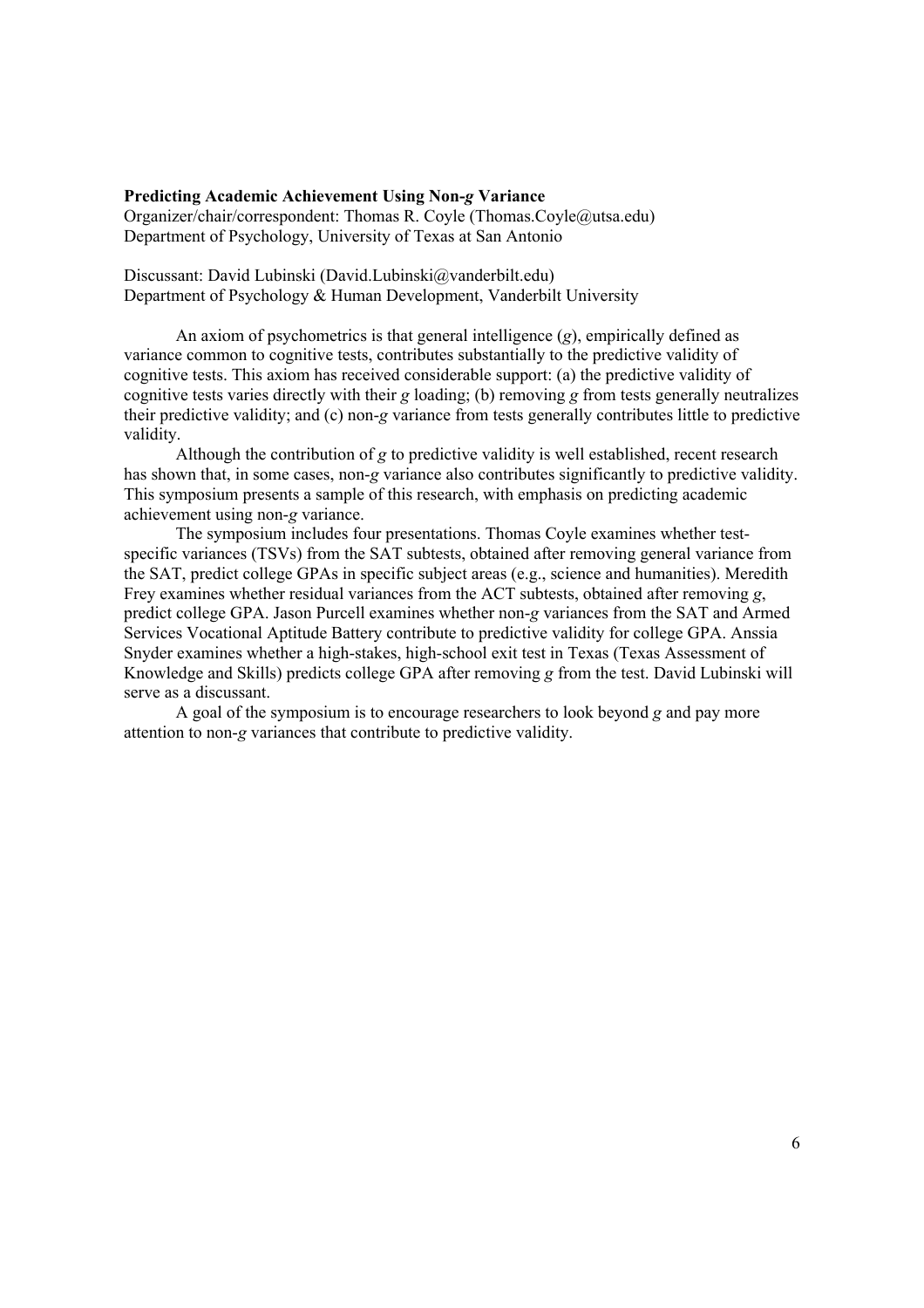## **Predicting College GPA Using Test-Specific Variances (TSVs) From the SAT**

Thomas R. Coyle (Thomas.Coyle@utsa.edu)

Department of Psychology, University of Texas at San Antonio

The SAT (formerly, Scholastic Aptitude Test) is a standardized test for college admissions. It is moderately related to college freshman GPA ( $r \approx .35$ ), and strongly related to general intelligence (*g*) ( $r \approx .80$ ; Coyle & Pillow, 2008; Frey & Detterman, 2004). *g* refers to variance common to mental tests, and is strongly related to predictive validity. Although non-*g* variance typically contributes little to the predictive validity of cognitive tests, non-*g* variance from the SAT has been found to predict GPA almost as well as *g* (Coyle & Pillow, 2008). This raises an important question: What are the non-*g* variances of the SAT that allow it to predict GPA? The research presented here explores the possibility that the SAT taps test-specific variances (TSVs) that contribute to its predictive validity. TSVs are defined as unique (non-*g*) variances from each SAT subtest that are independent of general variance from all the subtests.

This research examined the predictive validity of TSVs from the SAT using data from the College Board SAT Validity Study ( $N = 192467$ ). The data included SAT scores for the math (SATm), reading (SATr), and writing (SATw) subtests, as well as GPAs in different subject areas (e.g., English, math, history). Structural equation modeling (SEM) estimated a general SAT factor (SAT*g*) from the three SAT subtests, as well as TSVs for each subtest. SEM also estimated a general GPA factor (GPA*g*) from two GPA group factors: GPAstem, based on GPAs in science, technology (computer science), engineering, and math; and GPAhuman, based on GPAs in the humanities (art/music, English, foreign language, history).

Results indicated that SAT*g* was related to GPA*g* (standardized coefficient = .48). TSVs from SAT subtests were related to the two GPA group factors, but in a domain-specific way. TSVs from SATm were positively related to GPAstem (.14) but negatively related to GPAhuman (-.11). Conversely, TSVs from SATr and SATw were negatively related to GPAstem (-.16 and - .05) and positively related to GPAhuman (.07 and .09). The results suggest that TSVs have positive effects when they complement the outcome being predicted (SATm and GPAstem) but negative effects when they don't (SATm and GPAhuman). The results support an "investment" theory of non-*g* skills. It appears that investing in the development of non-*g* skills in one area is associated with less investment of non-*g* skills in other areas.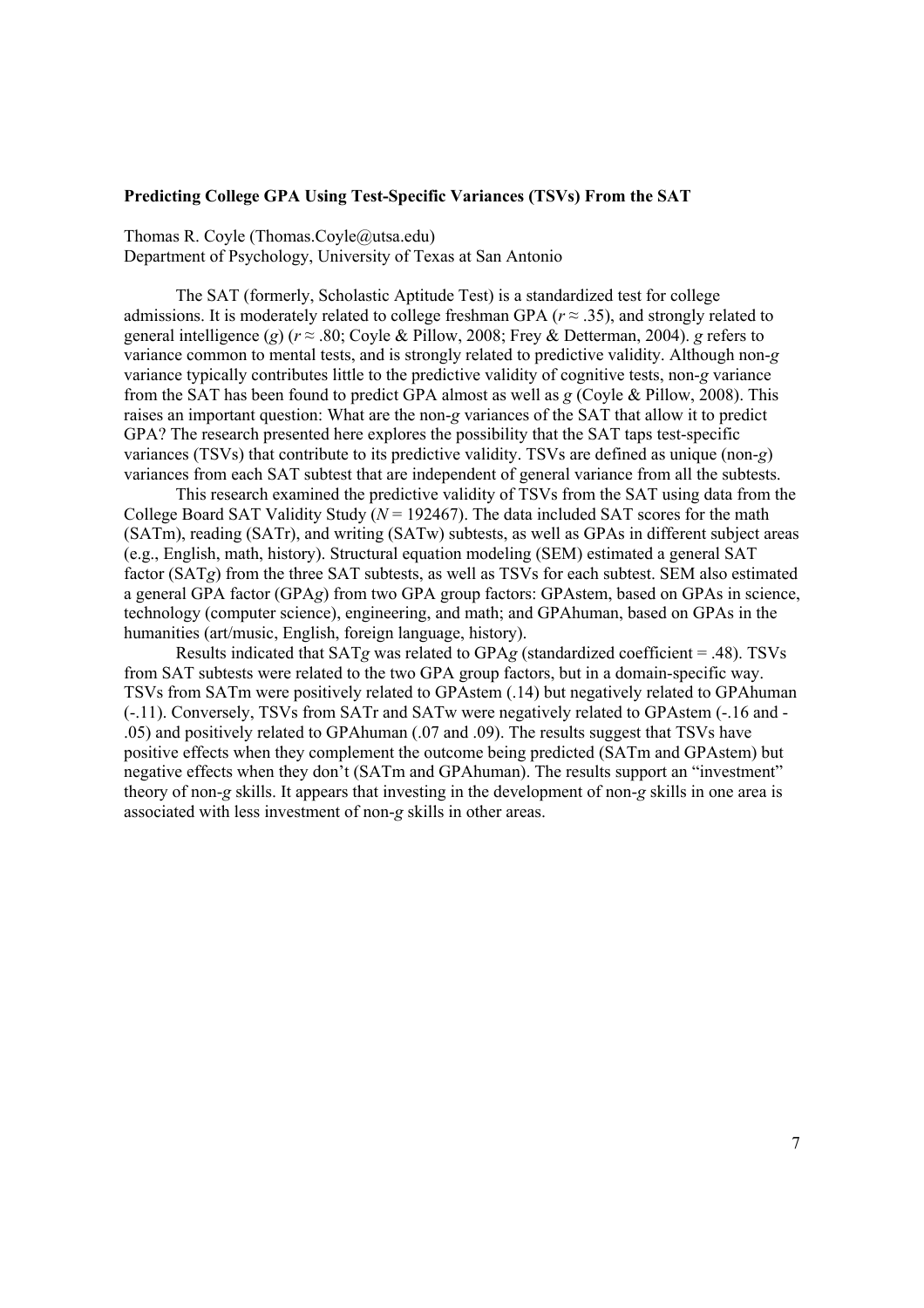#### **ACT Subtests Predict College GPA Beyond a General Factor**

Meredith C. Frey (MFrey@Otterbein.edu) Department of Psychology, Otterbein University

Coyle and Pillow (2008) demonstrated that residual variance on both SAT and ACT college admissions tests predict college GPA after removing *g*. However, because their analyses were performed separately for each SAT and ACT subtest, residual variances from each subtest, independent of general variance from all subtests, were not examined. Moreover, in the ACT analyses, the science subtest was not evaluated. In the present study, ACT subtests (including science) were examined for their predictive validity after controlling for general reasoning ability and general variance from all subtests.

A sample of 239 undergraduates from a small non-selective private university completed a 36-item test of general reasoning ability (Raven's APM) and provided transcript-based GPA and ACT data. The ACT data included scores from the four ACT subtests (English, Math, Reading, and Science) and a composite score.

A general factor (ACT*g*) was extracted from the subtests and entered at the first step in a stepwise multiple regression to predict college GPA. Raven's APM scores were entered at a second step. After controlling for ACT*g* and general reasoning ability, only the Science subtest added significantly to the prediction of college GPA, though the magnitude of the change was small  $(\Delta R2 = .04)$ . In a subsample of 47 first quarter freshmen, the relationship between ACT-Science scores and GPA was even more pronounced (Δ*R*2= .15).

These findings are of particular interest in that the unique relationship between ACT-Science and college GPA is negative ( $sr = -143$ ). Possible reasons for this relationship are discussed.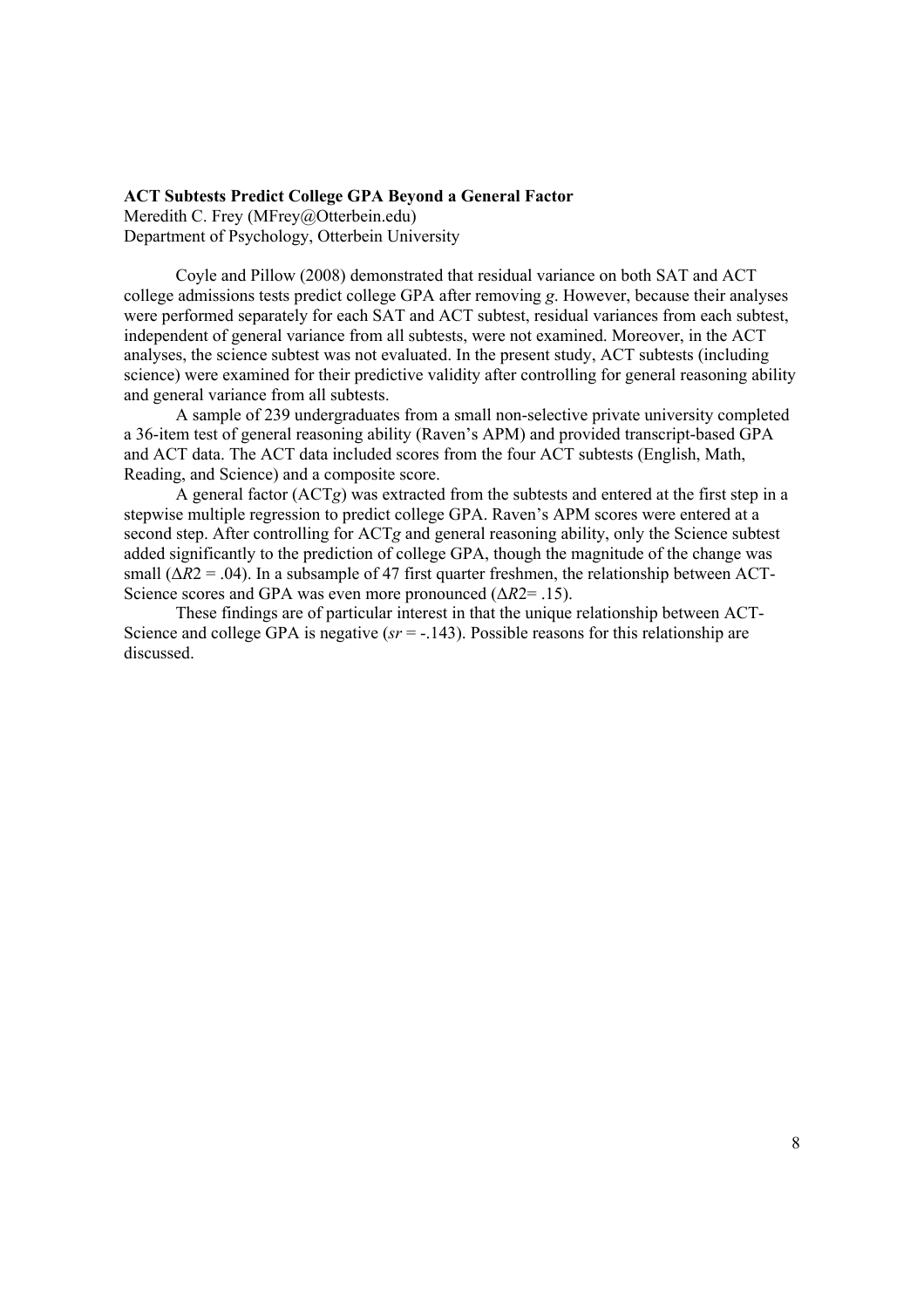#### **Predicting College GPA Using Non-***g* **Variances From the SAT and ASVAB**

Jason M. Purcell (ofp811@my.utsa.edu) and Thomas R. Coyle (Thomas.Coyle@utsa.edu) Department of Psychology, University of Texas at San Antonio

The SAT (formerly, Scholastic Aptitude Test) is a standardized test for college admissions. The predictive validity of the SAT for first-year college GPA (GPA) is well established, as is its relationship to general intelligence (*g*). Although non-*g* factors typically contribute little to the predictive validity of cognitive tests, the unique (non-*g*) variance of the SAT, obtained after removing *g*, predicts GPA almost as well as *g* (Coyle & Pillow, 2008).

This research extends Coyle and Pillow (2008) by examining the predictive validity of non-*g* variances from the SAT compared to non-*g* variances of other academic and non-academic tests. SAT scores, cognitive test scores, and GPAs were obtained from the Armed Services Vocational Aptitude Battery (ASVAB) and the National Longitudinal Survey of Youth (*N* = 1591). Structural equation modeling (SEM) was used to estimate the following constructs: *g*, based on all ASVAB tests and the SAT; Speed, based on ASVAB speed tests (numerical operations and coding speed); School, based on ASVAB school tests (arithmetic reasoning, general science, paragraph comprehension, word knowledge); and Shop, based on ASVAB shop tests (automobile information, electronics information, mechanical comprehension, shop information). GPA was based on first-year college GPA.

The results indicated that the SAT, Speed, School, and Shop factors positively predicted GPA. However, when *g* was removed, the non-*g* variances of Speed and School did not predict GPA (.06 and .00). Conversely, the non-*g* variance of the SAT was positively related to GPA (.25), whereas the non-*g* variance of Shop was negatively related to GPA (-.16). Explanations for the different predictive validities of the non-*g* variances are discussed in terms of trade-offs in cultivating non-*g* skills.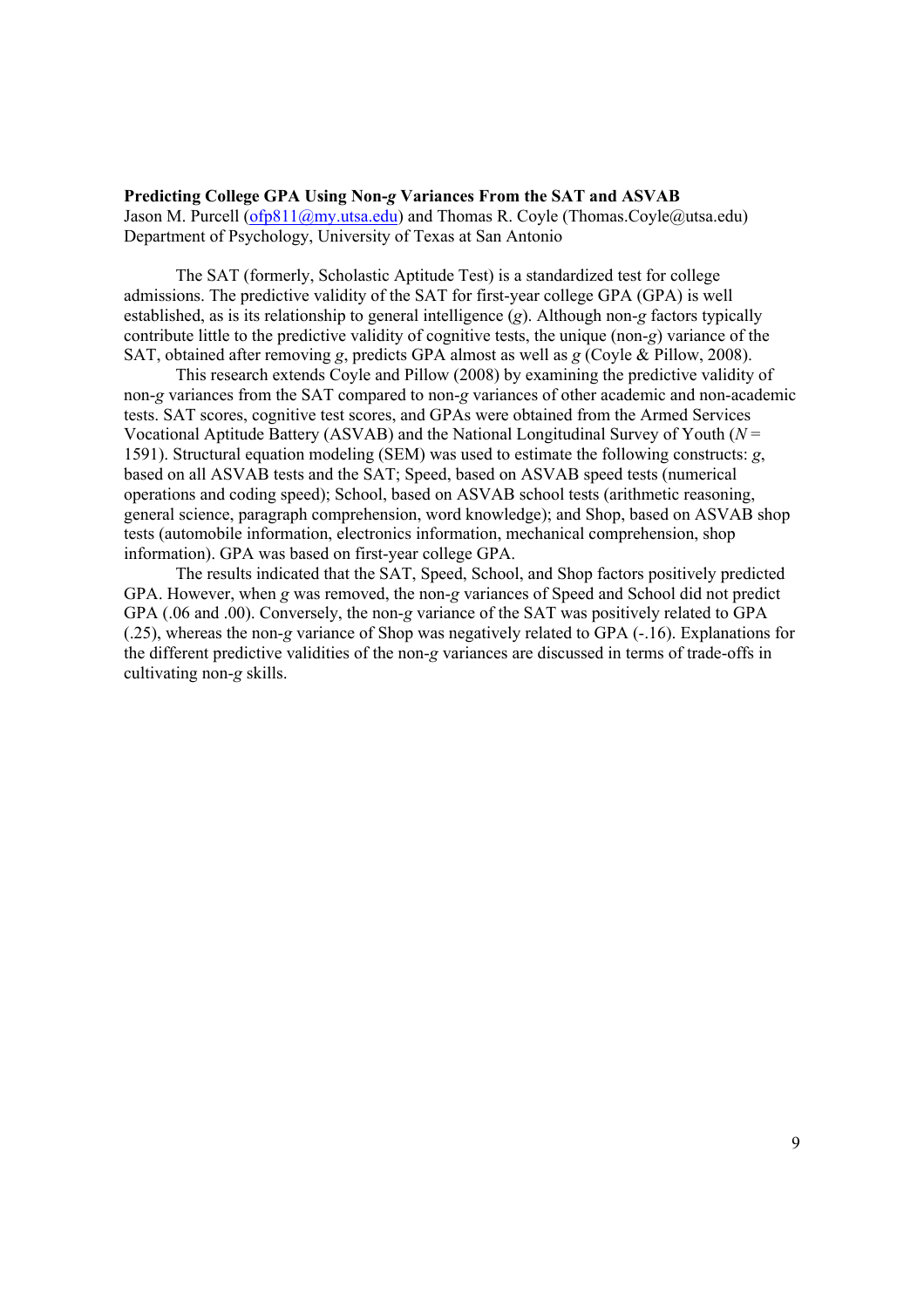#### **Predicting First-Year College GPA Using the Exit-Level TAKS Examination**

Anissa Snyder (uek952@my.utsa.edu) and Thomas R. Coyle (Thomas.Coyle@utsa.edu) Department of Psychology, University of Texas at San Antonio

The Texas Assessment of Knowledge and Skills (TAKS) is a high-stakes exit examination used in Texas public high schools. The purpose of the TAKS is to assess the extent to which students have learned and can apply grade-relevant concepts and skills. Students need to pass the TAKS in order to receive a high school diploma. Although the TAKS is used as an exit exam, little is known about its predictive validity after high school (i.e., in college).

The purpose of this research was to examine the predictive validity of the TAKS for college achievement as measured by first-year college grade point average (GPA). A secondary purpose was to examine if the predictive validity of the TAKS was attributable to *g*, as measured by the Wonderlic Personnel Test (WPT). *g* refers to variance that is common to mental tests, and is strongly related to the tests' predictive validity (Jensen, 1998). The WPT is a highly *g*-loaded test, as it correlates strongly with *g* (Coyle & Pillow, 2008).

A sample of 352 undergraduates from a large, non-selective public university provided WPT scores and transcript-based GPAs and TAKS scores. Correlations among the two TAKS subtests (Math and English), WPT, and GPA were computed. Significant correlations were found between the two TAKS tests  $(r = .33)$  and between the WPT and the TAKS tests  $(r_s = .51$  and .24 for TAKS Math and English, respectively). However, only TAKS Math  $(r = .36)$  and WPT  $(r = .36)$ .14) significantly predicted GPA.

A simultaneous regression predicted GPA using the TAKS Math and WPT as independent variables. The results indicated a significant relation between the predictors and GPA  $(R^2 = .13, F = 14.47, p < .001)$ , but only TAKS Math significantly predicted GPA  $(\beta = .39)$ and -.05 for TAKS math and WPT, respectively). Further analysis indicated that the semipartial correlation between TAKS math and GPA (*sr* = .33), controlling WPT, was very similar to the zero-order correlation between TAKS math and GPA (*r* = .36, not controlling WPT). Together, these results suggest that the predictive validity of TAKS Math is attributable to factors other than *g*. (A parallel regression adding TAKS English as a predictor yielded similar results.)

Further research is needed to identify the factors that contribute to the predictive validity of the TAKS Math. The fact that TAKS Math predicts GPA uniquely, after controlling WPT (a *g*loaded measure), suggests that the TAKS Math derives its predictive validity from non-*g* factors. These results, along with others (Coyle & Pillow, 2008), suggest that achievement tests derive their predictive validity partly from non-*g* factors.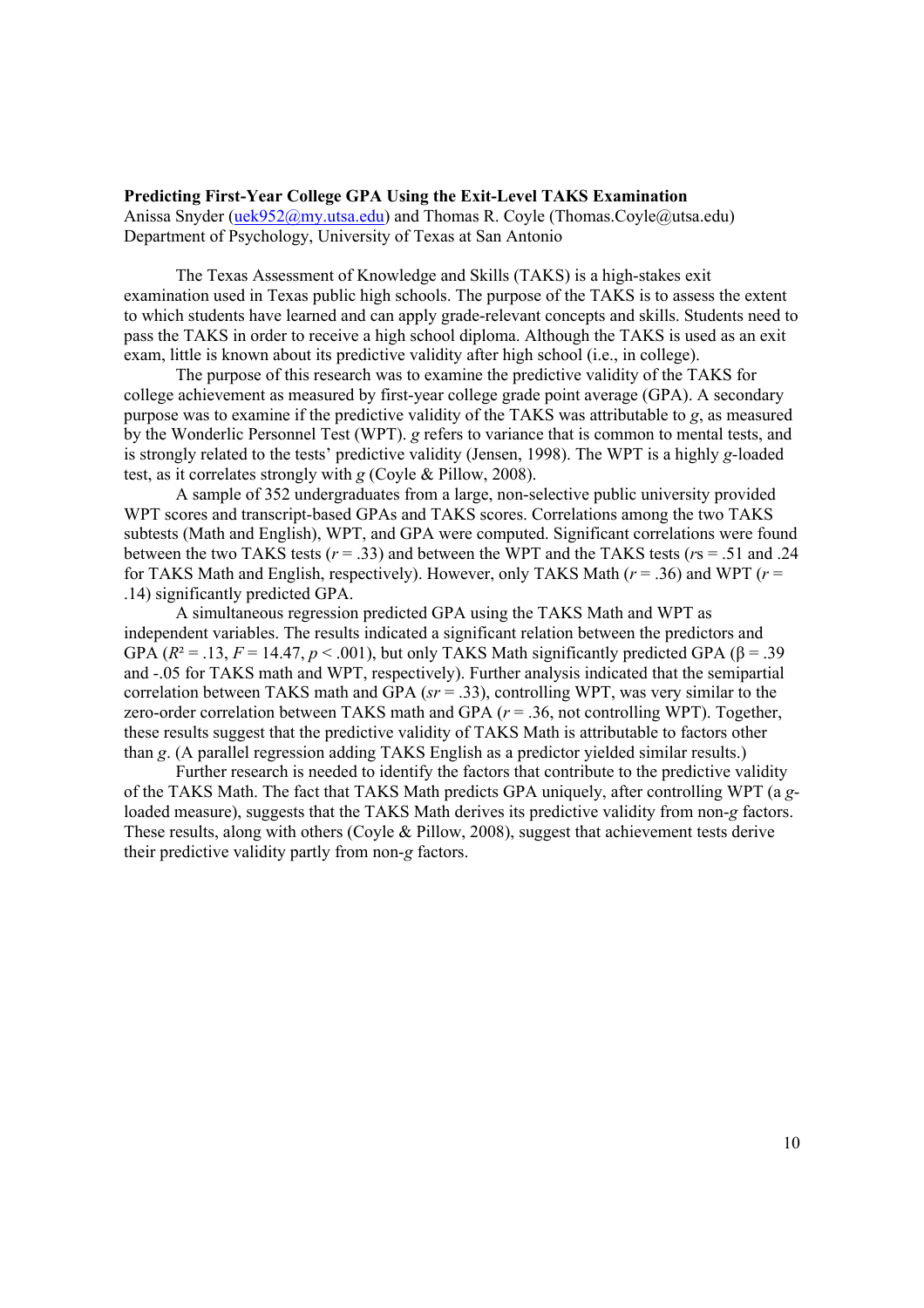# **The Relationship between Working Memory and Intelligence: New Insights from Executive Attention Theory**

#### Organizers:

Randall W. Engle, Georgia Institute of Technology, randall.engle@psych.gatech.edu Andrew R. A. Conway, Princeton University, aconway@princeton.edu

The executive attention theory of individual differences in working memory (Engle  $\&$ Kane, 2004; Kane & Engle, 2002) is supported by a wealth of empirical evidence and is one of the leading accounts of the strong relationship between working memory capacity and intelligence. The purpose of the proposed symposium is to present a diverse set of new studies, each conducted from the perspective of executive attention theory, and to consider the implications of the results for contemporary views of intelligence. The new studies include: (1) a developmental investigation of children, (2) a large sample psychometric study on young adults, (3) an applied perspective on real-world job performance, and (4) a critique of the exciting new field of working memory training. Individual abstracts for each study are provided below.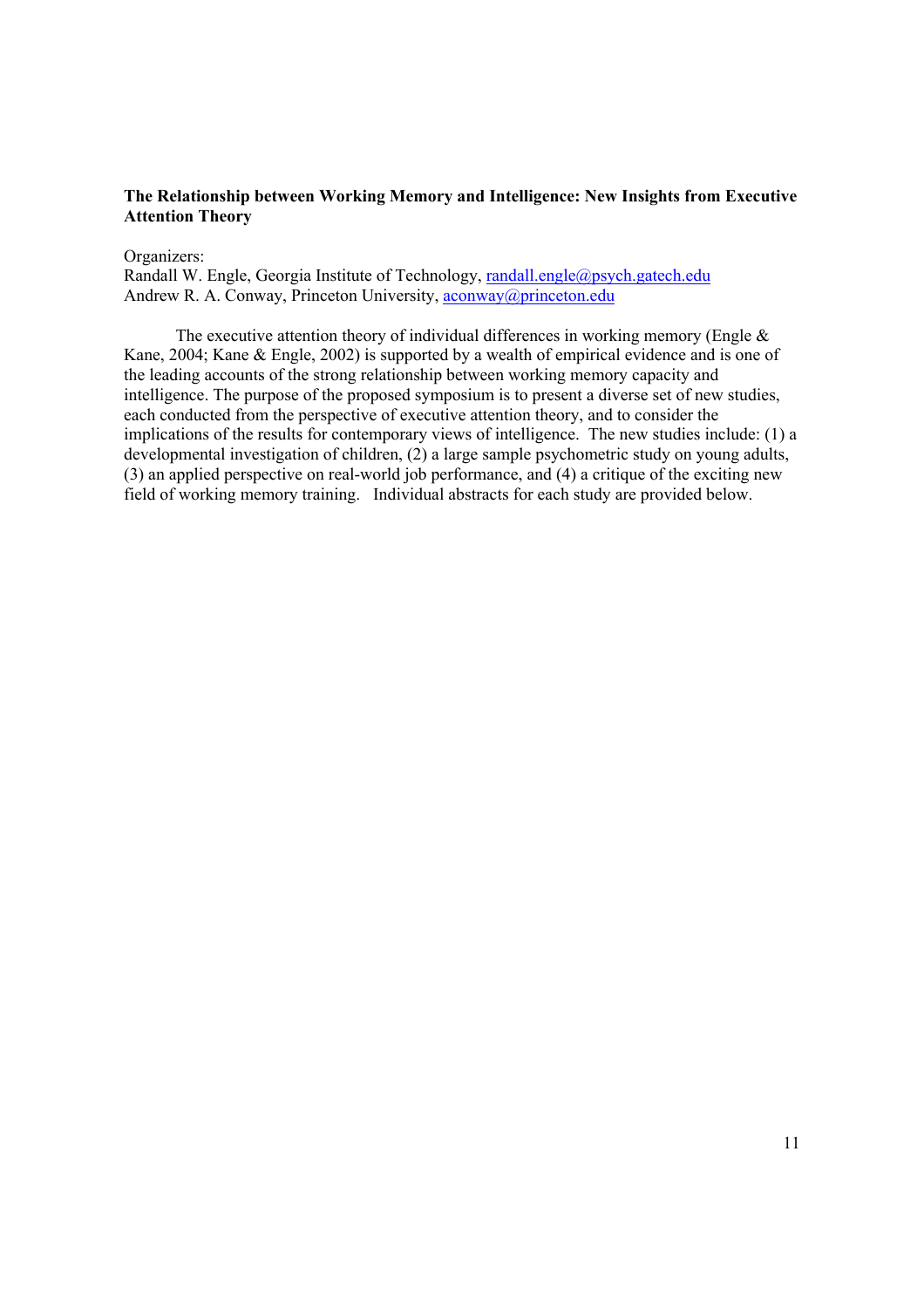#### **The Development of Working Memory Capacity and Fluid Intelligence in Children** Pascale M. J. Engel de Abreu, Susan E. Gathercole, & Andrew R. A. Conway

A longitudinal study was conducted to investigate the relationship between working memory capacity and fluid intelligence and how this relationship develops in early childhood. The major aim was to determine which aspect of the working memory system – short-term storage or executive attention – drives the relationship with fluid intelligence. A sample of 119 children was followed from kindergarten to second grade and completed multiple assessments of short-term memory, working memory, and fluid intelligence. Latent growth curve modeling was employed to investigate the factor structure in each grade and to assess the stability of the factor structure over time. The data suggest that working memory, short-term memory, and fluid intelligence are highly related but separate constructs in young children and the factor structure among these constructs is invariant across time. The results further showed that when the common variance between working memory and short-term memory was controlled, the residual working memory factor revealed significant links with fluid intelligence whereas the residual short-term memory factor did not. These findings, consistent with previous research on young adults, suggest that executive attention, rather than the storage component of working memory, is the primary source of the relationship between working memory capacity and fluid intelligence.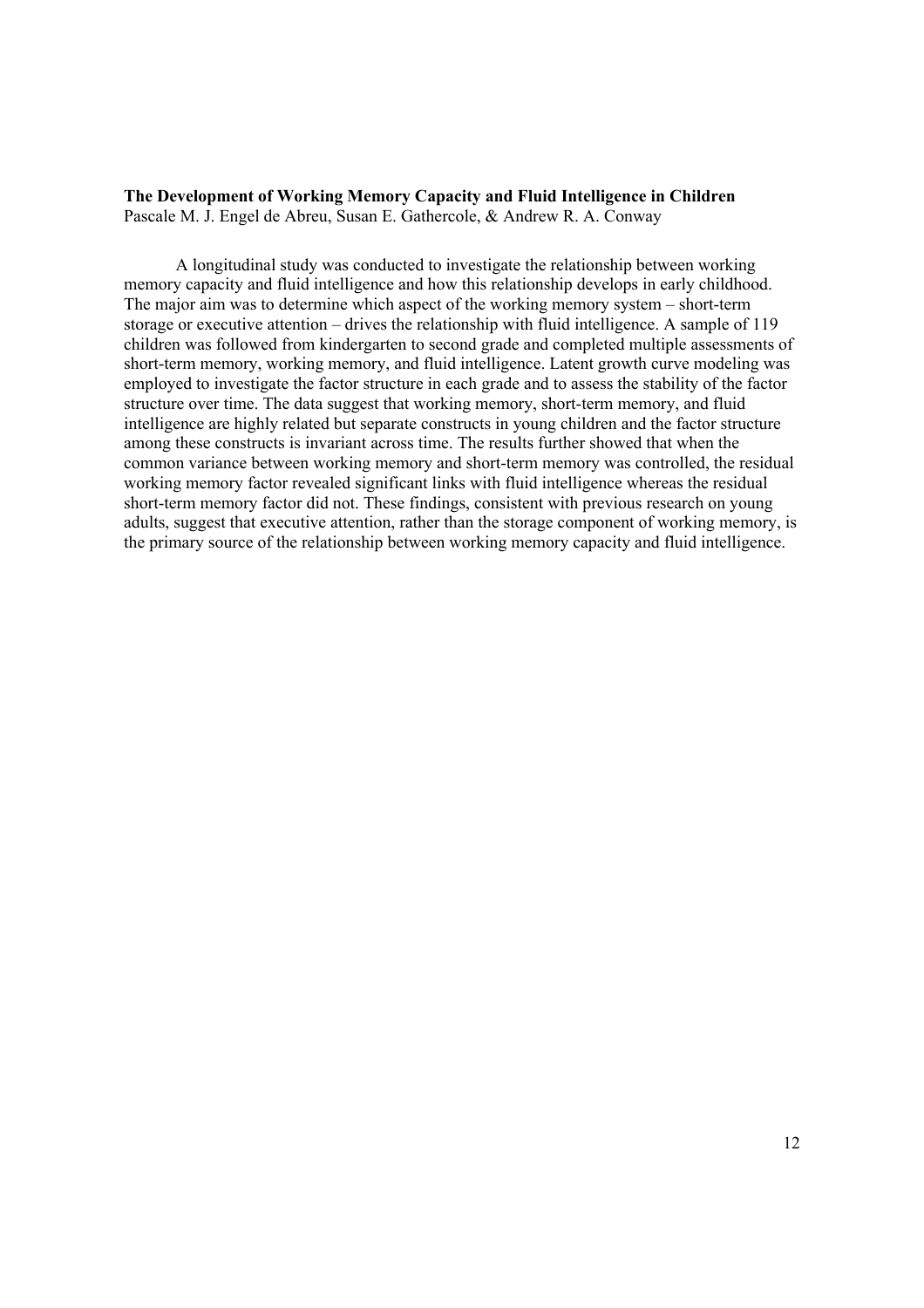# **The Role of Executive Attention in the Link between Working Memory Capacity and Fluid Intelligence**

Thomas S. Redick, D. Zachary Hambrick, Michael J. Kane, Nash Unsworth, & Randall W. Engle

Abundant evidence from psychometric research suggests that working memory capacity is related to fluid intelligence. In addition, experimental studies have consistently shown a link between working memory capacity and attention control. However, relatively few studies have explicitly addressed whether attention control or other executive functions, such as updating, mediate the relationship between working memory capacity and fluid intelligence. To address this, we assessed working memory capacity, attention control, updating, and maintenance as separate predictors of fluid intelligence and multitasking in a diverse sample of 586 young adults. Hierarchical regression, confirmatory factor analysis, and structural equation modeling revealed several key findings. First, all of the constructs were strongly interrelated. Second, the predictor constructs each accounted for substantial variance in fluid intelligence and multitasking. Third, statistically controlling for other predictors attenuated but did not fully mediate the relationship between any one cognitive predictor and the fluid intelligence and multitasking criteria variables. The results suggest that attention control partially but not fully mediates the relationship between working memory capacity and fluid intelligence.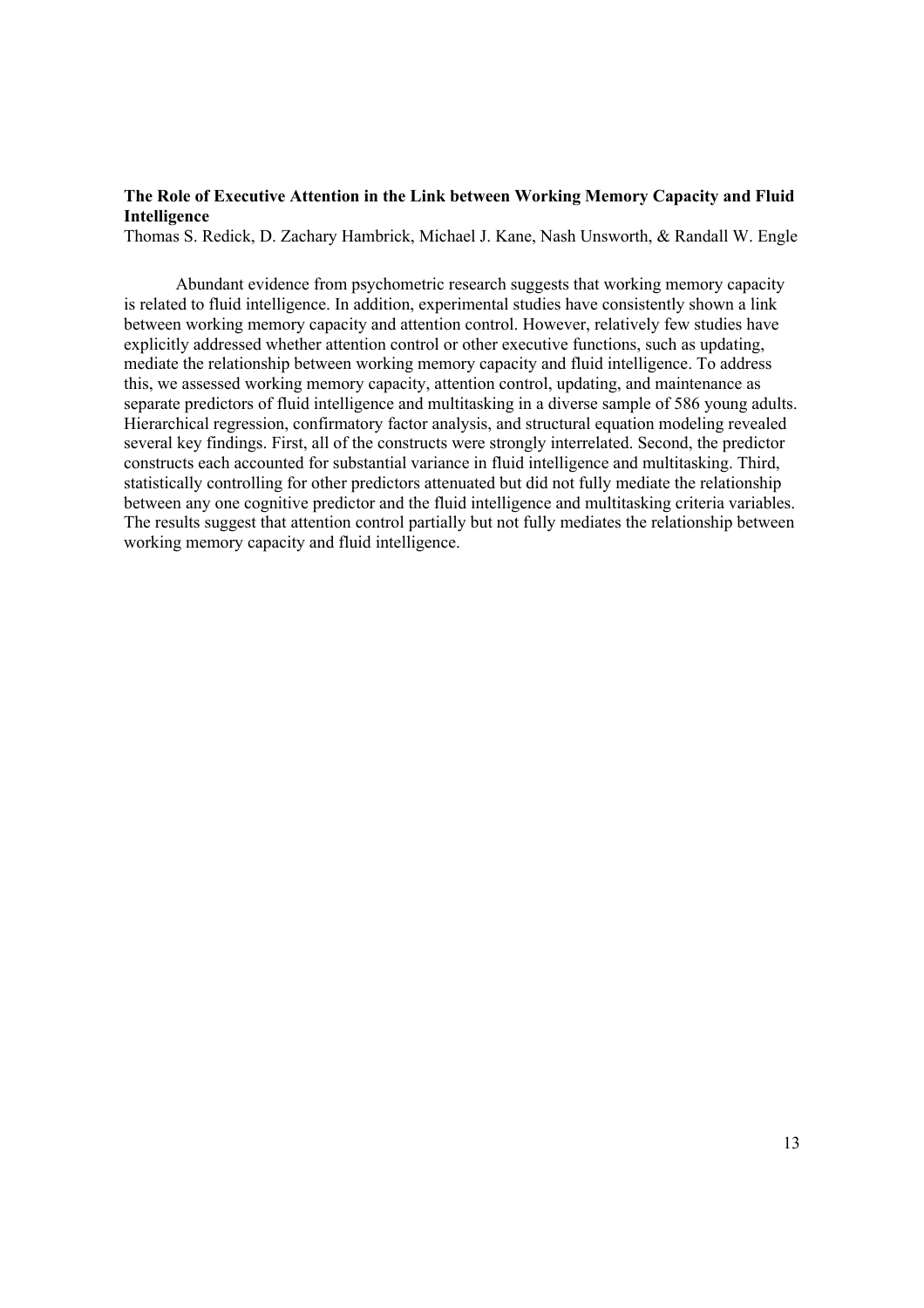# **Working Memory Capacity in the Wild: Individual Differences in Geological Field Mapping**

D. Zachary Hambrick, Julie Libarkin, Tara Rench, Sheldon Turner, Heather Petcovic, Caitlin Callahan, & Kathleen Baker

Working memory is thought to be an important contributor to individual differences in complex cognition but still little is known about its role in the sorts of tasks that people actually perform in the "wild" – in environments such as the workplace. The purpose of this project was to investigate the role of working memory in a task performed by geologists called *field mapping.* The goal of field mapping is to infer the geological structure of an area based on observable features, such as rock outcrops. Thus, field mapping is essentially a reasoning task. Our question was whether working memory capacity adds to the prediction of mapping success, after taking into account domain-relevant experience. Subjects completed standard working memory tasks, along with tests and questionnaires to assess mapping experience and geological knowledge. They then attempted to map a 400-acre region at the Indiana University geological field station, near Cardwell, Montana. Last summer, we tested 29 participants, ranging from novice to expert in mapping, and this summer we will test another 40. Initial analyses  $(N = 29)$  reveal strong relationships between mapping experience and expert ratings of map quality, as expected. However, independent of mapping experience, relationships between working memory capacity and map quality are consistently in the direction of higher map quality for individuals with high working memory capacity, and are similar in magnitude to correlations between working memory capacity and complex task performance in other domains (e.g., piano sight-reading).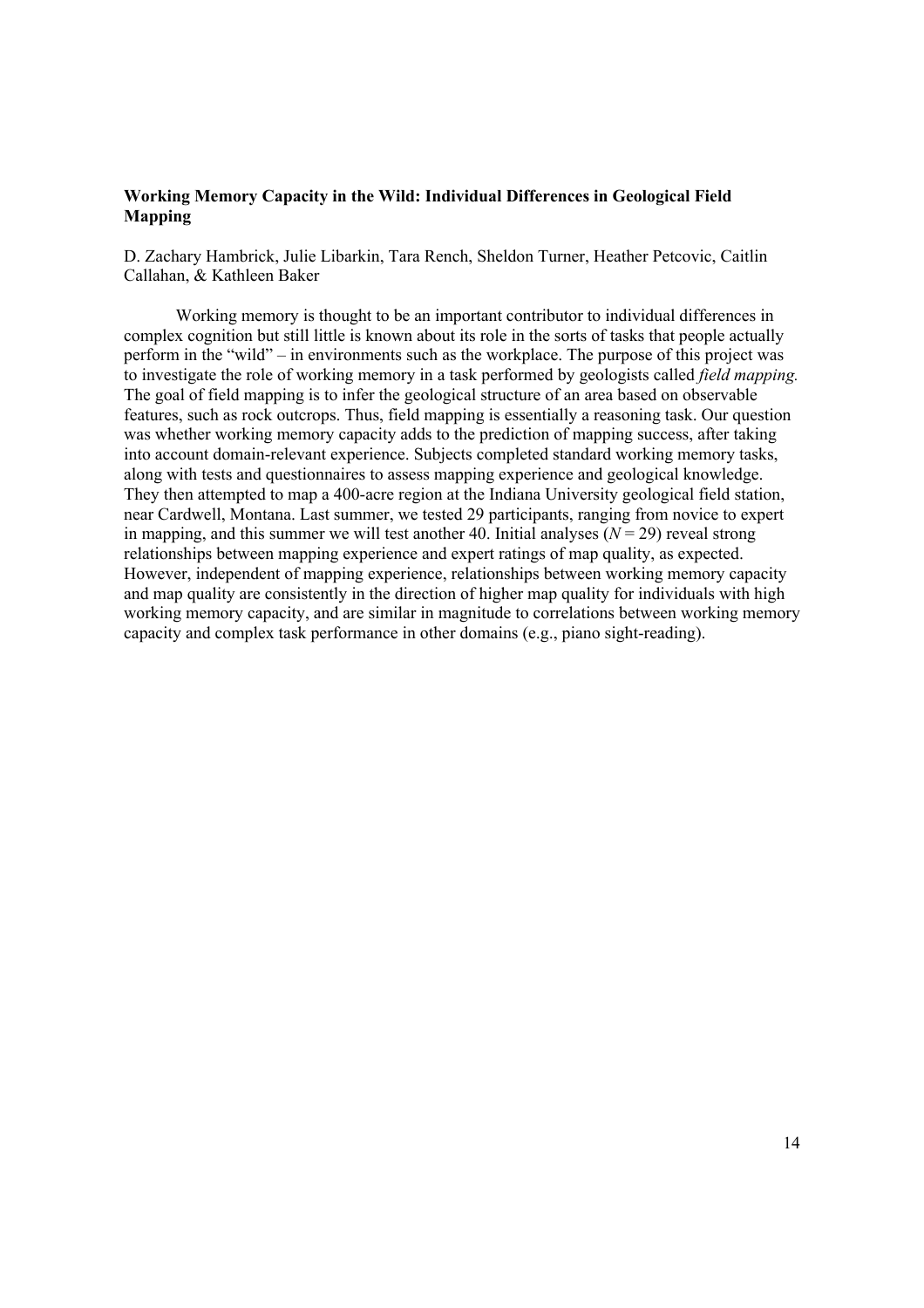## **Does Working Memory Training Improve Cognitive Ability and Fluid Intelligence?** Zachary M. Shipstead & Randall W. Engle

A relatively new line of research in cognitive psychology addresses the question of whether training working memory results in increased cognitive ability and improved fluid intelligence. Several studies now indicate that this style of training does lead to improved scores on untrained measures of working memory and according to some researchers this effect transfers to cognitive abilities that are associated with working memory, such as attention, learning potential, and fluid intelligence. Does the evidence really support such bold claims? It is our contention that, before this question can be answered affirmatively, several key concerns must be addressed. For instance, cognitive training studies tend to regard change on single test scores as change in cognitive constructs (e.g., change on Raven's Progressive Matrices is assumed to represent a change in fluid intelligence). However, this ignores the multiply determined nature of test scores, and the possibility that what is driving them may change over repeated administrations. Another area of concern regards the use of no-contact control groups that do not interact with the experimenters during the training period. This practice leads to concerns regarding Hawthorne effects and demand characteristics that may create artificial differences between control and experimental groups. It will only be after these issues have been addressed that we can confidently state that adaptive working memory training programs lead to improvements in cognitive ability and fluid intelligence.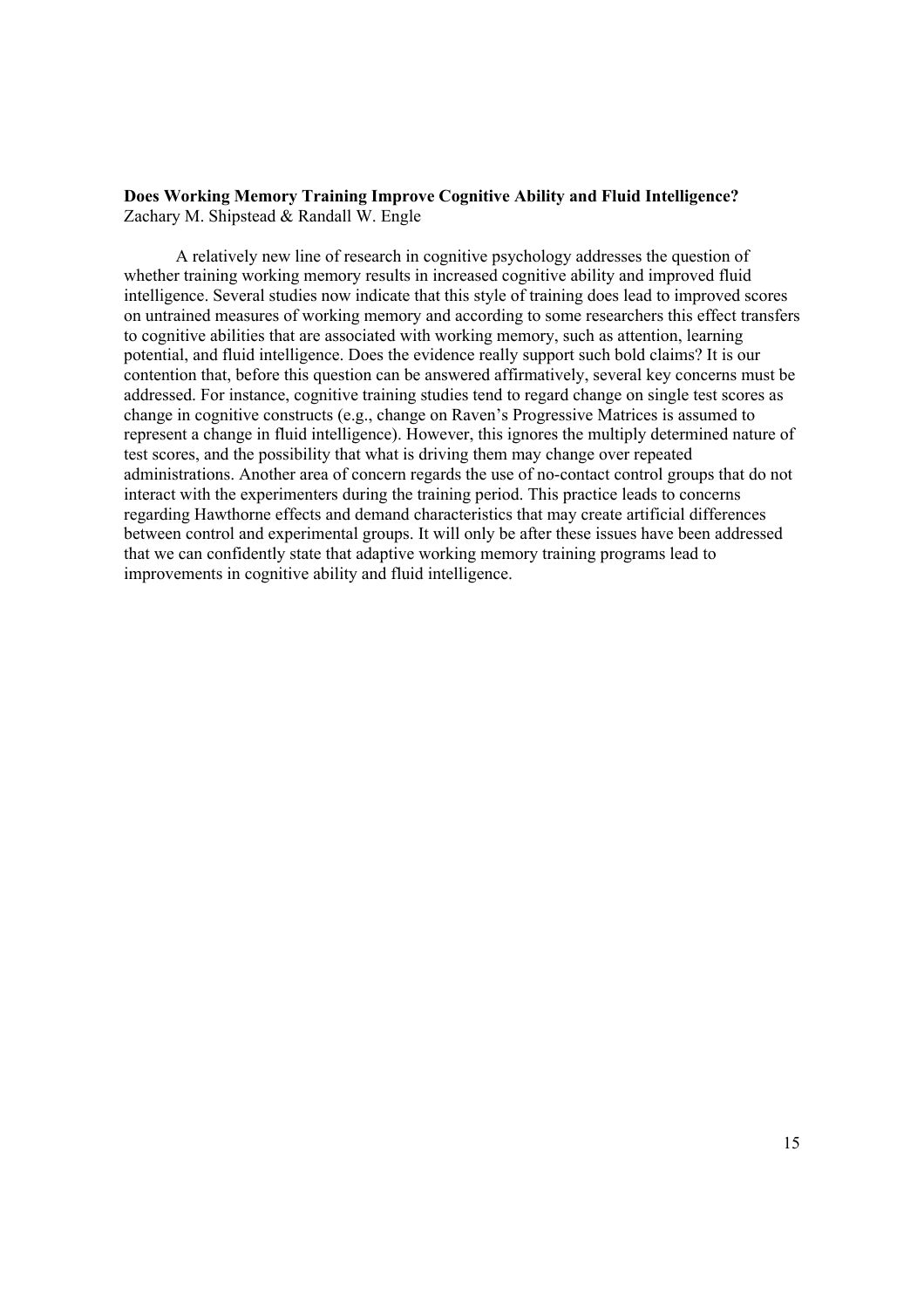## **Intellectual Giftedness: Mechanisms, Malleability and Manifestations**

Moderator: Scott Barry Kaufman, Ph.D., New York University Email: scott.barry.kaufman@nyu.edu

In the proposed symposium *Intellectual Giftedness: Mechanisms, Malleability and Manifestations*, speakers will present their ideas and research on various aspects of intellectual giftedness. Wendy Johnson will start off the symposium talking about intelligent/cultural performance in nonhuman animals, what it implies about intellectual performance in humans, and implications for conceptualizing talent as a manifestation of an extremely individualized culture. Next, Colin DeYoung will talk about the cognitive mechanisms that causally determine intellectual giftedness. After Colin, Paul O'Keefe and Carol Dweck will discuss the ways in which one thinks about one's own ability affects the ability displayed. Finally, John Protzko, Joshua Aronson, and Lindsay Juarez will address the extent to which intellectual giftedness is amenable to intervention. After all the talks, Scott Barry Kaufman will ask each of the speakers questions.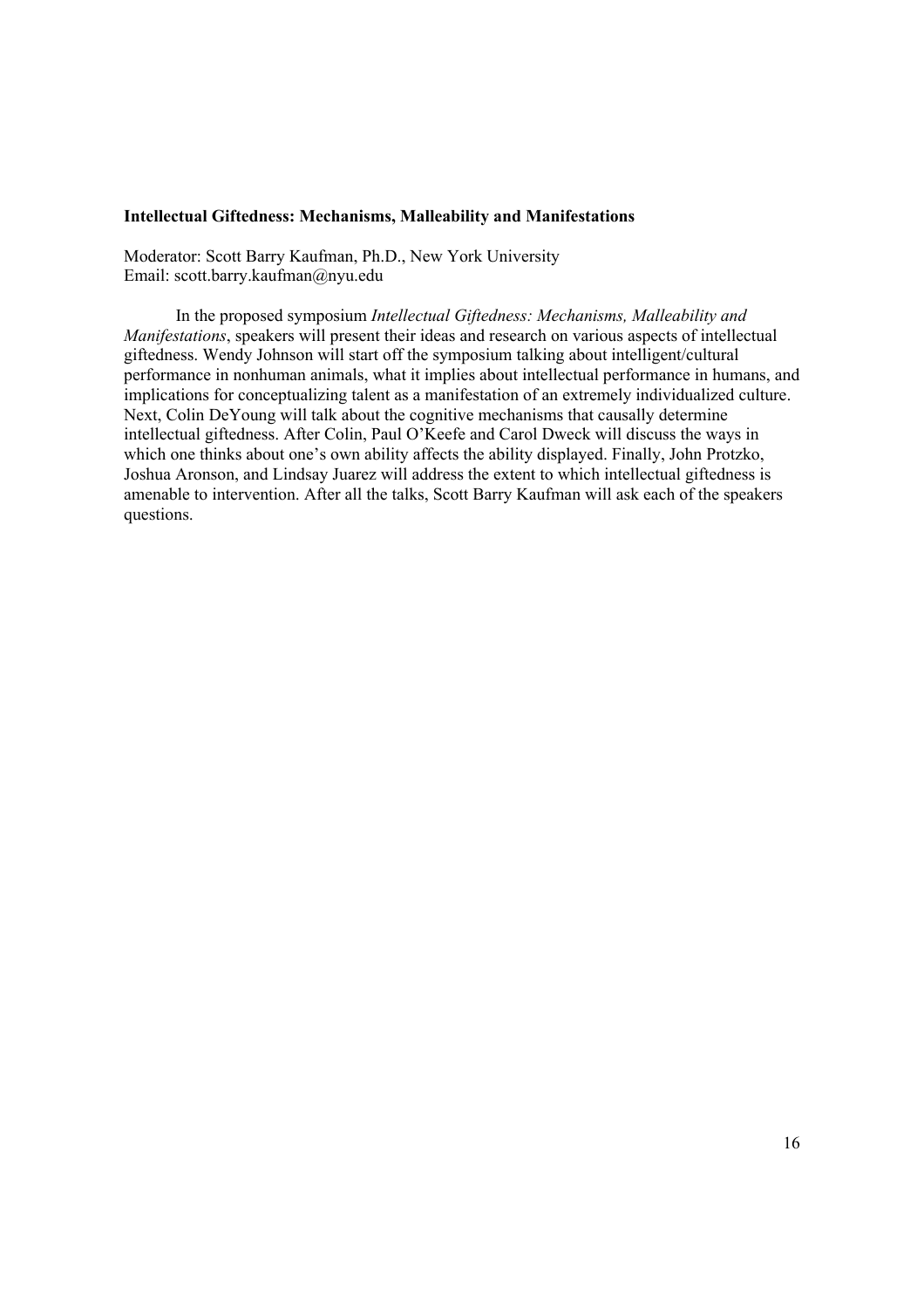#### **The Role of Cultural Platforms in the Manifestation of High Ability**

Wendy Johnson,Centre for Cognitive Ageing and Cognitive Epidemiology and Department of Psychology, University of Edinburgh

There is increasing evidence that large-brained mammals besides humans display culture, and it is clear that their cultural displays augment their performance in ways that we as humans would recognize as manifestations of intelligence. Moreover, when exposed to human culture, in particular language, they can make spontaneous and creative use of it and pass their new skills to the next generation. These new skills can also inspire spontaneous changes in cooperative, empathetic, and problem-solving behaviours. In this talk I will highlight some examples of this in dolphins, chimpanzees, bonobos, and dogs. I will then argue that high intellectual ability in humans develops through access to a cultural 'platform' that provides a base of (usually specialized) knowledge beyond that available to most individuals in society, and through extensive effort in pursuit of complete mastery of this platform. I will argue that it is through this knowledge, in a process very similar to that displayed by nonhuman animals when given access to human language, that high-ability individuals develop insights and creative products that extend human knowledge, technical resources, and artistic endeavours in new directions. Our challenge, I contend, is thus to understand individual difference in ability in the context of inherent differences in intellectual capacity that can be displayed within quite a broad range by any of us, depending on not only the educational stimulation we receive but also the effort we put into seeking greater stimulation. The difference between geniuses and the rest of us is likely to be the sources of their inspiration to pursue their subjects and their energy to do so in spite often of missing out on positive social interactions and experiencing extreme social and even material discomfort because of them.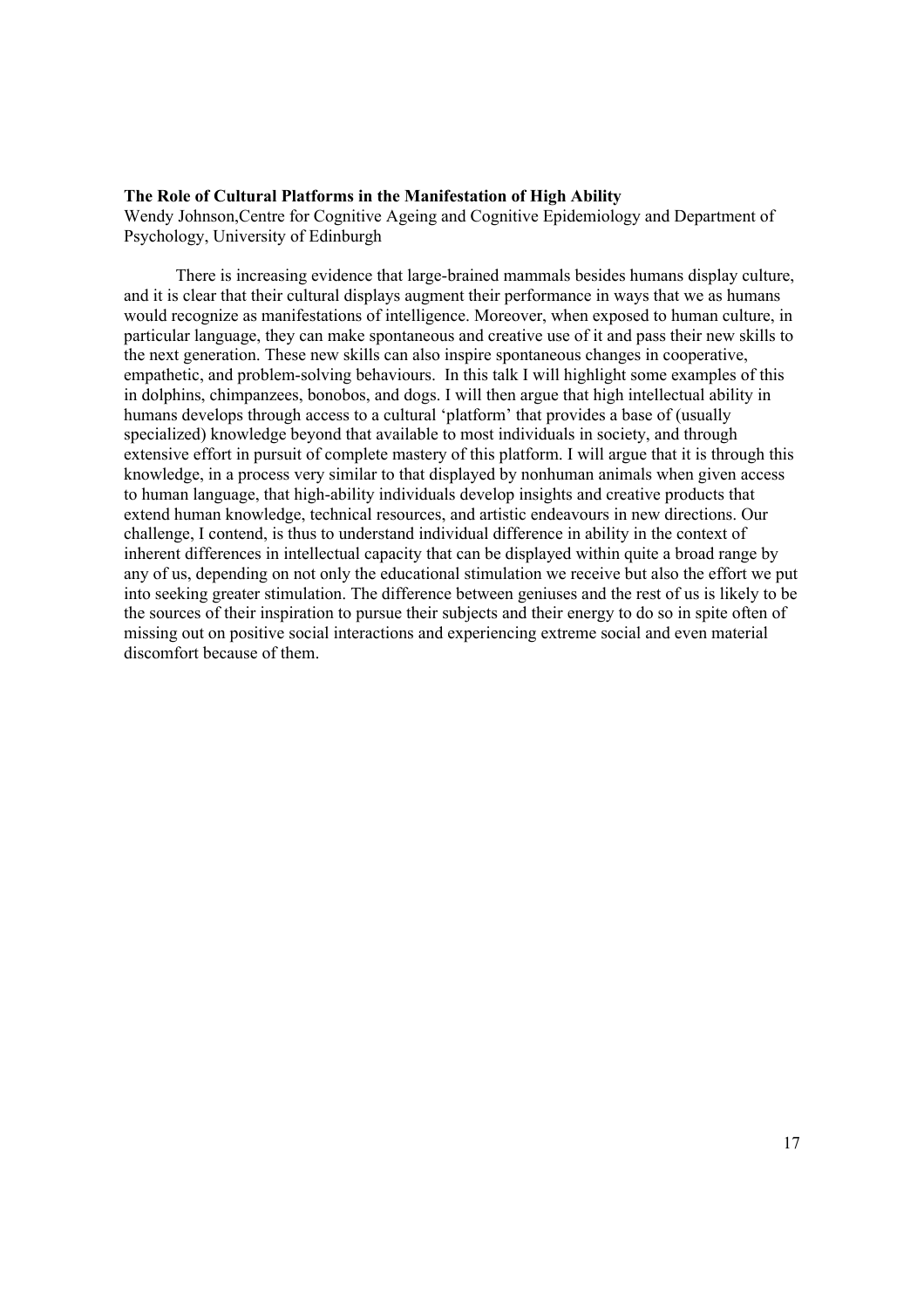#### **Intelligence, creativity, and insight: From individual differences to causal models**

Colin G. DeYoung, University of Minnesota

Individual differences in intelligence have typically been investigated as a latent factor hierarchy with g at the top. The existence of a factor like g is often taken to imply a common cause of variation among lower-level traits. However, the nature of the cause of g remains ambiguous, in part because models of covariance structure do not allow conclusions about causal mechanisms at the level of the individual. What is needed is the development and testing of models specifying the causal mechanisms underlying intelligence. The possibilities for such a model range from the existence of a single simple mechanism underlying intelligence (e.g., neural conduction speed), to a lack of any common mechanism underlying g (i.e., causal heterogeneity, in which different people utilize completely different mechanisms to produce intelligent behavior). In between these two options are models in which, despite some causal heterogeneity, there are multiple mechanisms supporting intelligence that are present in every intact human brain. These seem most likely to be accurate. I discuss empirical attempts to identify such models, as well as attempts to extend this kind of model to the sources of creative cognitive abilities beyond standard intelligence.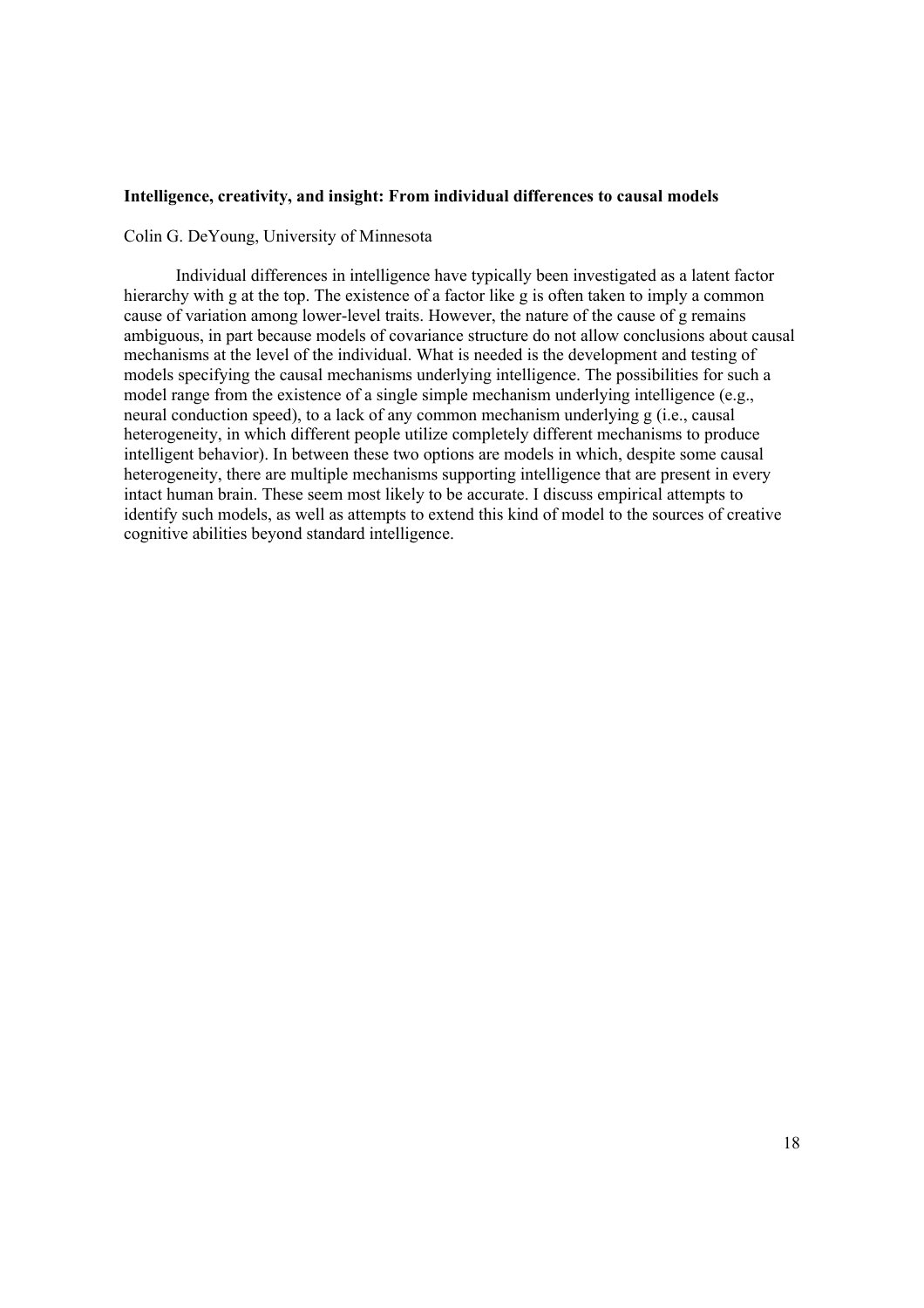# **Meaning and Achievement: The Self-Evaluative and Self-Protective Motives Elicited by Implicit Theories of Intelligence**

Paul A. O'Keefe, *New York University* Carol S. Dweck, *Stanford University*

The purpose of this presentation is to demonstrate how theories of intelligence (Dweck, 1999, Dweck & Leggett, 1988) elicit distinct self-evaluative and self-protective motives that influence preferences for remediation and defensiveness, and the development of competencies. An *incremental theory* refers to the belief that intelligence is malleable and improvable, leading to the adoption of achievement goals focused on learning and competency development (*learning goal*). Consequently, incremental theorists prefer to evaluate their performance accurately, even when it is poor, and exhibit remedial responses in the service of improving their abilities. An *entity theory*, in contrast, refers to the belief that intelligence is limited and fixed, leading to the adoption of goals focused on validating or demonstrating competencies relative to others (*performance goal*). Consequently, entity theorists are generally less concerned about accurately assessing their performance. Instead, they prefer to evaluate their performance in a selfenhancing manner by employing self-serving biases and downward social comparisons. Furthermore, when actual or predicted performance is unfavorable, entity theorists tend to selfprotect by avoiding feedback and self-handicapping in order to maintain their self-image as competent individuals. Taken together, implicit theories of intelligence create meaning systems that determine remedial or defensive responses in achievement contexts. The motives elicited by an incremental theory contribute to the development of competencies, whereas those elicited by an entity theory are largely detrimental.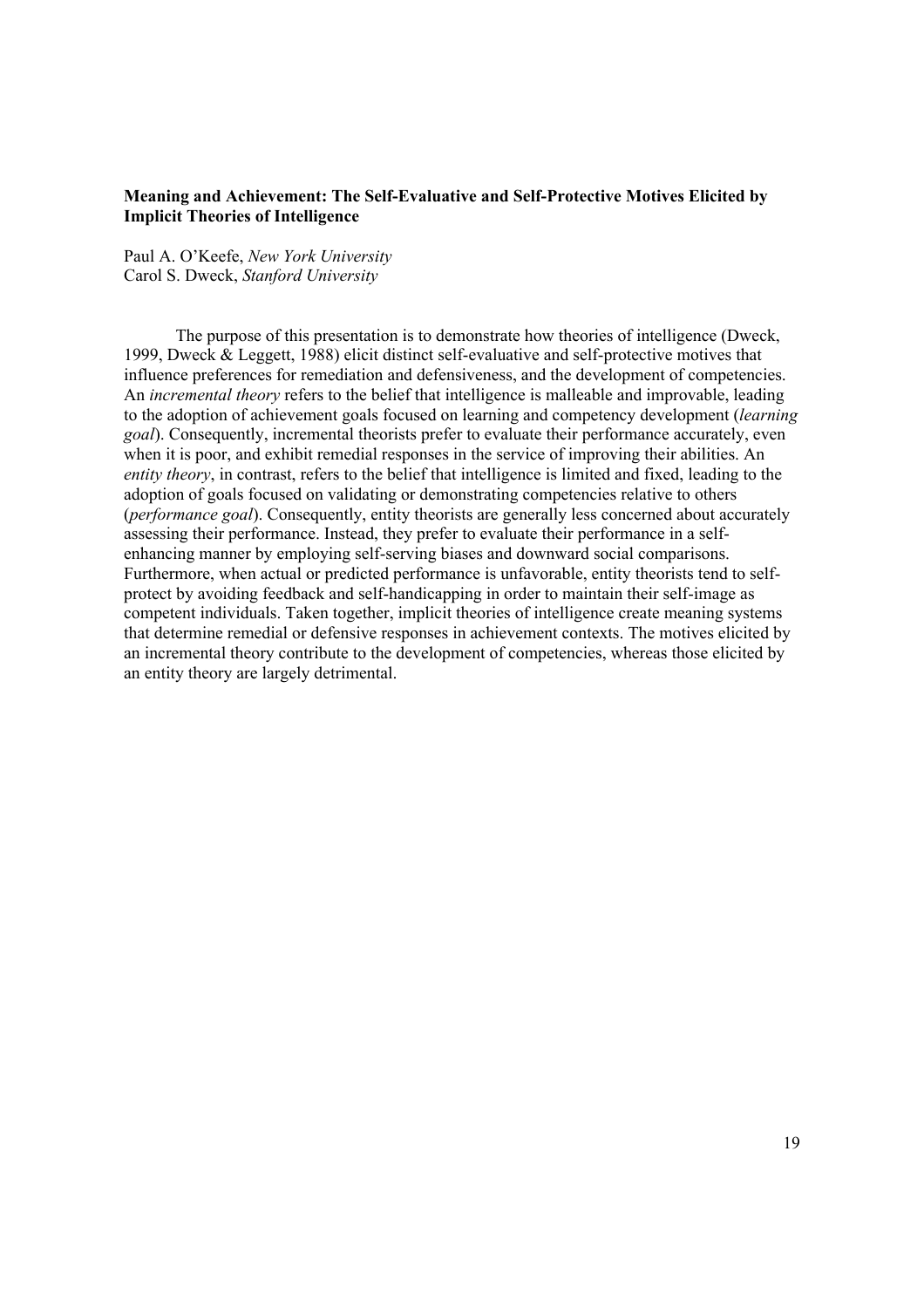## **Can we become lastingly smarter?**

John Protzko, Joshua Aronson, and Lindsay Juarez New York University

Given its links with success in school and the workplace, most of us would like to improve our intelligence if we could. But can we? In this talk we discuss the research on the modifiability of intelligence. Although intelligence has been shown to be substantially genetic in origin, there are also substantial effects of the environment on both its expression and development. For example, poor children adopted into more well to do families will become substantially smarter than those raised under impoverished circumstances; exceptionally good teachers can raise the IQs of their students; and targeted early intervention programs like the Perry Pre-school program can measurably improve young children's mental abilities. On a societal level, steady secular gains on certain types of intelligence have been documented, suggesting that as cultures modernize, new demands on human cognition result in measurable mental improvements. Thus human intelligence is at least somewhat malleable. Yet a consistent theme in the literature is that IQ gains resulting from educational interventions are ephemeral; they typically fade once the intervention ends or the cognitive challenges abate. We will discuss the possible reasons for theses fade out effects, as well as the implications for programs designed to improve intelligence. A key insight from this research is that the mind is similar to a muscle in a very practical respect: for intelligence gains to be maintained, one needs regular cognitive exercise.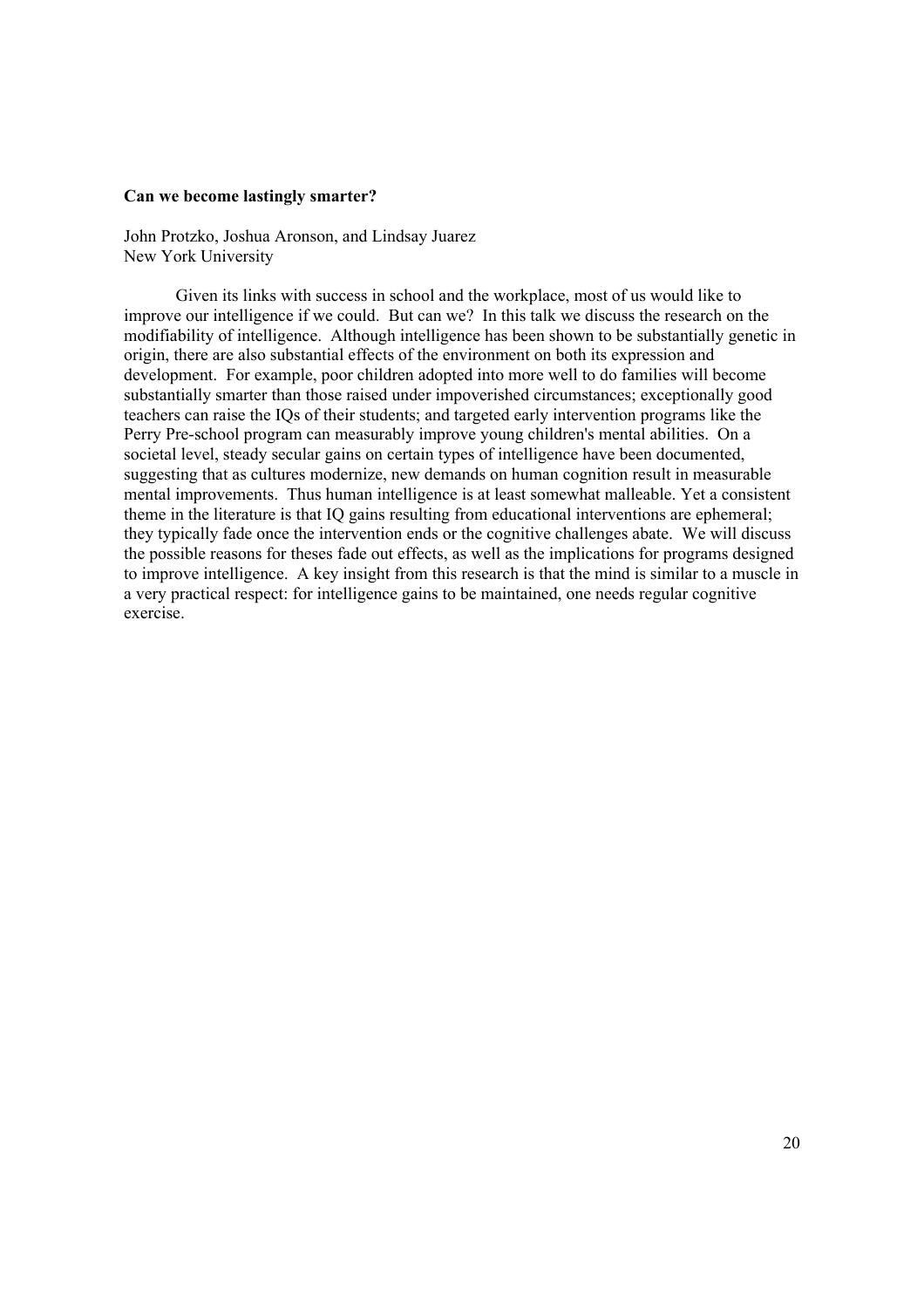## **Challenges in Reporting Mainstream Science on Human Variation in Socially Important Traits: In Memoriam of Science Writer Constance Holden**

#### Organizer: Linda S. Gottfredson

Writing accurately and effectively about human variation is a challenge when the differences in question are socially important and genetically influenced. Scientists who would report such evidence outside their narrow specialties are keenly aware of the challenge. They may be less aware, however, of the hurdles that journalists themselves face in writing with scientific fidelity on socially sensitive topics, not least of which is determining where fidelity lies.

This symposium honors a professional science writer who strove tenaciously to do so: Constance "Tancy" Holden, who wrote for *Science Magazine* until her untimely death earlier this year. The session will open with a testimonial to her passionate pursuit of the arts, from painting to communicating sound science.

A panel of three well-known journalists will then offer their insights into the demands and opportunities for reporting research and speculation on human diversity, either within or between human groups. All have addressed the topic to some extent in their own writings. Together, they represent decades of experience in traditional print media as well as internet publications.

Where appropriate, the presenters will point to challenges that journalists and scientists share when writing about "controversial" topics: judging the relevance and soundness of different types of evidence, assessing the credibility of sources making competing claims, vetting by editors of which content is fit for publication, and handling social and professional pressure to self-censor or otherwise redirect one's conclusions. They will also discuss how the two professions' differences in responsibilities and rewards, if not appreciated, can frustrate communication between scientists and science writers.

Finally, the panel will entertain questions on how the two sets of practitioners can help each other report more effectively on individual differences research that is vulnerable to misuse or misconstrual. We mourn the loss of a special individual who was interested in precisely that.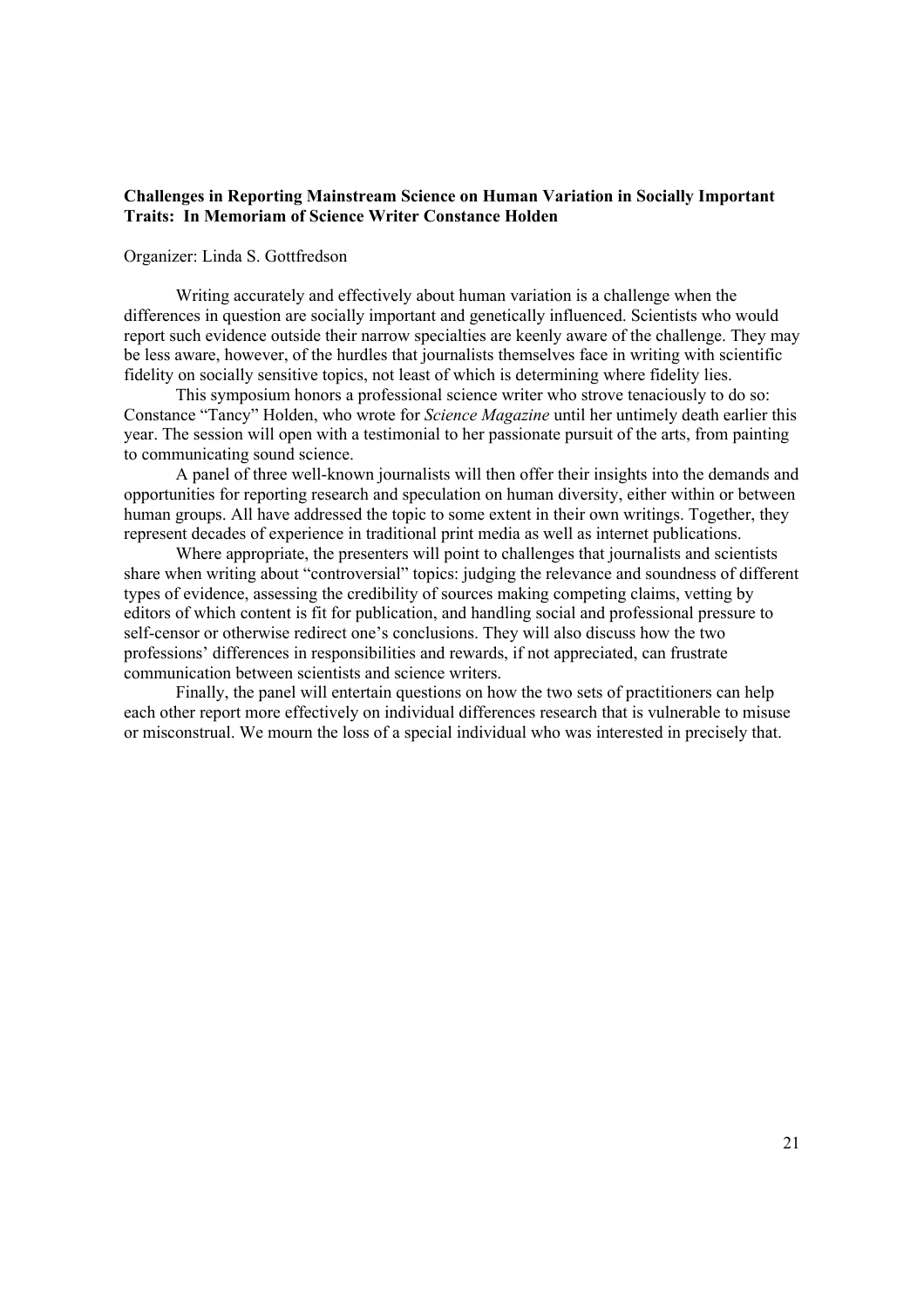#### **Research on the Biological Basis of Intelligence**

Convenors Prof Con Stough (cstough@swin.edu.au) & Prof Tim Bates

This symposium is concerned with understanding the biological basis of intelligence. Over 5 papers, different researchers utilise many different approaches ranging from cardiovascular, genetic, psychopharmacology and nutrition to better understand relationships between biological processes and human intelligence and cognition. In the first presentation Prof Bates discusses new research on fluctuating asymmetry and intelligence. In the second presentation Prof Scholey discusses the role of gluco-regulatory processes in intelligence. Mathew Pase in the third presentation presents some new evidence linking arterial stiffness to individual differences in intelligence. The last two presentations are concerned with nootropics. In the first presentation Dr David Camfield presents an overview of nootropic and neutraceutical mechanisms that may be important for intelligence. In the second presentation Prof Con Stough discusses the results of some recent studies examining the effect of acute and chronic nootropic administrations on human intelligence. Biological and genetic mechanisms relevant to intelligence are highlighted throughout the symposium.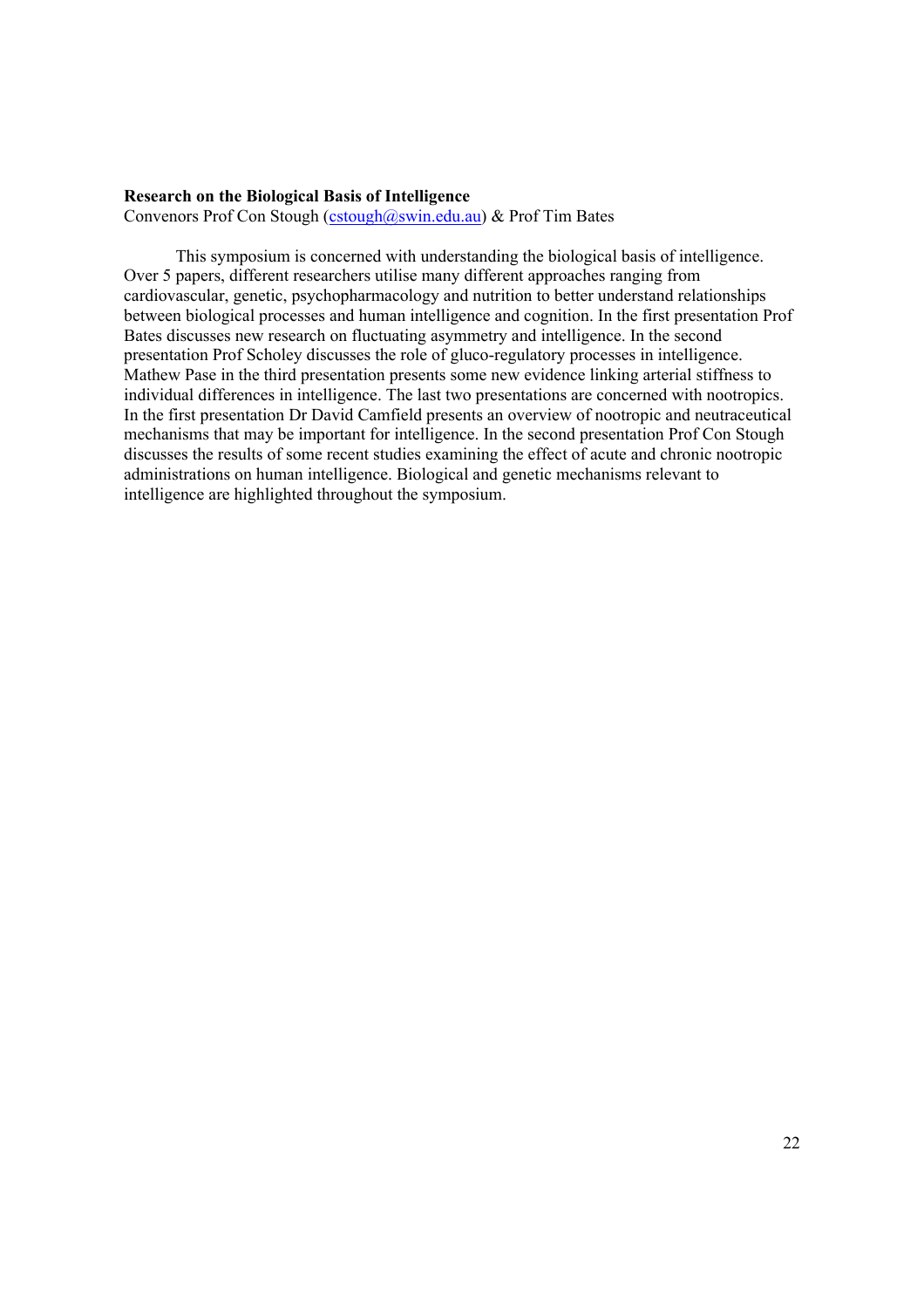## **Fluctuating Asymmetry, Developmental Precision and Intelligence**

Timothy C. Bates (1),(2) (tim.bates  $Q$ ed.ac.uk), David Hope(1),(2), Alan J. Gow(1),(2), Alison Pattie(2), John M. Starr(1),(3), Ian J. Deary(1),(2)

(1) Centre for Cognitive Aging and Cognitive Epidemiology, University of Edinburgh

(2) Department of Psychology, University of Edinburgh

(3) Geriatric Medicine Unit, Royal Victoria Hospital, Edinburgh, UK

 Greater fluctuating asymmetry (FA) is associated with lower intelligence. We tested three theorized causes of this association and propose a novel explanation. The standard developmental stability interpretation of FA assumes that symmetry reflects differences in the ability to maintain a species-typical developmental plan against environmental stress. This predicts that FA should show a main effect of stress, and an interaction of stress with differences in genetic resilience. We tested this prediction using paternal education as an index of environmental stress during development, but no main effects on FA or interactions of paternal education and FA on ability were found. A related hypothesis is that FA reflects resource availability during development. This was tested using height as a biomarker of developmental resource. Height was related to age-11 IQ, but not to FA. Controlling for height left the FA-IQ relationship unchanged. A third account, Hamilton's antagonistic pleiotropy hypothesis of aging suggests that traits such as FA which are associated with better ability during adolescence, may be associated with costs in old age. A similar direction and magnitude of effect size of FA on IQ from age 11 through age 87, however, failed to support this explanation. FA was unrelated to the specific cognitive functions of logical memory and a verbal fluency measure of executive function, and was also unrelated to cognitive changes within in old age. As a novel alternative hypothesis, we suggest that FA may reflect individual differences in the precision of the developmental blueprint rather than differences in buffering of a standard developmental plan. This suggests that general ability (but not memory) may partly depend on the precision of neuronal assembly. Genetic pathways affecting the precision of neuronal differentiation and migration may be candidates for general ability.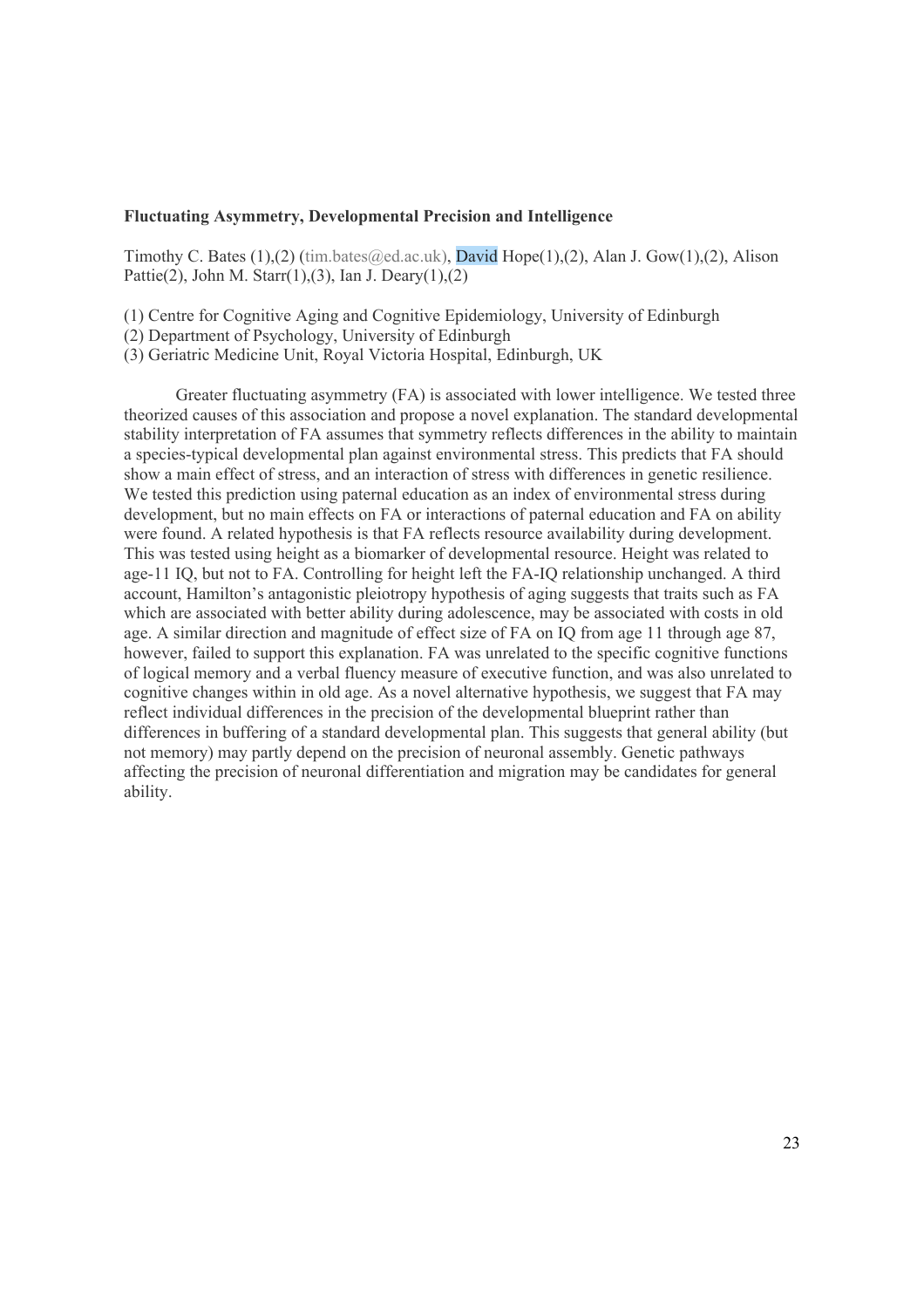## **Effects of Individual Differences in Glucoregulation on Mental Performance with and without Nutritional Interventions**

Andrew Scholey (ascholey@swin.edu.au), Lauren Owen, Anastasia Ossoukhova, Con Stough Brain Sciences Institute, Swinburne University

The effects of glucose administration on mental capacity has been studied for several decades. As such it has offered a prototypical model for studying the effects of nutritional interventions on cognitive performance. There is good evidence that glucose administration can improve aspects of memory performance and other cognitive domains when the cognitive load is relatively high. This paper will briefly review this literature and present data regarding the extent to which cognitive 'domain' or 'demand' determine the strength of the phenomenon within a biologically plausible framework. Of particular interest to the field of intelligence research is the fact that there are a number of physiological individual differences which moderate the glucose enhancement effect and also performance in the absence of any nutritional load. These include physiological 'trait' variables such as insulin resistance, glucose tolerance and related measures. Recent data describing the moderating effects of morphology, thirst and stress will presented. Finally recent data from studies into the neurocognitive effects of herbal extracts with glucoregulatory properties (including ginseng, rosemary and others) will be presented.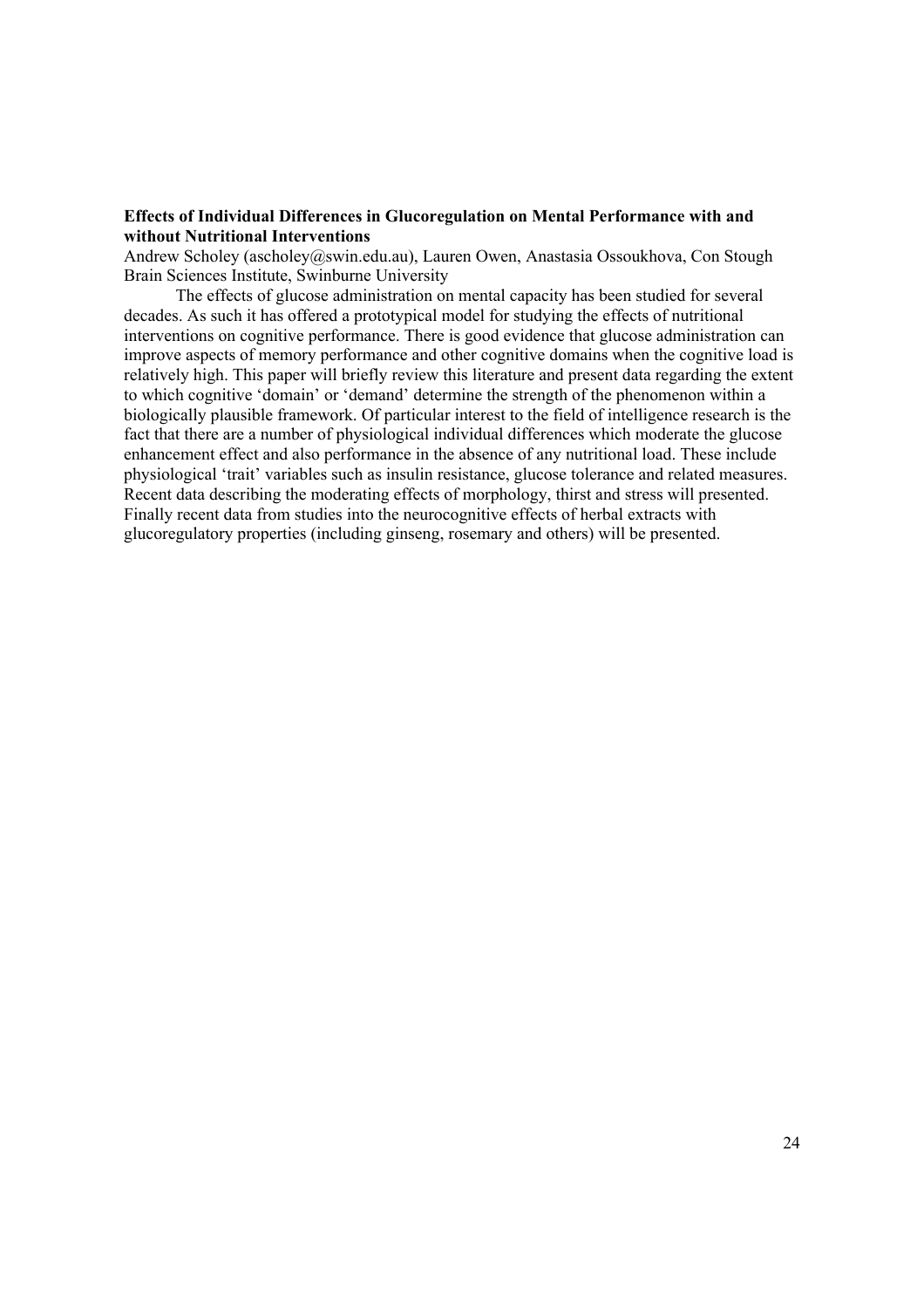### **Arterial Stiffness: An Important Predictor of Cognitive Performance in Mid-Life**

Matthew P. Pase (MPASE@groupwise.swin.edu.au), Andrew Pipingas, Marni Kras, Karen Nolidin, Amy L. Gibbs, Keith A.Wesnes, Andrew B. Scholey, & Con Stough

Brain Sciences Institute, Swinburne University of Technology, Melbourne, Australia

Ageing is associated with a decline in fluid intelligence and a slowing of cognitive abilities. Although specific domains of cognitive performance are known to decline with increasing age, the underlying causes remain to be elucidated. Uncovering the mechanisms underpinning cognitive decline may help guide and tailor future interventions with the aim of preserving intelligence across the lifespan. The integrity of the cardiovascular system is emerging as a significant determinant of cognitive performance. As the human body ages there is an increase in the stiffness of the body's arteries. This increase in stiffness has recently been associated with cardiovascular disease, mortality and even cognitive performance. Although arterial stiffness predicts cognitive decline in cohorts with pre-existing cardiovascular disease, until recently, it was unclear whether healthy individuals were vulnerable to cognitive deficits as a result of age-associated increases in arterial stiffness. In a recent study, we examined the relationship between arterial stiffness and specific domains of cognitive performance in a healthy middle-aged sample. Based on previous findings, it was hypothesised that increased arterial stiffness would predict memory performance.

The sample comprised 92 healthy subjects, aged between 40 and 65 years, with no history of cardiovascular disease, diabetes, stroke, hypertension, smoking and were free from medication. The Cognitive Drug Research (CDR) computerized system was implemented to asses domains of cognitive performance whilst indices of arterial stiffness (pulse pressure and augmentation index) were determined centrally by a non-invasive SphygmoCor device.

Pulse pressure independently predicted both Episodic Secondary Memory performance (beta =  $-$  .27, *R2 change* = .07,  $p < .05$ ) and Speed of Memory retrieval (beta = .24,  $R2$  *change* = .06,  $p < .05$ ). Augmentation index also independently predicted Speed of Memory retrieval (beta = .27,  $R2$  change = .07,  $p < .01$ ). Working Memory, Power of Attention and Continuity of Attention were neither predicted by pulse pressure nor augmentation index.

Arterial stiffness is an important determinant of memory performance in healthy middleaged individuals. Reducing arterial stiffness in midlife may be one means of preserving intelligence in later life by protecting against age-associated cognitive decline.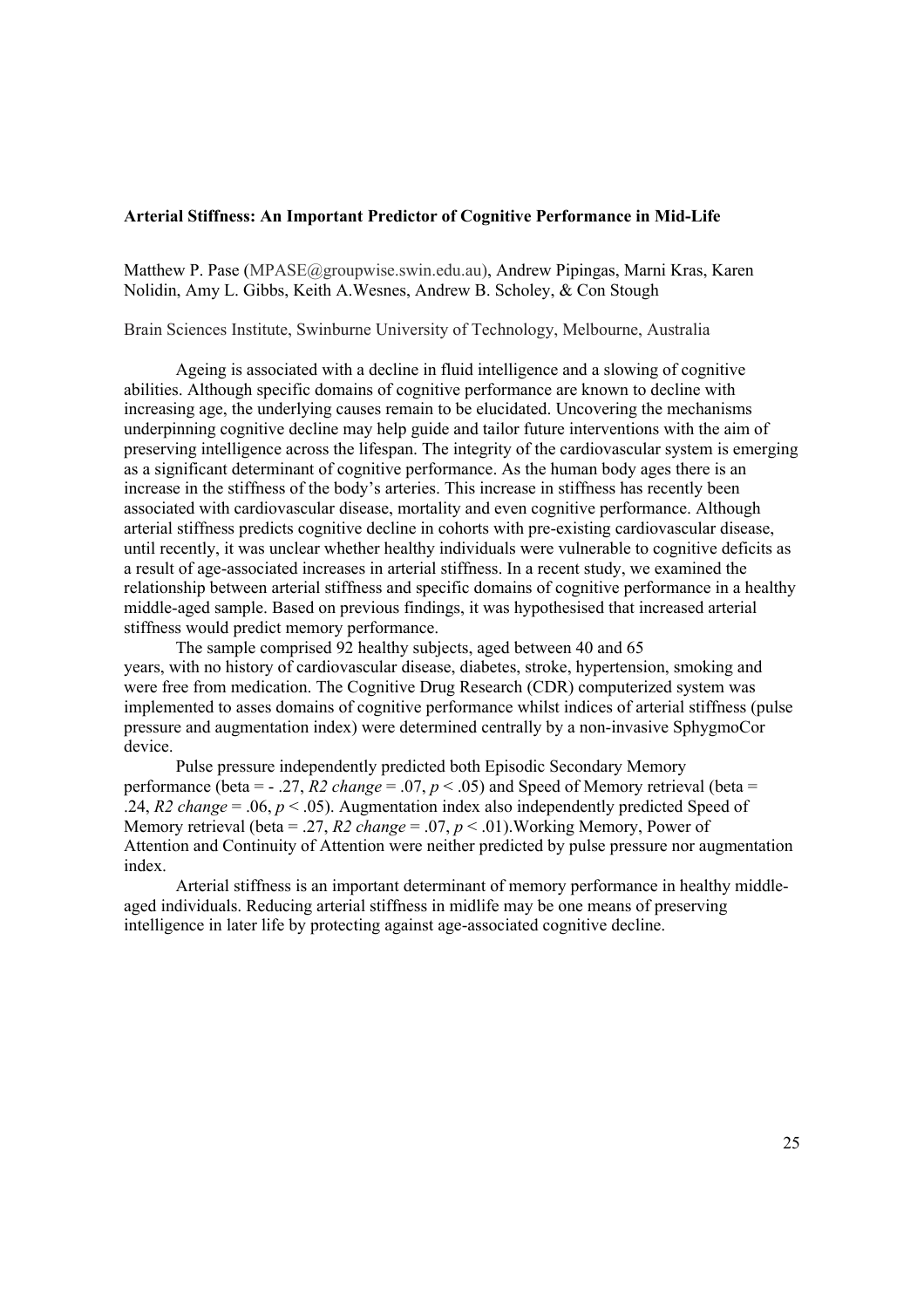#### **Neutraceutical Nootropics**

Dave Camfield (dcamfield@swin.edu.au), Andrew Scholey, Marni Kras and Con Stough Brain Sciences Institute, Swinburne University

This presentation will focus on a current review of nutraceutical nootropiocs, natural substances that have the ability to bring about acute changes in attentional and memory processes through modulation of cholinergic function. Acute Nootropic agents are invaluable in times when enhanced concentration, focus and memory storage and retrieval processes are required. The current review will use an evidence-based approach to present a "short-list" of nutraceuticals which have demonstrated the most consistent and reliable effects in terms of acute cholinergic enhancement. The available safety data will also be summarized, together with pharmacokinetic and effective dosage information, so that an informed decision can be made as to the best candidates for supplementation strategies. Nutraceuticals reviewed included Huperzine A, Rhodiola Rosea, Schizandra Chinensis, Eleutherococcus Senticosus, Ginkgo Biloba and Bacopa Monieri.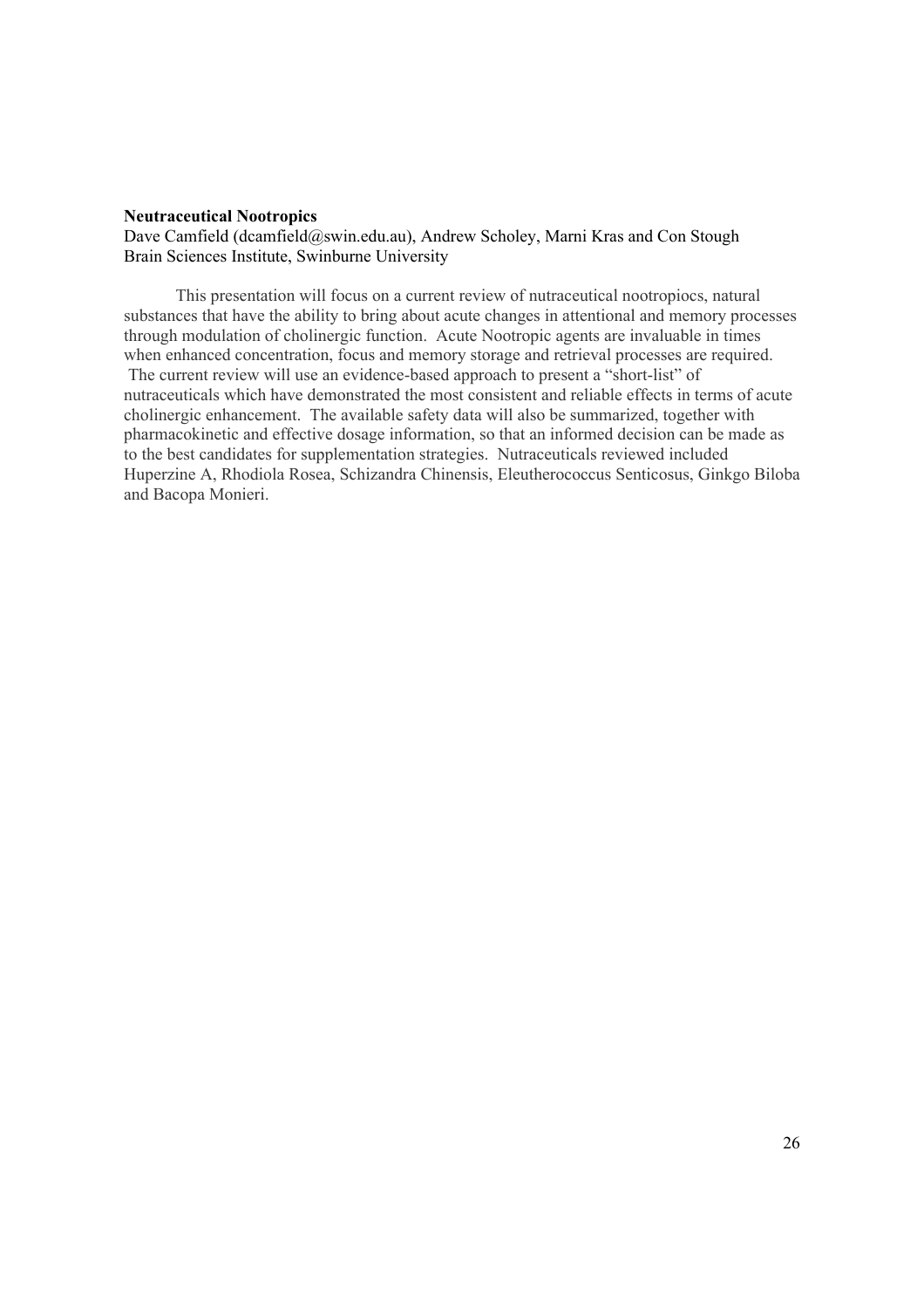# **Evaluating Nootropic and Nutraceuticals for Intelligence: Recent Studies**

Con Stough (cstough@swin.edu.au), David Camfield, Marni Kras and Andrew Scholey

Cognitive enhancing substances such as amphetamine and modafinil have become popular in recent years to improve acute cognitive performance particularly in environments in which enhanced cognition or intelligence is required. Nutraceutical nootropics, which are natural substances that have the ability to bring about acute or chronic changes in cognition have also been gaining popularity in a range of settings and applications including the workplace, to improve exam performance and in the amelioration of age related cognitive decline. There are many unsubstantiated claims in this area. In this presentation we present an overview of nootropic and nutraceuticals for intelligence and cognition with specific reference to a number of acute and chronic recent trials conducted at the Brain Sciences Institute. Nootropics and nutraceuticals utilize a variety of pharmacological mechanisms to improve intelligence which may have important implications for our understanding of the biological basis of intelligence. These are described and hypotheses regarding efficacy and relevant mechanisms including potential genetic targets are presented.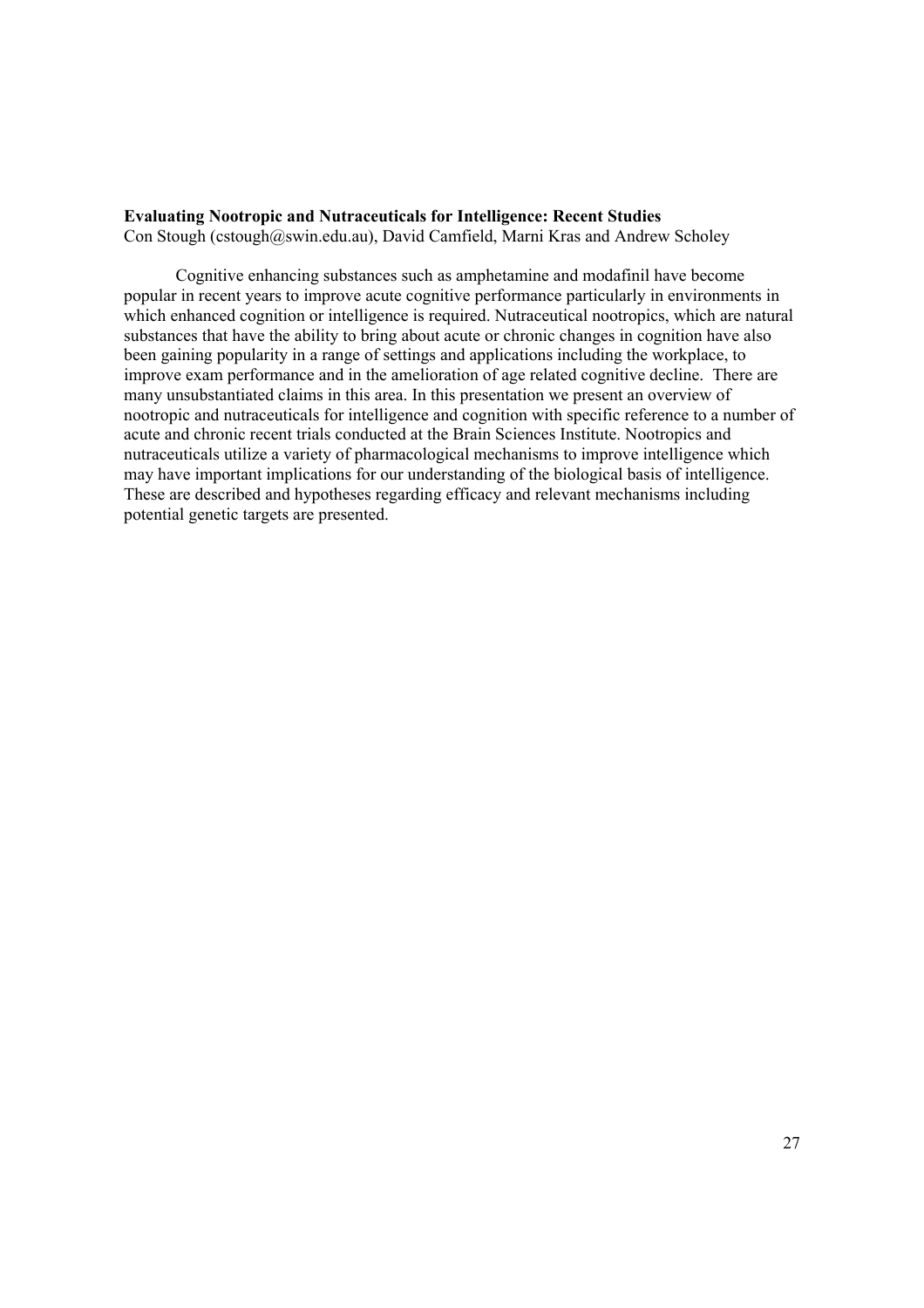**PAPERS AND POSTERS**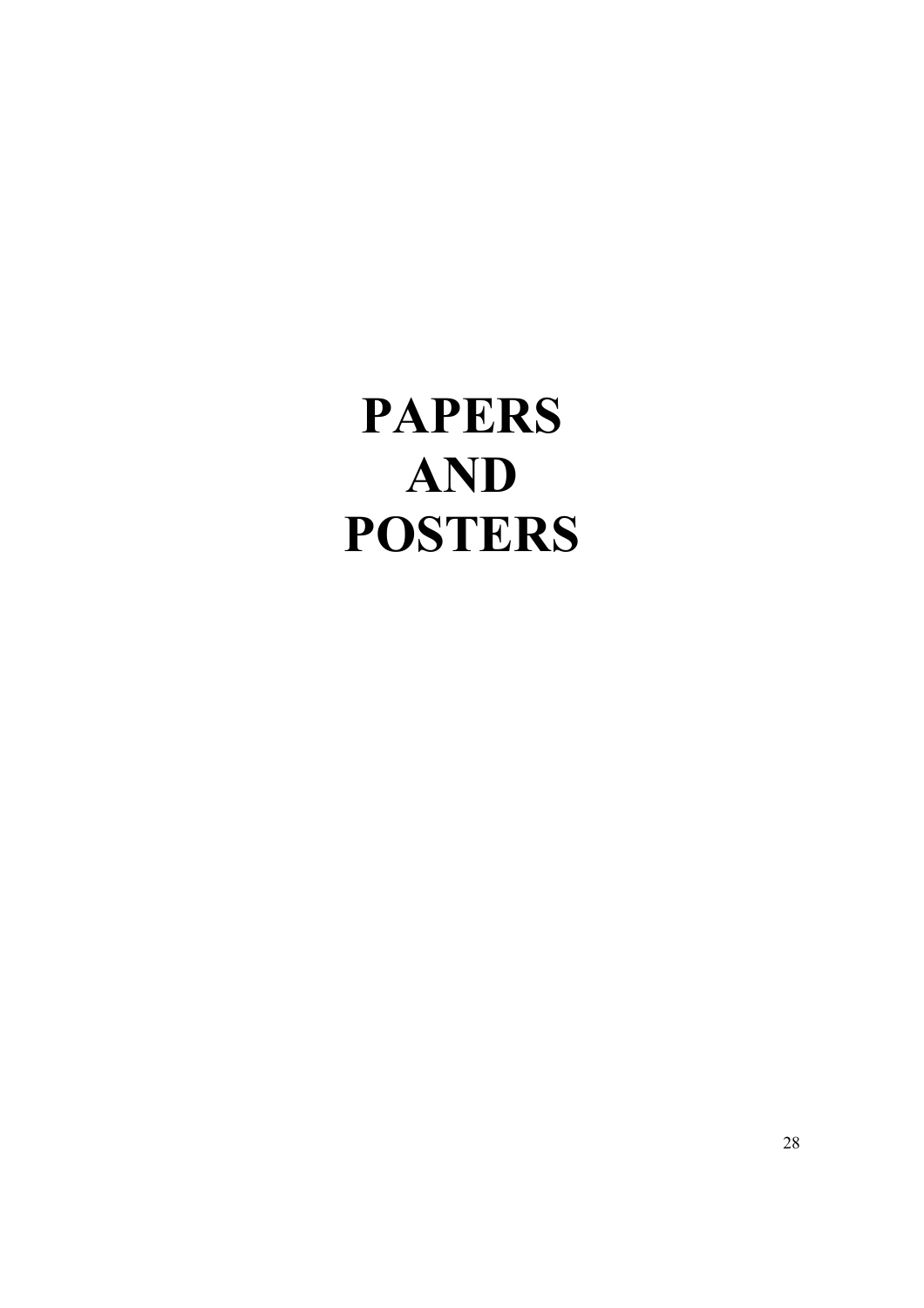## **A genetically informed study of infant mental and motor predictors of kindergarten-aged achievement**

Christopher R. Beam, University of Virginia, Charlottesville, VA, crb8v@virginia.edu Eric Turkheimer, University of Virginia, Charlottesville, VA, ent3c@virginia.edu David Grissmer, University of Virginia, Charlottesville, VA, grissmer@virginia.edu David L. Fask, University of Virginia, Charlottesville, VA, fask@virginia.edu

## Email correspondence to Christopher Beam at crb8v@virginia.edu

Prior research demonstrates that early cognitive ability predicts later achievement. Using individual participant data from the Early Childhood Longitudinal Study – Kindergarten Cohort (ECLS-K), Duncan, Dowsett, Claessens, Magnuson, Huston et al. (2007) showed that kindergarten math and reading ability significantly predicted 3rd grade math and reading achievement. Using the same sample from the ECLS-K, Grissmer, Grimm, Aiyer, Murrah, and Steele (in press) investigated the association between motor skills and cognitive ability. In their study, they regressed 5th grade math and reading achievement scores on math and reading ability *and* gross and fine motor skills assessed at kindergarten. They found that fine motor skills significantly predicted 5th grade math and reading ability above and beyond kindergarten math and reading ability, suggesting that complex cognitive ability partly results from early motor skill development. However, neither Duncan et al. (2007) nor Grissmer et al. (in press) considered the role of nonrandom genetic and shared environmental selection as possible confounds, inhibiting their ability to draw firm causal conclusions about the effects of early achievement and motor skills on later achievement.

The goal of the present study is to model the effect of infant mental and motor scores on kindergarten math and reading scores, statistically adjusting for nonrandom genetic and shared environmental selection effects. By taking into account nonrandom selection, we can test Grissmer et al.'s (in press) finding that early motor skills causally relate to later achievement. For this study, we used 750 pairs of twins ( $MZ = 200$ ,  $DZ = 750$ ) from the Early Childhood Longitudinal Study – Birth Cohort (ECLS-B). Twins' mental ability and motor skills were measured at 9 months of age on a reduced version of the Bailey Scales of Infant Development, and math and reading achievement scores were collected during kindergarten. Results from our analysis reveal a significant shared environmental correlation between 9-month mental scores and kindergarten math and reading ability. They also demonstrate significant genetic and shared environmental confounds between 9-month motor scores and both indices of kindergarten achievement. Lastly, our results indicate that non-shared environmental differences within twins' 9-month mental and motor ability accounts for a significant portion of the variance in kindergarten math and reading scores, even after accounting for these nonrandom selection effects.

Results from the ECLS-B twin sample support Grissmer et al.'s (in press) finding that early motor skills significantly predict later achievement. The present analysis also allows for firmer causal conclusions about the role of early motor skill development on kindergarten achievement, as our model explicitly accounts for nonrandom selection.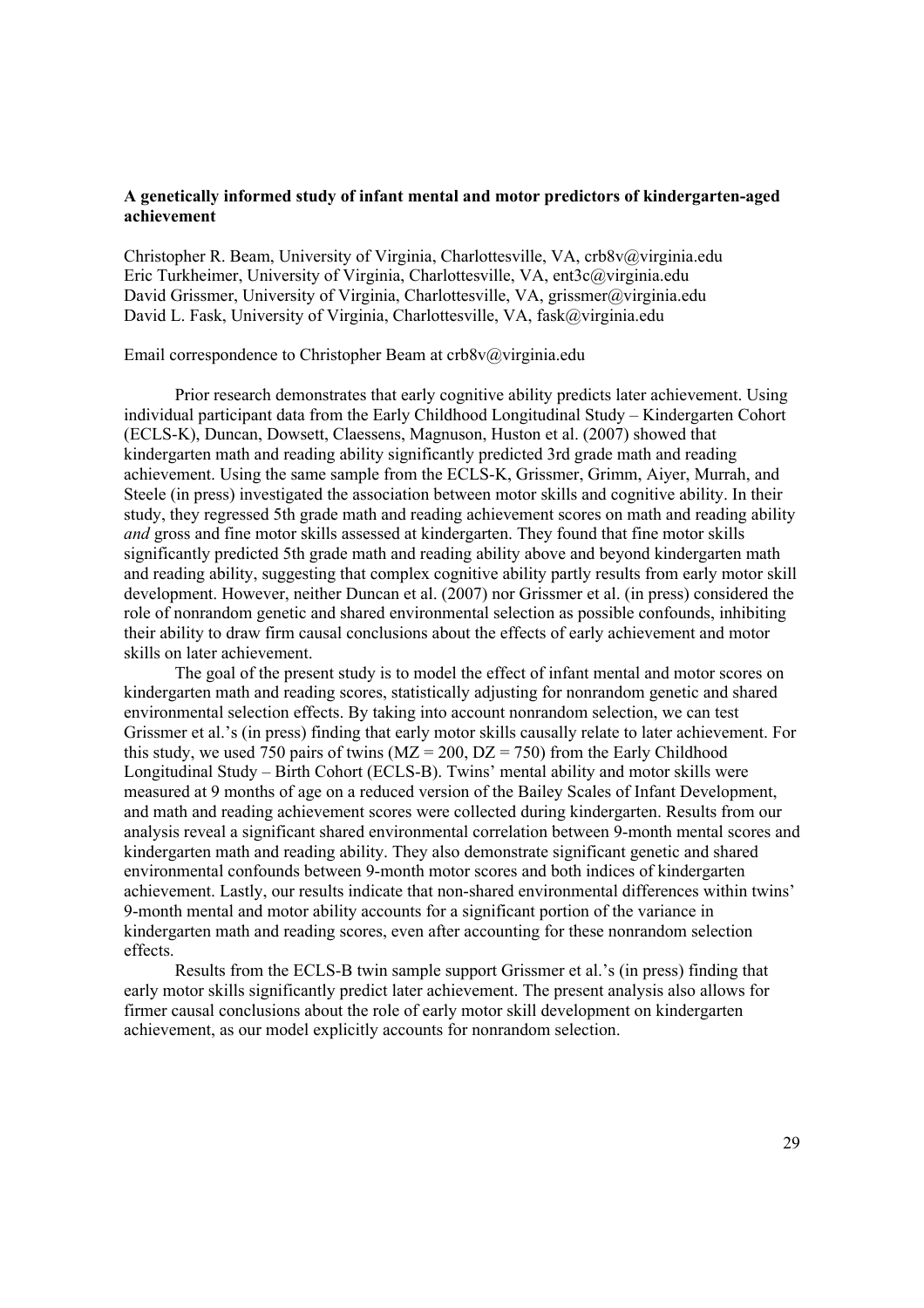## **General Intelligence, Creativity, and Runaway Sexual Selection**

Sacha Devine Brown sdbrown@email.arizona.edu Kari Celeste Ross kross4@email.arizona.edu Aurelio José Figueredo ajf@u.arizona.edu Department of Psychology, University of Arizona, Tucson, Arizona Ilanit Tal Young ital@unm.edu Geoffrey F. Miller gfmiller@unm.edu Department of Psychology, University of New Mexico, Albuquerque, New Mexico

Previous research indicates that intelligence and creativity are often correlated. Evolutionary psychological studies of mate preference suggest that women find both intelligence and creativity attractive in potential mates. Certain evolutionary psychological theories, such as Geoffrey Miller's (2000) Fitness Indicator Theory (FIT), predict that individuals will utilize observable signs of genetic quality (low mutation load) as a valid cue to assess mate value. Because both general intelligence and creativity are hypothesized to be fitness indicators, FIT provides a possible explanation for this observed correlation.

Another possible evolutionary explanation is that creativity conforms to Fisher's (1915) Runaway Sexual Selection Theory (RSST). RSST posits that when a trait with no obvious survival value is found sexually or socially attractive by a large proportion of the individuals within a breeding population, a "runaway" chain of events arises. Individuals with the attractive trait are more successful than others in mating as a result of this general preference, so the trait becomes more prevalent in the population over evolutionary time. Consequently, RSST predicts that the perception of, the preference for, and the prevalence of the trait itself within the population will be selected to covary positively with each other. The genes that influence the preference for the trait will become associated with the genes that influence the development of the trait through the mating of individuals possessing each. Consequently, the genes influencing the perception of the trait are necessary for those influencing the preference for the trait to be able to function, and should also be selected to covary positively with the others.

We tested the hypotheses that creativity conforms to this three-part criterion of RSST and that intelligence is associated with greater creative performance, preference for creativity, and ability to perceive creativity. General intelligence and the three aspects of creativity under investigation were evaluated in a sample of heterosexual female undergraduates. Factor-Analytic Structural Equations Modeling was used to examine the relationship between these four constructs. Greater creative performance, greater preference for creativity in a potential mate, and self-perception of creativity were in fact positively correlated, as predicted by RSST. While general intelligence was found to contribute to creative performance, it did not contribute significantly to either creative partner preference or creative self-perception, so it did not explain this observed three-way correlation as spurious. These results inform knowledge of the complicated evolutionary relationships that may exist between human intelligence, creativity, and mate preference.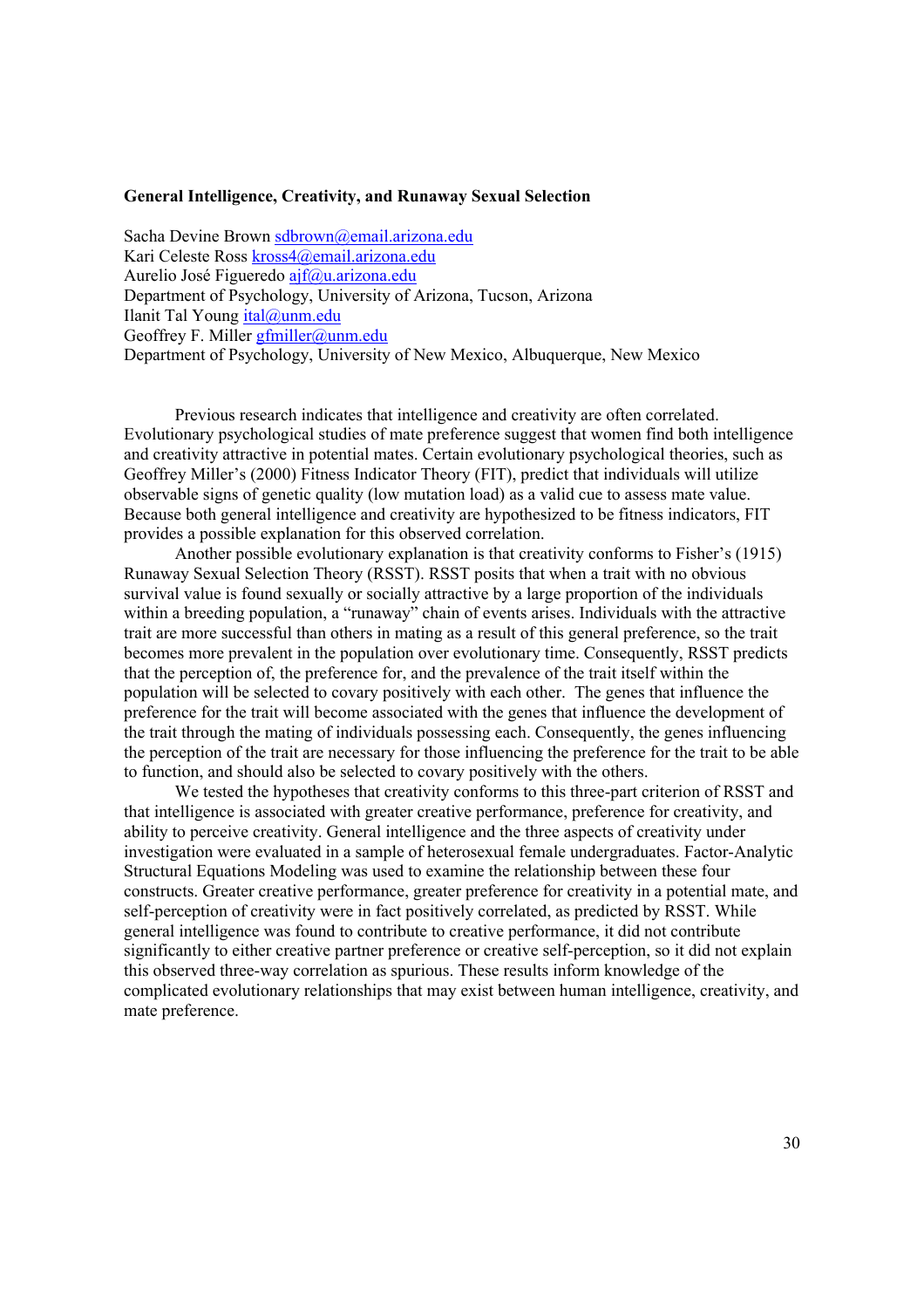## **White Matter Integrity and General Cognitive Performance: a Tract-based Spatial Statistics approach.**

Burgaleta, M(1)., Stein, J.L.(2), Barysheva, M.(2), Lee, A.D.(2), Ho, A.(2), Martínez, K.(1), Colom, R.(1), Álvarez-Linera, J.(3), Thompson, P.M.(2) (1). Faculty of Psychology, Universidad Autónoma de Madrid (Spain) (2). Laboratory of Neuro Imaging, Dept. Neurology, UCLA School of Medicine, Los Angeles, CA (USA) · (3) RUBER International Hospital, Madrid (Spain) Contact: miguel.burgaleta@uam.es

Diffusion Tensor Imaging (DTI) is a magnetic resonance imaging modality that allows the estimation of indices of white matter integrity (WMI; e.g., fractional anisotropy, FA). Some recent studies (Yu et al., 2008; Chiang et al., 2009; Penke et al., 2010) have related WMI to general cognitive performance, but only one of them (Chiang et al.) used a whole-brain, voxelwise exploratory approach instead of studying a reduced number of tracts selected *a priori*. However, whole-brain DTI studies are affected by several well known problems, i.e. partial volume effects and arbitrary smoothing extent. The Tract-Based Spatial Statistics (TBSS; Smith et al., 2006) method is a robust alternative to traditional voxel-wise analyses that automatically extracts a group mean FA mask ("skeleton") representing the centers of the tracts across subjects. Further analyses are constrained to the skeleton, avoiding problems related to misalignment (especially relevant at the tracts' borders) and arbitrary smoothing (which is no longer necessary). In the present study, DTI was acquired in a sample of 102 normal subjects (44 men, 58 women, mean age  $= 19.83$ , SD  $= 1.64$ ) to explore the relationships between WMI and cognitive performance. Diffusion tensors were computed from the diffusion-weighted images, and several scalar indices of WMI were obtained (FA; mean diffusivity, MD; axial diffusivity, AD; and radial diffusivity, RD). TBSS was applied to these images to obtain their skeletons. A total of nine cognitive tests were used to measure reasoning (Gf), verbal (Gc), and spatial intelligence (Gv). General performance scores were also obtained from PAF1. Statistical analyses were conducted using non-parametric inference, given the non-Gaussianity of the WMI scalars. Gc was significantly correlated with FA in females, but not in males, mainly in the splenium of the corpus callosum and in the right superior longitudinal fasciculus (corrected for multiple comparisons,  $P \leq 0.05$ ). Gf and FA were correlated in males, but not in females, in the right inferior fronto-occipital fasciculus (corrected for multiple comparisons, P<0.1). No significant correlations were found for MD, AD, and RD. Our results point to sex differences in brain structure and to the relevance of WMI for cognitive performance.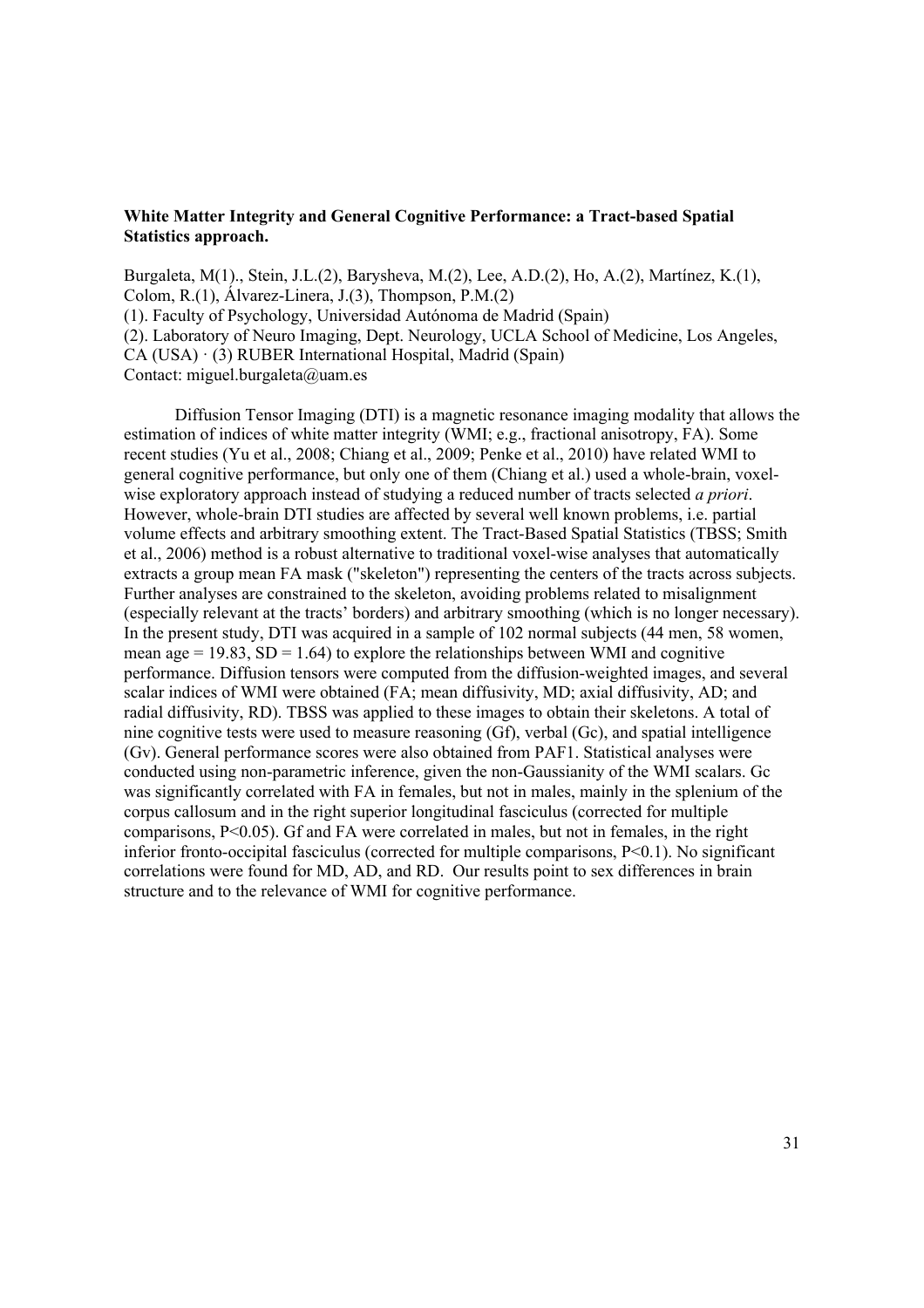## **Hippocampal Structure and Human Cognition**

Roberto Colom (1), Jason Stein (2), Priyanka Saharan (2), David Hermel (2), Juan Álvarez-Linera (3), Miguel Burgaleta (1), Kenia Martínez (1), Mª Ángeles Quiroga (4), Pei Chun Shih (1), Wang, Y. (2), & Paul Thompson (2)

(1) Universidad Autónoma de Madrid

(2) Laboratory of Neuro Imaging (LONI), UCLA School of Medicine, Los Angeles

(3) Hospital Ruber Internacional

(4) Universidad Complutense de Madrid

Email: roberto.colom@uam.es

The hippocampus belongs to the limbic system and is involved in memory and spatial cognition. This brain structure is located inside the medial temporal lobe showing connections with the perirhinal, entorhinal and parahippocampal cortices. Here we apply a method for segmenting the hippocampus automatically in 3D T1-weighted structural brain MRI scans. The sample comprised 104 subjects (59 females and 45 males) with a mean age of 19.9 (SD = 1.6). Twenty one tests and tasks were administered for measuring fluid-abstract, crystallized-verbal, and spatial intelligence, along with working memory, updating, attention, and processing speed. In a training phase, the algorithm used 20 manually-traced segmentations to learn a classification rule for hippocampal versus non-hippocampal regions (reliability  $> 0.80$ ). The remaining scans (N = 84) were submitted to a pipeline for automatic segmentation developed at the UCLA Laboratory of Neuroimaging (LONI) (Morra et al., 2009). Computed regional volumetric differences for the left and right hippocampus were related to the psychological measures of interest. After permutation tests corrected for multiple comparison  $(p < .05)$  the obtained probability maps showed several noteworthy results. First, significant complete group differences were found for spatial intelligence, spatial working memory, and a spatial version of the n back task. Second, for males the Progressive Matrices Test (APM) and the n back task correlated with structural differences in the left hippocampus. Third, females showed much more significant correlations than males in the following measures: general (*g*), fluid, crystallized, and spatial intelligence, along with memory span and updating. Finally, attention and processing speed were unrelated to hippocampal regional structural differences.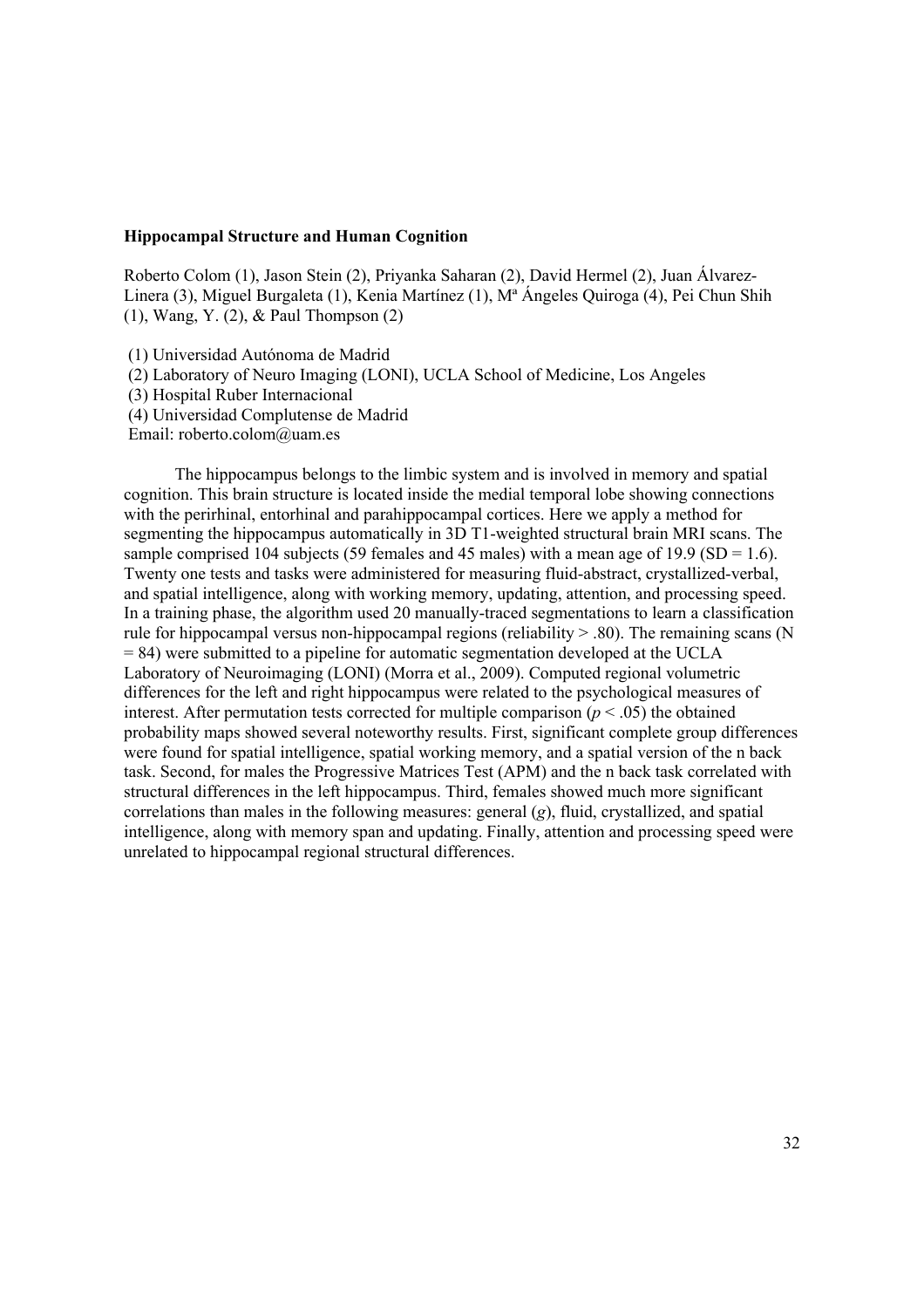#### **Response Time and Intelligence: Problems of Data Weighting and Averaging**

Yury S. Dodonov

Moscow City University of Psychology and Education, ys.dodonov@gmail.com

Investigation of the relationships between ability measures and individual speed of processing is an important direction in intelligence studies. Different tasks designed to measure response time normally include a number of trials and thus the first step of data analysis is calculating of mean response times representing speed of task performance. However simple mean response time is not always an appropriate measure of central tendency as response times of each given individual mostly are not normally distributed and besides frequently contain socalled "outliers" which are regarded as artifacts in most of the studies. Thus data filtering traditionally includes deletion of all response times lying outside two standard deviations before averaging. Obviously there is no substantial basic for this method of data filtering; the term "outlier" itself is quite relative. One can never be sure that each particular response time is an outlier and should be deleted from the analysis. At the same time preferred method of dealing with outliers influences not only calculated values of mean response time but also magnitude of correlations between individual speed of performance and intelligence measures (RT-IQ correlations).

We use the results of our experiment to estimate possible change of RT-IO correlations depending on the preferred way of data filtering and averaging. Verbal subtests of the Amthauer's Intelligence Structure Test (IST, N=204) and Raven's Advanced Progressive Matrices (APM, N=227) were used as intelligence tests. In our speeded task participants had to determine if the presented figure was a triangle or not. We used different thresholds for deleting outliers (from 0,5 to 2,5 standard deviations) and different measures of central tendency (arithmetic mean, median, geometric mean and harmonic mean) when calculated individual response time. RT-IQ correlations varied from  $-.110$  (p=.119, ns) to  $-.168$  (p=.017) for verbal scale of IST and from  $-.197$  (p=.003) to  $-.229$  (p=.001) for APM. Although the differences between exact correlation coefficients were not significant for both intelligence tests, correlations observed between response time measure and IST could be regarded as statistically significant or non-significant depending on the way of data filtering and averaging.

One of the ways to calculate central tendency taking into account all individual response times is data weighting. However simple weighting by standard deviation based on the assumed distribution again requires mean as entry information and thus may be biased because of the preferred measure of central tendency. The present study proposes an original method for calculating a measure of central tendency via scalar weighting which allows taking into account all data points and relatively weighting them with respect to the whole data array. Central tendency measure is calculated based on the derived data array, obtained by pairwise averaging of all data points with further weighting. Calculation of weighting coefficients is based on the following idea. Each data point is regarded as a unit vector angle ranging from 0 to 0.5 pi. Weighting coefficient for each averaged pair of data points is calculated as an absolute value of scalar product of the corresponding unit vectors.

Thus the proposed method of scalar weighting provides a central tendency measure taking into account each data point with respect to its distance from the majority of data. In our opinion this method could be useful for psychological studies as a unifying measure of central tendency, particularly for response time analysis or the analysis of other data sets containing possible "outliers".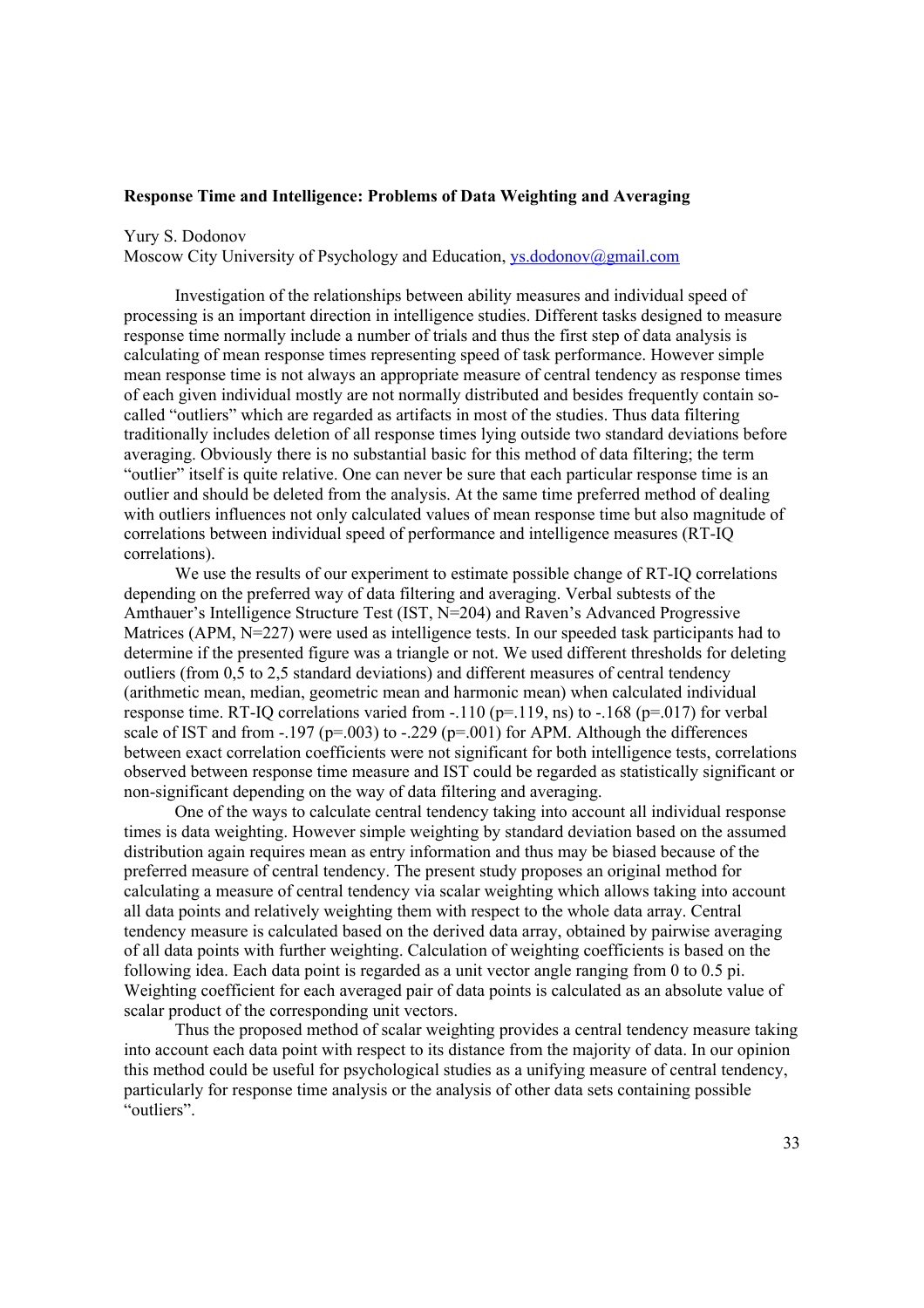## **Response Time in Two-Dimensional Mental Rotation Task: Average and Individual Growth Trajectories**

#### Yury S. Dodonov & Yulia A. Dodonova

Moscow City University of Psychology and Education, ys.dodonov@gmail.com

Mental rotation tasks are commonly used in recent studies on intelligence. Traditional two-dimensional mental rotation tasks are mostly constructed according to the description firstly provided by Cooper and Shepard (1973) and require the participants to determine if the rotated letter or digit is presented in normal or mirror reversed form. An assumption of mental rotation as a cognitive process underlying performance in this task is based on the observed increase in average response time with an increase in the degree of rotation of stimuli.

Although these relationships between the degree of rotation and response times are reported in many studies for average group data, patterns of individual data may vary greatly. This fact is shown in the Experiment 1 (N=84) for classical task of two-dimensional rotation of letters and digits. Analysis of individual trajectories of response time change with an increase in the degree of rotation revealed unsatisfactory correspondence with the hypothesis of monotonically increasing trend. One of the possible reasons for such lack of correspondence may lie in the construction of classical mental rotation task as it apparently requires a number of different cognitive processes. Participants not only rotate stimuli but also make a judgment concerning its normal or mirror-reversed form; this or some other additional processing required by the task may influence individual patterns of response time masking the real tendency. We modified classical two-dimensional mental rotation task trying to minimize influence of any additional cognitive processes. In the Experiment 2 ( $N=127$ ) participants were presented with a rotated human hand (dorsal surface). Participants had to press left or right button depending on the hand appeared on the screen (left or right). Again individual trajectories of response time change with an increase in the degree of rotation were analyzed.

Principles of latent growth modeling were used for data analysis in the second experiment; such analysis allowed testing the hypothesis of similar trend of response time change with an increase in task complexity through individuals. Possible types of the function fitting the data in the best way are also discussed.

Finally latent intercept and latent slope obtained in growth curve modeling were analyzed in their relationships with intelligence measured by the subtest of Amthauer's Intelligence Structure Test (IST). Such analysis seems to be informative additionally to traditional estimation of the relationships between mean response time in mental rotation task and intelligence.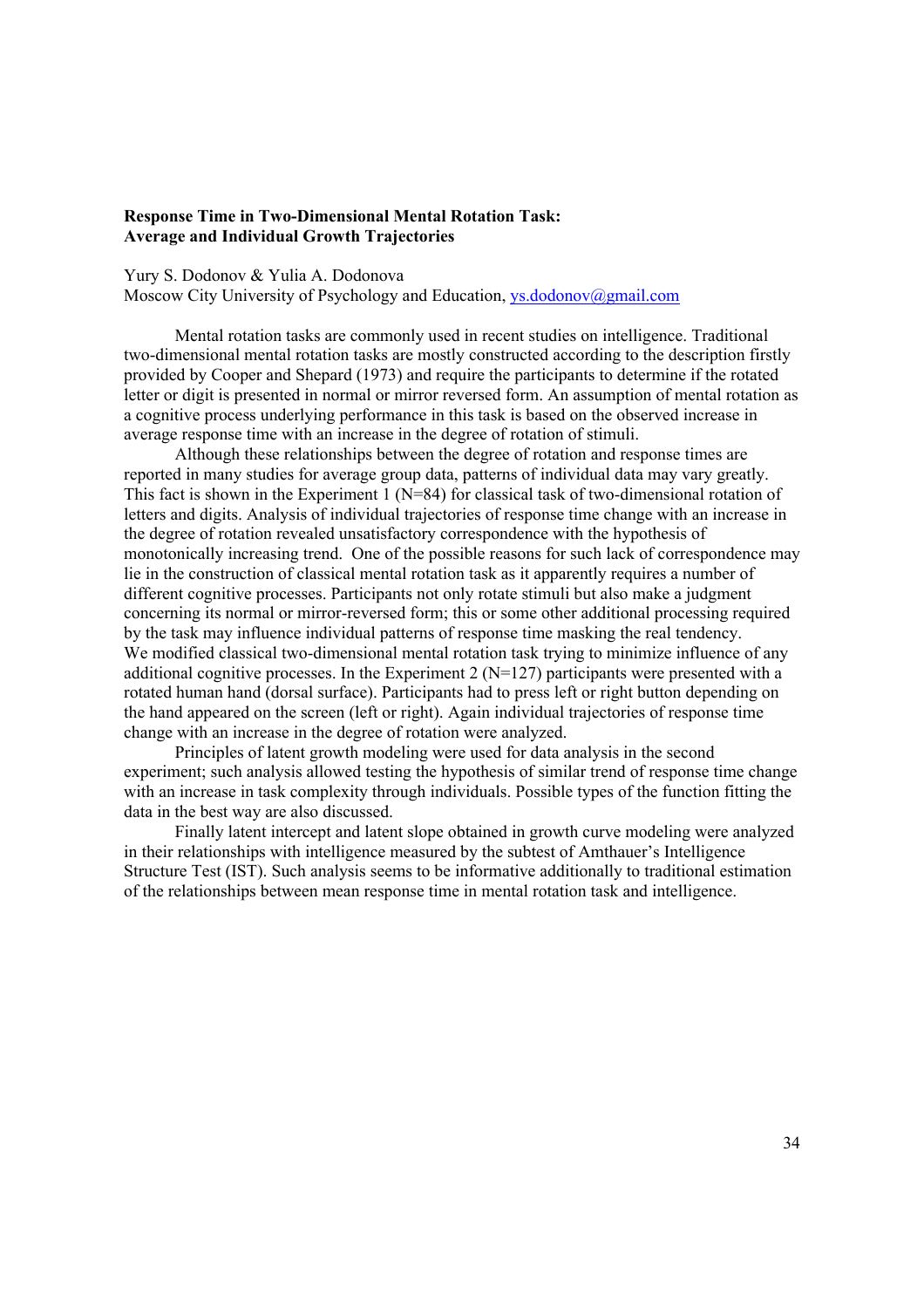## **Speed of Shape and Color Discrimination as Related to Nonverbal Intelligence**

#### Yulia A. Dodonova & Yury S. Dodonov

Moscow City University of Psychology and Education, ya.dodonova@mail.ru

The present study aimed to investigate the relationships between speed of stimuli discrimination and nonverbal intelligence. We focused on visual stimuli discrimination and designed series of speeded tasks requiring shape and color comparison. Nonverbal intelligence was measured via nonverbal subtests of the Amthauer's Intelligence Structure Test (IST), namely calculation tasks, number series, figure selection and tasks with cubes. The main questions of the study were the following:

(1) Are there significant relationships between latent Discrimination Time (DT), representing common variance for color and shape discrimination, and latent nonverbal intelligence? If yes, could it be explained via basic processing speed underlying both DT and intelligence? In other words, is latent DT related to latent nonverbal intelligence after controlling for basic speed of performance? Significant relationships between these latent variables could be discussed in terms of Spearman's hypothesis concerning general discrimination and general intelligence (1904) and its possible applicability to speed of processing in discrimination tasks.

(2) Do individuals with different nonverbal intelligence levels differ in speed of processing specific for the information concerning shape and color of the objects? Are color DT and shape DT related to nonverbal intelligence after controlling for general speed of discrimination? Moreover, do the observed relationships change when the task requires processing of shape and color at one time and are these effects of simultaneous processing related to intelligence level?

In the Experiment 1 ( $N=132$ ) a basic model with two correlated latent variables (DT and nonverbal intelligence) was tested. The fit of this first model was not satisfactory, but the second model with two additional direct correlation paths between intelligence factor and unique variables for color DT and shape DT fitted the data well. Latent DT and nonverbal intelligence correlated significantly (r=-.295); however the correlation coefficient observed for latent nonverbal intelligence and the unique variable for shape DT was even higher (r=-.493). Highly intelligent individuals were generally faster than low intelligent individuals in speeded discrimination task, but besides they were faster specifically in processing of information concerning shape of the objects, although such relationships were not observed for processing of colors. Experiment 2 was designed to confirm these results and included series of shape and color discrimination tasks that provided information for the analysis of color DT and shape DT at latent level. Discussion concerns possible mechanisms for explanation of the observed differences in the speed of shape and color discrimination between individuals with different nonverbal intelligence levels.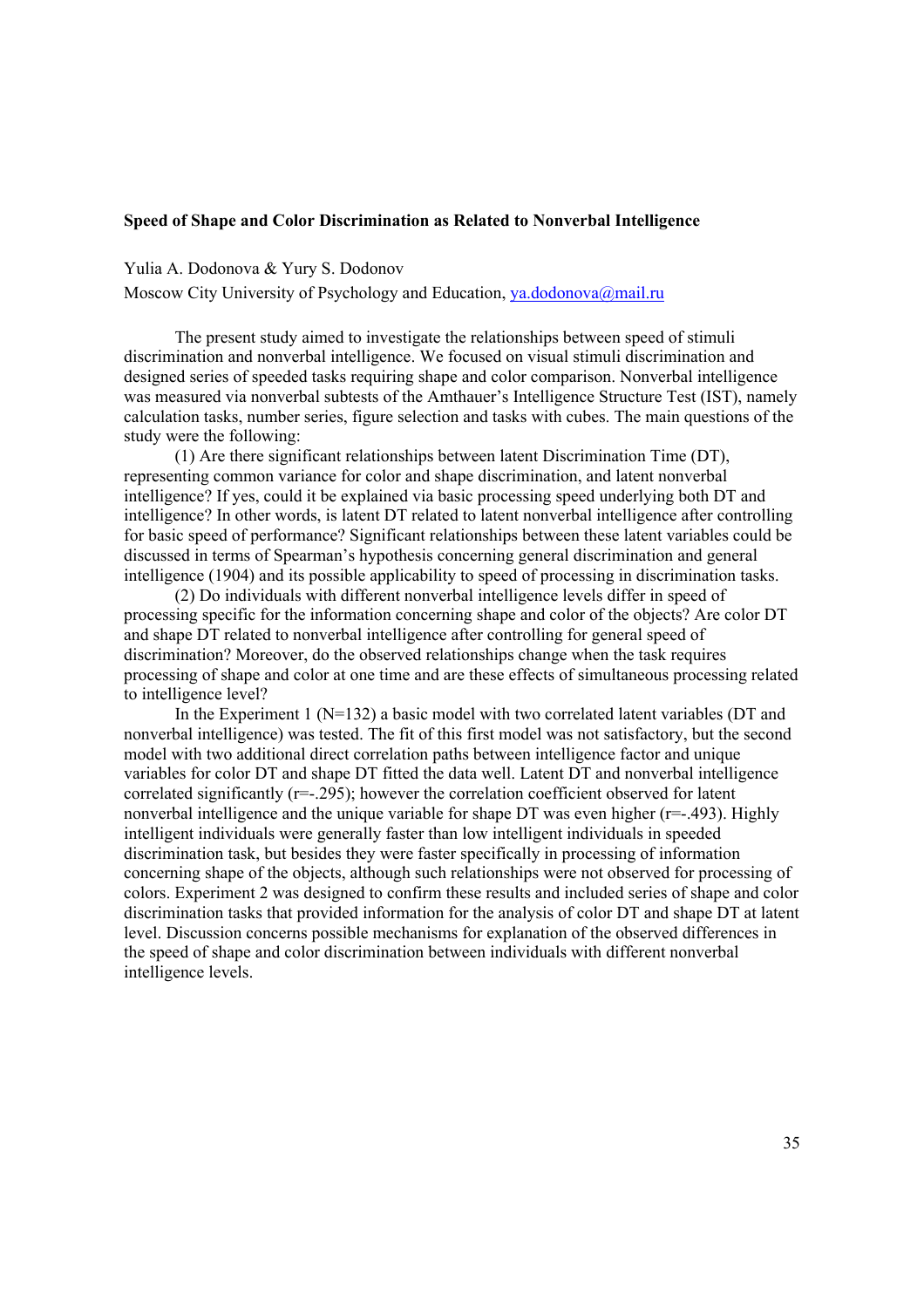# **Dynamics of Intelligence Test Scores and Educational Environment**

Yulia A. Dodonova & Tatyana N. Tikhomirova

Institute of Psychology, Russian Academy of Sciences, ya.dodonova@mail.ru

The present study focused on the dynamics of child's intelligence test scores during the first year of school education. We aimed to specify factors of teacher's influence predictive to increase in test scores. The relationships between the dynamics of cognitive scores during the first year at school and further school achievement were also investigated.

Individual differences in intelligence were measured twice during an academic year (N=143). The first measurement was held in the beginning of the year as children just started their school education; the second testing was held at the end of the first year at school. Raven's Standard Progressive Matrices and the subtests of Wechsler's test namely Information, Vocabulary, Similarities, Comprehension and Arithmetic were used as intelligence scales. The magnitude of increase in test scores was calculated for each participant by simple subtraction of test score obtained in the beginning of the year from the corresponding value obtained at the end of the academic year.

Firstly the structure of intelligence test scores was analyzed separately for each testing. Exploratory factor analysis of intelligence test scores revealed the first factor accounting for 21% and 34% of variance in the beginning and in the end of the year respectively. This first unrotated factor was interpreted as g factor for each testing. We further followed an algorithm developed by Jensen and investigated if the observed change in intelligence scores can be attributed to g regarded as general intelligence. The observed correlation coefficient between the vector of mean g-loadings and the vector of standardized differences in test scores in the beginning and in the end of the year was  $0.797$  (p= $0.057$ ).

Elements of educational influence used by teachers with reference to each student were also measured via special questionnaire. Structural equation model with three factors of teacher's influence fitted the data satisfactory. These factors were named "Strict control", "Stimulation of development" and "Emotional support". Factor scores were calculated for each factor of teacher's influence and were used as predictors in multiple regression analysis with the magnitude of test score change as the dependent variable. As the relationships between the factors of teacher's influence and the dynamics of test scores were frequently curvilinear, both linear and quadratic components of each factor were included to the regression models. Dynamics of scores in Information and Similarities subtests was best predicted by factors of teacher's influence. We adopted Jensen's method to estimate the relationships between test g-loadings and the observed R-squared as the measure of teacher's influence on the increase in test scores. The correlation between two vectors was  $-0.280$  ( $p=0.591$ ).

Finally scores in intelligence tests as well as the measures of score change during the first academic year were used as predictors of further school achievement. Factors of teacher's influence mostly important for cognitive development and school achievement are also discussed.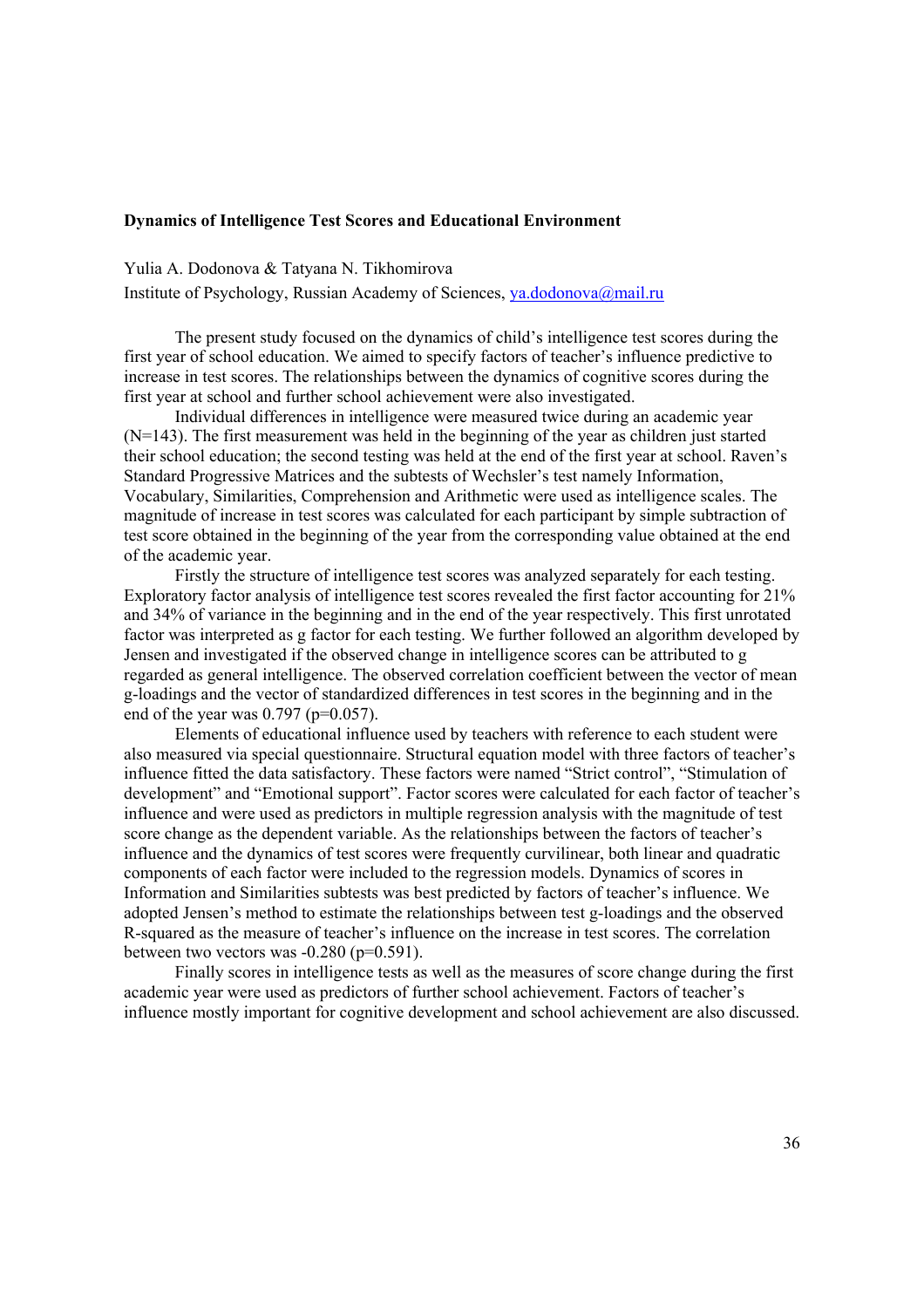## **Occupational Achievement as a Function of Information Processing Ability, Knowledge, Self Control and Race**

Joseph F. Fagan(1) and Cynthia R. Holland(2) (1)Case Western Reserve University (2)Cuyahoga Community College jff@case.edu, cindy.holland@tri-c.edu

The present study examined the extent to which information processing ability, past knowledge, self control (corrected for socially desirable responding), and race interact to determine occupational success. Specifically, 422 employed adults with a mean age of 43 years, whose range of occupational status was representative of the general population, were given brief tests of knowledge of word meanings, sayings, similarities and analogies based on newly learned words and novel sayings to measure information processing ability. In addition to the tests of new learning, participants were also tested for their knowledge of word meanings, opposites, and analogies using items of the type given on the verbal section of the SAT. Each participant also filled out a brief, self report questionnaire to measure self control and a second scale to estimate the tendency to give socially desirable answers. In the present study, information processing ability, extent of past knowledge, self control (corrected for socially desirable responding) and race independently predicted occupational success. The ability to process information, self control, and race were each found to influence the extent of the verbal knowledge base predictive of occupational success. The ability to process information, however, was not influenced by self control or race. Self control was also independent of information processing ability and race. The present results suggest that racial differences in occupational success are not likely due to differences in basic information processing ability or in self control. They are to be sought in cultural differences in access to information.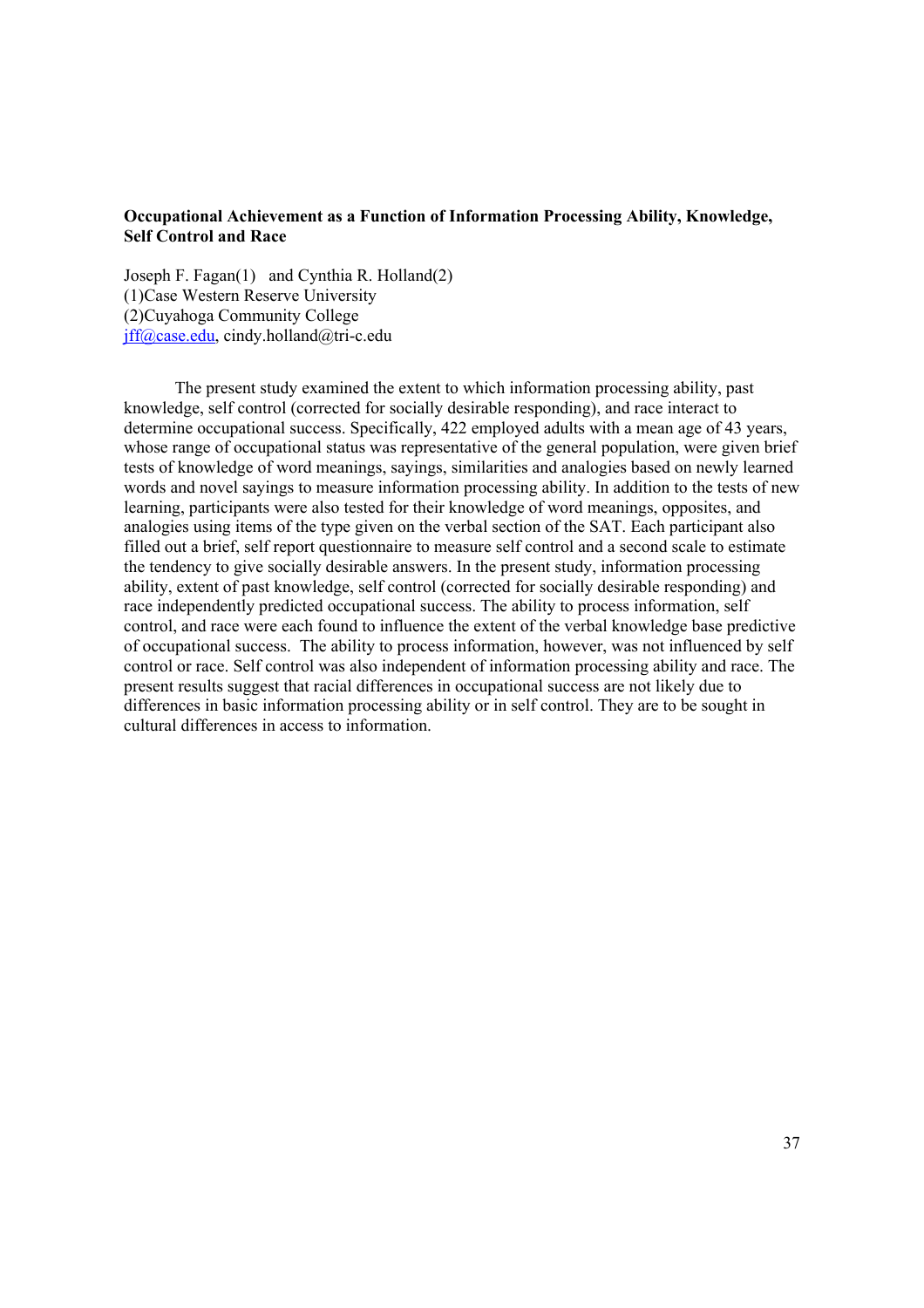### **Executive Functions, Emotional Intelligence, and Life History Strategy**

Aurelio José Figueredo ajf@u.arizona.edu Paul Robert Gladden pgladden@u.arizona.edu Department of Psychology, University of Arizona, Tucson, Arizona

Previous research indicates that a slow Life History Strategy is positively correlated with both enhanced Executive Functions and increased Emotional Intelligence. However, the relation between Executive Functions and Emotional Intelligence had not previously been fully explored, especially in view of the common causal influence of Life History Strategy on both. A sample of 347 undergraduate students completed a packet of questionnaires including the following 3 major constructs: (1) The Arizona Life History Battery (*ALHB*) (Figueredo, 2007), including subscales for Insight, Planning, and Control, Mother and Father Relationship Quality, Family Support, Friends Support, Partner Attachment, General Altruism, and Religiosity; (2) the Behavioral Regulation Scales of the Behavior Rating Inventory of Executive Function - Adult version (*BRIEF-A*) (Gioia, Isquith, Retzlaff, & Espy, 2002) , including subscales for Emotional Control, Inhibiting, Self-Monitoring, and Shifting; the Trait Emotional Intelligence Questionnaire (*TEIQue-LF*) (Petrides, & Furnham, 2003), including subscales for Self-Esteem, Emotional Expression, Motivation, Emotional Regulation, Happiness, Empathy, Social Awareness, Deliberation, Emotional Perception, Stress Management, Emotion Management, Optimism, Relationships, Adaptability, and Assertiveness.

Simple unit-weighting was used to construct the theoretically-specified common factors (Gorsuch, 1983). We constructed a Life History factor, with loadings ranging from .40 to .83; an Executive Functions factor, with loadings ranging from .82 to .83; and (3) an Emotional Intelligence factor, with loadings ranging from .52 to .83. The Executive Functions factor was moderately correlated with the Life History factor  $(r = 22, p < .0001)$ ; the Emotional Intelligence factor was substantially correlated with both the Executive Functions factor  $(r = .60, p < .0001)$ and with the Life History factor  $(r = .50, p < .0001)$ 

We compared two restricted path models to the saturated path model in which the Executive Functions Factor was causally influenced by the Life History Factor, and the Emotional Intelligence factor was causally influenced both by the Executive Functions Factor and by the Life History Factor. In the first of these two alternative restricted models, both the Executive Functions Factor the Emotional Intelligence factor were causally influenced by the Life History Factor, but neither of them directly influenced the other, modeling their relationship as purely spurious. In the second of these alternative restricted models, the Executive Functions Factor was causally influenced by the Life History Factor, and the Emotional Intelligence factor was causally influenced only by the Executive Functions Factor, with no additional direct effect by the Life History Factor, modeling the relationship between Life History and Emotional Intelligence as purely indirect and fully mediated by Executive Functions.

Neither of these alternative models was acceptable by either statistical or practical criteria of fit. Although Executive Functions make a very important contribution to Emotional Intelligence, they do not completely mediate the effect of Life History on Emotional Intelligence. Nor is the relation between Executive Functions and Emotional Intelligence completely spurious due to the common causal influence of Life History. The implications of these findings are discussed.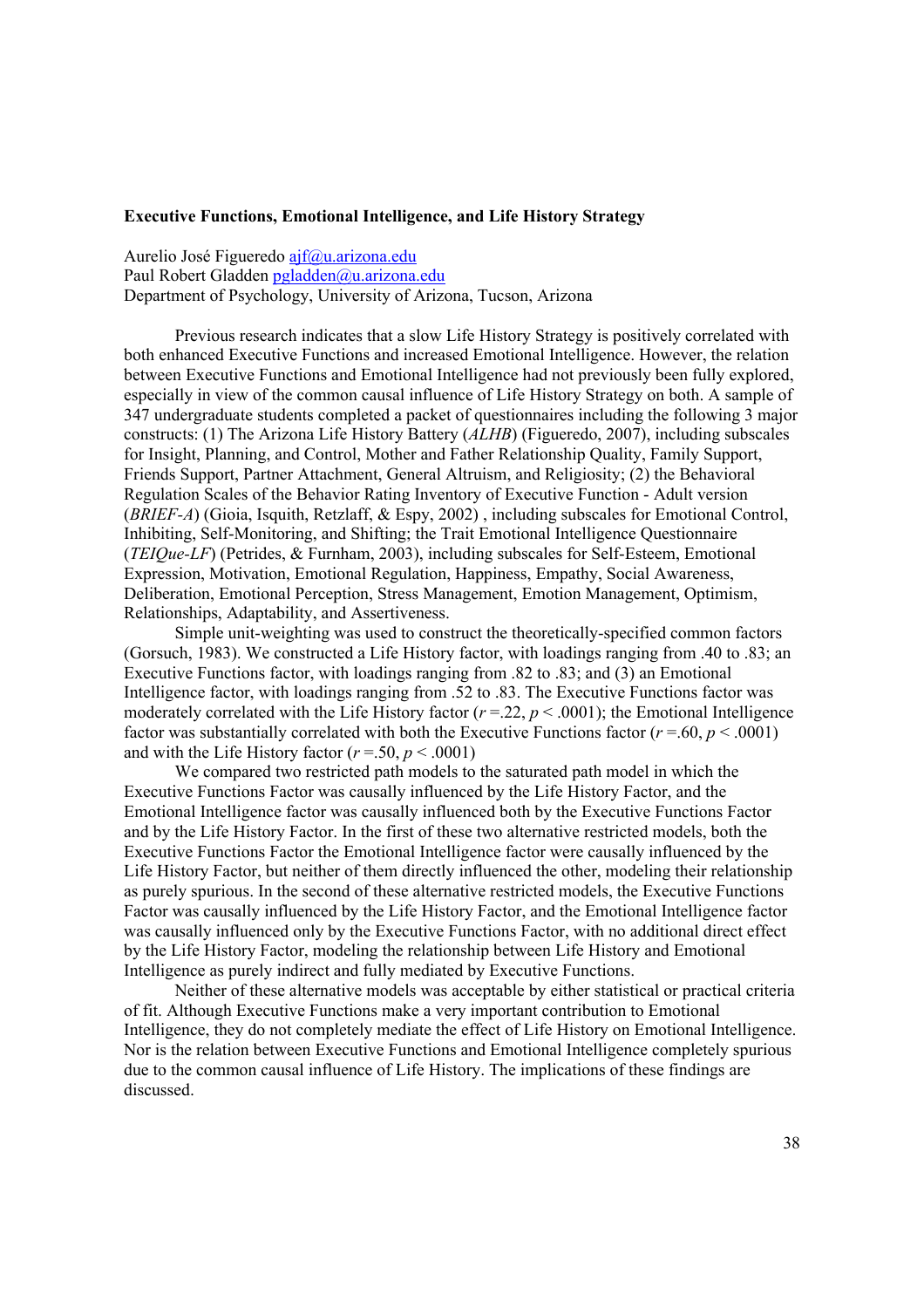## **Educational effect on intelligence in a sample representative of School Population of Belo Horizonte - Brazil**

Carmen E. Flores-Mendoza(1), Earl Hunt(2), Carlos G.M. Schlottfeldt(1) & Tara M. Madhyastha(2) (1). Universidade Federal de Minas Gerais, Brazil (2). The University of Washington, Seattle, USA Corresponding author: Av. Antônio Carlos, 6627. FAFICH – Depto. de Psicologia - Gab. 4042. Universidad Federal de Minas Gerais - Brazil.CEP: 31270-901, e-mail: carmencita@fafich.ufmg.br / carmencita@ufmg.br

There has been considerable research on the influence of schooling upon measures of intelligence. Studies during the first half of the twentieth century contrasted the test scores of children in communities that either did or did not have access to schools. Children who received schooling had higher test scores. However this research is ambiguous because of the difficulty of determining whether the communities themselves were equivalent in all ways except access to schools. More recent studies have made use of the fact that there is some variation in the age at which children begin school. For instance, if compulsory schooling begins for all children who are age 7 as of September 1st, children born in late august will be one year ahead of children born in early September. Studies using this design have also shown a positive effect of schooling on test scores. However these studies have made use of the Armed Forces Qualifying Test (AFQT). The AFQT is made up of subtests that evaluate skills explicitly taught in schools, such as language arts and mathematics. In our research 4th and 5th grade students in Belo Horizonte, Brazil, were administered the Raven Standard Progressive Matrices (RSPM) test, a widely used non-verbal marker of *g*. We constructed two samples that were exactly matched for age, but differed by one year in the amount of schooling received. RSPM scores were higher in the sample receiving more schooling. This indicates 'far transfer' of school training to the skills evaluated by the RSPM, even though these skills are not explicitly trained in school.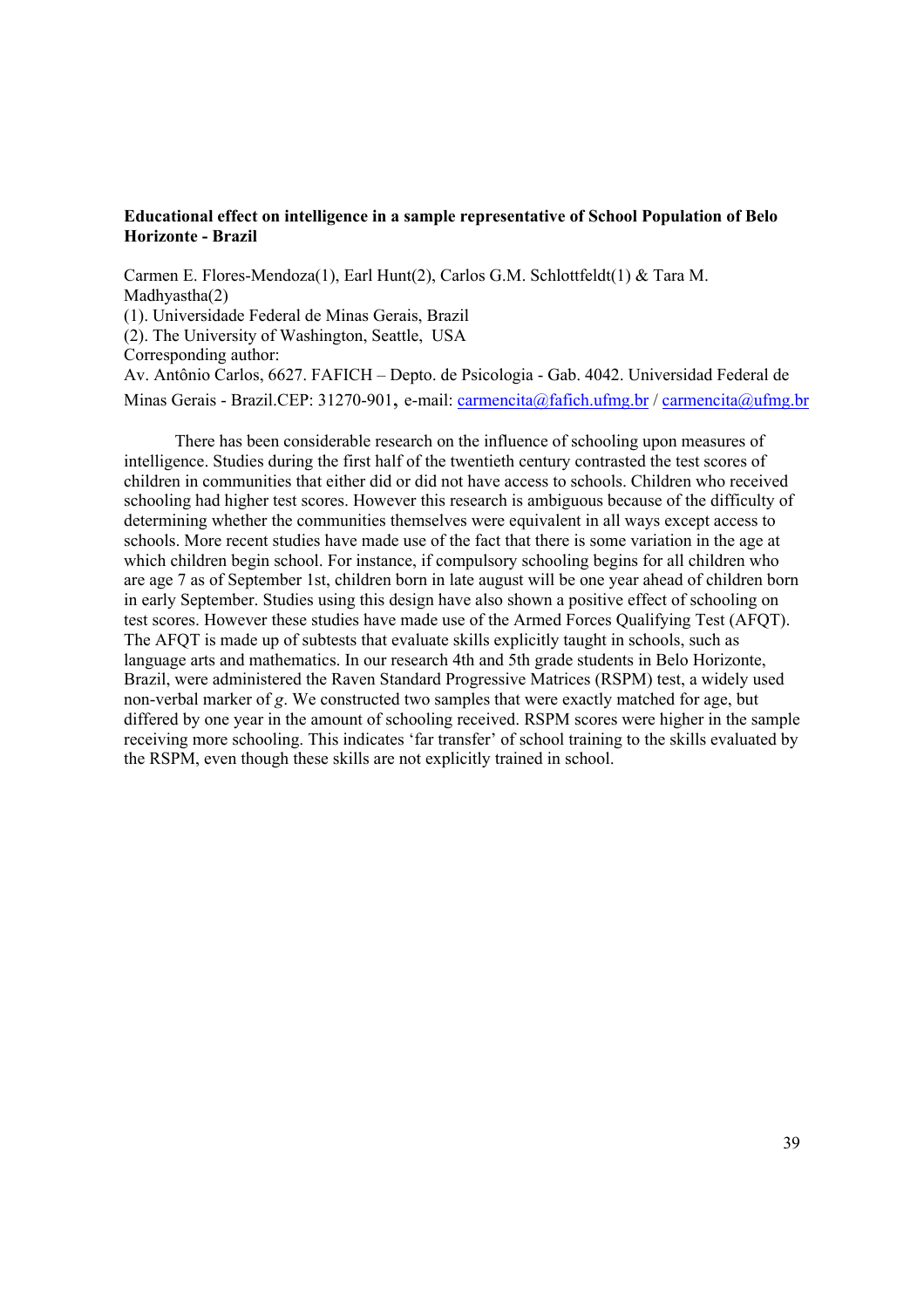## **How to get really smart: Practice and Training Effects in ability testing using computergenerated figural matrix items**

Ph. Alexander Freund (1), & Heinz Holling (2)

(1) University of Osnabrück, Germany, pfreund@uos.de

(2) University of Münster, Germany,  $holling@psy.uni-muenster.de$ 

eMail: pfreund@uos.de

Intelligence is assumed to be a relatively stable construct. However, repeatedly taking an intelligence test leads to score gains and, at face value, to higher ability estimates. In addition to simple retest effects, training interventions can lead to even larger gains. The interpretation of score gains is problematic because they potentially induce a measurement bias and a predictive bias, impacting construct validity. In addition, their size differs as a function of various factors.

This paper investigates retest and training effects and the use of identical vs. parallel retest forms for figural matrix items. A total of  $N = 189$  subjects are repeatedly tested (two times; pure power conditions) with matrix items that were automatically generated according to a strict construction rationale. Between test administrations, participants in the treatment groups receive a training intervention, while controls do not. Our results reveal a lack of Rasch model item parameter invariance across time points, indicating the existence of a measurement bias. We then use logistic regression methods in a multilevel framework to examine the effects of training and the use of identical vs. parallel test forms. We find that training leads to additional score gains above practice, but there is no large difference between identical and parallel test forms. We also find considerable between-person differences.

Our results clearly show that repeatedly taking an intelligence test makes it hard, if not actually impossible, to make meaningful comparisons between test scores. Since we can show that training and test familiarity lead to great score gains, it is even difficult to compare test scores from persons with and without prior experience. The paper accordingly outlines practical implications of these findings.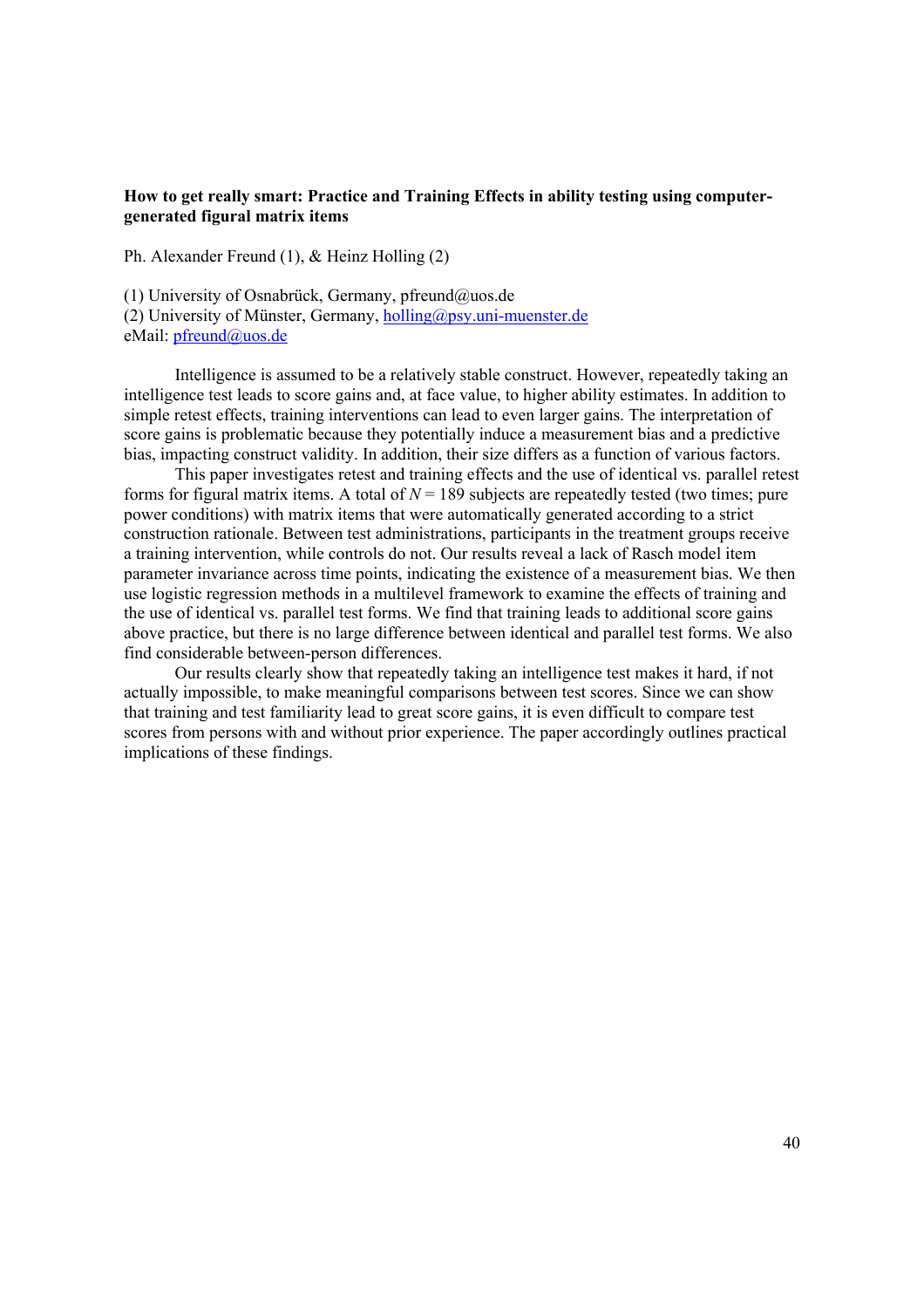## **Ability, Achievement, and Elementary Cognitive Tasks**

Meredith C. Frey (MFrey@Otterbein.edu) Department of Psychology, Otterbein University

Luo, Thompson, and Detterman (2006) examined the predictive validity of what they call tasks of basic cognitive processes (TBCPs). They found that an aggregate performance measure from a battery of TBCPs correlated moderately  $(r = .635)$  with an index of achievement (Luo et al., 2006, p. 103). Furthermore, at least in some age groups, TBCPs explain more of the variance in scholastic achievement than is explained by fluid reasoning factors.

With this finding in mind, an attempt was made to examine the findings of Luo et al. in an older sample. Three elementary cognitive task (ECT) types with a total of 10 individual tasks, along with a computer-adapted short form of the Advanced Progressive Matrices, were administered to undergraduates at a non-selective private university. Transcript ACT data and achievement data (GPAs) were also obtained.

Initially, no significant relationship between speed on ECTs and general ability was evident for several of the tasks. However, when these correlations were examined within APM quartiles, interesting results emerged: in the highest ability groups the relationship between speed and general ability was moderate and indicated that higher ability participants actually took longer to complete ECTs.

The correlations between speed and achievement were also found to vary across ability levels. When examining all participants, the relationship between speed and academic achievement was generally non-significant; however, when participants were separated by ability quartile, some small but significant correlations emerged.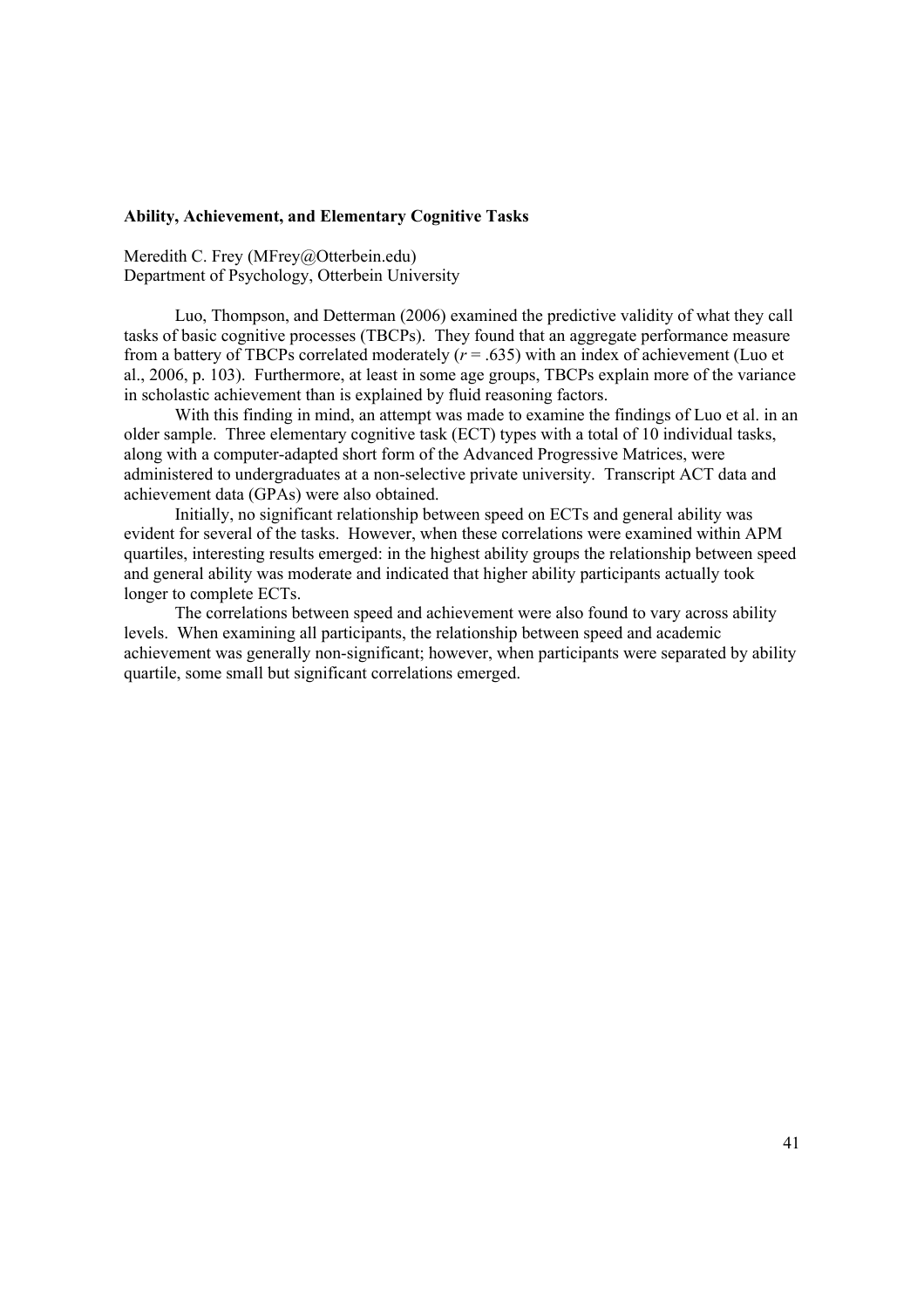### **Differential use of peripheral stimuli in problem solving as a function of intelligence**

E.V. Gavrilova, Institute of Psychology, Russian Academy of Sciences, g-gavrilova@mail.ru

G. Mendelsohn proposed that creative subjects are better able to use peripheral priming information to solve anagrams. According to C. Martindale creativity is linked to the ability to switch between focused and defocused attention. Recent studies suggest however that the ability to use peripheral information is rather a function of intelligence than of creativity. The present study aims to consider the relations of the intelligence with the ability to use peripheral information. We hypothesize that highly intelligent subjects will better use peripheral priming information in problem solving.

In our study 131 first-year students from psychological universities (mean age 19.5, S.D. = 1.7) were primed with nouns. All participants were divided into two groups depending on experimental conditions of information encoding (grounded on the theory of levels-of-processing by F. Craik and R. Fisher). The 1st group had to judge whether the pair of words rhymes or not (phonemic priming). The 2nd group had to make the decision whether the word belongs to the category "the city" or not (semantic priming). The lists of words presented for both experimental groups were identical.

After experimental priming participants had to produce as many rhymes to a list of new words as they could, and then they had to list as many cities as they were able to. Some words presented in the priming part of the study could be used as cues for the rhymes and cities generation. The verbal scale of Amthauer's intelligence test was used to measure the verbal intelligence. The creativity was measured with the Guilford test, the Mednick's RAT and the TCT-DP test (Urban-Jellen).

 For all data we used regression analysis. No significant effect of creativity on the use of peripheral priming information neither by the rhymes generation ( $\beta$  = -0.071, p = 0.711; the total amount of generated rhymes was controlled) nor by the cities generation ( $\beta$  = 0.078, p = 0.576; the total amount of generated cities was controlled) has been discovered. For the intelligence there was a significant positive effect of the verbal intelligence on the use of peripheral priming information both in rhymes generation ( $\beta$  = 0.559, p = 0.014; the total amount of generated rhymes was controlled) and in cities generation ( $\beta = 0.4$ ,  $p = 0.05$ ; the total amount of generated cities was controlled).

These results support our hypothesis that intelligence is linked to the ability to use peripheral information in problem solving.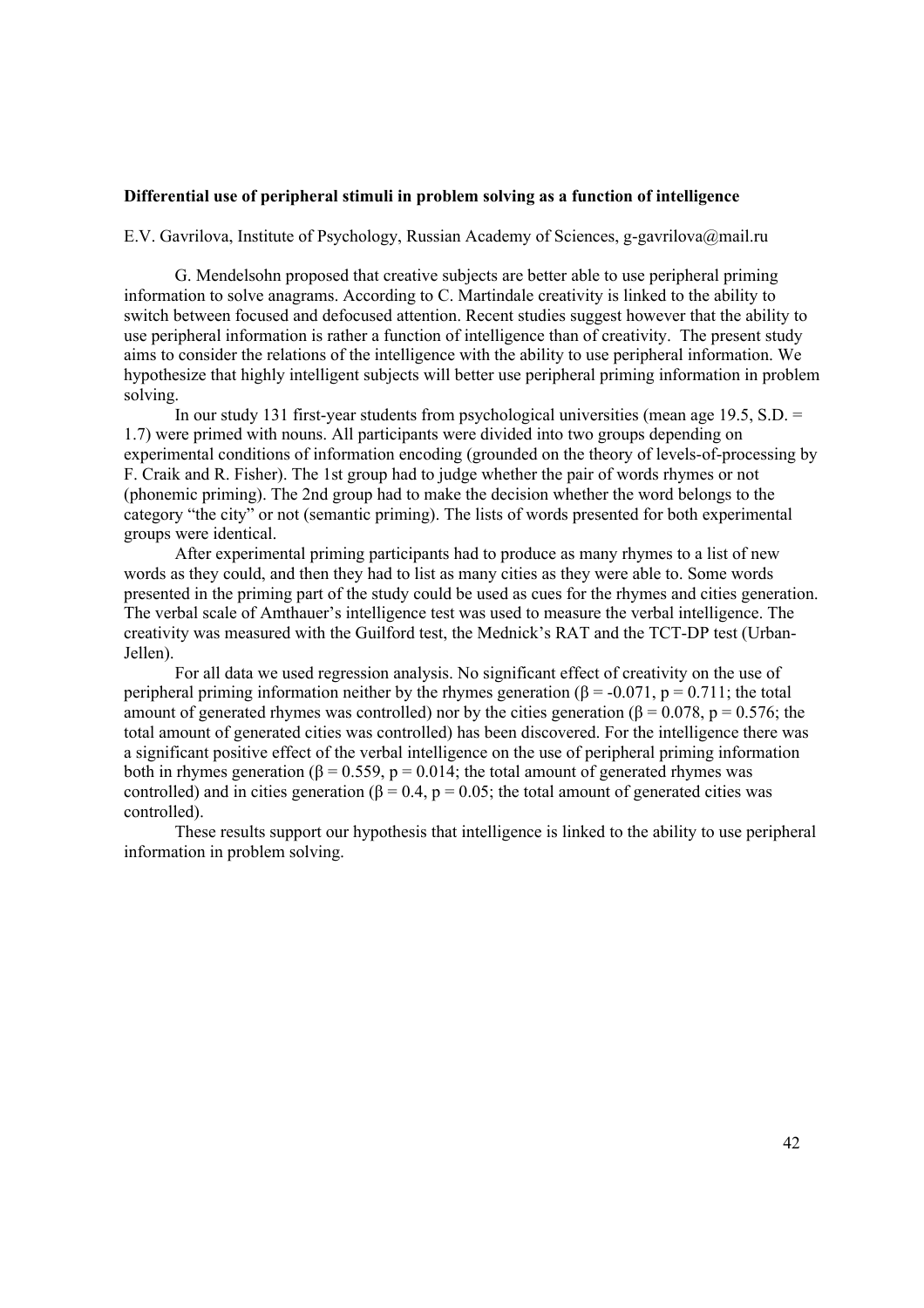#### **Testing for Cognitive Ability with Reduced Adverse Impact: Hiring in Work Organizations**

Harold W. Goldstein, Baruch College-CUNY, harold.goldstein@baruch.cuny.edu (correspond) Charles A. Scherbaum, Baruch College-CUNY, Charles.scherbaum@baruch.cuny.edu Kenneth P. Yusko, Marymount University, Kenneth.Yusko@marymount.edu Rachel Ryan, Baruch College-CUNY, rachelryan212@gmail.com Paul J. Hanges, University of Maryland, hanges@psyc.umd.edu

Traditional assessments of general cognitive ability are widely used in personnel selection partially due to empirical research demonstrating that they predict job and training outcomes (Schmidt & Hunter, 1998). While such tests are lauded in terms of predictive validity, they have also been disparaged for differential performance outcomes for racial/ethnic groups (e.g., Whites typically outscore Blacks by 1 SD) (Hough, Oswald, & Ployhart, 2001). Although certain perspectives on intelligence such as the psychometric approach state that observed racial differences on such tests reflect the reality that Whites generally possess significantly more general cognitive ability than Blacks (Jensen, 1985; Spearman, 1927), others state that the racial differences observed in test scores depend on the manner in which general cognitive ability is defined and measured (Fagan, 2000; Fagan & Holland, 2002; Sternberg, 2006). The latter notion is supported by research findings showing that the size of racial differences in mean test scores varies depending on how intelligence is conceptualized (Fagan & Holland, 2002; 2007) and which measure is used to capture the construct (Naglieri, 2005; Wasserman & Becker, 2000). Such findings bolster an argument that conceptualizations of the construct of intelligence and characteristics of the cognitive ability measurement device contribute to the size of the meanscore differences observed and that alternative approaches to assessing general cognitive ability may demonstrate lower adverse impact for protected groups (e.g., Edwards & Arthur, 2007; Sternberg, 2006). Given the implications of racial differences on high-stakes tests involving general cognitive ability (e.g., Sackett, Schmitt, Ellingson, & Kabin, 2001), additional research aimed at developing such alternative approaches for measuring this construct is warranted. Several researchers have suggested that subgroup mean differences could be reduced by modifying certain elements of a traditional cognitive test to limit the extent to which test takers can rely on previously acquired information and knowledge (Fagan, 2000; Sternberg, 1981).

Drawing from these findings, the present research examines the Black-White differences and predictive validity of a nontraditional measure of cognitive ability that uses novel stimuli and tasks to reduce the reliance on previously acquired knowledge and information. Findings from five studies conducted in various work organizations (jobs included firefighter, deputy sheriff/ corrections officer, production operator, and intelligence analyst. Across these five studies, the test yielded significant uncorrected correlations with performance that ranged from 0.27 to 0.49. These studies were a mixture of concurrent and predictive designs and involved a range of different criteria including both on-the-job performance and learning criteria such as training academy grades. For each study, a traditional cognitive test of varying type (e.g., Wonderlic; mechanical ability test, reading comprehension test) was also administered for comparison purposes. In general, the new test performed as well as or better than such traditional tests in terms of predictive validity. In terms of racial differences, the new test consistently outperformed these standardized tests yielding Black-White mean differences that ranged from 0.20 to 0.40 SDs. These findings provide support that valid tests of intelligence can be developed for work organizations that show smaller subgroup differences than currently assumed. These results have positive implications for furthering the hiring of minorities.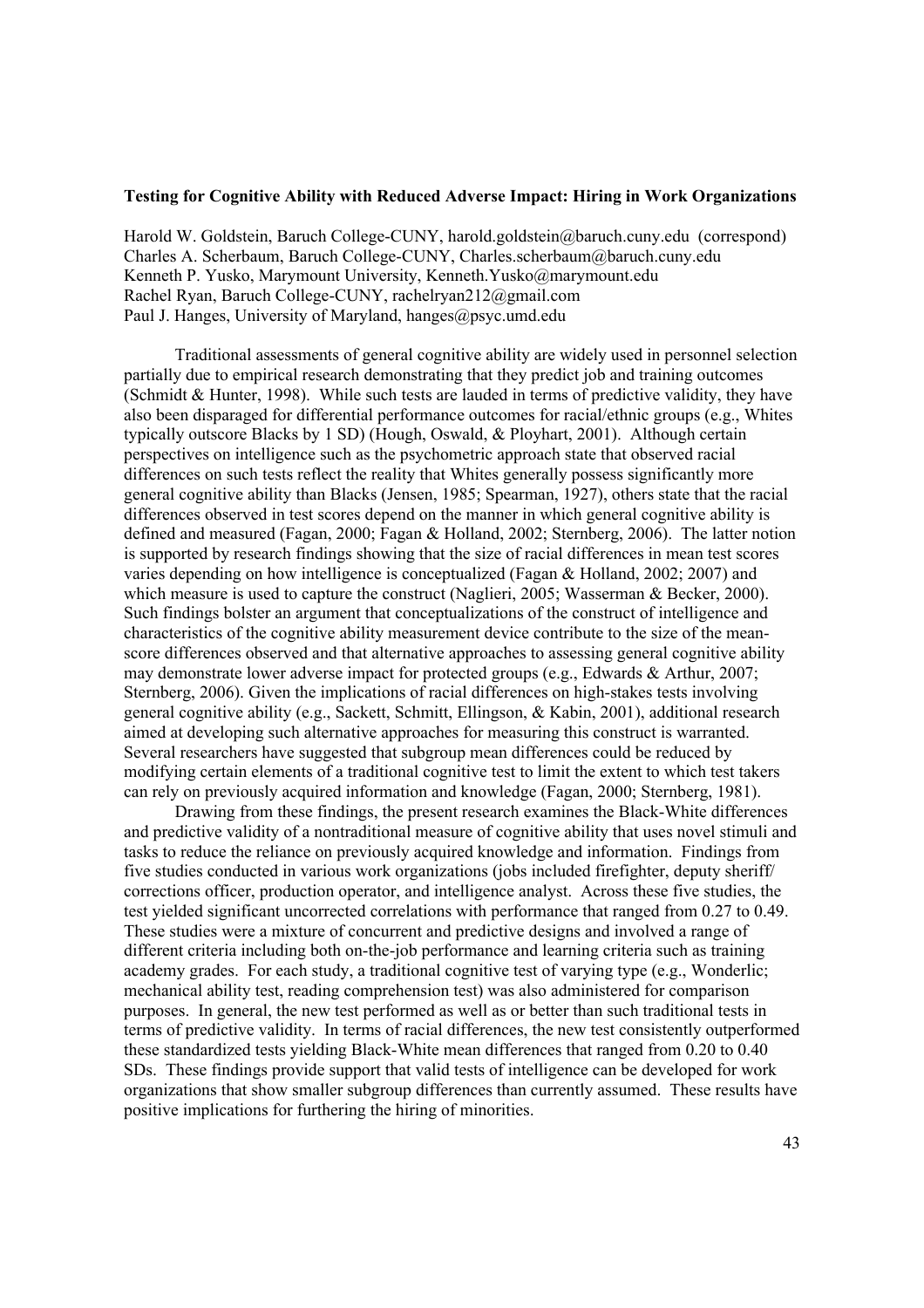## **Cognitive abilities of two-year college students in workforce preparation programs: Differential performance of technological and non-technological students in community and technical colleges**

Darrell M. Hull, University of North Texas (Darrell.Hull@unt.edu) A. Alexander Beaujean, Baylor University (Alex\_Beaujean@baylor.edu) Rebecca J. Glover, University of North Texas (Becky.Glover@unt.edu)

The present study examined individual differences in a variety of cognitive abilities (i.e., spatial, verbal, fluid, reaction time) of students (n=400) attending a two-year college. Initial results found that there were differences in technological students that pursue career-oriented (technician) programs at a two- year college when compared to their non-technological counterparts that are also seeking a two-year career education. In particular, technological students were found to have higher skills on psychometric spatial tasks and were more acute on the spatial reaction time task, but longer reaction times on the spatial retain time tasks than non-technological students. Mutivariate profile analyses tend to suggest that students may opt to pursue such programs based upon proclivities they possess that would permit them to be successful in careers for which they prepare.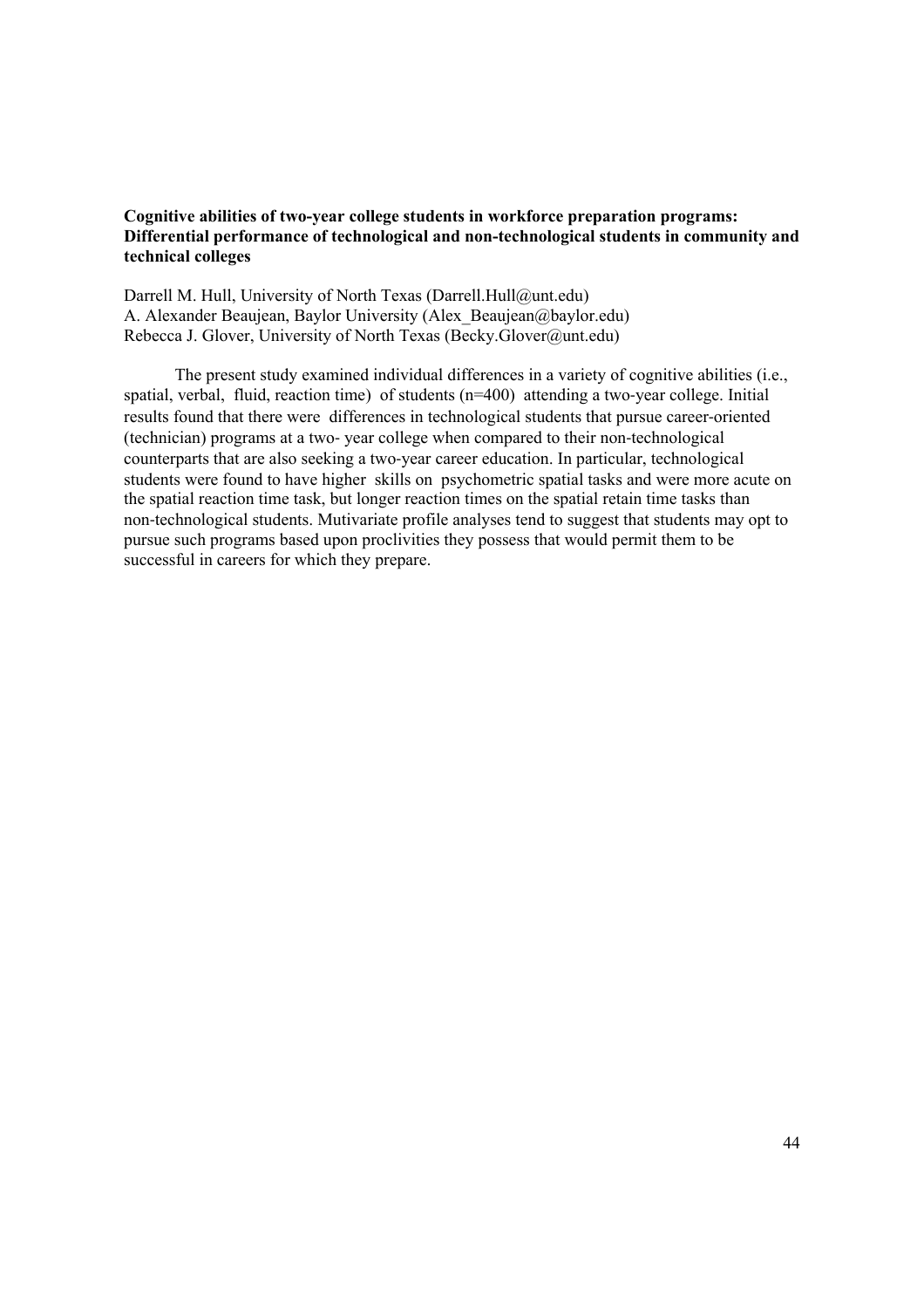#### **Are** *g* **and the General Factor of Personality (GFP) correlated?**

Paul Irwing, Tom Booth, Manchester Business School, Helmuth Nyborg, University of Aarhus, and J**.** Philippe Rushton, University of Western Ontario. paul.irwing@mbs.ac.uk

Life history (LH) theory posits that clusters of correlated traits lie on a continuum. Fast strategies are hypothesized to evolve in harsh and unpredictable environments, while the reverse holds for slow strategies. Previous research has shown that a slow strategy correlates with law abidingingness, behavioural restraint, maturational delay and longevity. Diverse characteristics are predicted to correlate together as a suite of characteristics genetically organized to meet the trials of life: survival, growth and reproduction. LH theory has also predicted (and found) a general factor of personality (GFP), and the evidence for this is now substantial.

One outstanding issue is whether the GFP is related to the g factor of cognitive ability. There is reason going back to Spearman (1932; e.g., the work of Webb, 1915) to believe they are related. In this paper, we test this possibility using data from the Vietnam Experience Study which randomly sampled 4,462 Vietnam war veterans from a total sample of about five million Vietnam era army veterans. Exclusionary criteria included passing a fitness test, and achieving a final rank of no higher than sergeant, but otherwise the sample is representative of the US male population for the period 1965-1971.

We applied hierarchical confirmatory factor analysis to the Minnesota Multiphasic Personality Inventory and 15 cognitive ability tests. The MMPI yielded three first-order factors of Somatization, Internalizing and Externalizing, while the cognitive ability measures provided a fit to four first-order factors of Memory, Dexterity, Crystallized and Fluid intelligence. At the apex of both measures there was a general factor and we were able to fit a model which integrated both structures. This model provided a close fit to the data ( $\chi$ 2 = 3114.1, df = 235, RMSEA = .052,  $SRMR = .047$ ,  $NNFI = .97$ ), and provided an estimate of  $-.23$  for the correlation between the GFP and g. Possible explanations for the low correlation will be discussed including that intelligence and personality are largely mutually exclusive reproductive strategies, the first aimed at generating resources and the second at maximizing one's share of resources.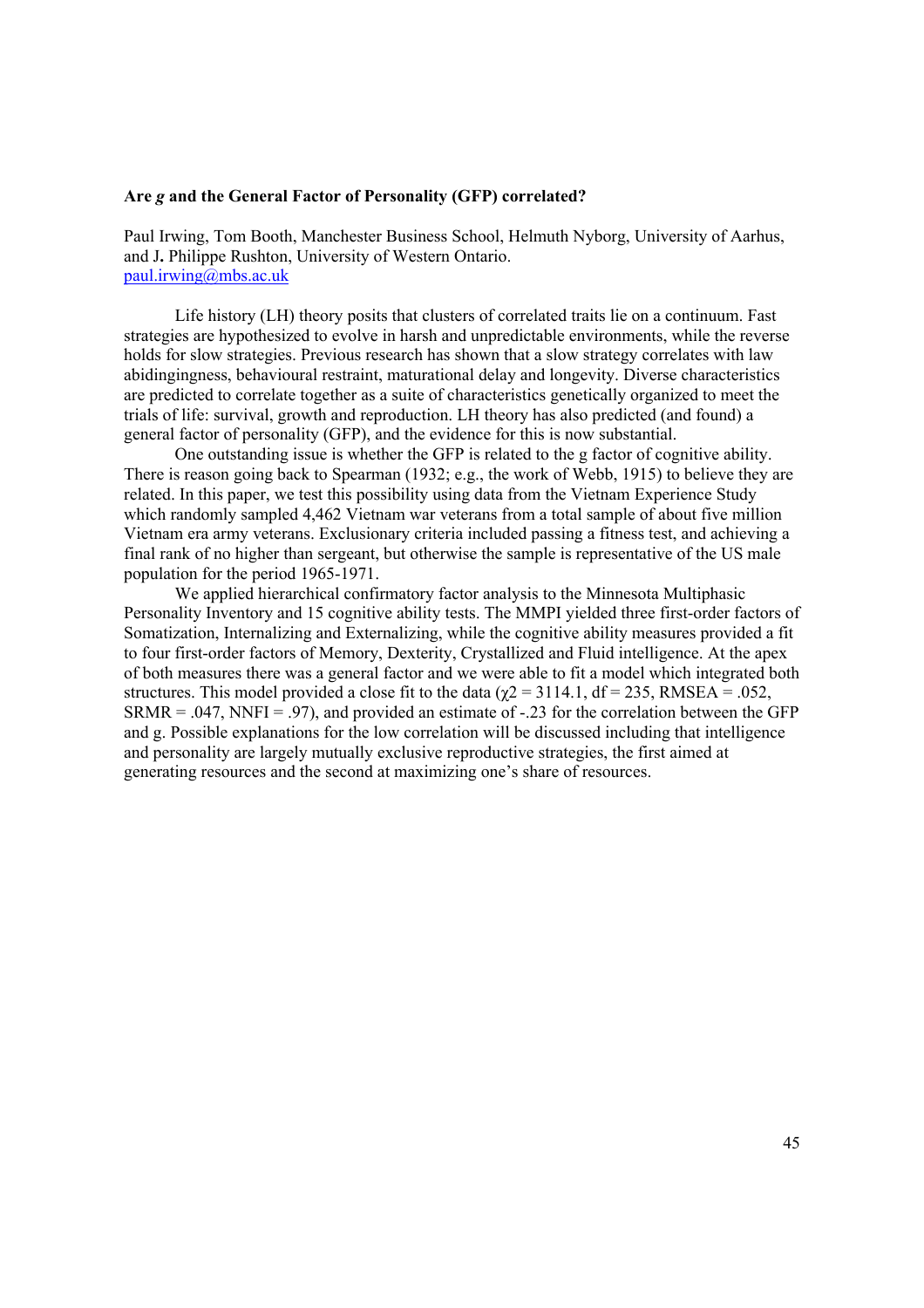#### **Ratio Scale Measurement of Mental Processes by Means of Mental Chronometry**

Arthur R. Jensen University of California, Berkeley (Emeritus) Institute of Mental Chronometry

This presentation is based on CLOCKING THE MIND (CTM) by Arthur R. Jensen (Elsevier, 2006). Mental chronometry (MC) studies cognitive processes measured by time. MC provides an absolute, ratio scale. The limitations of instrumentation and statistical analysis, caused the early studies in MC to be eclipsed by the 'paper-and-pencil' tests of Binet (1905). The Binet-type tests had pragmatic utility, such as being able to predict scholastic performance. However, they use an age-normed, rather than a ratio scale, which severely limits the ability of IQ tests to probe the physical basis of differences in cognition.

For this reason Arthur Jensen reinitiated mental chronometry in the 1970s. He designed an apparatus that measures reaction time to a task known as the Hick paradigm that requires a testee to respond to a set of 1 to 8 lights.

Jensen demonstrated an increase in decision making time that is proportional to the number of lights from which the testee has to choose and that this variable correlates with 'paperand-pencil' test scores. He was able to do this, where many other studies had failed, mainly because Jensen's apparatus clearly separated movement time (MT) from reaction time (RT, also called decision time). Interestingly, MT is not related to IQ, while RT clearly is. Principal components analysis reveals RT as a cognitive variable and MTas a motor variable. Failure to distinguish between them drastically obscures the correlation between RT and other cognitive variables.

When Jensen reviewed the literature on MC in 2006 in CTM, he found there was a shocking lack of standardization in administration, recording, and analysis in the field of mental chronometry. Consequently, the results from a study conducted at one lab, even when measured in absolute time, cannot be compared directly with those obtained in other studies. Termed 'method variance', this is a major obstacle to the advancement of the science of mental chronometry. (The poster presentation, the Jensen Mental Chronometer, provides a demonstration of this apparatus).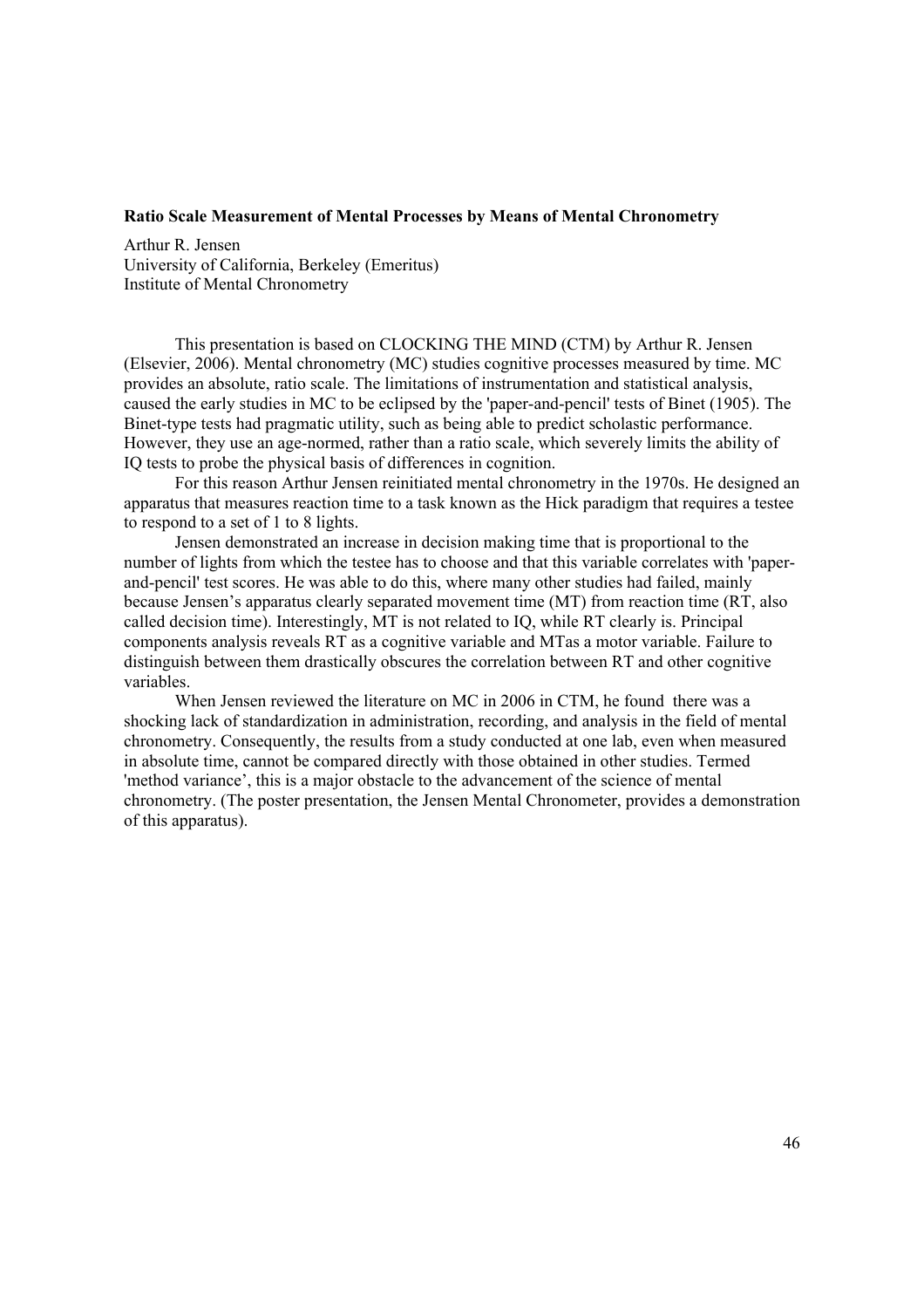## **Global cortical thickness-based network efficiency is associated to rate of cognitive growth in developing children and adolescents.**

Sherif Karama(1), Budhachandra Khundrakpam(1), Richard Haier(2), Ian Deary(3), Wendy Johnson(3), Gaolang Gong(1), Roberto Colom(4), Alan C Evans(1), Brain Development Cooperative Group(5)

- 1) Montreal Neurological Institute
- 2) UC Irvine
- 3) University of Edinburgh
- 4) Universidad Autónoma de Madrid
- 5) National Institute of Health, US

### sherif.karama@mail.mcgill.ca

Evidence supporting an association between brain efficiency and intelligence has been accumulating for the last two decades or so (Haier, et al. 1988; Neubauer and Fink 2009). Recently, teams using graph-theoretical approaches have shown associations between various indices of brain network efficiency and measures of intellectual performance in the adult population (Li, et al. 2009; Neubauer, et al. 2005; van den Heuvel, et al. 2009). Here, we investigated large-scale anatomical networks using cortical thickness measurements as estimated by magnetic resonance imaging in a large longitudinal cohort of healthy children and adolescents (n=602 scans) aged between 6 and 18 years and representative of the US population. Cortical thickness-based network analysis was implemented using various processing steps that include using patterns of correlations between various cortical regions to make inferences on connection patterns and calculating global efficiency of the network by taking into account variables such as number of connections and ratio of long distance connections to short distance connections. As cortical thickness-based global efficiency can only be estimated at the group level, the sample was separated into different age as well as IQ-level groups. Measures of cortical thicknessbased global network efficiency were calculated for these various age groups as well as for the various IQ-level groups. Results show an association trend between Full Scale IQ and global network efficiency  $(r=0.3)$  but a much stronger association between rates of raw score improvement per year and global network efficiency for various Wechsler and Woodcock-Johnson III (WJ-III) subtests (with most correlations ranging between .6 and .8). Surprisingly, cortical thickness-based network efficiency tends to peak approximately between the ages of 8 and 10 years which corresponds, for most subtests, to the period of maximal mean rate of raw score improvement per year in this sample. Results can be interpreted as suggesting that global network efficiency is tied to cognitive ability via its relationship to cognitive growth.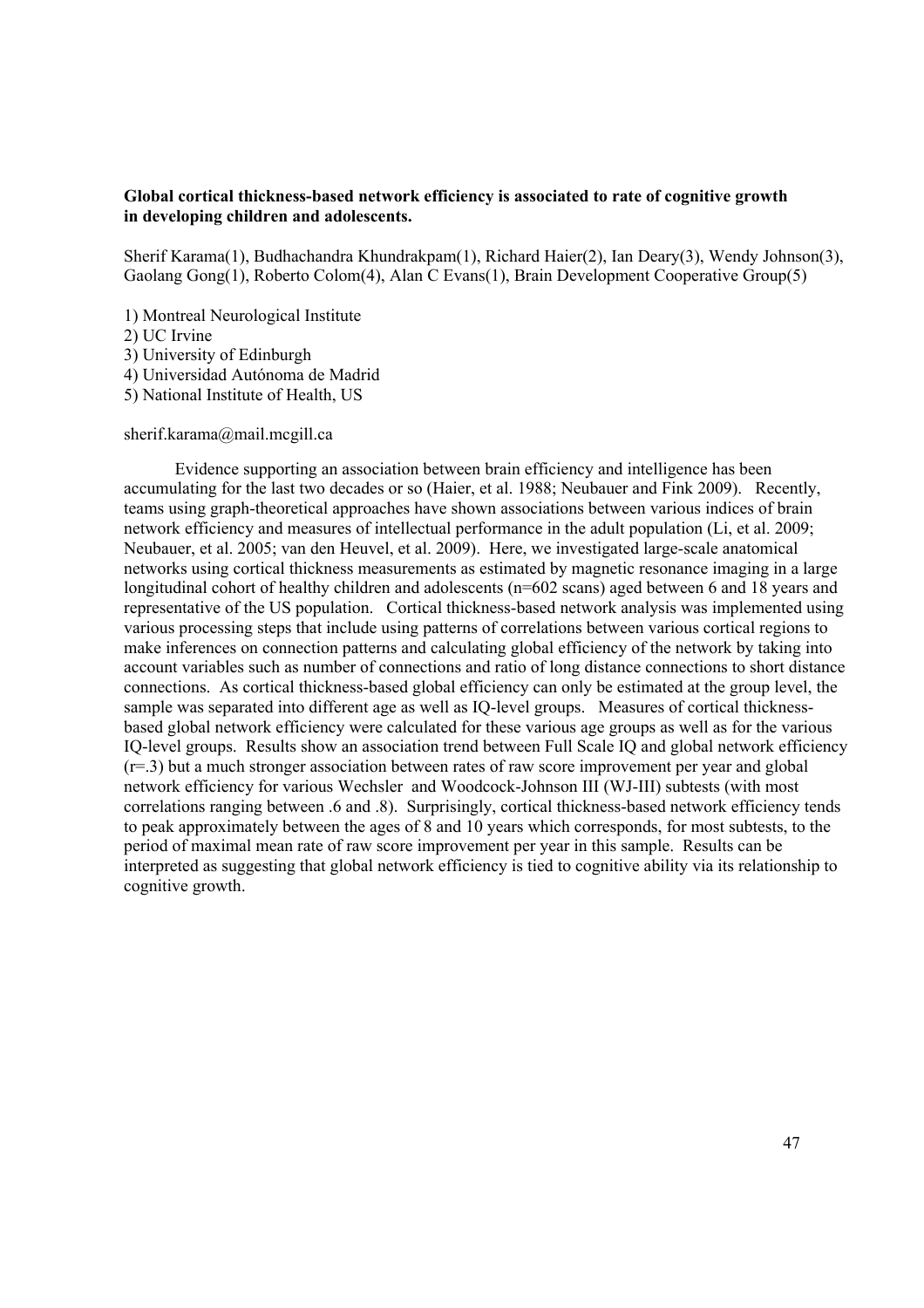## **Are We Really Overfactoring Modern Cognitive Tests? Test of a Hypothesis via Plausible Simulated Data**

Timothy Keith, University of Texas at Austin, tim.keith@mail.utexas.edu Matt Reynolds, University of Kansas, mreynolds@ku.edu

Recent research has shown an increase in the number of factors extracted from newer tests of cognitive ability compared to previous versions to such tests (Frazier & Youngstrom, 2007). These authors argued for the use of two methods for determining the number of factors in principal components and factor analysis: Horn's parallel analysis (HPA) and Minimum Average Partial analysis (MAP). In a series of analyses using these methods they extracted fewer factors for modern tests than those tests supposedly measure. In contrast, for older tests the number of factors were generally closer to the hypothesized number of factors. The authors suggested that publishers and researchers are overfactoring modern tests: finding more factors than actually exist.

We used a different approach to determine whether modern methods, especially confirmatory factor analysis, results in overfactoring, or whether a HPA or MAP approach would produce more accurate results. Our research asked whether, given a plausible factor structure (and the covariance matrix implied by that structure), will CFA recover the factor structure correctly? Will exploratory analysis using HPA or MAP? Plausible models with multiple firstorder factors, two or more subtests per factor, and a higher-order *g* factor were used to generate implied variance/covariance matrices that were then factor analyzed using model comparisons in CFA and EFA with HPA and MAP. Preliminary analysis suggests that CFA is quite capable of recovering the correct factor structure (including the correct number of factors), and that the correct structure fits better than do other structures. In contrast, HPA and MAP often underestimated the correct number of factors. These findings suggest that modern tests are not being "overfactored," and that EFA approaches for discovering the correct number of factors may underestimate those factors, at least for cognitive ability data. We also argue for the importance of theory as a guide for such analyses.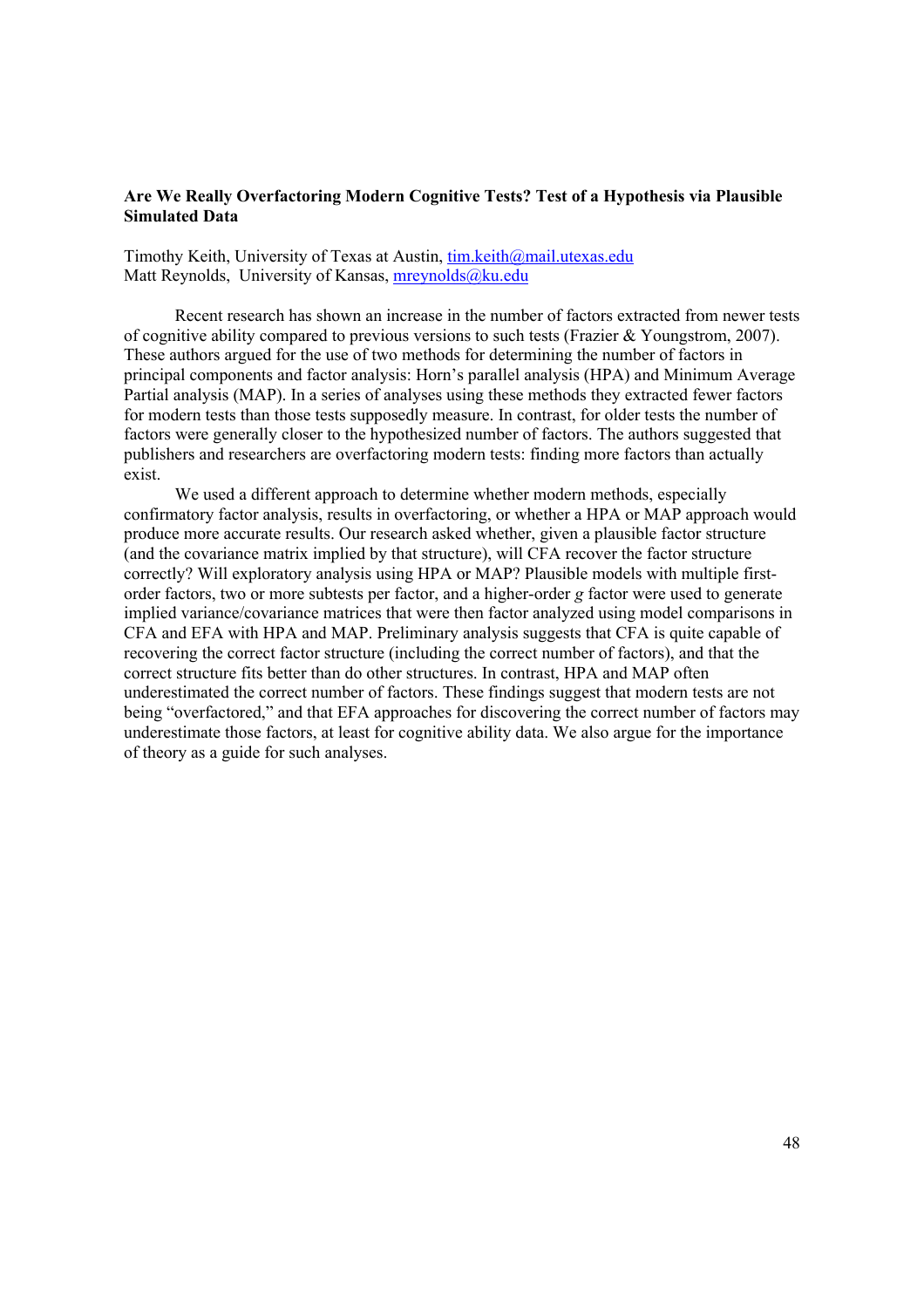#### **Predictors of Mathematical Achievement: the nature of the association.**

Yulia Kovas(1),(2),\*, Maria Tosto(1), & Robert Plomin(2) (1)Psychology Department, Goldsmiths College, London (2)Social, Genetic and Developmental Psychiatry Centre, Institute of Psychiatry, UK E-mail: Yulia Kovas (\*Corresponding author): y.kovas@gold.ac.uk Maria Tosto: psp01mt@gold.ac.uk Robert Plomin: robert.plomin@kcl.ac.uk

The nature of the relationships between mathematical ability/achievement and untaught spatial and numerical abilities remain poorly understood. We present the first genetically sensitive investigation into these relationships as part the Twins Early Development Study (TEDS).

In the first phase of the investigation we created and validated an on-line battery of mathematics-related tests suitable for 16-year-olds. Ninety-eight Sixth-Graders (16 year-old students) were individually tested with a battery of eleven tests administered via computer or in a pen and paper format. The tests assessed specific ability to approximate numerosity, numerical magnitude, nonverbal spatial memory, speed of processing, and a range of mathematical skills. A measure of the students' mathematical achievement, their GCSE maths grade, was also collected. Based on the analysis of these data, 7 out of 11 tests were deemed suitable for web-implementation and were assembled into an on-line battery. This battery was administered to the same sample of 98 students, as well as to 34 naïve 16 year-old students for test re-test reliability analyses and for validating on-line administration. In the second phase of the study the battery was administered to a large, representative sample of the TEDS twins, allowing us to examine aetiological links among the cognitive and achievement traits.

The tests administered in-person and their on-line adaptations showed good test-retest correlations, reliability and internal validity. Analyses of the relationships among the measures suggested that measures of speed of processing, visuo-spatial short-term working memory, and estimation of numerical magnitude were the best predictors of maths ability and achievement. The results of the quantitative genetic analyses from the twin study will also be presented, providing the first information on the aetiology of the individual differences in specific maths-related traits and their genetic and environmental links to mathematical achievement.

The findings of the study confirm that both general cognitive ability and specific numerical abilities contribute to mathematical achievement. Univariate and Multivariate genetic analyses reveal complex aetiology of the variance of each trait and of co-variance among the traits.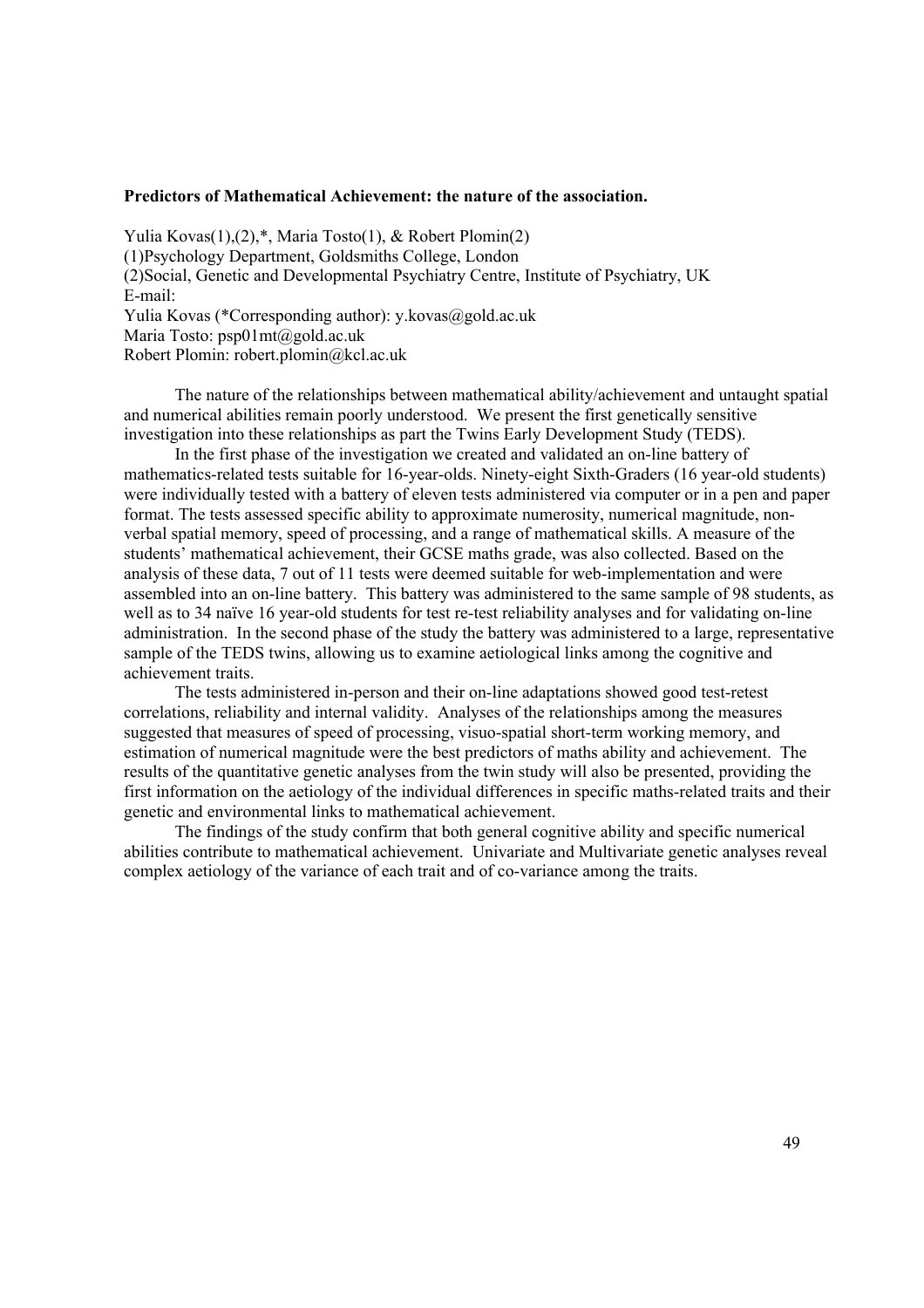### **The Theory of Cognitive Acuity: Extending Psychophysics to the Measurement of Situational Judgment**

J. Peter Leeds, Ph.D., Research Psychologist, peter.leeds@mspb.gov U.S. Merit Systems Protection Board

This paper presents a Theory of Cognitive Acuity (TCA) as a means for understanding and measuring practical intelligence in the context of critical incident decision-making on situational judgment tests (SJT) using psychophysical underpinnings. Specifically, I borrow from the Weber-Fechner law of stimulus and response to propose a method for measuring cognitive acuity on SJT item response options while presenting an approach to more effective SJT item development. In TCA I define cognitive acuity as the capacity to discern correctness and distinguish between correctness differences among simultaneously presented situation-specific response options.

While true score theory focuses on tests scores as the unit of analyses, and item response theory emphasizes the test item as the unit of analysis, TCA examines the response options within items as the unit of analysis and attempts to explain the mechanisms by which response choices are made. TCA provides a method for developing SJT response options having strongly predicted response attractiveness and hence allows for variance optimization through judicious item response option composition. Further, TCA proposes measuring respondents' sensitivity to the absolute and contrasted correctness signals emitted by ambiguously correct (or valent) response options in a two-parameter model of signal detection. TCA states that a respondent's ability to select correct responses is based on 1) the respondent's level of signal sensitivity (i.e., cognitive acuity) and 2) the magnitude of that signal (measured as absolute or contrast correctness valence as estimated by subject matter experts). Where both are maximal, probability of correct response discernment (i.e., *p* value) is unity. Where both are minimal, *p* values will be chance or .5. The sign of the valence is assumed to be irrelevant and in the present study I show that a negatively valenced response option of a given magnitude is equally as discernable as a positively valenced response option of the same magnitude.

I applied TCA to two SJT data sets involving nurses (study 1) and security officers (study 2). In Study 1, SJT response option *p* values ( $N = 72$ ) were predicted by response valence contrast ( $r = .75$ ) and absolute valence level (R increment = .80). Subject matter expert agreement as to valence level was shown to moderate the valence-*p* value relationship. In addition to replicating the finding of study 1, Study 2 showed that, consistent with the Weber-Fechner law, the relation between sensation (i.e., valence signal detection as measured by *p*) is strongly logarithmically related to stimulus (i. e., response option valence magnitude) with R square = .82. Using this function, it was possible to estimate SJT respondents' level of cognitive acuity. I used the obtained logarithmic formula,  $p = b0 + (b1 * ln(\text{valence}))$  to estimate the function-determined *p* value (or *functional p)* associated with each of the 11 signal valence magnitudes (ranging between .1666 and 2 on a  $+2$  valence scale) found among the 415 response options distributed among 53 SJT items. An *observed p* value was computed for each respondent  $(N = 146)$  on each of the 11 valence levels. The degree to which each respondents' *observed p* was above or below (errors) the *functional p* served as a measure cognitive acuity. Critical incident management ratings obtained from respondents immediate supervisors were regressed on these acuity scores. In a concurrent criterion validation study, results show that acuity scores contributed incrementally to both traditional dichotomous scoring and valence-weighted SJT scoring methods. Implications are discussed for measuring acuity and SJT item construction.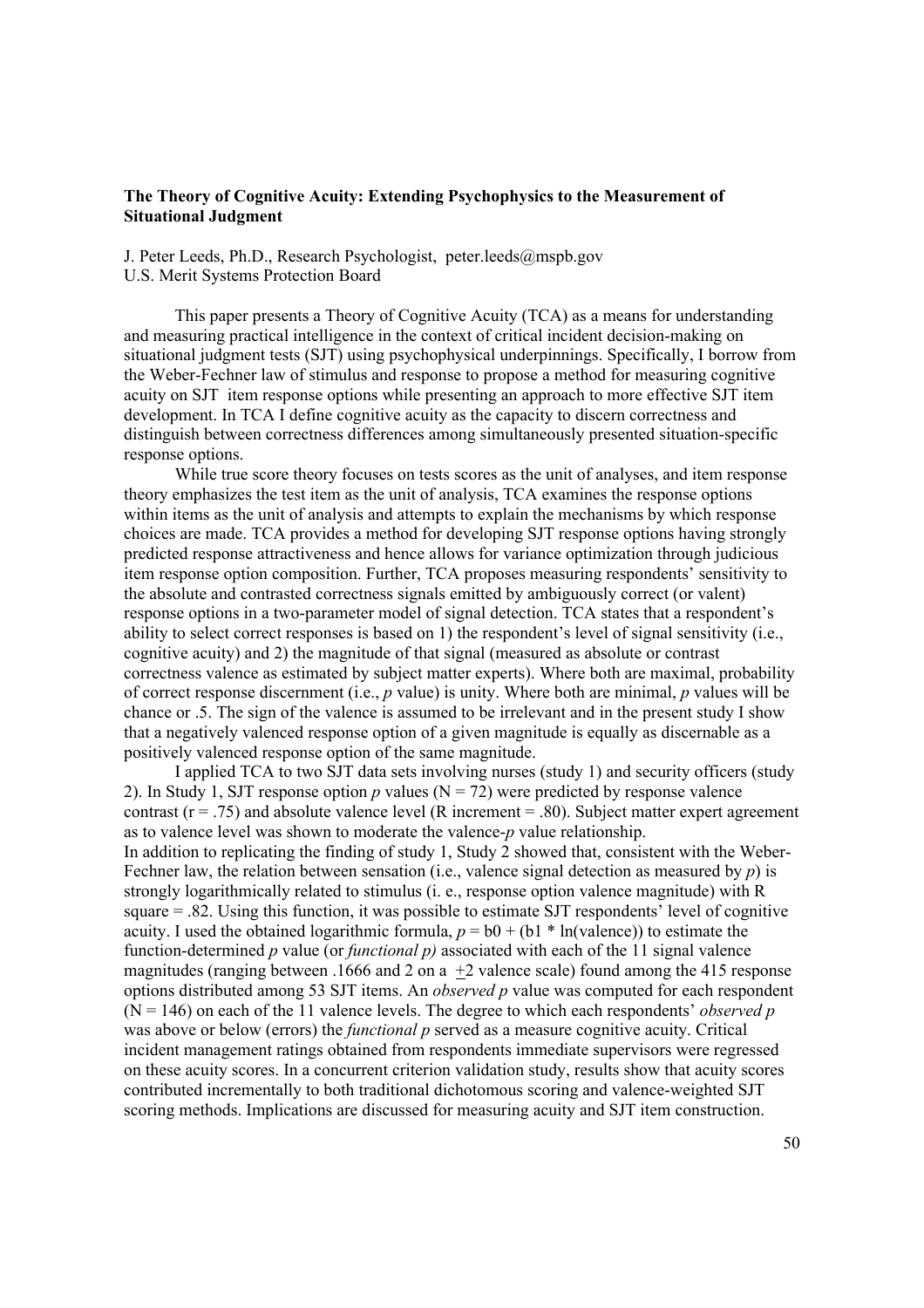#### **Scoring Emotional Intelligence Tests Using Profile Similarity Metrics**

Peter Legree(1), Dan Putka(2), Richard Roberts(3) and Joe Psotka(1) (1)U.S. Army Research Institute, (2)Human Resources Research Organization, (3)ETS Pete.Legree@us.army.mil

Measures of emotional intelligence and tacit knowledge often present examinees with scenarios, and then ask examinees to rate potential options for addressing those scenarios on a common Likert scale. Scoring rubrics for EI and TK measures are often developed by surveying experts and using their mean ratings to specify scoring keys (cf. Wagner & Sternberg, 1985; Mayer, Caruso, Salovey & Gill, 2003). Distance scores, endorsement ratios and other metrics of absolute profile similarity have then been used to compute an overall score that reflects the level of absolute agreement between examinee ratings and the scoring key across items.

One limitation of this scoring approach is that measures of absolute agreement may confound meaningful differences between examinees and experts with potentially irrelevant examinee response rating tendencies. For example, an examinee may achieve a poor overall score if the individual tends to rate all the options highly (or lowly), even if the examinee's item ratings are highly correlated with the scoring key (i.e., the mean expert item ratings). Previous analyses of EI and TK test data have not investigated these potential confounding effects. In this session, we mathematically decompose measures of absolute agreement (distance) into measures of association (correlation), elevation (respondent rating mean) and dispersion (respondent rating standard deviation). We then explore implications of these confounding effects on the construct validity evidence for the MSCEIT.

In the current study, we model MSCEIT subscale scores (which are based on absolute profile agreement) to assess the degree to which they are saturated with variance reflecting individual differences in response tendencies. Most of the variance in the eight MSCEIT subtest scores can be accounted for using metrics based on association (correlation), elevation and dispersion (*R2* ranged from .73 to .93). However, the regression analyses also show that the four MSCEIT subscales underlying the *MSCEIT Experiential Factor* primarily reflect individual differences in elevation and dispersion, while the four subscales that form the *MSCEIT* S*trategic Factor* primarily reflect individual differences in association (i.e., correlations between the individual respondent rating profiles and the expert key). In fact, when elevation and dispersion effects are removed from MSCEIT subscale scores, no clear evidence for the MSCEIT Experiential and Strategic factors emerged. Therefore, the view that the experiential and strategic factors are driven by substantive content, as opposed to method effects, may be incorrect. Discussion and further analyses focus on the implications of these findings for construct validity evidence for measures of EI and TK.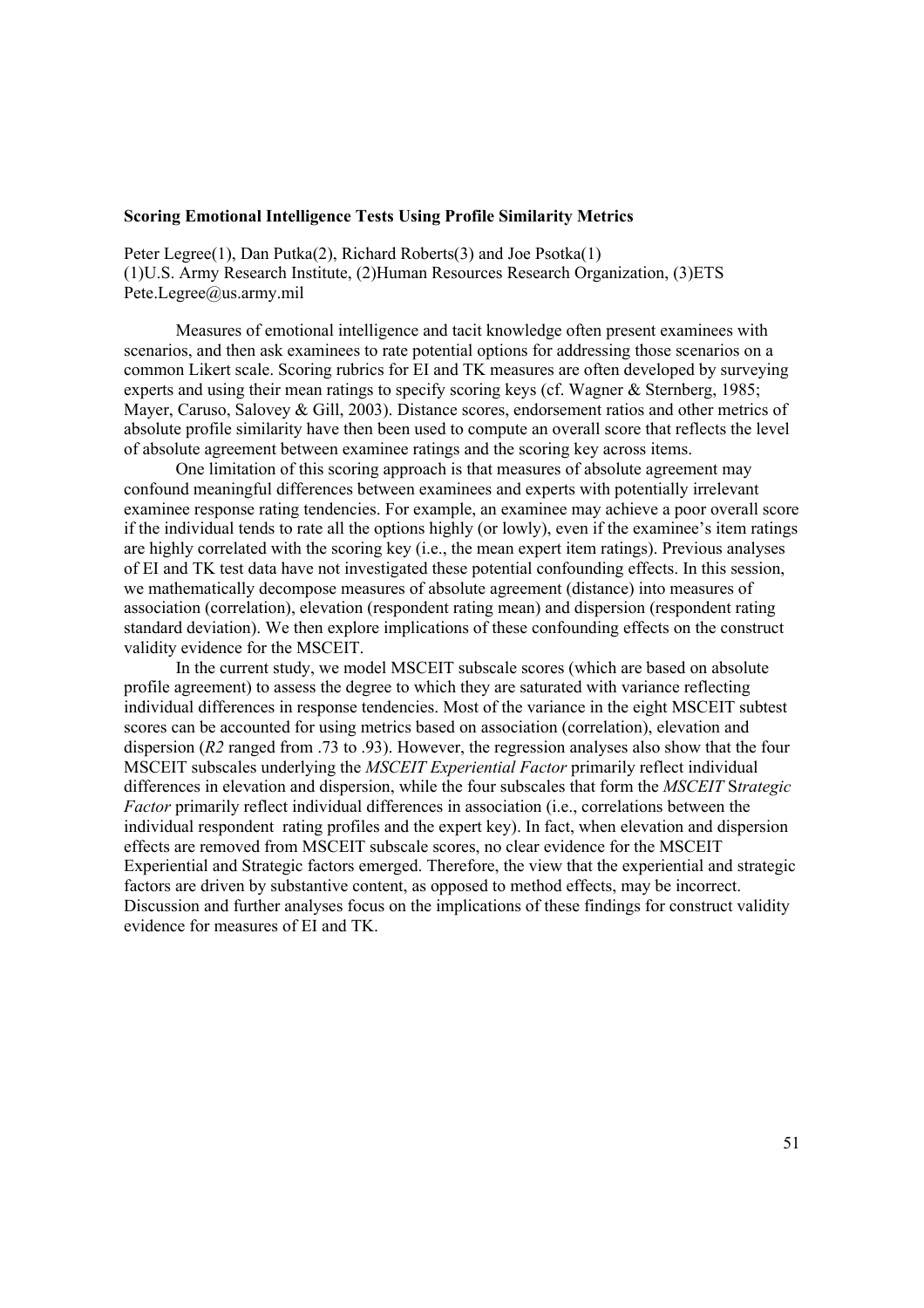## **The intelligence - word frequency interaction effects for word and pseudoword stimuli in lexical decision task**

Ekaterina Lapteva, Institute of Psychology of Russian Academy of Science, ek.lapteva@gmail.com

The aim of the study was to examine influence of intelligence on word frequency effects in lexical decision task (LDT). An experiment was constructed according to the following premises of the model of parallel letter recognition in reading: there are three factors that determine performance in word recognition: 1) number of relevant features of a word, 2) word frequency, 3) intelligence.

One hundred and eighty subjects (50% female, mean age 15.3, SD=0.95) performed a LDT on 30 words and 30 pseudowords made up of the real words by replacement of one letter. Stimuli were 5-7 letters length. Frequency (high vs. low) and type of stimuli (word vs. pseudoword) were varied. The task was to distinguish if the stimulus was a real word as fast and accurate as it was possible.

Standard Progressive Matrices and verbal subscale of Amthauer's IST were used to measure intelligence. The mean z-score of both tests was used as general IQ score. The 3 levels of intelligence were defined on the basis of 33 and 67 percentiles of IQ score. For LDT performance, the mean overall accuracy, mean accuracy and reaction time (RT) in each condition, differences in accuracy and difference in RT between low- and high-frequency words and pseudowords were registered. Only the cases with mean overall accuracy higher than 75% were used for analysis. High intelligence is supposed to be related to better performance in ambigious cases: for low-frequency words and pseudowords made up of high-frequency words.

The two three-way ANOVAs for repeated measures were computed with RT and accuracy as dependent variable respectively. In both analyses frequency (low vs. high) and type of stimuli (word vs. pseudoword) were taken as within-subjects factors; level of intelligence was taken as a between-subjects factor.

The main effects of frequency and type of stimuli were significant both for RT or for accuracy: high-frequency words compared to low-frequency ones, words compared to pseudowords were recognized faster and more accurately. Besides that, the threefold interactions between frequency, type of stimuli and intelligence factors were revealed. In general, higher intelligence is characterized by smaller difference between accuracy for high- and low- frequency words as the accuracy for low-frequency words increases with intelligence. With respect to pseudowords we can see the opposite effect: the difference in accuracy for high- and lowfrequency words increases with intelligence level. This effect is due to accuracy increase for high-frequency pseudowords as a function of intelligence. The difference between RT for highfrequency and low-frequency words grows with increase of intelligence. This is because of both decrease in RT's for high-frequency words and increase of RT's for low-frequency words on the higher level of intelligence. Such effect was not revealed for pseudowords.

According to our model, the response in LDT appears if the activation of appropriate node of a semantic network reaches its threshold. If a node is characterized by high but still subliminal level of activation, cognitive system gives it some extra time to increase (or not to increase) the activation till its threshold level. Thus, people with high intelligence are at an advantage in RT's for high-frequency stimuli and also they are more accurate but slower when processing the lowfrequency stimuli. An alternative explanation of observed phenomena is metacognitive strategies.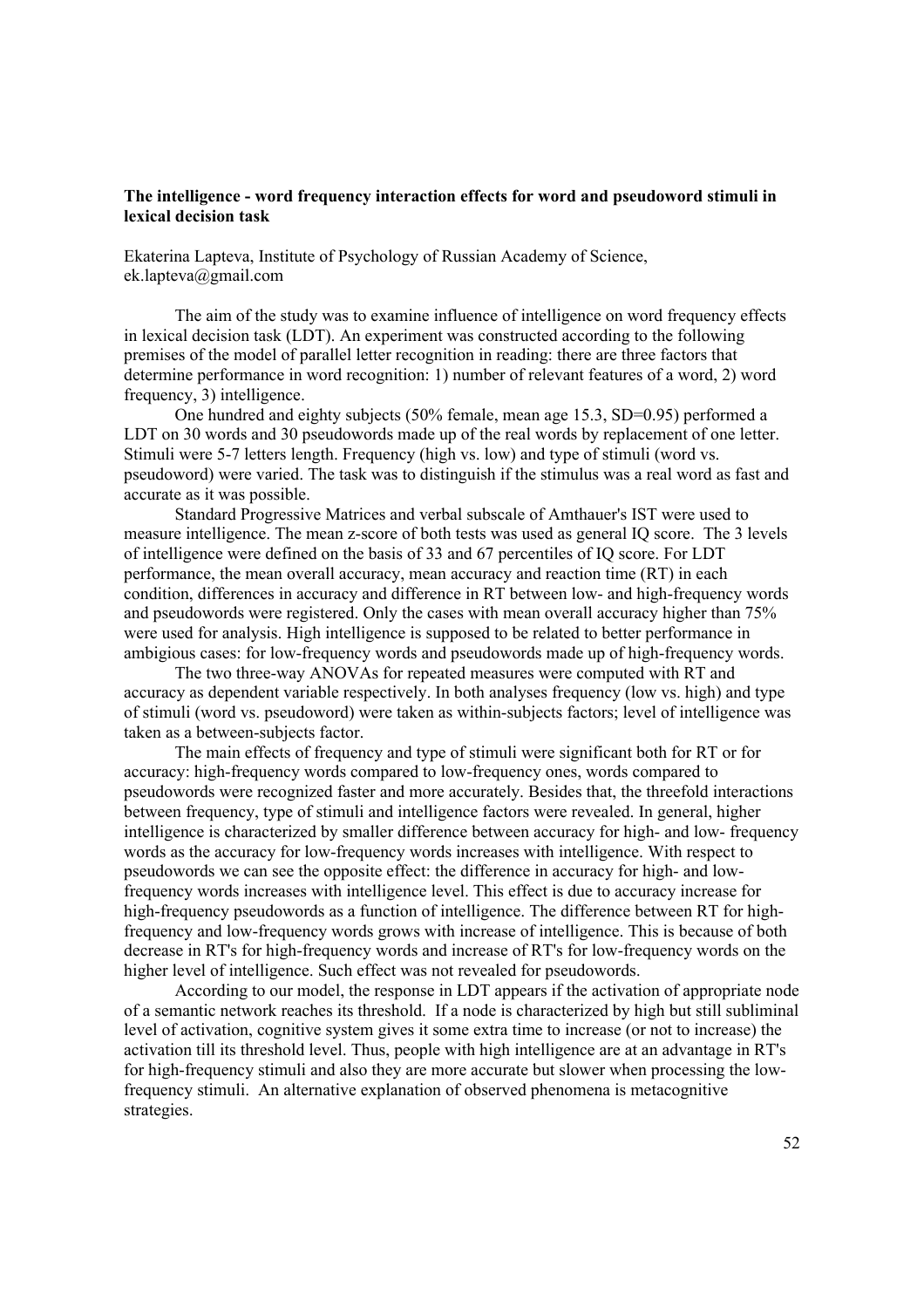## **The Dynamic Relationship Between Health and Cognition: Findings From the Seattle Longitudinal Study**

Tara Madhyastha(1),(3) (madhyt@uw.edu), Sherry L Willis(1), Paul R. Borghesani(1),(3), Anne Richards(1),(3), Elizabeth H. Aylward(2), K. Warner Schaie(1)

Departments of (1)Psychiatry and Behavioral Sciences, University of Washington School of Medicine, Seattle WA, USA

(2)Center for Integrated Brain Research (CIBR), Seattle Children's Research Institute, Seattle WA, USA

(3)Integrated Brain Imaging Center, University of Washington Medical Center, Seattle WA, USA

A strong association exists between intelligence and health, and both factors have been found to be predictors of longevity. Many potential explanations for this association have been proposed. The directionality of the relationship between change in health and change in cognition is debated and it is quite possible that the dynamics of these relationships changes throughout the lifespan. For example, greater childhood intelligence associated with higher education might lead to developing knowledge of successful health behaviors. However, a person affected by vascular disease may experience a decline in memory caused by the disease process. Using data from the Seattle Longitudinal Study, a cohort sequential study begun in 1956, we model the relationship between health, as indexed by a sum of diagnosed vascular diseases (hypertension, diabetes, cardiovascular disease), and three abilities (memory, executive function, and perceptual speed) using a bivariate dual change model. Our emphasis is on ages 53-74, with four occasions of assessment. This series of models allows us to test hypotheses about whether change in health precedes change in cognition or vice versa.

We find that for each of the three cognitive domains, change in cognition precedes changes in the number of disease diagnoses. Controlling for gender, education, and smoking behavior does not change this dynamic association. However, body mass index is a significant predictor of midlife vascular disease, and controlling for BMI at each measurement occasion results in the dynamic link between cognition and health to become insignificant in all models except for perceptual speed. The dynamic relationships are identical in earlier born and later born cohorts, and in midlife and in old age.

Cognitive decline may occur during the preclinical phase of a disease prior to disease diagnosis. Factors such as BMI would serve as predictors during this preclinical disease phase. This would support the theory that intelligence may be linked to health dynamically in midlife to old age through practice of healthful behaviors and early treatment of chronic vascular conditions.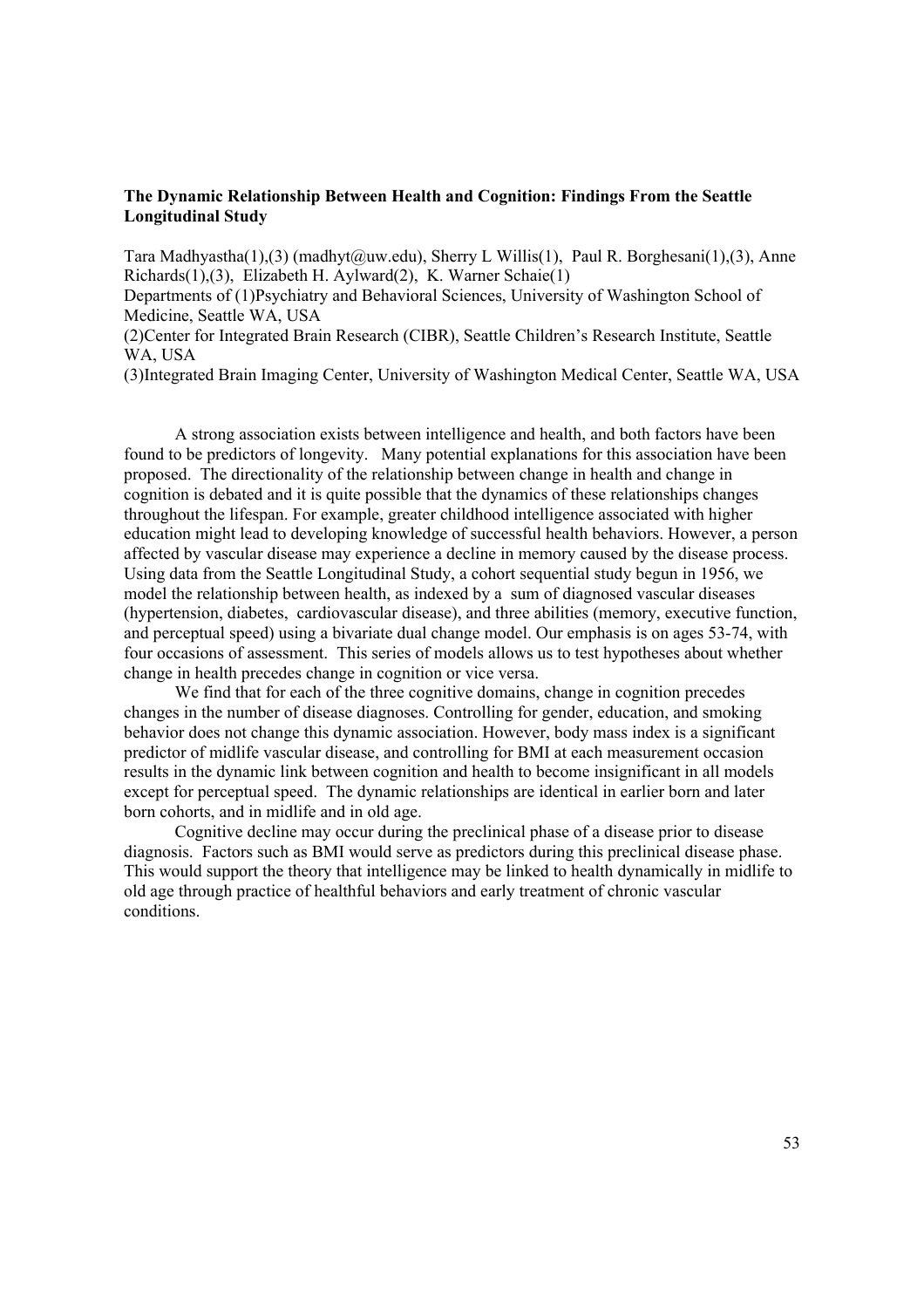### **Creative achievement, intelligence, and personality**

Guy Madison(3), Örjan de Manzano(1), Patrik Magnusson(2), Nancy L. Pedersen(2), and Fredrik Ullén(1)

(1)Dept of Women's and Children's Health and Stockholm Brain Institute, Karolinska Institutet; (2)Dept of Medical Epidemiology and Biostatistics, Karolinska Institutet (3)Dept of Psychology, Umeå University.

Real life creative achievement is related to a large set of variables, each of which typically predicts only a small proportion of the total inter-individual variance in creative output 1-3. These variables include properties of the individual (abilities, personality traits etc) as well as numerous environmental factors.

Here, we explored associations between creative achievement, intelligence and personality in two samples. Sample 1 included 153 individuals (age 18-47 yrs) for whom intelligence was measured with either the Wiener Matrizen Test (WMT) or the Raven SPM Plus; personality was measured using NEO PI-R, and creative achievement using a newly developed Creative Achievement Questionnaire (CAQ). The CAQ , which is a Swedish adaptation and development of similar questionnaires from Carson and coworkers, measures actual achievement in seven domains (Visual arts and design; Music; Dance; Writing; Invention; Science and research; and Theater and acting). Activity in each domain is self-rated on a scale from 0 (no involvement) to 6 (professionally active and nationally or internationally recognized); estimates of number of produced works in each domain are also recorded. Sample 2 consisted of a cohort of twins (age 50-65 yrs) in which the WMT and the CAQ were administered over the Internet. We present preliminary analyses based on 2360 twin individuals.

Intelligence was positively correlated to Creativity in Science (Sample 1:  $r = .22$ ,  $p = .01$ ; Sample 2:  $r = .22$ ,  $p = .000$ ) and Invention (Sample 1:  $r = .17$ ,  $p = .04$ ; Sample 2:  $r = .11$ ,  $p =$ .000). A weaker correlation was found between intelligence and creativity in music (Sample 1: *r*   $=$ .13, n.s.; Sample 2:  $r = .11$ ,  $p = .000$ ). For the visual arts, dance, writing and theater, correlations with intelligence were very weak (*r* values < .1) or non-significant in both samples. However, significant correlations were found between intelligence and creative versatility, operationalized as the number of domains in which the participant was active (Sample 1: *r =* .19,  $p = 0.02$ ; Sample 2:  $r = 0.14$ ,  $p = 0.000$ ). Among personality traits (Sample 1 only), Openness showed positive relations with creativity in all domains (*r* values between .08 and .27) as well as with creative versatility  $(r = 28, p = .004)$ . Neuroticism had negative correlations with creativity in science ( $r = -.19$ ,  $p = .055$ ), creativity in invention ( $r = -.37$ ,  $p = .000$ ), and with creative versatility  $(r = -0.23, p = 0.00)$ . Multiple regressions showed that intelligence, openness, and stability (low neuroticism) together explained 19% of the variance in creativity for invention , and 16% for science.

These preliminary analyses show that intelligence as well as the Big Five personality traits have substantial correlations with real-life creative output. Intelligence has strongest correlations with creativity in science and invention, as well as with creative versatility. Further analyses will focus on genetic and non-genetic components of creative achievement and its associations with intelligence and personality.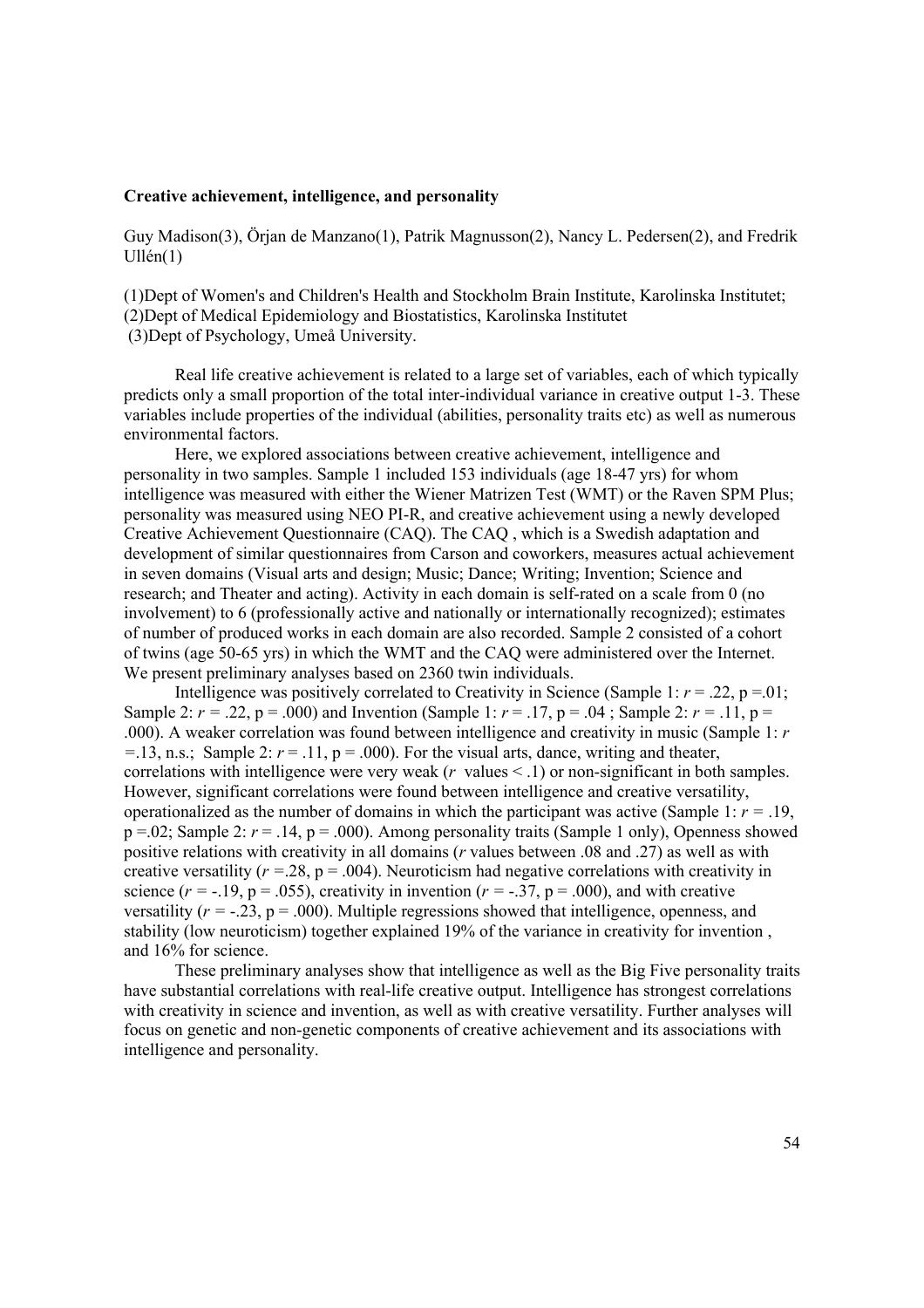## **The dependability of the general factor of intelligence: Why** *g* **is not a first principal component**

Jason T. Major (The University of Edinburgh), Wendy Johnson (The University of Edinburgh), Thomas J. Bouchard Jr. (University of Minnesota) Emails: J.T.Major@sms.ed.ac.uk (correspondence email), Wendy.Johnson@ed.ac.uk, Bouch001@umn.edu

In a replication of a psychometric study by Floyd, Shands, Rafael, Bergeron & McGrew (2009), generalizability theory was used to isolate and compare three different sources of error in general-factor loadings: the test battery size, test battery composition, factor-extraction technique, and their interactions. Subtests from the Minnesota Study of Twins Reared Apart (MISTRA) were randomly selected to form independent and overlapping batteries of 2, 4 and 8 tests in size. Eight "probe" tests were then inserted into each of the batteries, and principal components analysis, principal factors analysis and maximum likelihood estimation were used to obtain their general-factor loadings. Results of the generalizability theory analysis initially indicated that the general-factor loadings were more dependable than in Floyd et al. (2009), but subsequent examination revealed this outcome to be largely a function of the greater diversity of probe tests selected in the present study. As in Floyd et al. (2009) the characteristics of the probe tests constituted the largest source of variance in general-factor loadings, followed by the effects of psychometric sampling, the factor-extraction method and test battery size. Our interpretation of these results differs from that by Floyd et al. (2009), however, in consideration of the standard errors of the factor loadings, and the correlation of general-factor scores to those for an estimated "true *g*". These indices demonstrate that general-factors from small non-hierarchical test batteries are not accurate enough estimates of *g* for the purposes of theoretical research, in particular when they are derived from principal components analysis.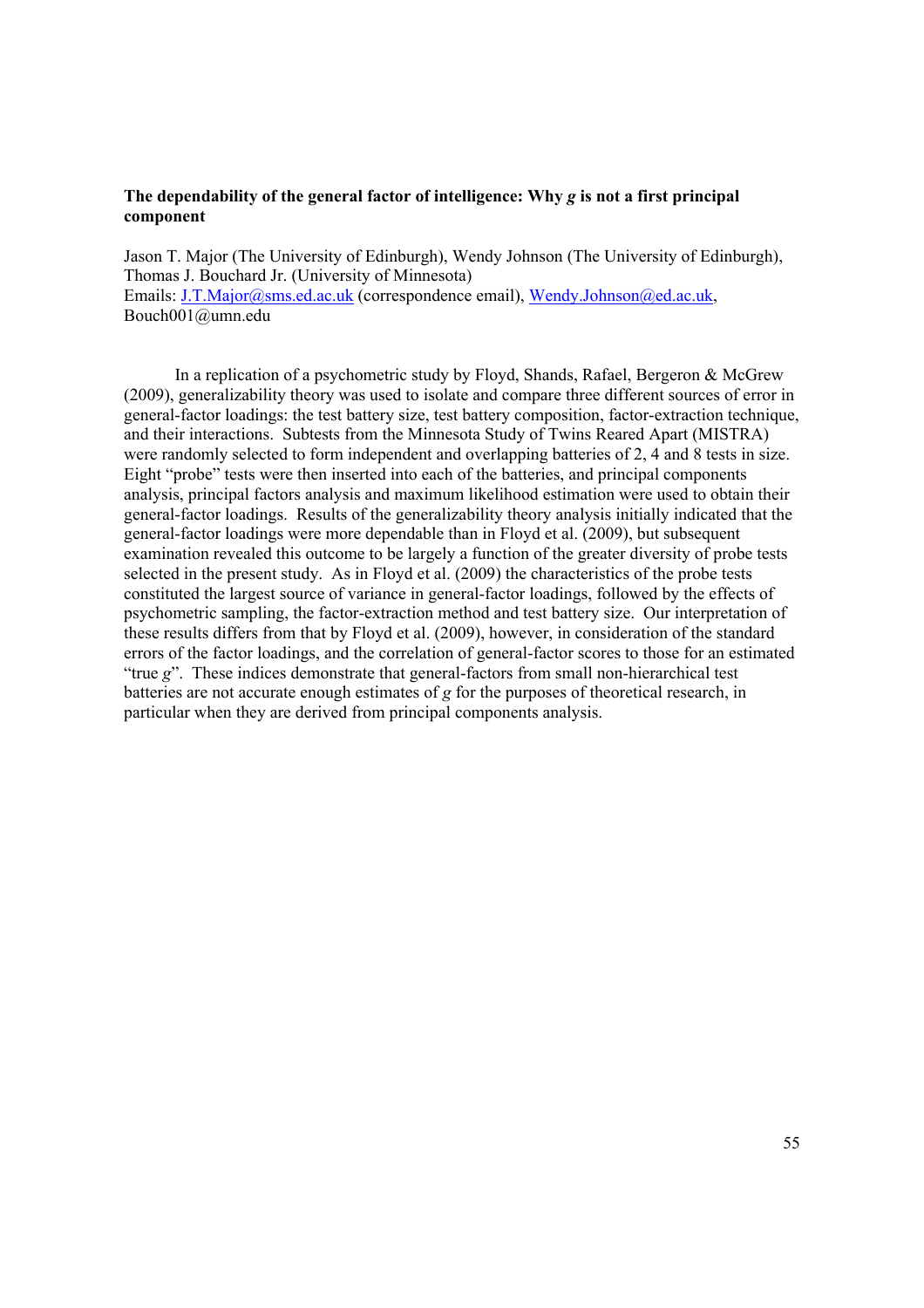# **Political orientations, religiosity and their relationship with intelligence/education in a Brazilian sample***.*

Marcela Mansur-Alves(1), Carmen E. Flores-Mendoza(1), Heiner Rindermann(2), & Michael A. Woodley(3)

- 1. Universidade Federal de Minas Gerais, Brazil
- 2. Chemnitz University of Technology, Germany
- 3. School of Biological Sciences, Royal Holloway, University of London, UK

Corresponding author:

Av. Antônio Carlos, 6627. FAFICH – Depto. de Psicologia - Gab. 4042. Universidad Federal de Minas Gerais - Brazil.CEP: 31270-901, e-mail: marcelamansuralves@yahoo.com.br

Social sciences have assumed an effect of education on citizens' political orientation and behavior of religiosity. On the other hand, several studies have also shown an impact of intelligence. If intelligence is a burgher (middle-class, civil) phenomenon by its support to civil attitudes, habits and norms like diligence, order and liberty, then political orientations and degree of religious belief should be related to intelligence. That means: More intelligent people tend to have less extreme political orientations. Their affinity is with center positions. In addition, more intelligent people tend to be less religious. In a Brazilian sample (*N*=586) persons were given the SPM and a questionnaire measuring age, sex/gender, income, education, political orientations, and level of religiosity. High IQ was found for center-right followed by center category, even after correcting for gender, age, education and income. In a path-analysis predicting center (vs. extreme) political orientation only intelligence (depending on education) had a positive impact on political centrality, while education led directly more to the wings. The same direction is found for religiosity. The results are discussed on the background of different theoretical models assuming an intelligence-politics-religiosity-relationship.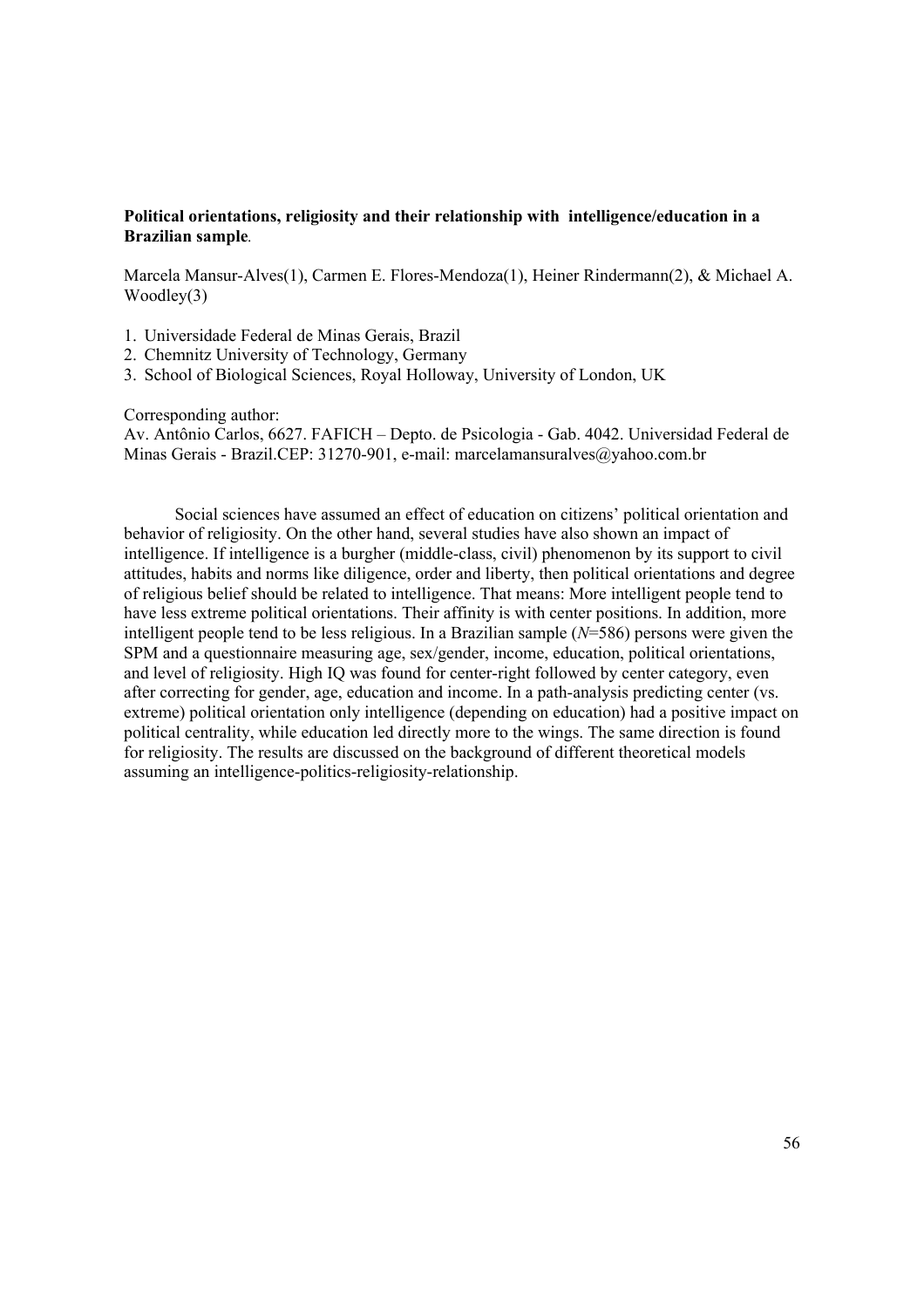#### **Intelligence and the Resting Brain**

Kenia Martínez (1), Ana Beatriz Solana (2), Miguel Burgaleta (1), Juan Antonio Hernández-Tamames (2,3,4), Juan Álvarez-Linera (4), Mª Ángeles Quiroga (5), Roberto Colom (1)

(1) Universidad Autónoma de Madrid (2) Centro de Tecnología Biomédica -Universidad Politécnica de Madrid, (3) Universidad Rey Juan Carlos de Madrid, (4) Fundación CIEN-Fundación Reina Sofía, (5) Universidad Complutense de Madrid

#### kenia.martinez.r@gmail.com

Neuroimaging studies provide evidence for a fronto –parietal network relevant for intelligence and several cognitive functions. Recently, spontaneous brain activity at rest has been related to individual differences in intelligence. Frontal and parietal areas show the greatest local connectivity efficiency in high IQ people. Here the relationship between individual differences in intelligence and the efficiency of independent functional brain subsystems or automatically connected brain networks at rest is analyzed. The consistency and stability of these brain networks taken into account intelligence differences and videogames training are also studied. The sample comprised twenty females who completed a battery of four reasoning tests (DAT-AR, DAT-VR, DAT-SR and APM) and they were submitted to a 6 min resting-state fMRI in a 3T MR scanner in two blocks (intelligence measures – rsfMRI scan) separated by four weeks. Between these blocks, ten females (experimental group) were trained on a pack of reasoning puzzles (Professor Layton 2 by Nintendo). In order to control for retest effects, performance of the experimental group was compared with the remaining females (control group). A positive relationship between intelligence and efficiency at the puzzles was observed. Further, high IQ females showed greater intelligence gains at the posttest. A group independent component analysis (GICA) using multi-session temporal concatenation of pre-post rsfMRI for all the scans was computed in MELODIC-FSL. After visual identification of the independent components representing real functional subsystems, we applied a dual-regression algorithm to obtain the individual spatial maps related to those functional subsystems. Note that we obtain two spatial maps for each female (pre and post rsfMRI scans). Finally, we obtained the overall connectivity scores per subnetwork and block (pre – post) for each subject. These scores were related to intelligence measurements and used to study how the training in a cognitive task interacts with intelligence to modify the consistency and stability of functional connectivity efficiency.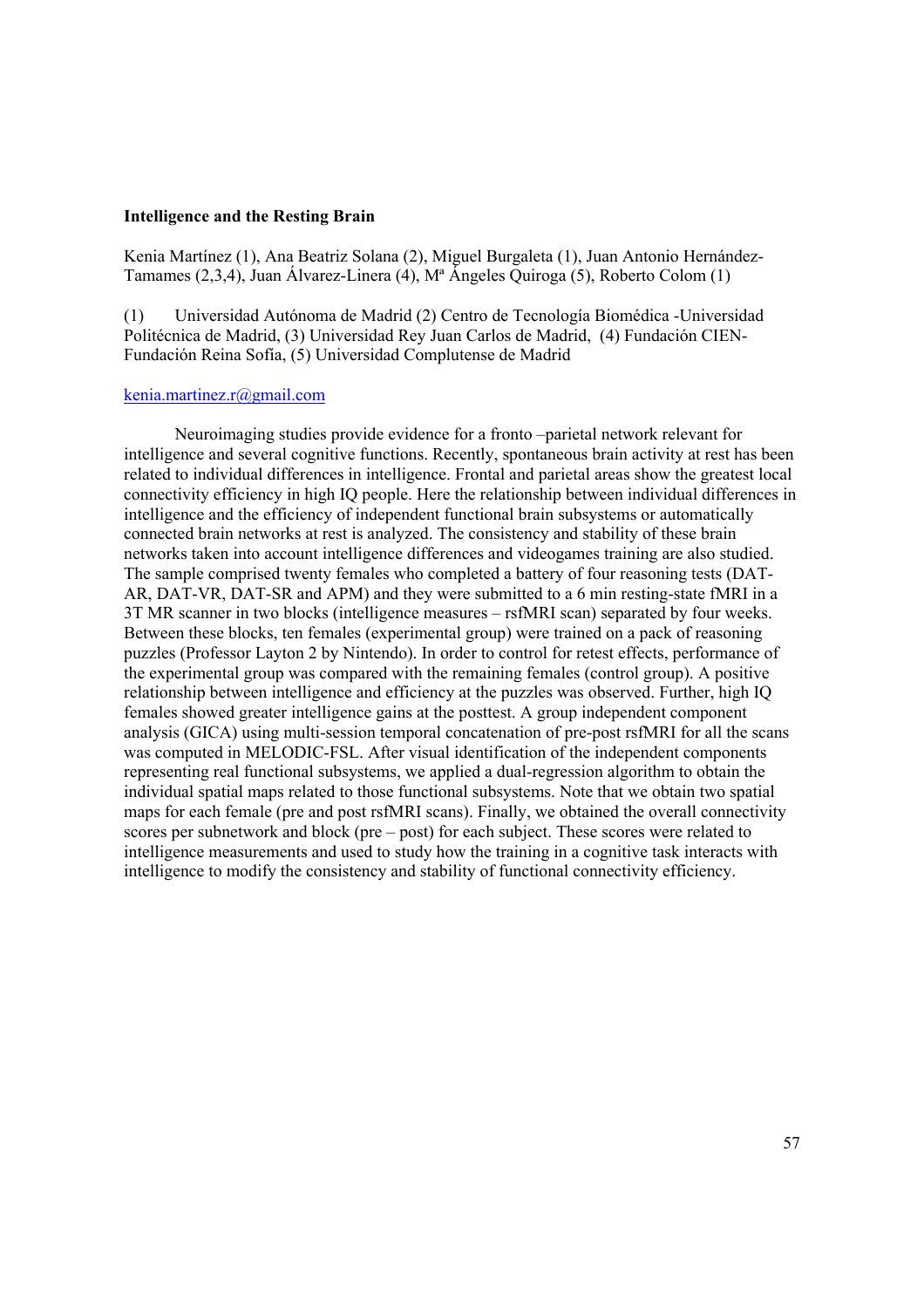#### **The Jensen Mental Chronometer**

Frank Miele Institute of Mental Chronometry

As described in the presentation, "Ratio Scale Measurement of Mental Processes by Means of Mental Chronometry," any advance in Mental Chronometry (MC) required the construction of a new apparatus that would eliminate the numerous sources of method variance. Consequently, Arthur Jensen commissioned a major electronics firm to construct a Mental Chronometer, a standardized apparatus to administer, record, analyze, and archive experiments in MC. The test administration portion of the apparatus provides a uniform stimulus panel and a uniform response panel, thus ensuring comparability of measurements by eliminating any method variance. Like Jensen's original device, it clearly separates cognitive decision making time (RT) and motor movement time (MT). Surprisingly, this is still not done in all mental chronometry experiments, despite the well documented differences between the two measures.

Since the R&D to build such an apparatus is beyond the means of most laboratories, once produced and thoroughly tested, the Institute of Mental Chronometry (IMC) will sell, lease, and, in some cases, donate their Mental Chronometer, IMC/MC, to behavioral science departments in colleges and universities, medical schools, and research institutes in the U.S. and around the world. Further, IMC will solicit proposals for both basic and applied research grants that will use the IMC/MC in approved projects. IMC will review proposals and possibly provide funding for the researchers as well as instrumentation for the duration of the project. To that end, in the near term, all devices that ATSI produces will be produced for IMC, which will distribute them as described.

Tests include Binary Reaction Time, Choice Reaction Time, Inspection Time, and the Odd-Man-Out (OMO) Test. (For a complete and detailed list of test paradigms, see CTM, pp. 20- 39). Statistics: Mean, median, range, standard deviation, and the Mean Square Successive Difference (MSSD or von Neumann ratio, which separates any systematic linear trend from random variation over successive trials; CTM, p. 67, 124), as well as factor analysis and principal components analysis (the latter providing mathematically exact numerical results uninfluenced by the researcher's interpretation). The MSSD statistic is far less used in behavioral science research than it should be as is Principal Components Analysis (PCA) relative to Factor Analysis. Again, by providing PCA as part of the JMC it further standardizes the reporting of research results. Data Storage and Internet Archiving: Storage of test results by subject, mental chronometry test, and trial, ID number to maintain privacy, subject demographic variables (such as age, sex, ethnicity, IQ, GPA, SES, medical conditions, medication). Each data set can transmitted to an IMC master data base for cooperative research.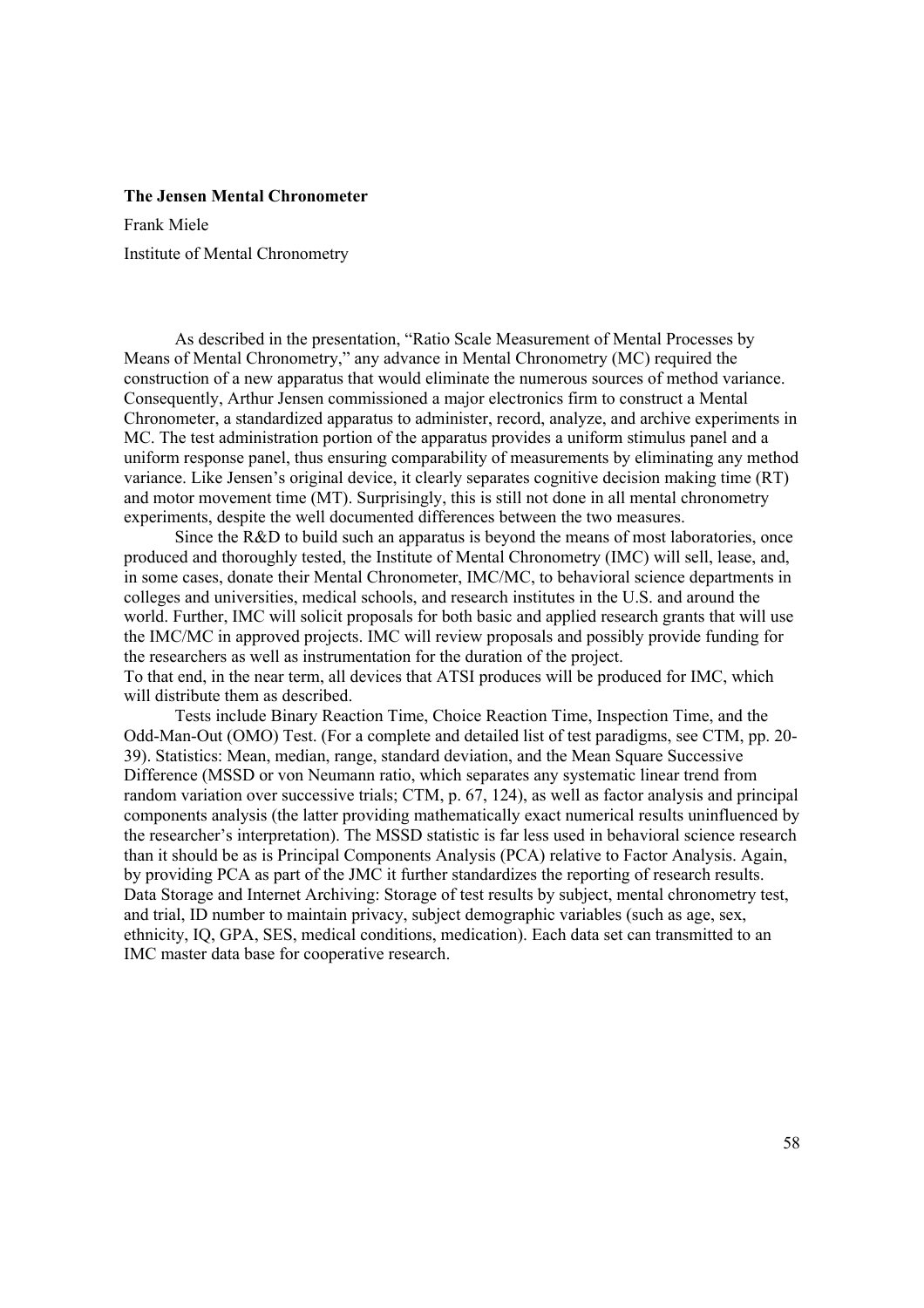#### **The Accuracy of Intelligence Judgments: Stranger Ratings of Photographs**

Lyndsay Nelson1, Rose Mary Webb1, April Bleske-Rechek(2) (1)Appalachian State University (2)University of Wisconsin-Eau Claire nelsonla@appstate.edu, webbrm@appstate.edu, bleskeal@uwec.edu

From an evolutionary perspective, the detection of an individual's intellect may serve an adaptive function for reproductive success and survival. The current study examines the accuracy of intelligence judgments based only on physical appearance, specifically still photographs. Although this idea was pursued in the early twentieth century, with mixed results (e.g., Anderson, 1921; Cook, 1939; Gaskill, Fenton, & Porter, 1927; Markey, 1934), this area of study has been largely neglected since that time. Rather, short video or audio segments of targets have been used more recently for judging this construct. Only one recent study has documented above chance accuracy in strangers judgments of intelligence (Zebrowitz et al., 2002).

The current investigation examines the accuracy of judgments of intelligence completed by strangers based on facial photographs. Participants include 166 targets who self-reported both objective and subjective indicators of intellect and 166 friends of the targets who served as knowledgeable "others" rating the intellect of the targets. Finally, photographs of the targets were viewed by 166 "strangers" who rated the intellect of the targets in both objective and subjective terms.

Objective measures of intelligence included the targets' self-reported SAT scores and grade point averages and stranger estimates of those indicators. Frey and Detterman (2004) concluded that SAT scores are a sufficient measure for general intelligence by demonstrating a correlation of .82 between the two measures. Furthermore, past research has provided support for the use of self-reports of these measures for intelligence assessment by documenting correlations of .97 between self-reported and actual GPAs and .88 for SAT scores (Cassady, 2001). We hypothesize that the strangers' estimates of these indicators of intellect will be positively correlated with targets' self-reported scores.

Additionally, intelligence was assessed in a more subjective manner using an intellect scale from the International Personality Item Pool (IPIP, Goldberg et al., 2006), completed by targets, friends, and strangers. Self-reported intellect scores serve as the first criterion for evaluating the accuracy of stranger ratings of intellect. Further, because self-reports are a limited criterion (Kolar, Funder, & Colvin, 1996), ratings of intellect completed by the friends of the targets serve as a second criterion variable. Positive correlations are hypothesized between stranger ratings and both criterion variables.

The current study contributes to an understanding of human intelligence by illuminating the relationship between actual and perceived intelligence. It extends the current literature in multiple ways. First, it includes both objective and subjective measures of intelligence. Second, whereas prior studies have not sufficiently controlled for potential prior acquaintance of the targets and judges, the current investigation limits this bias by utilizing a two-campus approach. Finally, reliance upon two criterion variables—self-reported and knowledgeable other-reported constructs—provides an opportunity for deeper examination of the convergence between various perceptions of intellect.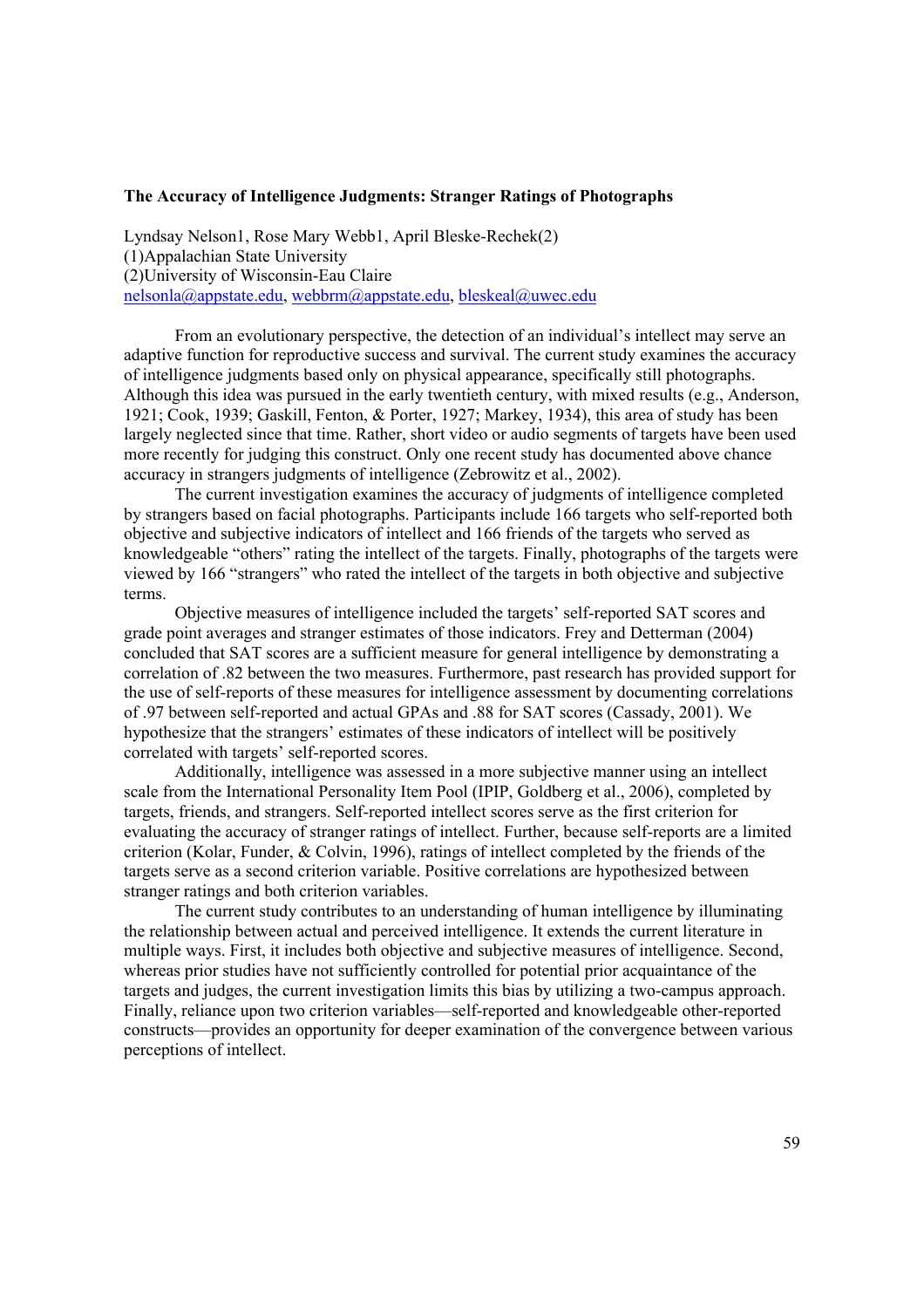#### **Time-saving from acceleration and the effect on STEM productivity in adulthood**

Gregory Park, David Lubinski, Camilla P. Benbow Vanderbilt University greg.park@vanderbilt.edu, david.lubinski@vanderbilt.edu, camilla.benbow@vanderbilt.edu

Students who learn at rapid rates can benefit greatly from educational acceleration such as grade-skipping, a widely used intervention offered to intellectually precocious adolescents in order to place them in developmentally appropriate learning environments (Benbow & Stanley, 1996; Stanley, 2000). Beyond the positive effects on educational achievement, socio-emotional status, and self-esteem, for years educational acceleration has been suggested as a mechanism that can increase adult productivity, by decreasing the time spent in training at a critical period in early adulthood (Pressey, 1949; Seashore, 1922; Terman, 1954). This hypothesis is tested using data from a longitudinal study of mathematically precocious students (in the top 1% of ability) and propensity score matching to create balanced comparison groups. These students (N=895) were identified by age 13 and subsequently tracked for over 25 years. The analysis aims to answer the following questions: (a) are accelerated participants more likely than their nonaccelerated intellectual peers to reach educational and occupational milestones related to productivity in science, technology, engineering, and mathematics (STEM; e.g., STEM Ph.D.s, scientific publications, or patents)?; (b) do accelerated students achieve these accomplishments at an earlier age?; (c) if so, is this time-saving effect of acceleration associated with increased productivity in their early scientific careers? Answering these questions advances current understanding of the benefits of acceleration for mathematically precocious adolescents in terms of fostering STEM productivity, suggesting a desirable developmental course for such individuals and potential benefits to society at large.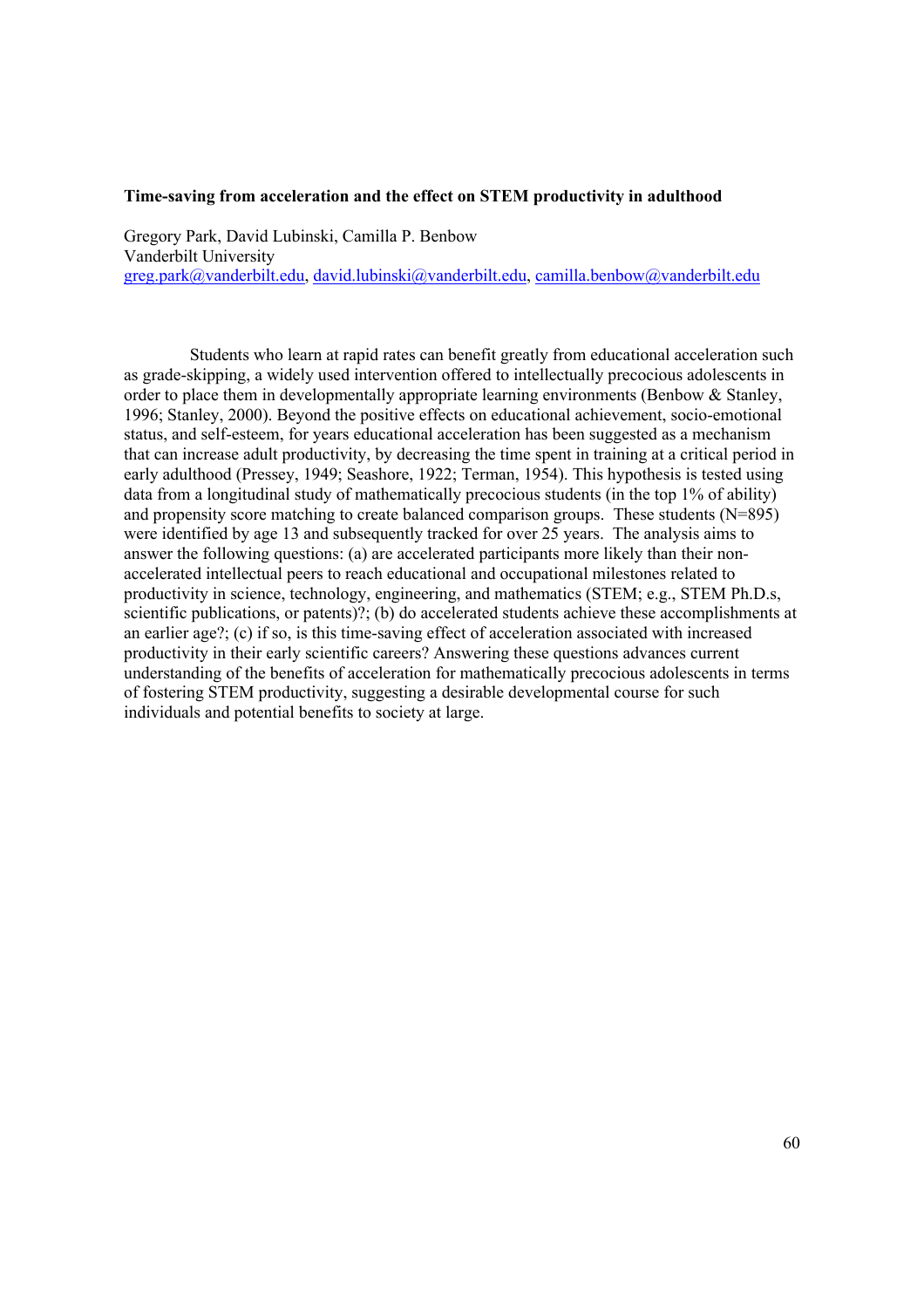### **Sex Differences in Second Language Reading Comprehension**

Tabitha W. Payne(1) & Richard Lynn(2)

(1)Kenyon College; Gambier, OH, USA; (2)University of Ulster; Northern Ireland 1paynet@kenyon.edu; 2LYNNR540@aol.com

To examine sex differences in second language ability, it is of utmost importance that participant groups are given assessments for factors that may contribute to second language processing, such as experience with the second language, native language ability, and even working memory (Payne, Kalibatseva, & Jungers, 2009). Without record of such participant variables, differences found in second language ability could potentially be due to pre-existing group differences on any one or several of these factors that were not identified in the samples. This approach of assessing and equating male and female groups on variables found to effect second language processing has been reported in a number of studies using children, but not adults. A female advantage in second language ability has been reported among 13 year olds in England (Burstall, Jamieson, Cohen, & Hargreaves, 1974), among 12 year olds in Ireland ( Lynn & Wilson, 1993), among 13year olds in Ireland), among 12 year olds in Israel (Lewy & Chen, 1974), among 12 year olds in Sweden (Ljung, 1965), among 14 year olds in Lebanon (El Hassan, 2001), and among 11 year olds in Mauritius (Lynn, 2010). In all these studies, all school students learned the second language at school, females did not perform better than males in first language ability, and the female advantage in second language ability was statistically significant. We further investigated this issue by examining potential sex differences in second language ability in adult college students matched for a larger subset of variables than previous research, such as the age of acquisition of the second language (Spanish), the number of classes taken, working memory capacity, and English Reading Comprehension. The results showed that females performed significantly better than males in second language reading comprehension for Spanish when they are matched on all these variables, suggesting that females have a stronger module for second language processing than do males.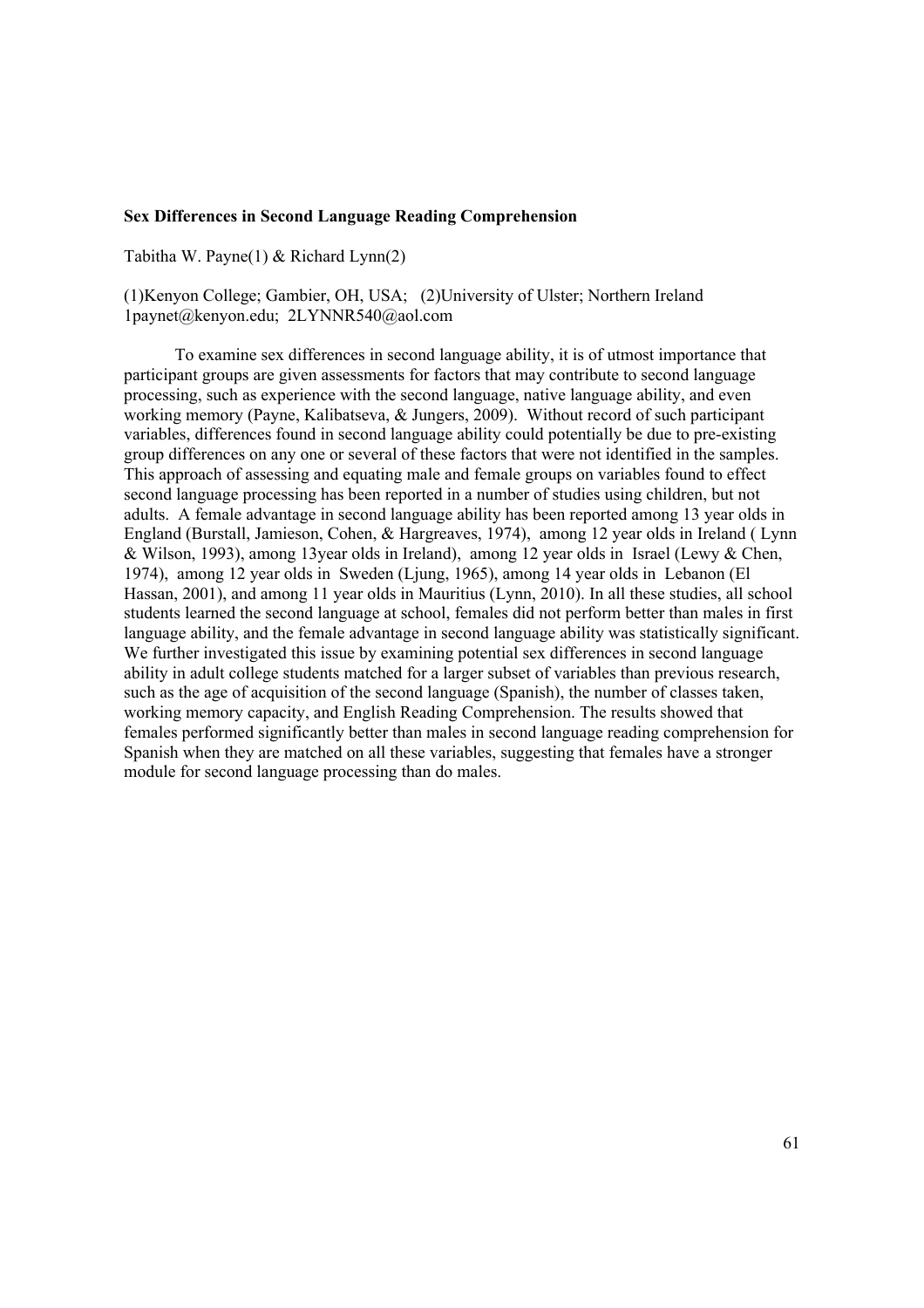#### **Differential Epidemiology: IQ, Neuroticism and Chronic Disease by the 50 U.S. States**

Bryan J. Pesta, Cleveland State University(1) Sharon Bertsch, University of Pittsburgh at Johnstown(2) Michael A. McDaniel, Virginia Commonwealth University(3)

(1)b.pesta@csuohio.edu; (2)bertsch@pitt.edu; (3)mamcdani@vcu.edu

Current research shows that geo-political units (e.g., the 50 U.S. states) vary meaningfully on psychological constructs like personality and / or intelligence (IQ). A new scientific discipline has emerged-- differential epidemiology-- focusing on how psychological variables affect health outcomes. Here we show that state IQ and neuroticism (N) strongly predict variables ubiquitous in epidemiologic research. We hypothesized that IQ and N influence health-related behaviors (e.g., smoking), which then affect chronic disease rates. Path analysis showed that the linear combination of IQ, N, and health-related behaviors explained 80% of the variance in state chronic disease. Both IQ and N produced strong direct and indirect effects as disease predictors (e.g., they alone explained 57% of the state variance in chronic disease). In sum, adding psychological variables to the epidemiologist's arsenal shows promise for predicting, understanding, and controlling chronic disease in the USA and abroad.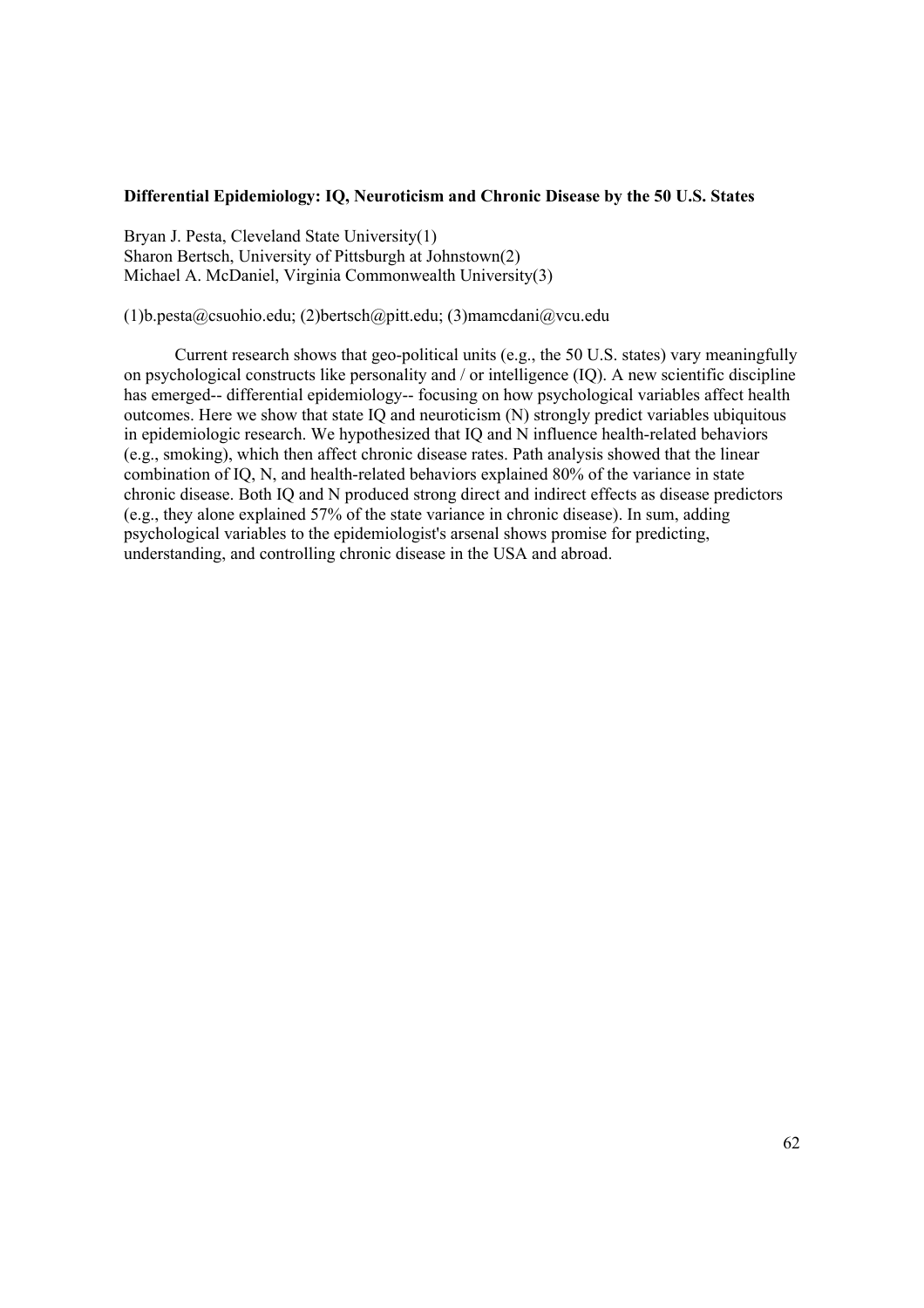## **Of valid concerns and invalid effects: Meta-analyzing associations of in-vivo brain volume and IQ**

Jakob Pietschnig, Michael Zeiler, & Martin Voracek Department of Basic Psychological Research, University of Vienna, Austria (jakob.pietschnig@univie.ac.at)

Positive associations between intelligence and brain size have been suspected for more than 50 years (e.g., Hamilton, 1935). Empirical evidence for these associations has been established initially by correlating head circumference and intelligence test performance. By means of Magnetic Resonance Imaging (MRI), a more sophisticated and reliable method for assessment of brain volume is available nowadays, thus leading to more accurate and valid estimations of associations of IQ and brain volume. In a meta-analysis, McDaniel (2005) demonstrated a rather strong positive correlation of in-vivo brain volume and intelligence in 37 samples of healthy participants. However, as McDaniel (2005) pointed out, data points were considered too sparse to conduct analyses for publication bias or subgroup analyses for potentially moderating variables, thus raising concerns about validity of estimated strength of effects. In the present study, we present the so far biggest meta-analysis on this topic, examining correlations of IQ and in-vivo brain volume of 68 independent studies in 117 healthy and patientbased mixed-sex samples (5,679 individuals). The resulting overall correlation of  $r = .24$  ( $k = 94$ ) for Full-Scale IQ turned out to be remarkably differentiated in respect to moderating variables. The overall pattern revealed higher correlations for healthy than patient-based samples, higher correlations for measures of performance IQ than verbal IQ, but contrasting previous findings of McDaniel (2005) no evidence for differing correlations regarding sex.

When we specified inclusion criteria according to criteria of McDaniel (Full-Scale IQ as dependent measure and healthy participants only), we found a significant positive but substantially smaller correlation of  $r = .25$  ( $k = 60$ ). When correlations were compared by whether or not they had been included in the meta-analysis of McDaniel, subgroup analysis indicated significant lower correlations of samples that had not been included in the original study (studies of McDaniel's analysis vs other studies:  $r = .31$  vs  $r = .21$ ;  $p < .05$ ). Of note, correlations that had been reported in research articles were significantly higher than correlations obtained from personal communications with study authors of articles that did not report correlations (reported correlations vs personal communications:  $r = .31$  vs  $r = .16$ ;  $p < .01$ ), thus indicating reporting bias as a cause for previous observed inflated effects.

On the whole, our results show that associations of intelligence and in-vivo brain volume are robust, differentiated, but significantly smaller than assumed until now. These results corroborate concerns regarding validity of strength of effects (Ioannidis, 2008) and demonstrate importance of scrutiny in respect to moderating variables and potential bias in meta-analyses.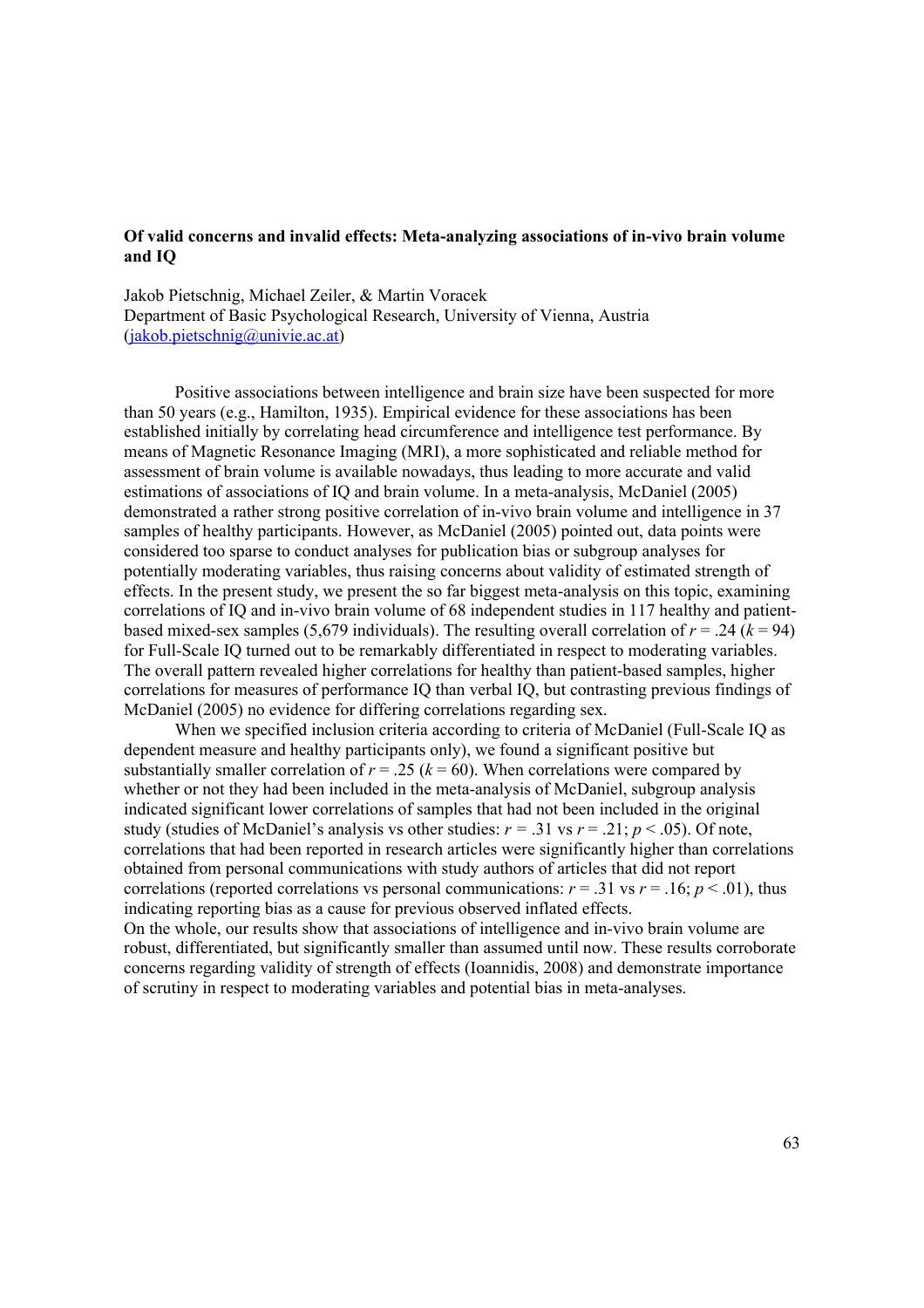#### **Heritability of Fluid and Crystallized abilities across the lifespan: A Meta-analysis**

John Protzko and Clancy Blair, New York University

Does heritability increase with age for *all* cognitive abilities? Aging research has shown different patterns of growth and decline for different cognitive abilities. We conducted a metaanalysis on the behavior genetics research to explore the trends in heritability of fluid and crystallized abilities across the lifespan. The sample was composed of 9,736 subjects for fluid abilities and 10,215 subjects for crystallized abilities, ranging from 6 to 83.5 years old. Crystallized abilities continue to increase in heritability and shared-environment effects to decrease with age. However, the heritability of fluid abilities demonstrated a parabolic trajectory with heritability decreasing in the second half of life. Shared-environment effects for fluid abilities did not show a quadratic pattern. Implications for the effects of aging on cognitive abilities is also discussed.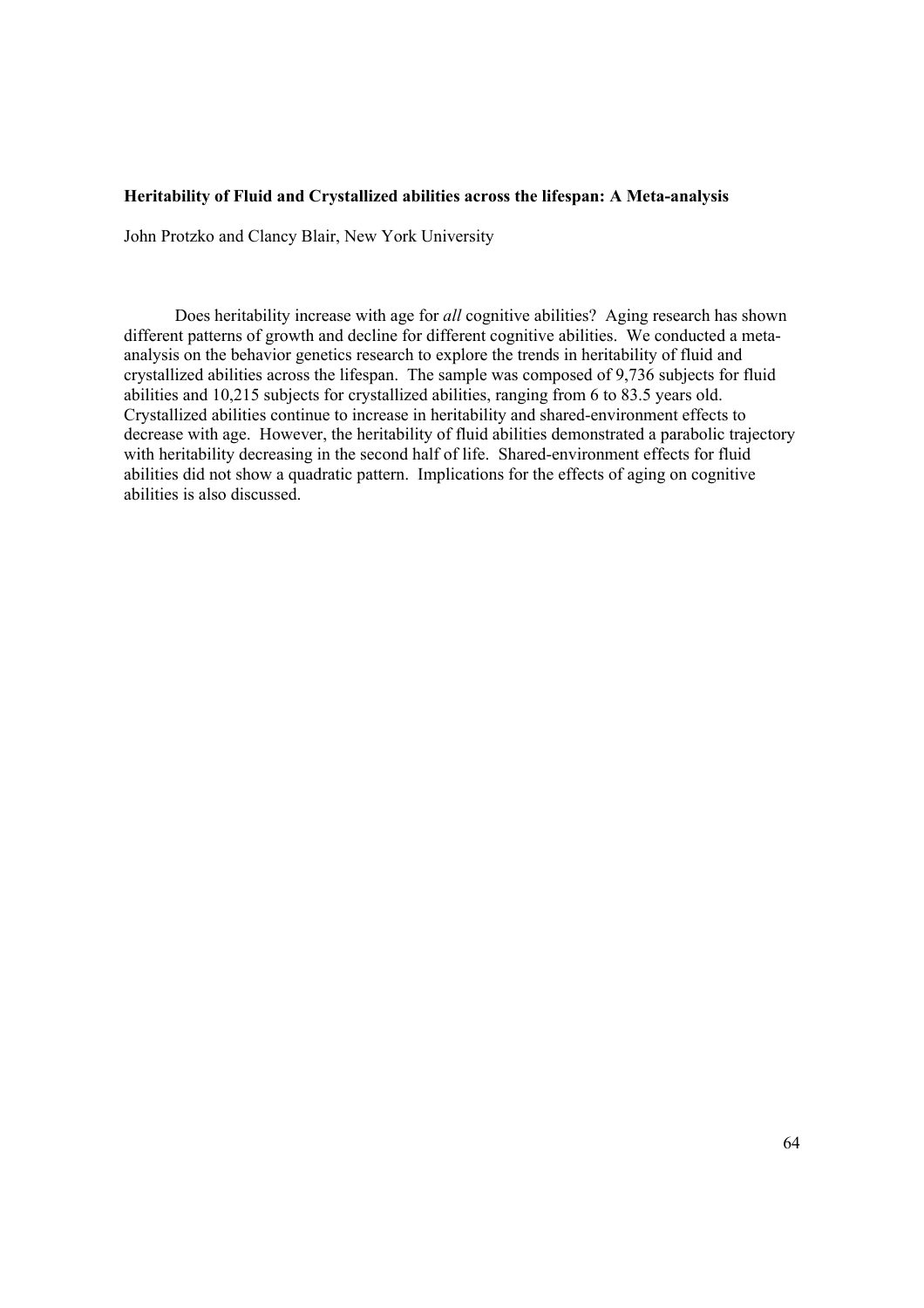## **Practical Intelligence and Self Awareness: An evaluation of alternative scoring procedures for Situation Judgment Tests (SJTs)**

Joseph Psotka, PhD US Army Research Institute, Alexandria, VA 22202 Peter J. Legree, PhD USARI

Previous research has demonstrated the validity of an SJT as a measure of Army leadership, showing that it assesses practical intelligence and differentiates experts (senior officers) from journeymen (junior officers) and novices/apprentices (ROTC cadets) (Hedlund, Sternberg, and Psotka, 2000). This study explores alternative scoring procedures for SJTs and demonstrates a serious advantage that using factor scores for Consensus Based Assessment (CBA) scores has over the traditional SJT measures of test means, distance scores, standardized distance scores, and correlation scores. Legree and others (ISIR 2010) have carefully analyzed the statistical relationships among these traditional measures and proposed explanations why standardized distance scores are identical to correlation scores and superior to simple distance scores. Although the traditional methods usually are computed by collecting expert scores as a standard, factor scores must be computed from the test population itself, and so are also a consensus based measure. Not only is it possible to interpret the factors and thus the skills of individual officers, but the factors are orthogonal and can be combined in multiple ways to interpret others' ratings. In this paper, we show that factor scores yield stronger relationships between the objective test score and self awareness of leadership ability. A re-analysis of the original validity data for 160 Captains using these factor CBA scores shows stronger validity data. A new experiment using a more detailed self assessment procedure based on Transformational Leadership (Bass & Avolio, 1991) and revised SJTs using only positive questions, rather than a mix of good and bad alternatives, confirms the superiority of the factor CBA scores. The results also confirm that self awareness depends on knowledge not just of oneself, but of the general, in this case, military culture. Although this makes a good deal of common sense, it has never before been shown so clearly with objective methods. As a continuing attempt to relate objective measures of practical intelligence and leadership with subjective ratings of leadership, this report provides novel conclusions, and raises many new questions that could not have been asked before.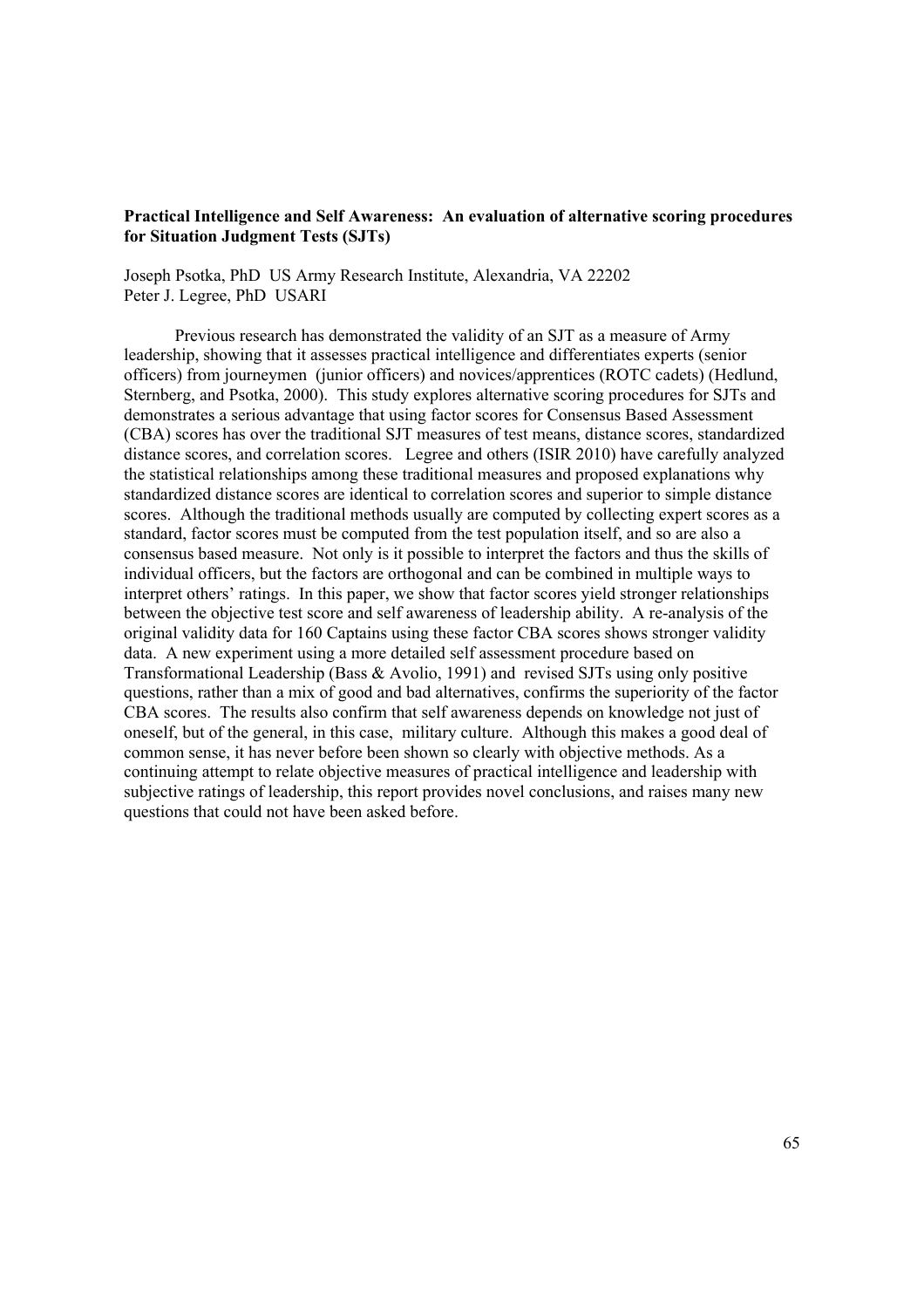#### **Videogames as tools for testing intelligence**

M.A. Quiroga(1), J. Privado(1), F.J. Román(1) y R. Colom(2)

(1)Universidad Complutense de Madrid (2)Universidad Autónoma de Madrid m.angelesquiroga@psi.ucm.es

This poster shows the obtained results from two studies designed to examine the possibility of using videogame performance as a tool to test intelligence. Two kinds of videogames were used to check this goal: (a) a cognitive training game (*Big Brain Academy* for the Wii console by Nintendo ®) and (b) an entertainment game (*Professor Layton and the Curious Village* for Nintendo DSI®). In both studies, participants play the videogames in the laboratory, thus in a controlled setting. The first study focused on the Cognitive Training Game, in which 27 females completed a cognitive ability battery prior to playing with three of the games from *Big Brain Academy* (Calculus, Backward Memory and Train) for an hour and a half. In the second study, 47 university students completed a cognitive ability battery prior to play with a videogame designed only to entertain, for 15 hours spread over 7 weeks. For both studies, IQ scores were obtained from raw ability scores. Obtained results show: (a) high reliability index for game performance [rxx = .95] except for the Calculus game from the *Big Brain Academy*  videogame [rxx = .76]; (b) medium size correlations between IQ and games' performance [Backward Memory  $r = .50$ ; Train  $r = .55$ ; Professor Layton  $r = .57$ ]; (c) medium size correlations between ability tests scores and videogame performance only for the Train game from *Big Brain Academy* [Solid Rotated Figures  $r = .47$ ; DAT-NR = .53] and medium size correlations for performance in *Professor Layton* and ability tests scores [DAT-VR r = .43; DAT-SR r = .55 and DAT-AR  $r = .52$ . From these results the main conclusion that arises is that videogames performance correlates with intelligence (IQ) and ability tests. The magnitude of the correlation is similar to convergent validity coefficients provided by some published ability batteries (for instance, *Differential Aptitude Test Battery* by Bennet et al., 1990). Videogames could be used for testing intelligence and/or abilities but with cautiousness due to correlation sizes obtained.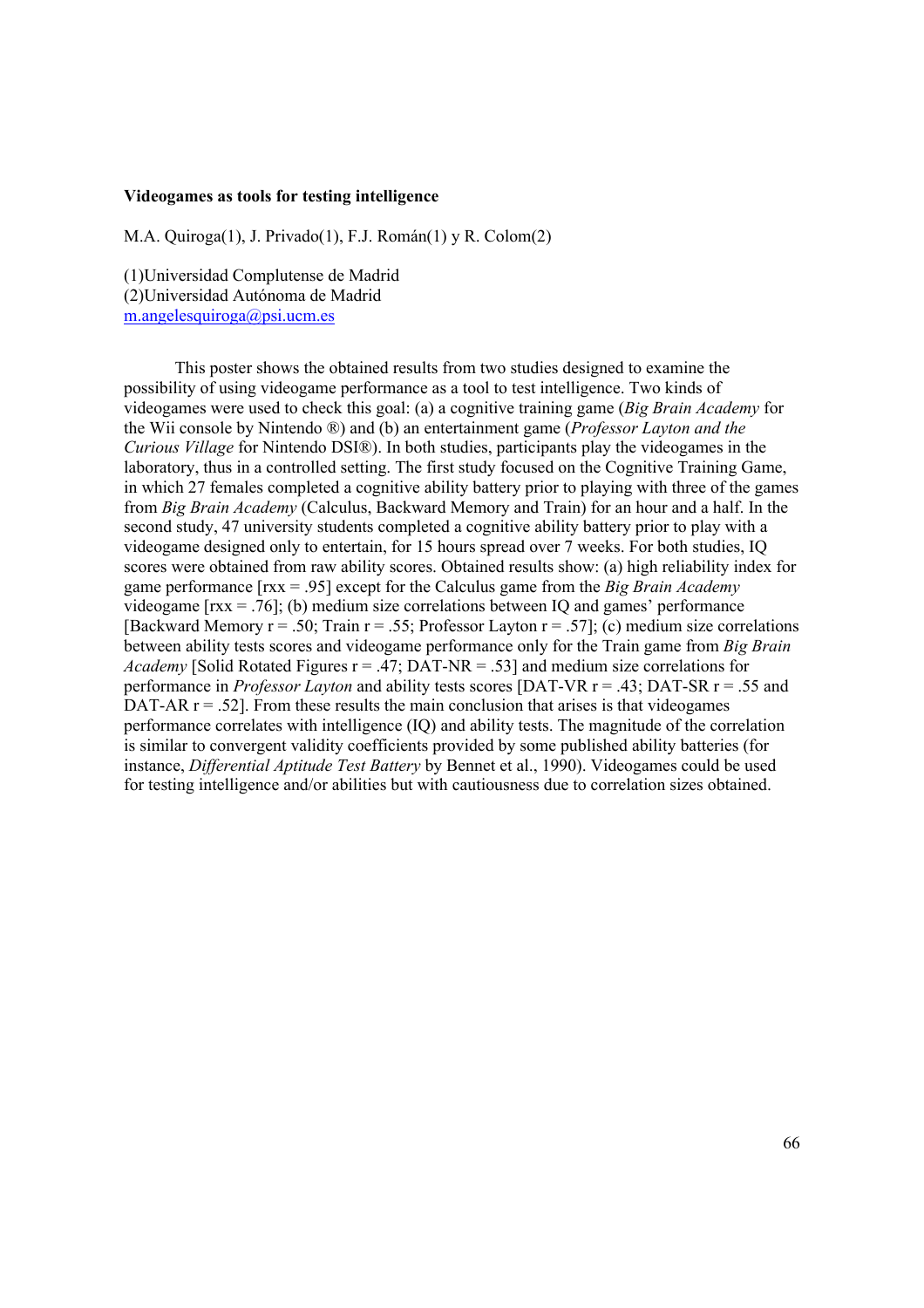# **The Utility of CHC Taxonomy in Identifying the Factorial Composition of Intelligence Subtests: A Joint Confirmatory Factor Analysis.**

Matthew R. Reynolds(1), Timothy Z. Keith(2), Dawn P. Flanagan(3), Vincent C. Alfonso(4)

(1)University of Kansas, (2)University of Texas at Austin, (3)St. John's University, (4)Fordham University

mreynolds@ku.edu, tim.keith@mail.utexas.edu, flanagad@stjohns.edu, alfonso@fordham,edu

A CHC taxonomy is often used to classify mental ability tests. Such classification is based on the assumption that the factorial composition of mental ability tests is independent of the test battery from which it was developed (Thurstone, 1940). Similarly, if different sets of indicators (tests) are sampled from the same domain, the same common factors should be found (i.e., invariance of selection of variables). The factorial composition of a test should thus remain invariant when factor analyzed with tests from different batteries given those other batteries were designed to measure the same common factors. Joint factor analysis of different intelligence test batteries is a method that may be used to test this assumption. Such research is costly and timeconsuming, however, due to the amount and the breadth of data that need to be collected. One cost-effective method to overcome such limitation is to incorporate a planned missingness (reference variable) approach (McArdle, 1994). Here, a variant of this approach was used to jointly factor analyze test scores obtained from the Kaufman Assessment Battery for Children— 2nd Edition (KABC-II) concurrent validity studies. In these studies, participants were administered the KABC-II along with one other intelligence or achievement test. All participants were administered the KABC-II. These KABC-II scores were used to link scores across batteries, allowing for analysis of an increased breadth of tests spanning several intelligence batteries.

The purpose of this research was to factor analyze data from popular individually measures of intelligence, jointly across multiple batteries. Confirmatory factor analysis was used to analyze tests from the Woodcock-Johnson Tests of Cognitive Abilities—3rd Edition, Wechsler Intelligence Scales for Children—3rd and 4th Editions (WISC-III/IV), Kaufman Assessment Battery for Children—2nd Edition, and the Peabody Individual Achievement Test— Revision/Normative Update (PIAT—R/NU). Although some of the tests were designed explicitly using a CHC framework, others, such as the WISC-III, were not. Regardless, a CHC measurement model fit the data well. Six first-order factors (Gf, Gv, Gs, Gsm, Gc, MA) consistent with broad and narrow CHC ability factors were indicated by four to twelve subtests each. The factor loadings were generally very strong within each factor.

CHC-based predictions regarding the factorial composition of cognitive ability tests were accurate. The findings were consistent with factorial invariance under selection of variables; moreover, they support the notion that the factorial composition of mental ability tests is reliably predicted using the CHC taxonomy.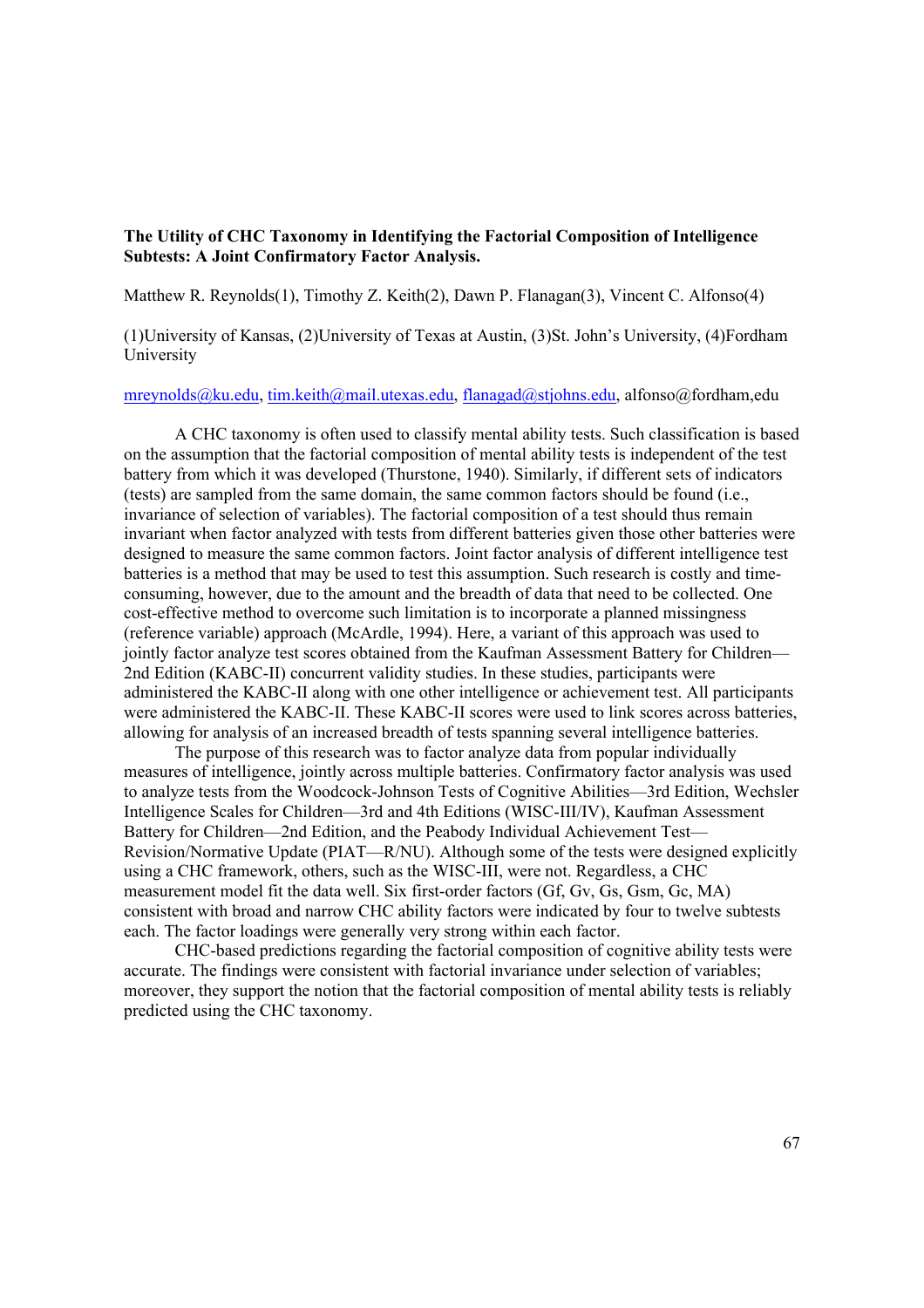### **Parents' education, less so their money, nurtures the intelligence of their children: Results of 19 studies in six countries at different development levels**

Heiner Rindermann(1), James Thompson(2)

(1)Department of Psychology, Chemnitz University of Technology, Germany (2)Department of Psychology, University College London, UK

heiner.rindermann@psychologie.tu-chemnitz.de james.thompson@ucl.ac.uk

Sixteen cross-sectional and three longitudinal studies in six countries (USA, Austria, Germany, Costa Rica, Ecuador, Brazil) analyzed the relative impact of parental behavior compared to SES, or parental education compared to wealth, on the cognitive ability of children (aged 2 to 23, total *N*=13591). The social background ranged from welfare recipients and poor indigenous people in remote villages to professional (academic) families in developing and developed countries. Children's cognitive ability was measured with different tests (mental speed tests, CFT, the Ravens, Stanford-Binet, PPVT-R, WET, CogAT, Piagetian tasks, ASVAB, PIRLS, TIMSS, PISA). Parental wealth was estimated through questionnaires by directly asking for income, indirectly by self-assessment of wealth compared to others, and by evaluating assets. Parental education comprises school education and professional training.

The mean direct effect of parental education is  $\beta$ Ed=.40, of income/wealth  $\beta$ In=.13 (*N*=13457, 16 studies). In all path analyses parental education shows a stronger impact on intelligence than economic status (total effects: βEd=.45, βIn=.13, *N*=13457, 16 studies). The effects on mental speed are smaller than for crystallized intelligence, but still larger for parental education (βEd→MS=.26, βIn→MS=-.03, βEd→CI=.37, βIn→CI=.07, *N*=394, 3 studies).

Parental behavior is more important than SES for intelligence ( $\beta$ PB=.54,  $\beta$ SES=-.02, *N*=134, 3 studies). Further important factors for children's cognitive ability which depend on parental education are number of books ( $\beta$ Bo $\rightarrow$ CA=.20), marital status ( $\beta$ CF $\rightarrow$ CA=.17), educational behavior of parents ( $\beta$ EB $\rightarrow$ CA=.15), smoking ( $\beta$ Sm $\rightarrow$ CA=-.18) and behavior of children themselves (βBo→BC=.15).

Environmental vs. hidden genetic effects are discussed.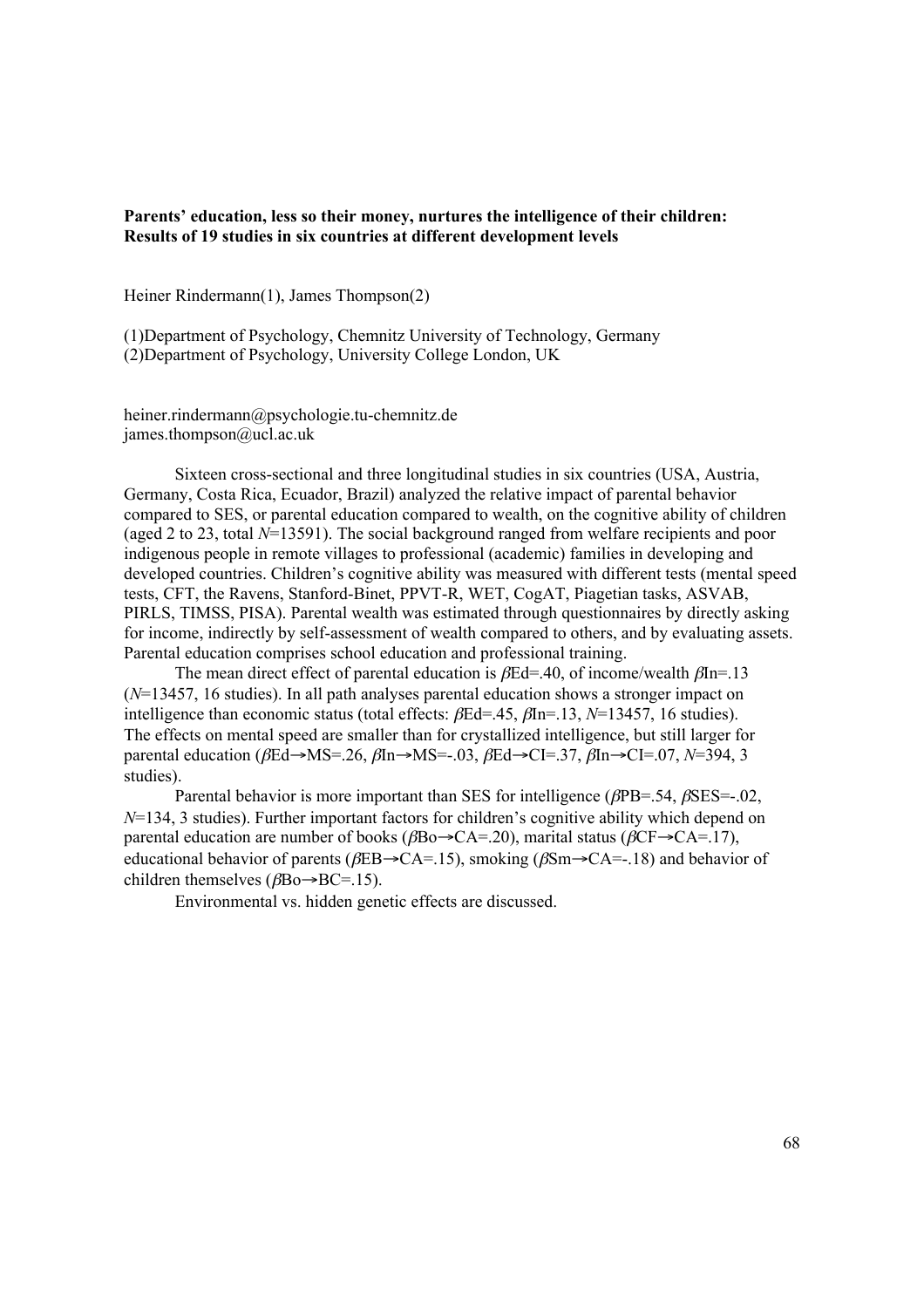### **IQ, Pigmentocracy, Crime, and Income in 50 U.S. States**

J. Philippe Rushton(1) and Donald I. Templer(2)

(1)Department of Psychology, University of Western Ontario (2) Alliant International University, Fresno, CA

rushton@uwo.ca, donaldtempler@sbcglobal.net

In 50 U.S. states, we found a positive manifold across measures of IQ, skin color, violent crime, birth rate, infant mortality, life expectancy, HIV/AIDS, and GDP with the first principal component accounting for 47% of the variance (median factor loading = .78). The correlation with total violent crime was higher with skin color  $(r = .55)$ , a more biologically influenced variable, than with GDP  $(r = -17)$ , a more culturally influenced variable. These results corroborate those we reported at the international level using INTERPOL crime statistics. We interpret the cross-cultural consistency of the relationships from an evolutionary life history perspective in which hierarchically organized traits culminate in a single, heritable, super-factor. Traits need to be genetically organized to meet the trials of life—survival, growth, and reproduction. We discuss brain size and the *g* nexus as central to understanding individual and group differences. Skin color emerged as an important life history variable. We also discuss *pigmentocracy* and/or *colorism* (racial hierarchies in intelligence and socio-economic status across societies) as well as cross-species adaptations in temperament based on melanin-based coloration.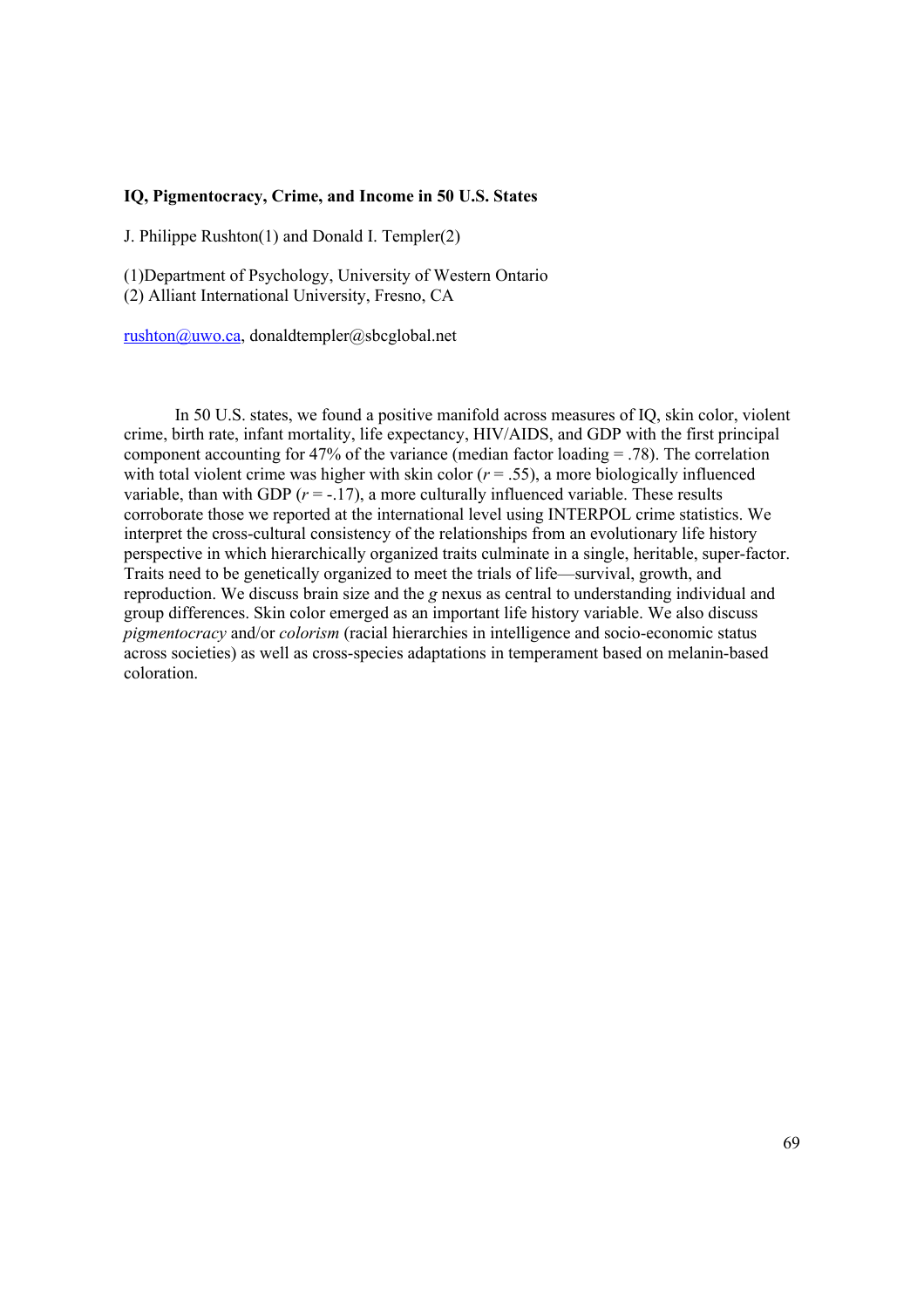### **A Comparison of the Gray-Matter Correlates of Vocational-Interest and Cognitive-Ability Scales**

David H. Schroeder(1), Richard J. Haier (2), & Cheuk Y. Tang(3)

(1)Johnson O'Connor Research Foundation, Chicago, USA (2)University of California, Irvine, USA (Emeritus) (3)Mt. Sinai School of Medicine, New York, USA

#### schroeder@jocrf.org

A continuing issue in the field of vocational guidance is the role of interests versus objectively-measured abilities. In this study, we report regional gray-matter correlates for vocational-interest scales and compare them with corresponding correlates for cognitive abilities with *g* removed.

Twenty-one male and 19 female young-adult clients of a vocational-guidance service took a battery of cognitive-ability tests and Holland's Self-Directed Search (SDS), a measure of vocational interests. The clients also received structural magnetic-resonance imaging (sMRI), and we used voxel-based morphometry to produce measures of regional gray-matter volume. Because of the modest sample size, these findings should be regarded as preliminary.

The Realistic scale (outdoor, blue-collar, some engineering areas) of the SDS showed significant positive correlations with several large brain areas, including ones in the superior frontal gyrus and cingulate gyrus. If one compares these findings with the corresponding findings for the Spatial factor in the ability battery, one finds a moderate amount of overlap, including sizable clusters in the inferior gyrus and middle gyrus of the left frontal lobe.

Outside of the Realistic area, the interest scales showed only small, isolated correlates with regional brain volume. For the Investigative scale, this pattern contrasts with those of the corresponding ability factors (*g* and Spatial), which show numerous brain correlates.

The findings for the SDS Realistic scale and the Spatial ability factor suggest that there may be common brain mechanisms that lead to the development of both spatial ability and Realistic interests. We would conjecture that the ability develops first and then influences the development of the interests. Outside of the Realistic area, it appears that there is little relationship between regional gray-matter volume and vocational interests.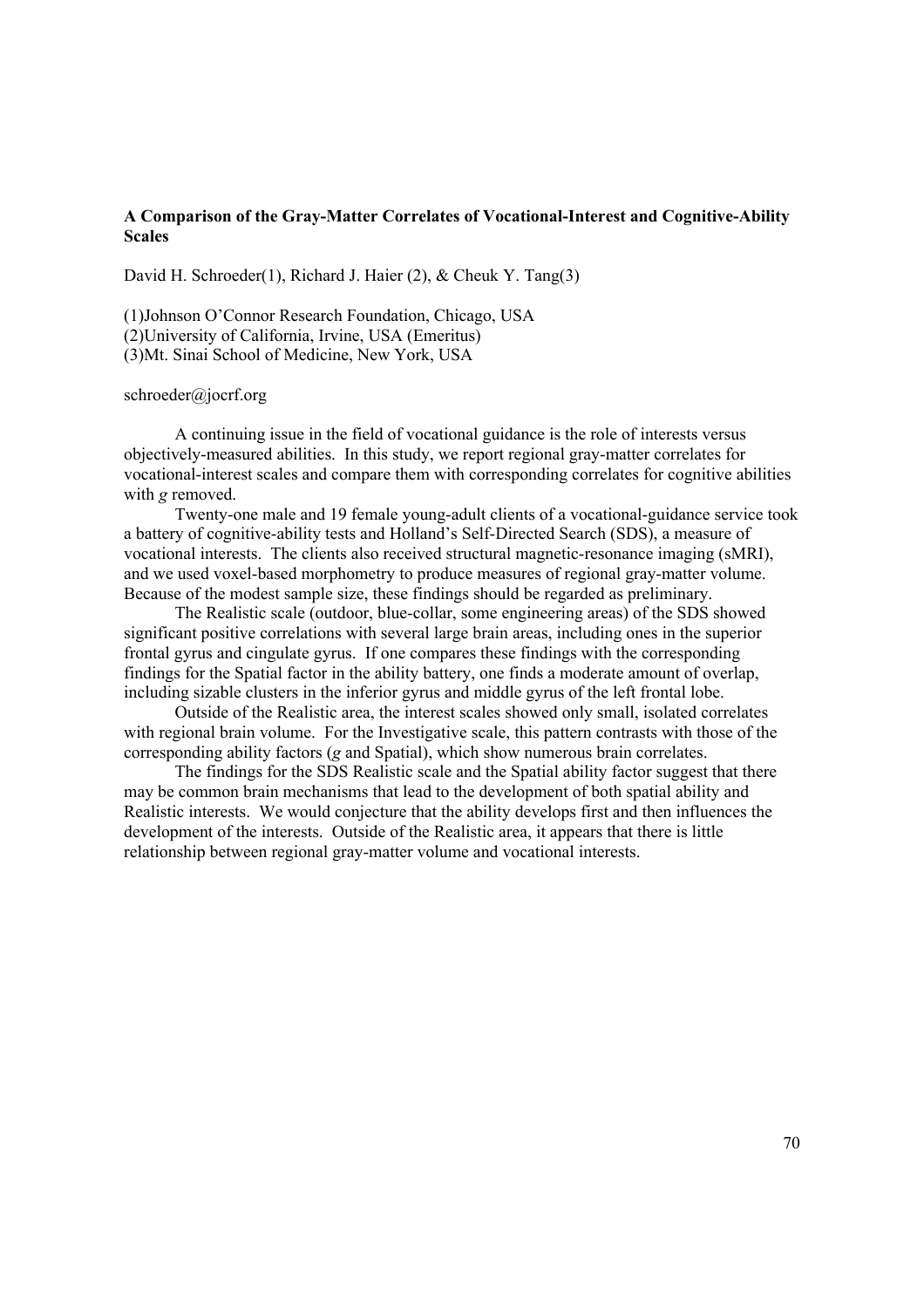## **A Meta-Analysis of the Flynn Effect Among Adults**

William Shiu, Alex Beaujean, Ph. D.

Baylor University

William\_Shiu@baylor.edu; Alex\_Beaujean@baylor.edu

The Flynn Effect is the rise of IQ scores over time (Flynn, 2007) and has no clear consensus on its cause. There is clear evidence that the Flynn Effect is an average gain of approximately .3 IQ points per year although it is more prevalent in fluid instruments rather than on tests of crystallized intelligence (Flynn, 1987). Researchers have conducted studies into plausible reasons for this effect. These include nutrition (Lynn, 2009), heterosis (Mingroni, 2007), family size (Sundet, 2008), and education (Blair, Gamson, Thorne, & Baker, 2005). Other empirical studies suggest that the Flynn Effect is a measurement artifact and not an actual rise in "g" intelligence (Sundet, Barlaug, & Torjussen, 2004). A measurement artifact could mean that the instruments, not the examinees, are changing over time (Beaujean & Osterlind, 2008). However, a combination of factors may be attributed to the rise in IQ scores (Jensen, 1996). Current trends indicate that the Flynn Effect has ceased in developed nations, but has shown continuance in developing countries (Dickens & Flynn, 2001). In our study we attempt to focus a meta-analysis of the Flynn Effect on empirical studies conducted on adults.

We conducted a meta-analysis on existing empirical studies that investigated the causes of the Flynn Effect on adults (n= 130). The Cohen's d effect size was calculated from the comparisons of means and variances of the IQ scores from different time points. Effect sizes were weighted to account for number of studies per study. Preliminary effect sizes ranged from - 3.5 to 1.3. The results will be discussed.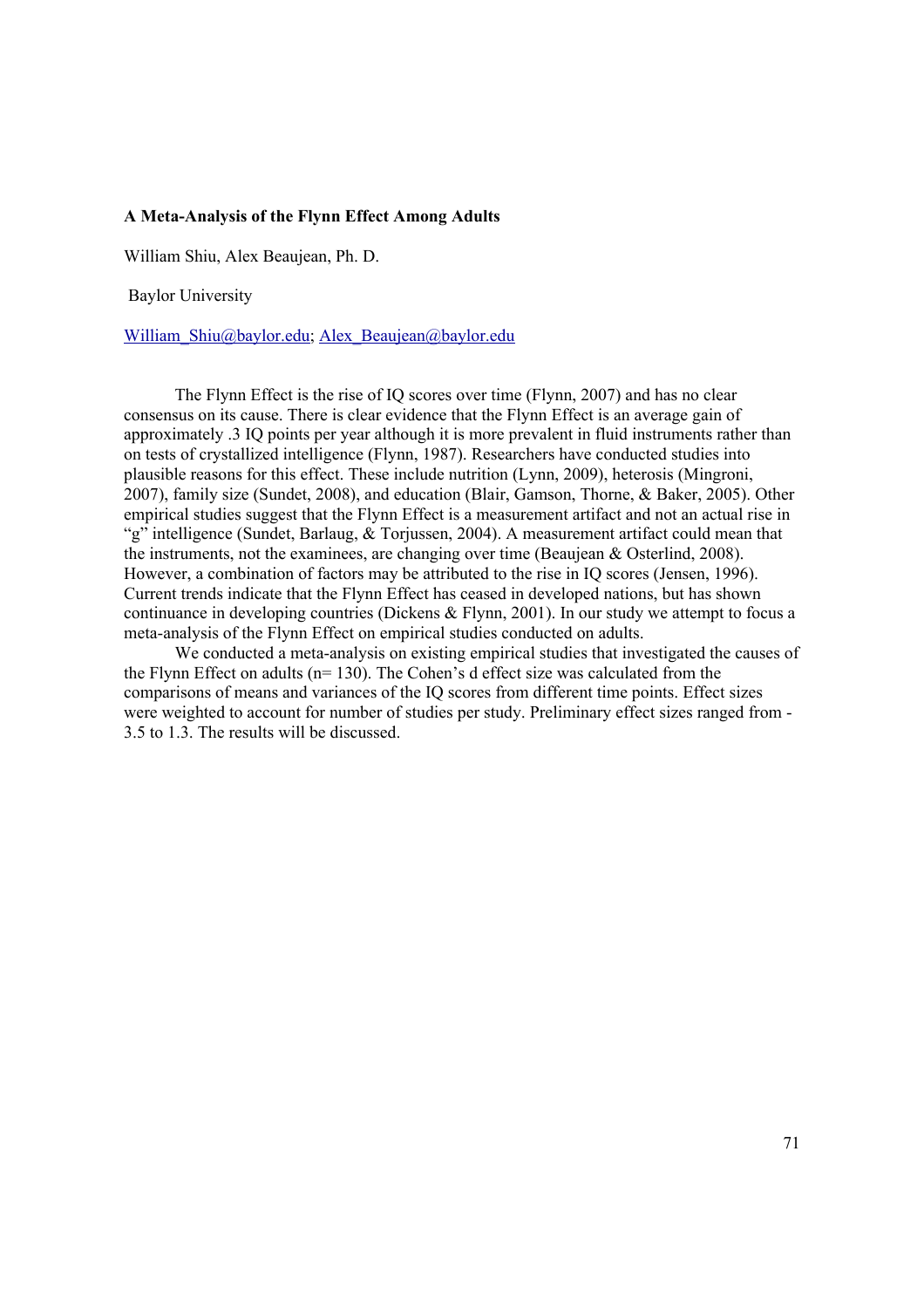# **Development of scientific excellence in top STEM graduate students as a function of the adviser-advisee relationship**

Stijn J. Smeets, David Lubinski, Camilla P. Benbow

Vanderbilt University

e-mail addresses: stijn.smeets@vanderbilt.edu, david.lubinski@vanderbilt.edu, camilla.benbow@vanderbilt.edu

This study examines the role graduate advisers play in the development of scientific excellence in their students. First- and second-year graduate students attending top 15 STEM graduate training programs in the U.S. were identified in 1992 (male  $N = 368$ ; female  $N = 346$ ), and subsequently tracked for 15 years. Predictor variables include the level of research productivity and sex of the adviser, as well as the quality of the advisor-advisee relationship from the student's point of view, as measured by the Advisory Working Alliance Inventory (AWAI; Schlosser & Gelso, 2001). Outcome variables will include academic milestones such as earning a STEM PhD, as well as number of patents, number of publications, and securing a tenure track position at a research university or a commensurate position in a nonacademic setting. We investigate if the adviser-advisee relationship variables have incremental validity in the prediction of these outcomes, beyond the joint influences of abilities, interests, and values.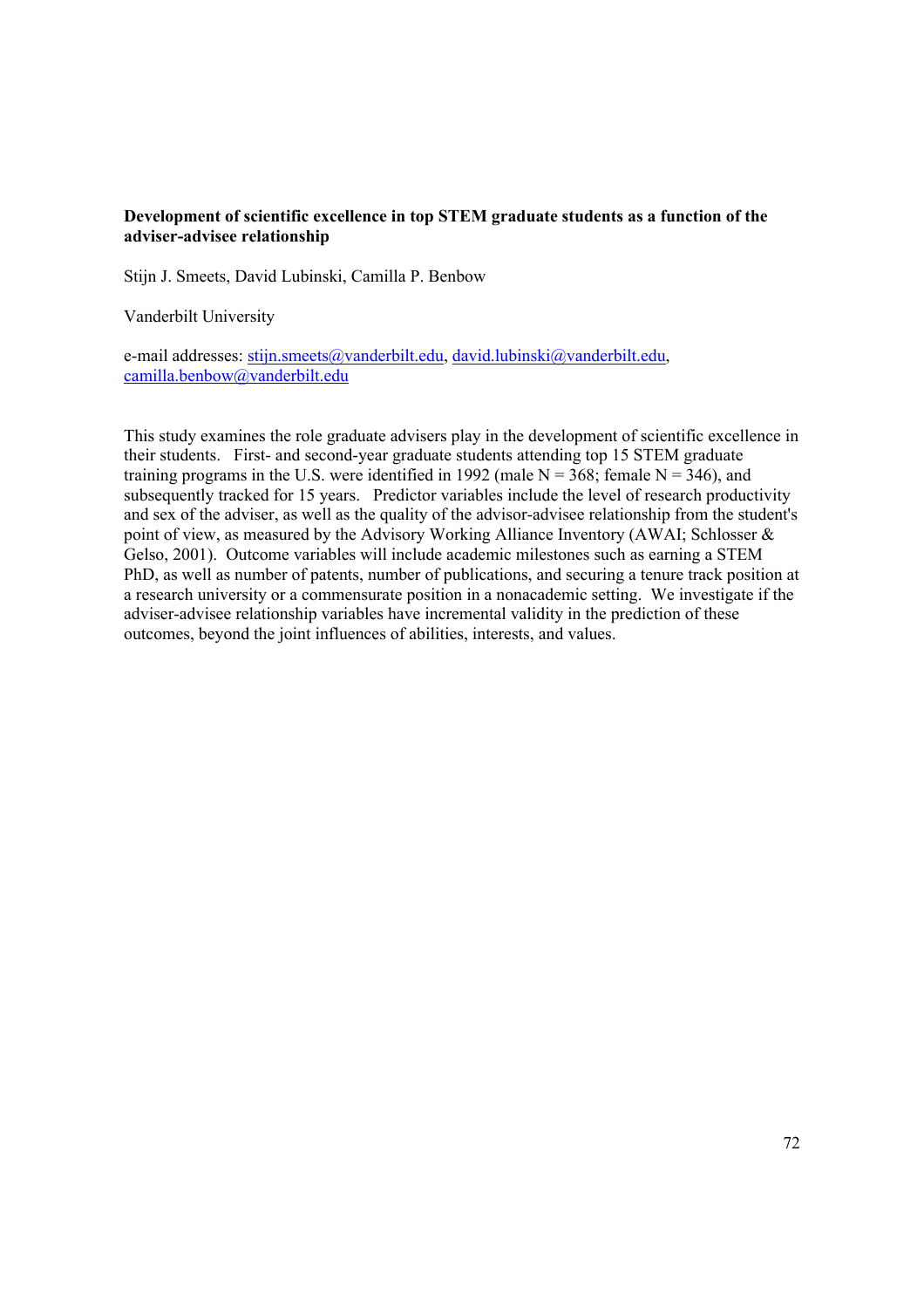### **Educational achievement and attitudes: the individual and contextual national level**

Karin Täht (corresponding) University of Tartu, e-mail: Karin.taht@ut.ee, Olev Must, University of Tartu, Rainer Kattel, Tallinn University of Technology, Kätlin Peets, University of Turku.

General educational performance (GEP) like intelligence has a clear co-variation with the economic development of nations. This paper demonstrates that this phenomenon has also attitudinal components: science learning motivation (SM) and self-evaluation in science learning (SE). A similar pattern of co-variation of GEP and SM and SE revealed itself in the responses of the 15-year old students from all the 57 countries that participated in PISA (Program for International Student Assessment) 2006 (N= 398 750 ). The correlation between GEP and SM was higher in socio-economically more developed countries, and very small or even negative in less developed countries.

The multilevel modelling of the co-variation of GEP and its attitudinal counterparts revealed significant differences in the variability between individuals and between nations. The model assumed the existence of a latent GEP, SM and SE on the individual and national level. The most striking finding was the difference in correlations between latent variables at different levels. The correlation between GEP and SM at the national level was: -.83 and at the individual level: .26. This means that the attitudinal counterparts of GEP may have significantly different meaning for different levels. The latent developmental covariate (LDC) was added to the model on the national level. The LDC has a strong covariation both with GEP  $(r=90)$  and with attitudinal SM  $(r=-.90)$ , but a weaker covariation with SE  $(r=-.51)$ . The correlations between the attitudinal latent variables (SM and SE) and the latent GEP are similar to the correlations with LDC. The declared high motivation in learning at the national level does not indicate high educational results and is not an indicator of a developed society.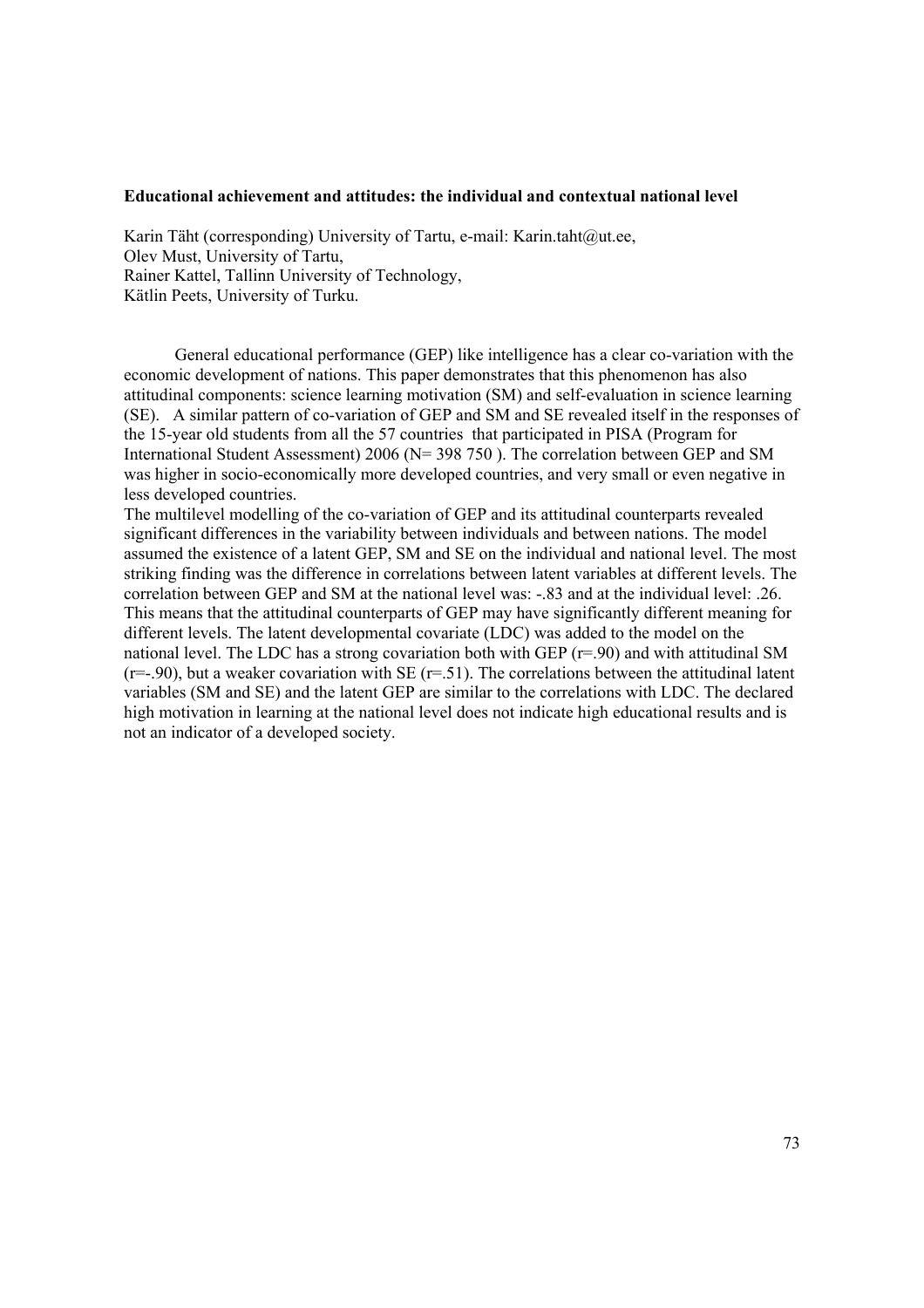# **BIOLOGICAL CORRELATES OF IQ AND LATITUDE IN DISTRICTS OF ITALY**

Donald I. Templer, Ph.D.

Alliant International University, Fresno, CA

## donaldtempler@sbcglobal.net

The present study was intended to clarify and expand the IQ differences reported by Lynn (2010) between northern and southern Italians. Lynn also found positive correlation between IQ and per capita income, correlations that could be explained by both biological and economic interpretations. Lynn favored the former because southern Italians are more genetically similar to Mediterranean (North African, Greek, and Middle Eastern) people in contrast to northern Italians, who are more similar to central Europeans. The present study used biological variables that have the same sort of northern vs. southern frequency difference. As predicted, northern Italians had a greater cephalization index, a higher rate of multiple sclerosis, and a higher percentage of persons with blonde hair. These variables significantly correlate with both latitude and IO. Schizophrenia rate correlated positively with latitude but the correlation with IQ did not reach significance. The present findings support the conceptualization of Lynn.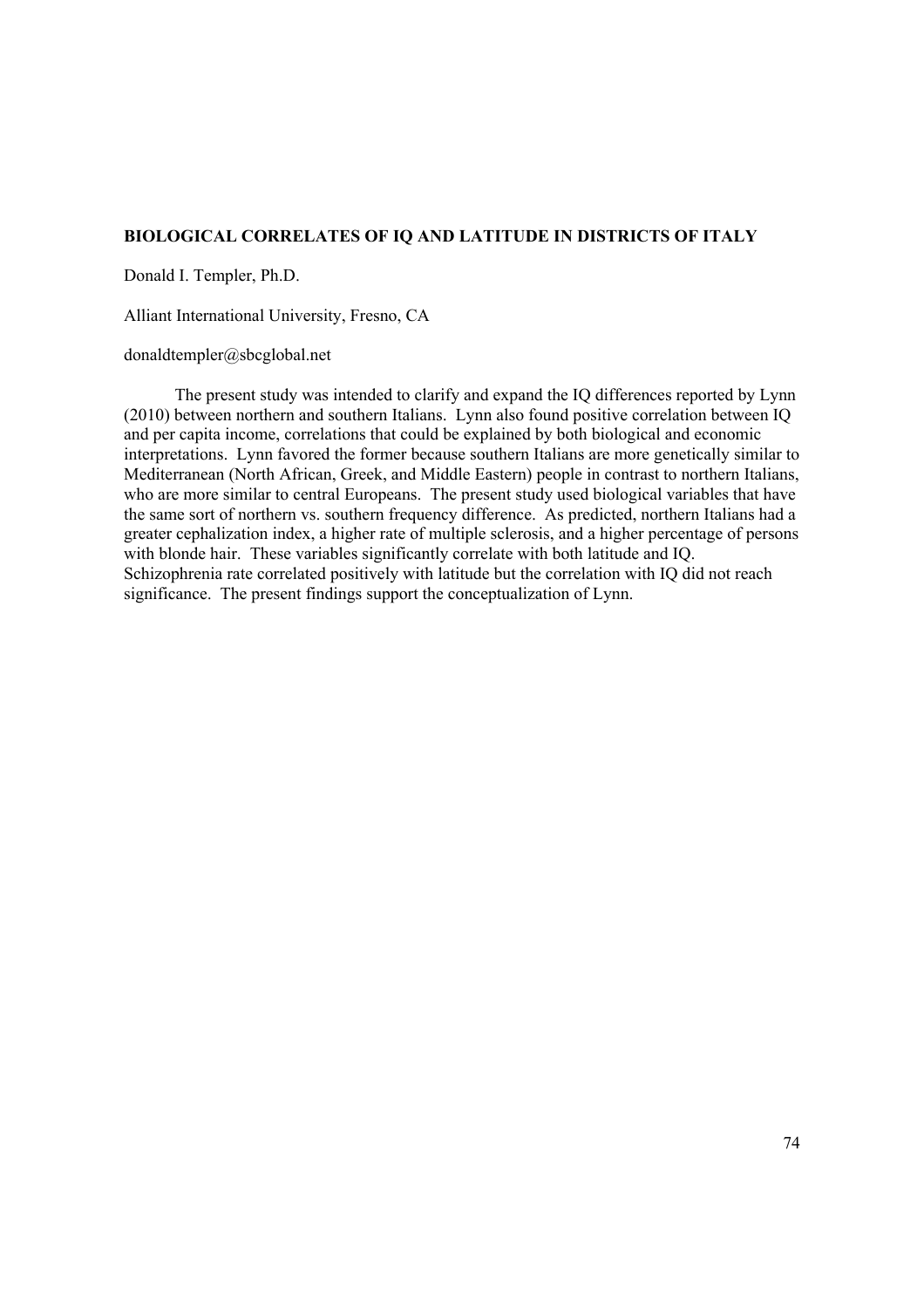## **Ability Factors Underlying the National Assessment of Educational Progress (NAEP) Grade 8 Reading, Mathematics, and Science Assessments**

#### William C. Tirre

US Department of Education, Institute for Education Sciences (William.Tirre@ed.gov)

#### Young Yee Kim

American Institutes for Research, NAEP Education Statistical Services Institute (YKim@air.org)

The lion's share of individual differences in cognitive task performance has been attributed to general intelligence. This observation has been made for a variety of cognitive tasks including elementary cognitive and perceptual-motor tasks (Chaiken, Kyllonen, & Tirre, 2000), occupational aptitude tests (Tirre & Fields, 2002), and Piaget-inspired measures of cognitive development (Humphreys & Parson, 1979). Would *g* also play a dominant role in explaining variation in student performance on NAEP Reading, Mathematics, and Science assessments?

NAEP tests are designed to measure what American students in the fourth, eighth, and twelfth grades know and can do in a variety of academic subjects. Detailed assessment frameworks developed by subject matter experts are used to derive test specifications. While it is generally understood that the subscales of a given assessment will be strongly intercorrelated, and probably indicate a substantial subject factor such as reading, mathematics, or science knowledge and skill; it is unknown whether a general factor underlies a collection of distinct subject matter assessments such as reading, mathematics, and science. In fact, until this study, it has been impossible to assess whether a general factor underlies these subject area assessments because in NAEP, a given student is administered a test for only one subject matter. Thus, only one subject matter assessment composite score and its subscales are available for a given student.

The research questions posed in this study are 1) whether a general factor underlies the performance of the academic tasks in mathematics, science, and reading that make up the NAEP; and 2) whether group factors corresponding to mathematics, science, and reading can be identified such that each factor is orthogonal to *g* and to each other. This type of factor structure is known in the literature as the bi-factor model or as the nested hierarchical model.

The data for this analysis were mean subscale scores for student groups for the mathematics (number properties and operations, geometry, measurement, data analysis and probability and algebra), reading (reading for literary experience, reading for information, reading to perform a task), and science (earth, life, and physical) assessments for the 2005 NAEP. As discussed above, individual students take only one of these three tests. Thus, individual scores for all three tests and 11 subtests are not available. To overcome this challenge, we created a database with mean scores for student groups where the groups were formed as the product of race/ethnicity (6), gender (2), and jurisdiction (51), resulting in a potential 600-plus cases. The actual number of cases was around 300. These mean scores on the 11 subtests were then intercorrelated, and analyzed using confirmatory factor models.

To verify that the factor analysis results using group-level means, were not different from those we would obtain using individual-level data, we performed several analyses of sets of real data and simulated data where both individual- and group- level data were available. In this paper we will describe the results for the ECLS-K data (at both the individual and aggregate levels) and the simulated and actual NAEP data, and discuss the application of this methodology to the secondary analysis of NAEP data.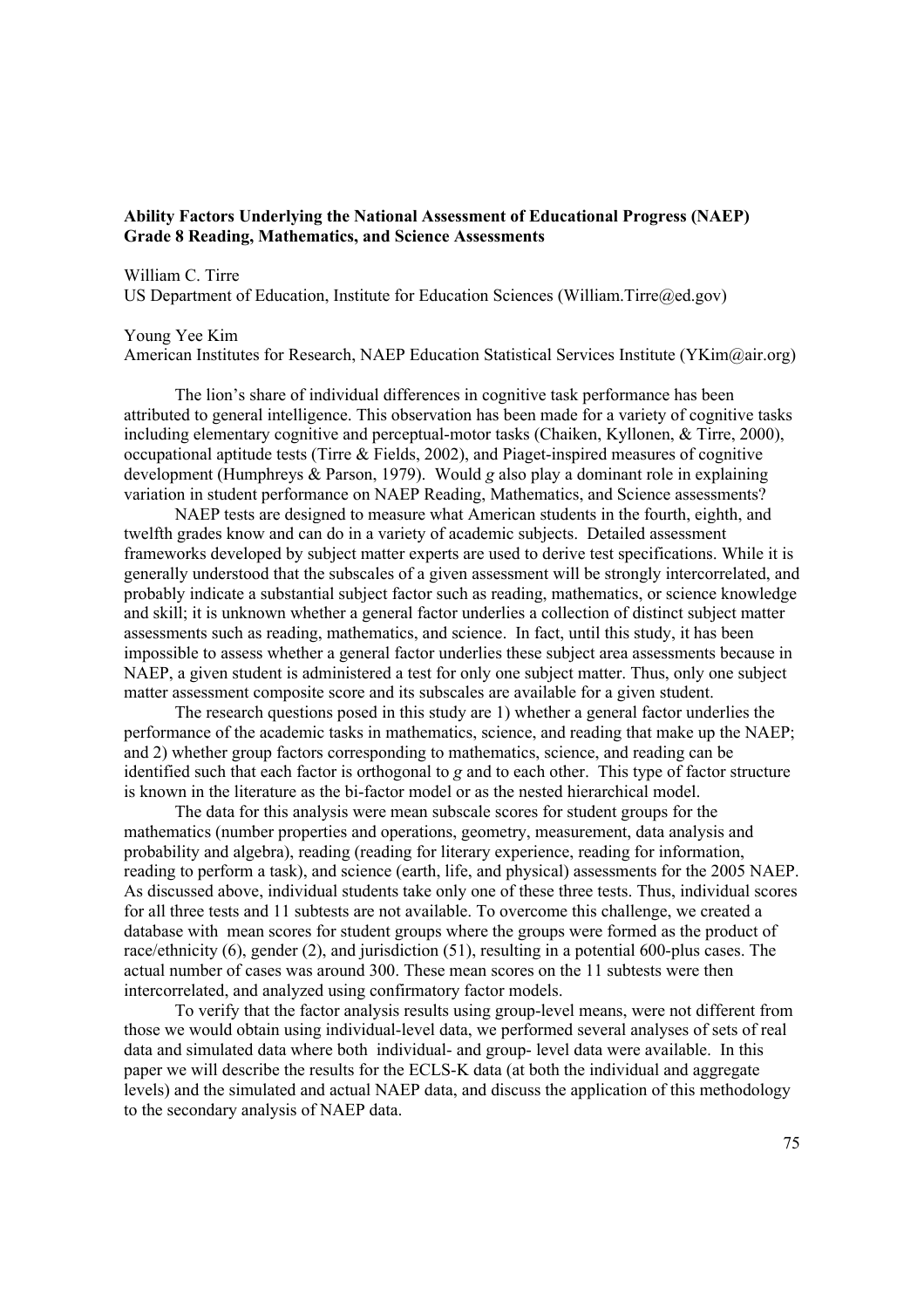### **Associations between proneness for psychological flow, intelligence and personality**

Fredrik Ullén(1), Örjan de Manzano(1), Patrik Magnusson(2), Nancy L. Pedersen(2), and Guy Madison(3)

(1)Dept of Women's and Children's Health and Stockholm Brain Institute, Karolinska Institutet; (2)Dept of Medical Epidemiology and Biostatistics, Karolinska Institutet; (3)Dept of Psychology, Umeå University.

Psychological flow is a subjective experience of enjoyment, sense of control, loss of selfawareness and complete absorption in an activity that typically occurs during performance of tasks that are challenging but matched in difficulty to the person's skill level 1. Since sustained attention to a task is a defining component of flow, we investigated whether a tendency to experience frequent flow experiences (flow proneness) is positively related to intelligence. Tests of sustained attention show substantial positive correlations with intelligence. Secondly, we hypothesized a negative relation between flow proneness and neuroticism: the high reactivity to negative stimuli and negative affect characteristic of this personality trait could be expected to interfere with the positive affective components of flow (enjoyment).

We investigated these hypotheses in two samples. Sample 1 included 153 individuals (age 18-47) yrs) in which intelligence was measured with either the Wiener Matrizen Test (WMT) or the Raven SPM Plus, personality was measured using NEO PI-R, and flow proneness using a Flow Proneness Questionnaire (FPQ), which gives separate estimates of flow during Work, Leisure, and Maintenance, as well as Total Flow. Sample 2 consisted of a cohort of twins (age 50-65 yrs) where the WMT and the FPQ were administered over the Internet. We present preliminary analyses based on 2360 twin individuals.

No significant correlations between Flow Proneness measures and intelligence were found in Sample 1 (Work: *r =* -.06; Maintenance: *r =* -.1; Leisure: *r =* .03; Total: *r =* -.06; all n.s.). Correlations were also very weak in Sample 2 (Work:  $r = .10$ ,  $p = .000$ ; Maintenance:  $r = .01$ , n.s.; Leisure:  $r = .07$ ,  $p = .001$ ; Total:  $r = .08$ ,  $p = .000$ ). In Sample 1, we found, as expected, significant negative correlations between flow proneness and neuroticism ( $r$  values -.29 – (-.41)) as well as a positive correlation between flow proneness and conscientiousness (*r* values .23 - .40).

We conclude that the tendency to experience flow is positively associated with certain personality traits (stability, conscientiousness) but essentially unrelated to psychometric intelligence. These findings are in line with recent physiological studies showing that the respiratory pattern during flow differs from that seen during effortful attention4. The findings support hypotheses that flow may be a state of domain-specific "effortless attention" that requires a high level of expertise in a particular task, and relies on different physiological mechanisms from those involved in attention during mental effort.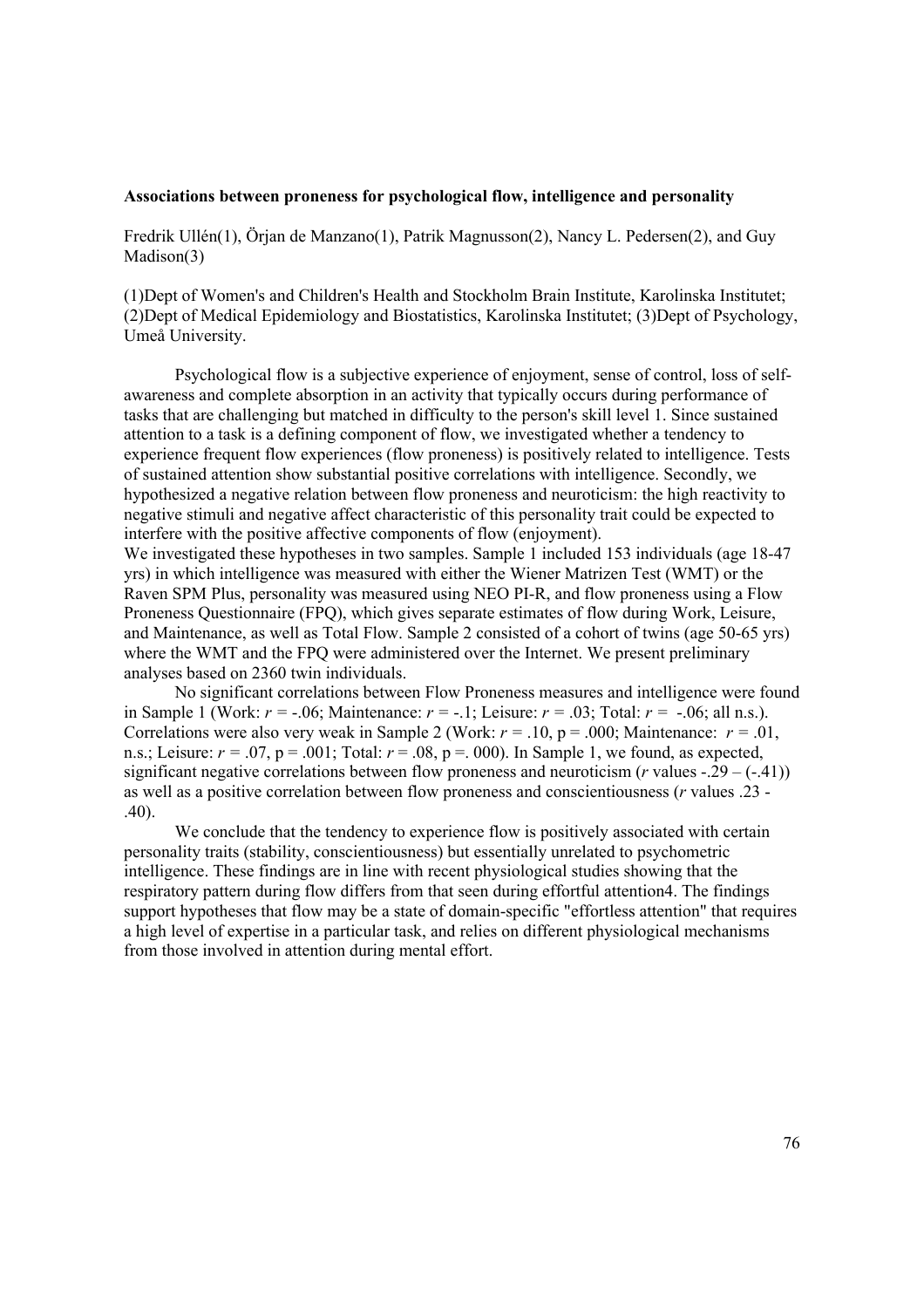### **Empirical Verification of the Model of Relation of Cognitive and Emotional Abilities**

Ekaterina Valueva and Dmitry Ushakov Institute of Psychology, Russian Academy of Sciences, Moscow

## ekval@list.ru

Our study wasaimed at empirical verification of the two-factor model of relation of cognitive and emotional abilities. The model includes two parameters: type of information encoding (cognitive vs. emotional) and type of cognitive processes (convergent vs. divergent). One hundred and sixty two participants took part in the study and performed 9 tests. Each of the tests was aimed at evaluation of one of four abilities (cognitive intelligence, cognitive creativity, emotional intelligence, and emotional creativity). The 4-factor linear structural model was constructed with the latent factors corresponding to abilities mentioned above and the manifest variables corresponding to the respective test scores. The model showed a good fit to empirical data (Bollen–Stine bootstrap  $χ$ 2 = 30.9 p=0.16, GFI=0.96, AGFI=0.92, TLI=0.96, RMSEA=0.04,  $CFI=0.98$ , RMSEA =  $0.04$ ). According to the theoretical model predictions, covariations between cognitive intelligence and cognitive creativity, cognitive creativity and emotional creativity, cognitive intelligence and emotional intelligence turned out to be positive and significant. An interesting result was that in our model we had a negative relation between emotional intelligence and emotional creativity. This result corresponds to some previous studies (i.e. Ivcevic et al., 2007, Zenasni, Lubart, 2008).We discuss our findings in terms of information processing means.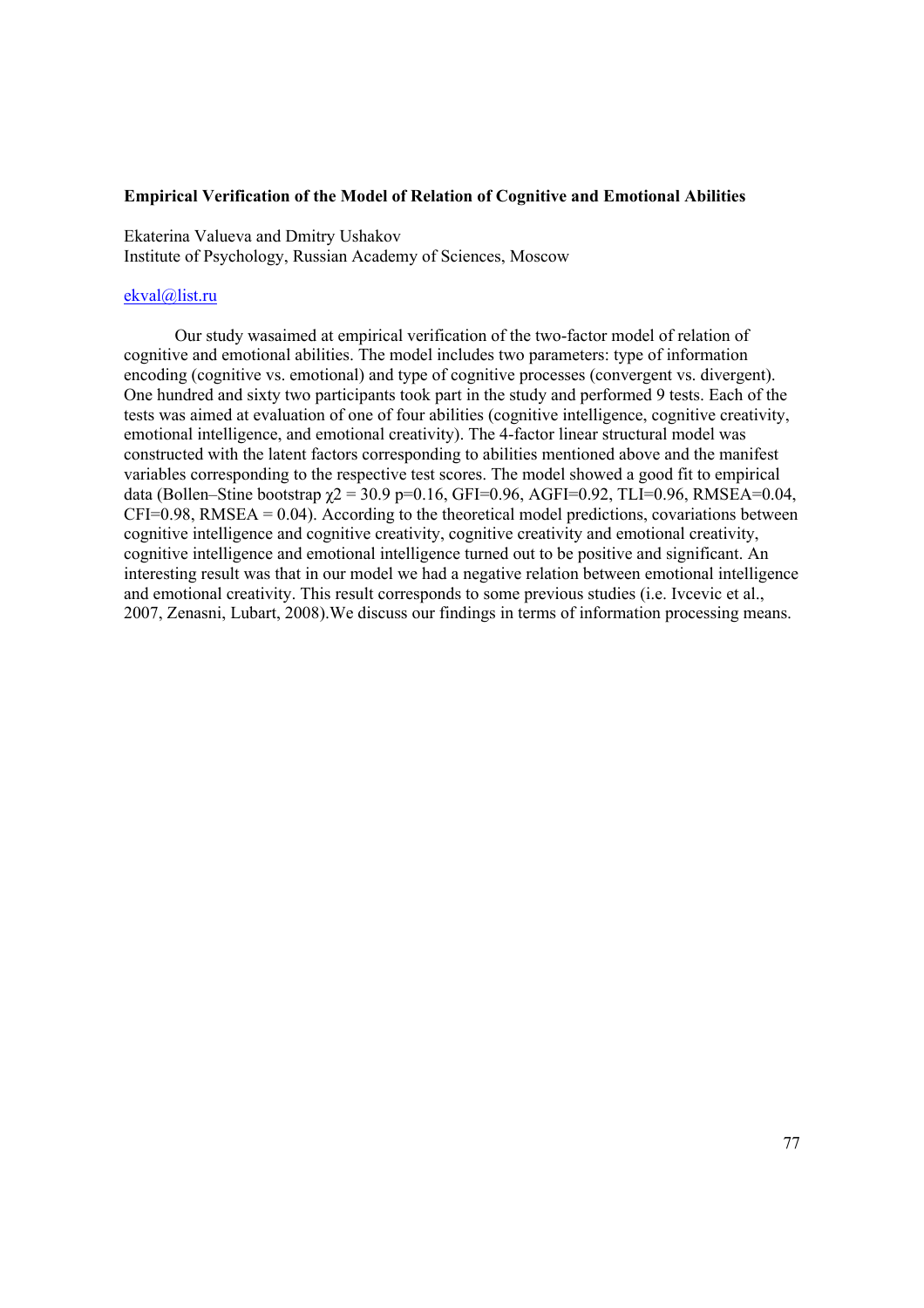### **An examination of sex differences in the top 5% of cognitive abilities: 1981-2010**

Jonathan Wai, Megan Cacchio, Martha Putallaz, Matthew C. Makel jon.wai@duke.edu

Duke University

### mkm20@duke.edu, putallaz@duke.edu, mmakel@tip.duke.edu

One factor in the debate surrounding the underrepresentation of women in math and science is sex differences in the right tail of mathematical ability. In this study we examine malefemale ratios from over 1.6 million 7th grade students in the top 5% of ability on multiple measures of math, verbal, writing, and science reasoning from the SAT and ACT across 30 years (1981-2010). Male-female ratios in the right tail of math reasoning are substantially lower than three decades ago, but have been fairly stable over the last two decades and still favor males. Additionally, male-female ratios in science reasoning, potentially a new factor in the discussion, have also been fairly stable over the last two decades and currently favor males. Also important is that female-male ratios in verbal reasoning and writing currently favor females. The potential role of sociocultural factors on changes in male-female ability ratios is discussed. The potential implications of continued sex differences in math and science reasoning representation is discussed within the context of the many factors that operate in combination surrounding the debate on the dearth of women in math and science.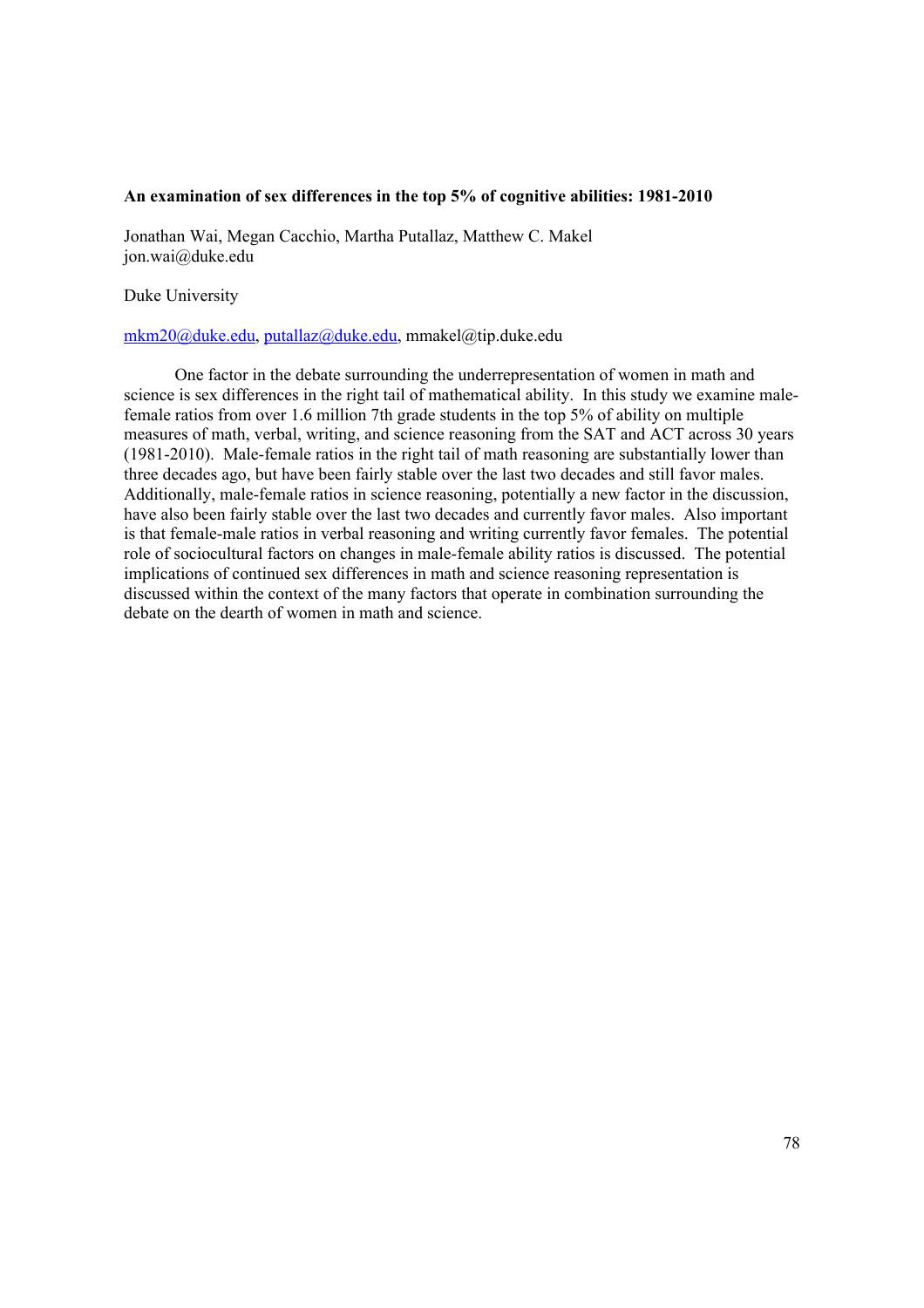# **Meta-analysis Predictors of Clerical Performance: A Pearlman, Hunter and Schmidt Update**

Deborah L. Whetzel and Rodney A. McCloy, Human Resources Research Organization Amy Hooper, Gettysburg College

Teresa L. Russell and Shonna D. Waters, Human Resources Research Organization Wanda J. Campbell and Robert A. Ramos, Edison Electric Institute

In 1980, Pearlman, Schmidt, and Hunter published a seminal paper on the validity of various measures for predicting performance in clerical jobs. The increased use of computers and technology in the office environment has changed the nature of clerical work considerably since that time. Therefore, updating the research on the validity of predictors is warranted. This paper describes our effort to conduct a meta-analysis using studies conducted since 1980 to determine if the validity of predictors has changed.

We gathered studies from several sources, including two test reference sources—the *Mental Measurements Yearbook* and *Tests in Print*—to identify clerical measures that are available for purchase and/or those test publishers that might have data on clerical measures. We sent out several calls for papers via industrial-organizational (I-O) psychology and human resources (HR) newsletters and e-mail solicitations, including the Society for Industrial and Organizational Psychology (SIOP), the International Personnel Management Association Assessment Council (IPMAAC), and several local organizations (e.g., Personnel Testing Council of Metropolitan Washington [PTC/MW]). We also requested papers through listservs such as IPMAACtalk. With regard to publicly available research, we first searched the computerized databases, such as *PsycINFO*. With regard to the non-publicly available research, we conducted a computerized search of papers presented at the annual SIOP conference (1998-2008) using the SIOP website (www.SIOP.org). We also engaged in an intensive effort to contact large governmental and private organizations that might have access to validation data for clerical occupations.

The psychometric meta-analytic procedures recommended by Hunter and Schmidt (2004) were used in this study. Hunter and Schmidt's most recent meta-analytic program was used to analyze the data (Schmidt & Le, 2005). After identifying or computing the final validity coefficients to be used in the meta-analysis, we corrected for several statistical artifacts. All validity estimates were weighted by sample size. In addition, validity estimates were corrected for criterion unreliability distribution used by Pearlman et al. (1980)

We applied publication bias methods to the data to determine the extent to which our results might be distorted estimates of population values. The publication bias method used in this study was "trim and fill" (Duval & Tweedie, 2000a, 2000b). The software used to compute the indices was Comprehensive Meta-Analysis (Borenstein, Hedges, Higgins, & Rothstein, 2005).

Our results showed that the validity estimates obtained in 1980 were consistent with those obtained in the current study. Our validity estimates were higher than those obtained by Pearlman et al. (1980) for verbal ability (.54 vs. .39), reasoning (.51 vs. .39), perceptual speed (.54 vs. .47) and performance tests (.59 vs. .44). The validity estimates were the same, or nearly so, for general mental ability (.52), quantitative ability (.47), and clerical aptitude (.51 vs. .48). These results must be interpreted with caution due to the low number of studies (*k*) compared to Pearlman et al.'s analysis.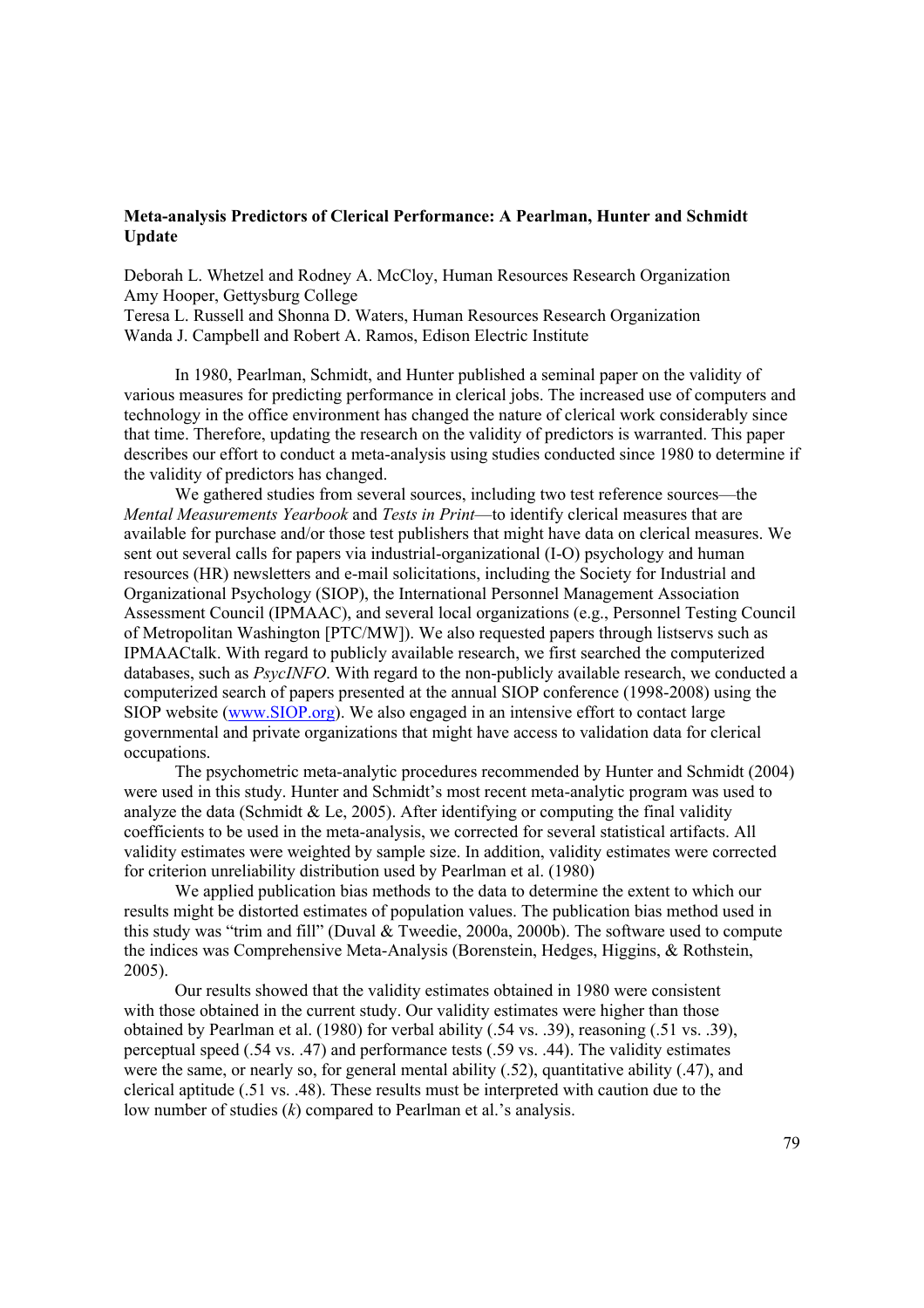# **Introducing the cognitive differentiation-integration effort hypothesis: A coherent evolutionary explanation for SLODR and related effects**

### Michael A. Woodley

Royal Holloway, University of London, School of Biological Sciences. M.A.Woodley@rhul.ac.uk

The positive manifold (*g*-factor) varies in strength with age and ability. The most well known of these phenomena is the differentiation effect (Spearman's Law of Diminishing Returns) which is associated with a tendency for the *g* factor to weaken and abilities to differentiate as a function of increasing age and/or IQ (Jensen, 1998). Studies have also observed integration effects (a strengthening of the positive manifold with age) and periods of differentiation followed by integration amongst longitudinal samples (Reinert, 1970). These phenomena (here collectively referred to as the *g* inconstancy effect) have been known to psychologists since 1927 and have subsequently been the subject of a tremendous degree of controversy, a coherent explanation for the effect is however lacking (Facon, 2006). Here a novel integrative evolutionary hypothesis is presented in the form of the cognitive differentiationintegration effort (CD-IE) hypothesis, which is based on the idea that genes and environmental factors regulating life history speed (individual differences in the fundamental pattern of bioenergetic resource allocation) control the degree to which either (CDE – a specialized form of somatic effort) is invested into the development of separate abilities, or (CIE – a specialized form of mating effort) is invested into strengthening the positive manifold. This represents one of two independent sources of genetic and environmental variance in *g*; the other is mediated by general fitness and is associated with cognitive reserve. These two sources combine to give rise to a variety of cognitive phenotypes characterized by different combinations of high or low cognitive reserve and cognitive specialism or generalism. Amongst those with high reserve, this arrangement is favored by sexual selection, as a strong *g*-factor signals high genetic fitness for short-term mates amongst those with fast life histories, whereas ability differentiation advertises slow life history for long-term mates. Furthermore, natural selection also operates on the basis that a diversity of cognitive phenotypes within populations enhances divisions of labor and boosts inclusive fitness through competitive release.

The framework stemming from this bringing together of two currently unconnected phenomena (the *g* inconstancy effect and life history theory) not only permits new questions to be asked about the role of *g* in the human life history matrix, but also accounts for a variety of phenomena that have puzzled psychologists, such as the failure of *g* to substantively aggregate with life history variables at individual differences scales (e.g. Gladden et al. 2008), despite predictions to the contrary (Rushton, 1985); the IQ paradox or 'Flynn Effect' and the relationship between development and general intelligence, a subject that appears to have received scant attention (van der Maas et al. 2006).